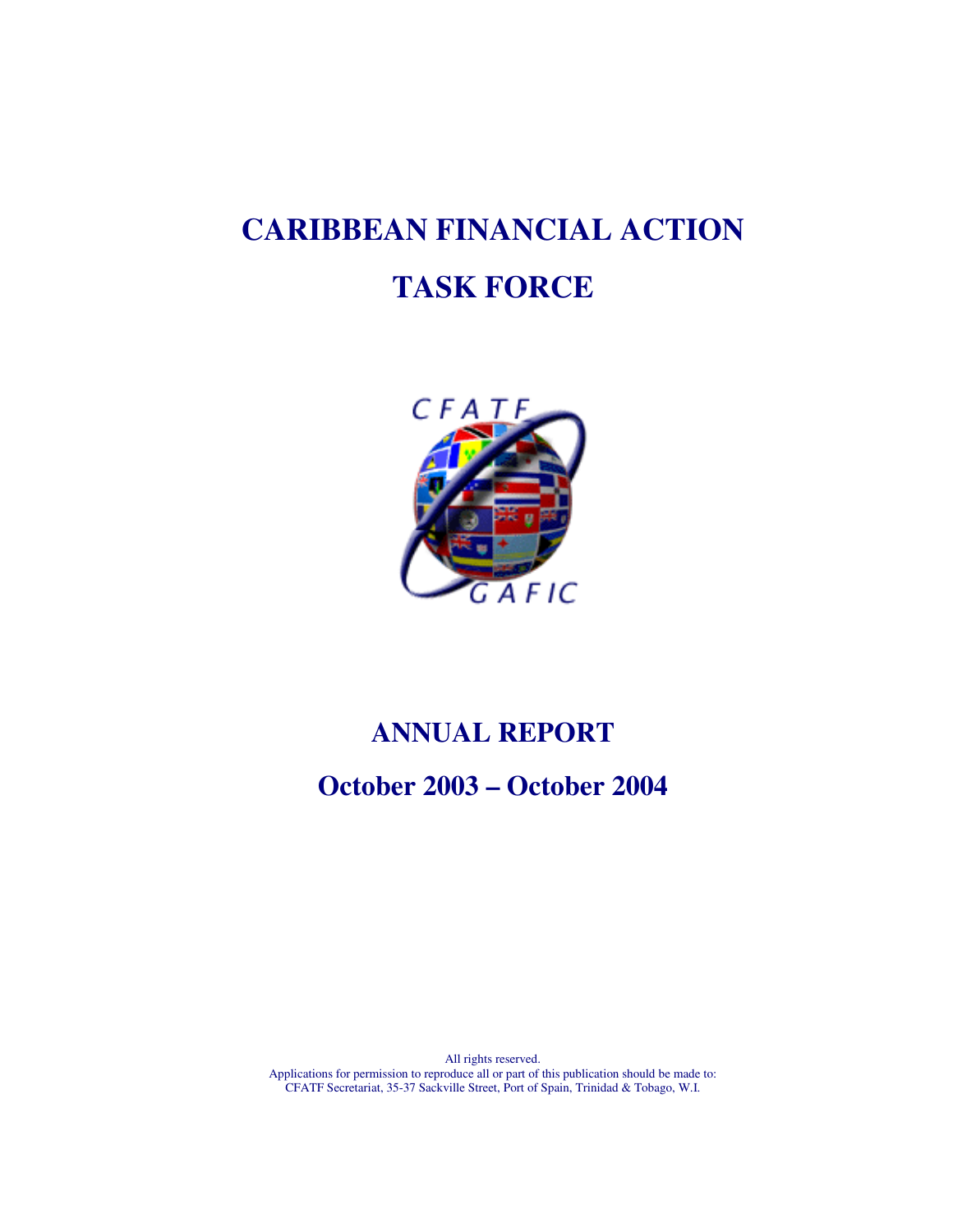

# **TABLE OF CONTENTS**

| MEETING OF THE HEADS OF FINANCIAL INTELLIGENCE UNITS IN THE CFATF REGION  23 |  |
|------------------------------------------------------------------------------|--|
| REGIONAL TRAINING ON THE NEW COMPLIANCE BENCHMARKS AND ASSESSMENT TOOL  23   |  |
|                                                                              |  |
|                                                                              |  |
|                                                                              |  |
|                                                                              |  |
|                                                                              |  |
|                                                                              |  |
|                                                                              |  |
|                                                                              |  |
|                                                                              |  |
|                                                                              |  |
|                                                                              |  |
|                                                                              |  |
|                                                                              |  |
|                                                                              |  |
|                                                                              |  |
| SUMMARY OF THE MUTUAL EVALUATION REPORT ON THE BRITISH VIRGIN ISLANDS41      |  |
|                                                                              |  |
|                                                                              |  |
|                                                                              |  |
|                                                                              |  |
|                                                                              |  |
| SUMMARY OF THE MUTUAL EVALUATION REPORT ON ST. VINCENT AND THE GRENADINES 84 |  |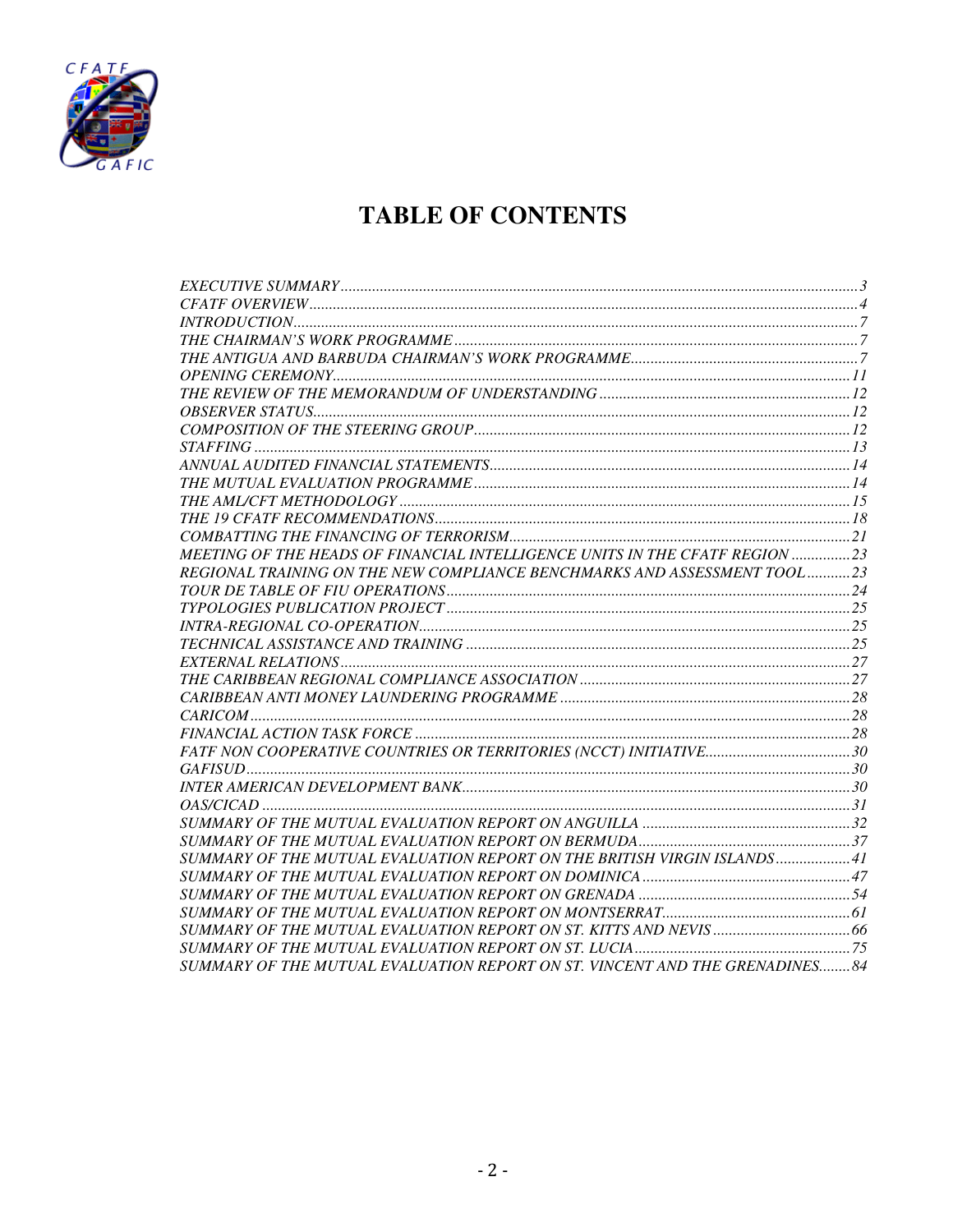

#### **EXECUTIVE SUMMARY**

On assuming the reins to guide the organisation during the eleventh operational year, Antigua and Barbuda, through its Chief Foreign Affairs Representative with Ministerial Rank, Sir Ronald Sanders, heralding a new vista for the future, set out an impressive Work Programme which sought to secure, inter alia, a genuinely consultative and participatory mechanism wherein the Financial Action Task Force (FATF) and all FATF style regional bodies, like the Caribbean Financial Action Task Force, (CFATF) could meet as equal partners in the fight against money laundering and the fight against terrorism.

General elections in early 2004 ushered in a shift in representation both at home and abroad in the political administration of Antigua and Barbuda and saw the resignation of Sir Ronald. His successor as Chairman, Senator The Honourable Justin L. Simon, Attorney General and Minister of Legal Affairs, adhered to the spirit and vision of the existing Work Programme and pursued a course of action that facilitated constructive and fruitful engagement on the thrust of the principles outlined therein, with our international partners.

Chairman Simon at the Opening Ceremony of the April 2004 Trinidad and Tobago Plenary Meeting warmly thanked Sir Ronald for the dedication, focus and commitment that he brought to the organisation's ongoing work.

The CFATF family shared the grief and sadness of colleagues in the Netherlands and Spain on the death of a well-loved and important national figure and the loss of innocent lives.

On the administrative front, several significant milestones were achieved. The process to review and modernise the Memorandum of Understanding, the constitutive document of the organisation was brought to a close and a revised updated document endorsed by Ministers. The meeting of the Heads of Financial Intelligence Units on the margins of Plenary meetings has now been institutionalised as an important forum for enhancing the typologies work of the organisation as well as fostering intra regional cooperation on law enforcement issues.

The Mutual Evaluation Programme, the mechanism for monitor regional compliance with international anti money laundering and combating the financing of terrorism benchmarks is now fully entrenched as the Second Round comes to and end. Preparations are well in hand for moving to the Third Round of Evaluations, which should commence in early 2005.

Drawing on the experiences of the organisation in the use of the October 2002 version of the AML/CFT Methodology, the CFATF endorsed the use of the 2004 Methodology for use in the Third Round of Mutual Evaluations during which the effective implementation of the AML/CFT systems will be assessed.

The revision of the FATF 40 Recommendations has taken into account for the most part, the obligations set out in the 19 CFATF Recommendations. Accordingly, Ministers have agreed that the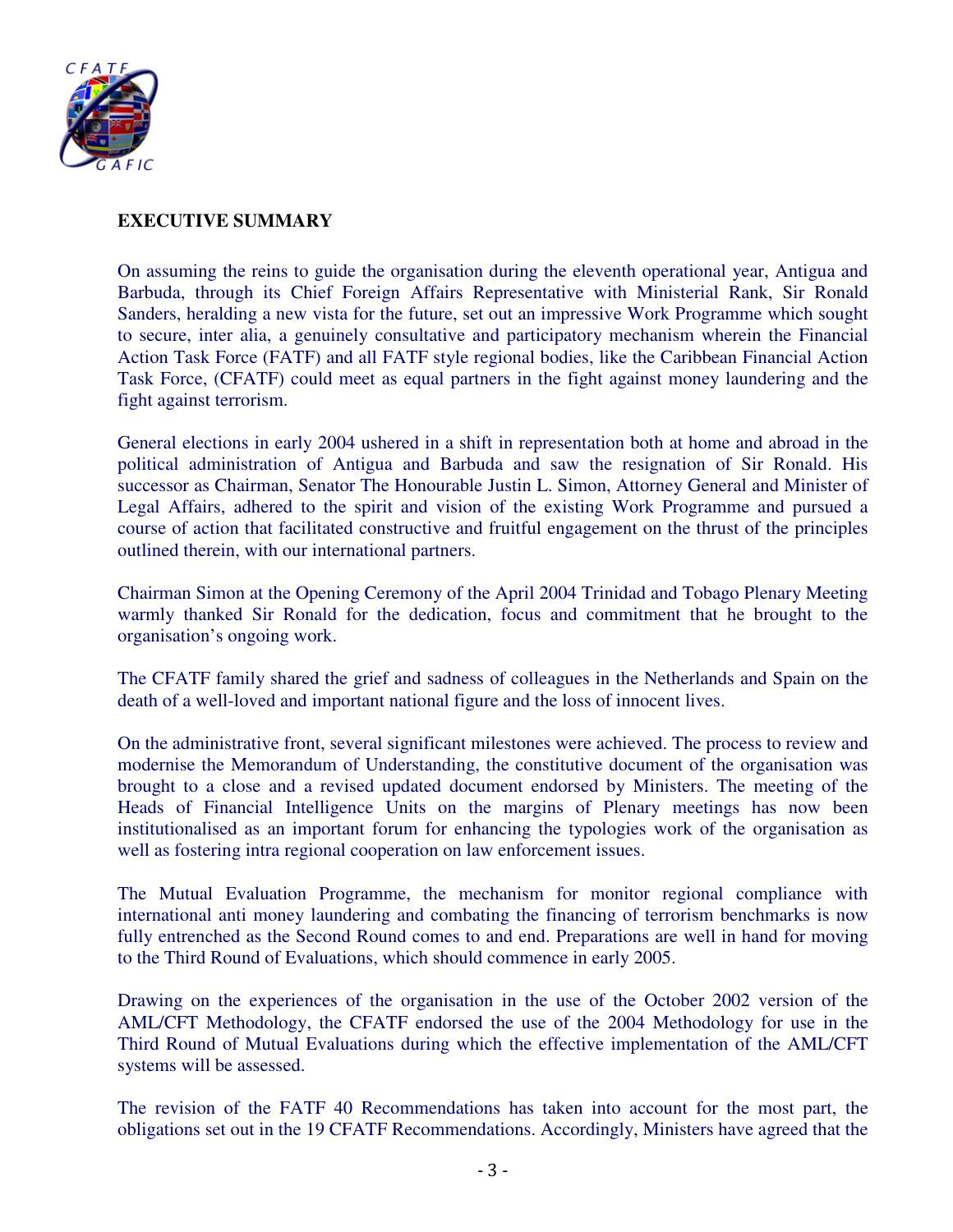

19 CFATF Recommendations will not be used as benchmarks in the Third Round of Mutual Evaluations.

With regard to Technical Assistance and Training, the 2003-2004 Work Programme articulated that the machinery for training now needs to be owned by and must serve the priority needs of the Caribbean Basin Region and carried forward in a way that contributes to the specific and individual requirements of each of the thirty CFATF members. This new thinking as reflected in the new provisions of the Memorandum Of Understanding was the guiding factor in terms of drawing up a Technical Assistance and Training Needs Matrix for the membership and engaging with the donor community with a view to securing necessary funding.

As a first step in this expanded remit, a conference on compliance issues catering for both the public and private sectors was arranged in Port of Spain, Trinidad during September 7-8 2004 and our thanks are extended to the sponsors and the speakers who gave so readily and generously of their time and resources in this endeavour. Coming out of this exercise was the foundation for the eventual creation of a Compliance Officers Association for the Caribbean Basin Region.

On the external relations front, the CFATF goal of securing a genuine framework for enhanced cooperation and constructive engagement with the FATF received significant support through discussions between former FATF President Claes Norgren of Sweden and CFATF Members at our April 2004 Plenary Meeting. The dialogue was viewed as a commendable step in the right direction and a call was made for similar discussions between the CFATF and the current FATF President, Mr. Jean-Louis Fort of France. Cordial Relations with our Group of Cooperating and Supporting Nations as well as our longstanding and new Observer Organisations were further strengthened during this reporting period.

#### **CFATF OVERVIEW**

The Caribbean Financial Action Task Force (CFATF) is an organisation of thirty states of the Caribbean Basin, which have agreed to implement common countermeasures to address the problem of criminal money laundering and the financing of terrorism. It was established as the result of meetings convened in Aruba in May 1990 and Jamaica in November 1992.

In Aruba representatives of Western Hemisphere countries, in particular from the Caribbean and from Central America, convened to develop a common approach to the phenomenon of the laundering of the proceeds of crime. Nineteen recommendations constituting this common approach were formulated. These recommendations, which have specific relevance to the region, are complementary to the additional forty recommendations of the Financial Action Task Force established by the Group of Seven at the 1989 Paris Summit.

The Jamaica Ministerial Meeting was held in Kingston, in November 1992. Ministers issued the Kingston Declaration in which they endorsed and affirmed their governments' commitment to implement the FATF and Aruba Recommendations, the OAS Model Regulations, and the 1988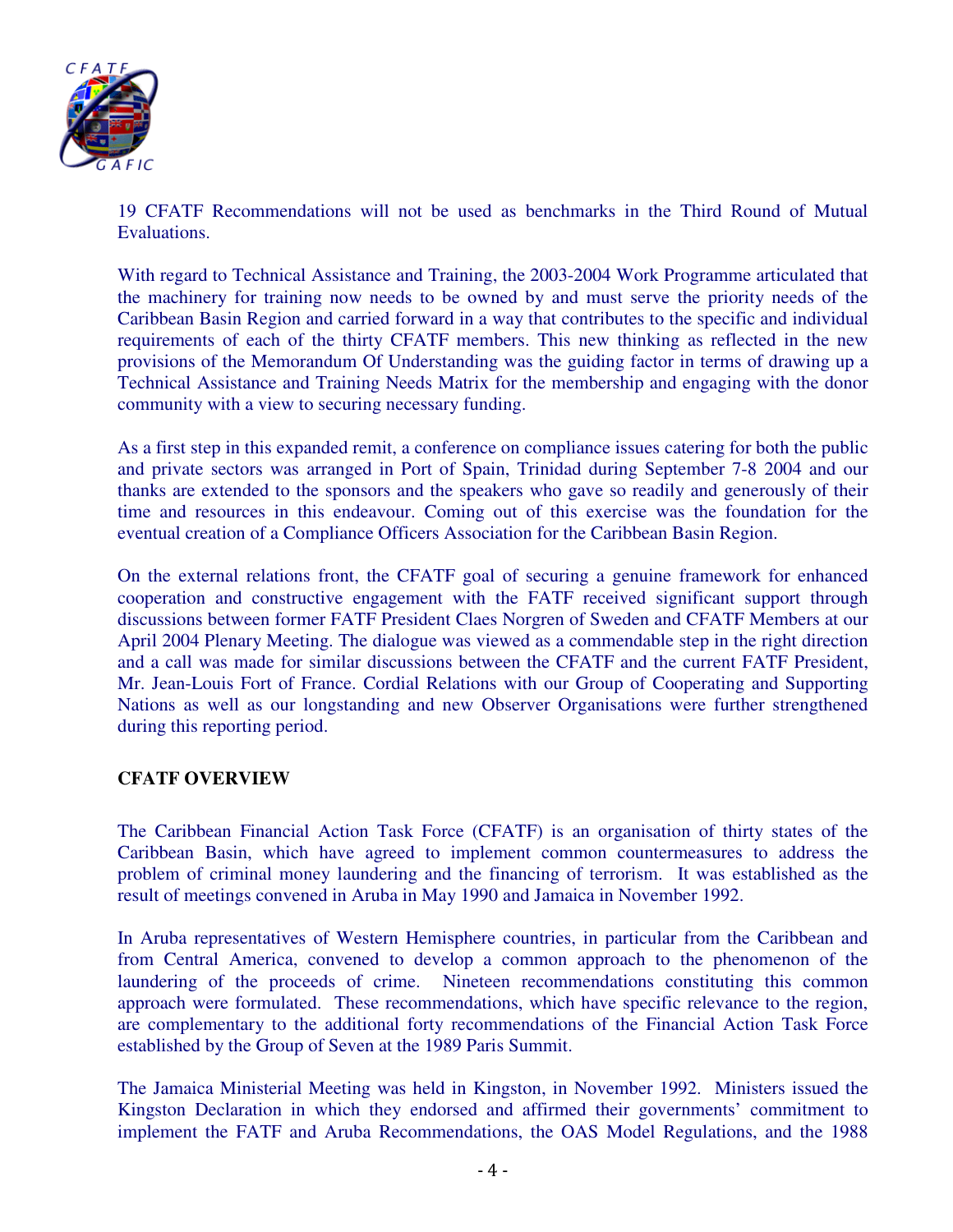

U.N. Convention. They also mandated the establishment of the Secretariat to co-ordinate the implementation of these by CFATF member countries.

The main objective of the Caribbean Financial Action Task Force is to achieve effective implementation of and compliance with its recommendations to prevent and control money laundering and to combat the financing of terrorism. The Secretariat has been established as a mechanism to monitor and encourage progress to ensure full implementation of the Kingston Ministerial Declaration.

The Costa Rica Ministerial Meeting held in San José, Costa Rica, during October 1996, adopted and signed the Memorandum of Understanding, the constitutive document of the CFATF.

Twenty-one member delegations were present along with the initial five member countries of the Group of Cooperating and Supporting Nations.

Currently, CFATF members are Antigua & Barbuda, Anguilla, Aruba, The Bahamas, Barbados, Belize, Bermuda, The British Virgin Islands, The Cayman Islands, Costa Rica, Dominica, Dominican Republic, El Salvador, Grenada, Guatemala, Guyana, Republic of Haiti, Honduras, Jamaica, Montserrat, The Netherlands Antilles, Nicaragua, Panama, St. Kitts & Nevis, St. Lucia, St. Vincent & The Grenadines, Suriname, The Turks & Caicos Islands, Trinidad & Tobago, and Venezuela.

Representatives of the Governments of Canada, the Kingdom of the Netherlands, France, The United Kingdom, and the United States of America (the "Cooperating and Supporting Nations"), meeting together in San Jose, Costa Rica, 9-10 October, 1996, considered the work of the Caribbean Financial Action Task Force (the "CFATF") since 1990, the benefits of effective implementation of mechanisms to prevent and control money laundering; and the need for expertise and training, and cooperation among Nations to assure such implementation in the Caribbean region.

The Cooperating and Supporting Nations are members of the Financial Action Task Force on Money Laundering (the "FATF") and as such are committed to the 1988 UN Convention Against Illicit Traffic in Narcotic Drugs and Psychotropic Substances and to the implementation of the 40 FATF Recommendations concerning anti-money laundering measures.

The Cooperating and Supporting Nations recognize the relationship between the work and objectives of the FATF and the work and objectives of the CFATF. Accordingly, these Nations are committed to making such contributions to the work and/or resources of the CFATF as are permitted by their respective national laws and policies.

At Council of Ministers Meetings in October 1999 and October 2000, both Spain and Mexico respectively joined the CFATF Group of Cooperating and Supporting Nations.

The CFATF Secretariat monitors members' implementation of the Kingston Ministerial Declaration through the following activities: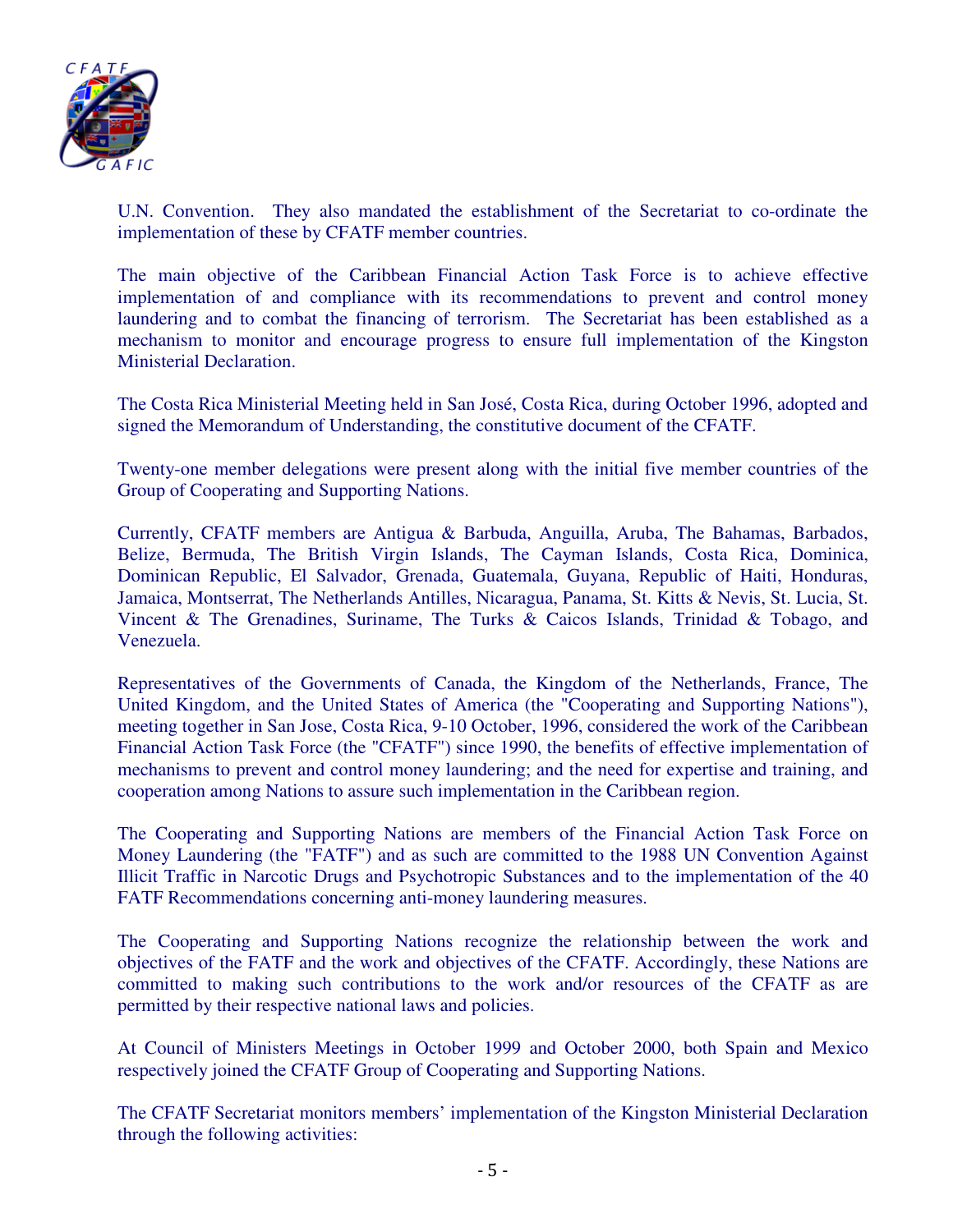

- i. Self-assessment of the implementation of the recommendations.
- ii. An ongoing programme of Mutual evaluation of members.
- iii. Co-ordination of, and participation in, training and technical assistance programmes.
- iv. Biannual plenary meetings for technical representatives.
- **v.** Annual Ministerial meetings**.**

Money laundering is growing rapidly and subject to ever changing techniques. Since February 1996, the CFATF has been conducting a number of Typology Exercises on money laundering with the aim of increasing awareness of the attendant risks to the region. These exercises allow for the sharing of information collated by various bodies involved in combating money laundering.

These exercises have explored money laundering activity in Domestic Financial Institutions; the Casino and the Gaming Industry, through International Financial Transactions conducted in both Domestic and Offshore Institutions and the Emerging Cyberspace Technologies.

The CFATF in October 2000 conducted Part 1 of a Typology Exercise into the money laundering possibilities in the Free Trade Zones. Part 11 was undertaken during March 2001. The Exercise led to the formulation of Money Laundering Prevention Guidelines for CFATF Member Governments, Free Trade Zone Authorities and Merchants and a Model Free Zone Compliance Programme and a Code of Conduct.

In April 2002, the CFATF and GAFISUD, the Financial Action Task Force of South America organized in Tobago, Trinidad & Tobago, a Joint Hemispheric Typology Exercise on Terrorism and Terrorist Financing.

In furtherance of its mandate to identify and act as a clearing house for facilitating training and technical assistance needs of members, the Secretariat works closely with regional Mini-Dublin Groups, the diplomatic representatives of countries with interest in the region, in particular Canada, France, Japan, the Netherlands, the United Kingdom, and the United States, and, finally, international organisations. Included among these international organisations are OAS/CICAD, CARICOM, the Caribbean Customs Law Enforcement Council (CCLEC), the Caribbean Development Bank (CDB), APG Secretariat, The Commonwealth Secretariat, E.C./E.U., E.C.D.C.O., ECCB, FATF Secretariat, GAFISUD, GPML, IADB, INTERPOL, OGBS, Jersey, the United National International Drug Control Programme (UNDCP) and World Customs Organization (WCO).

With the support of and in collaboration with UNDCP, the CFATF Secretariat developed a regional strategy for technical assistance and training to aid in the effective investigation and prosecution of money laundering and related asset forfeiture cases. The development of this regional strategy by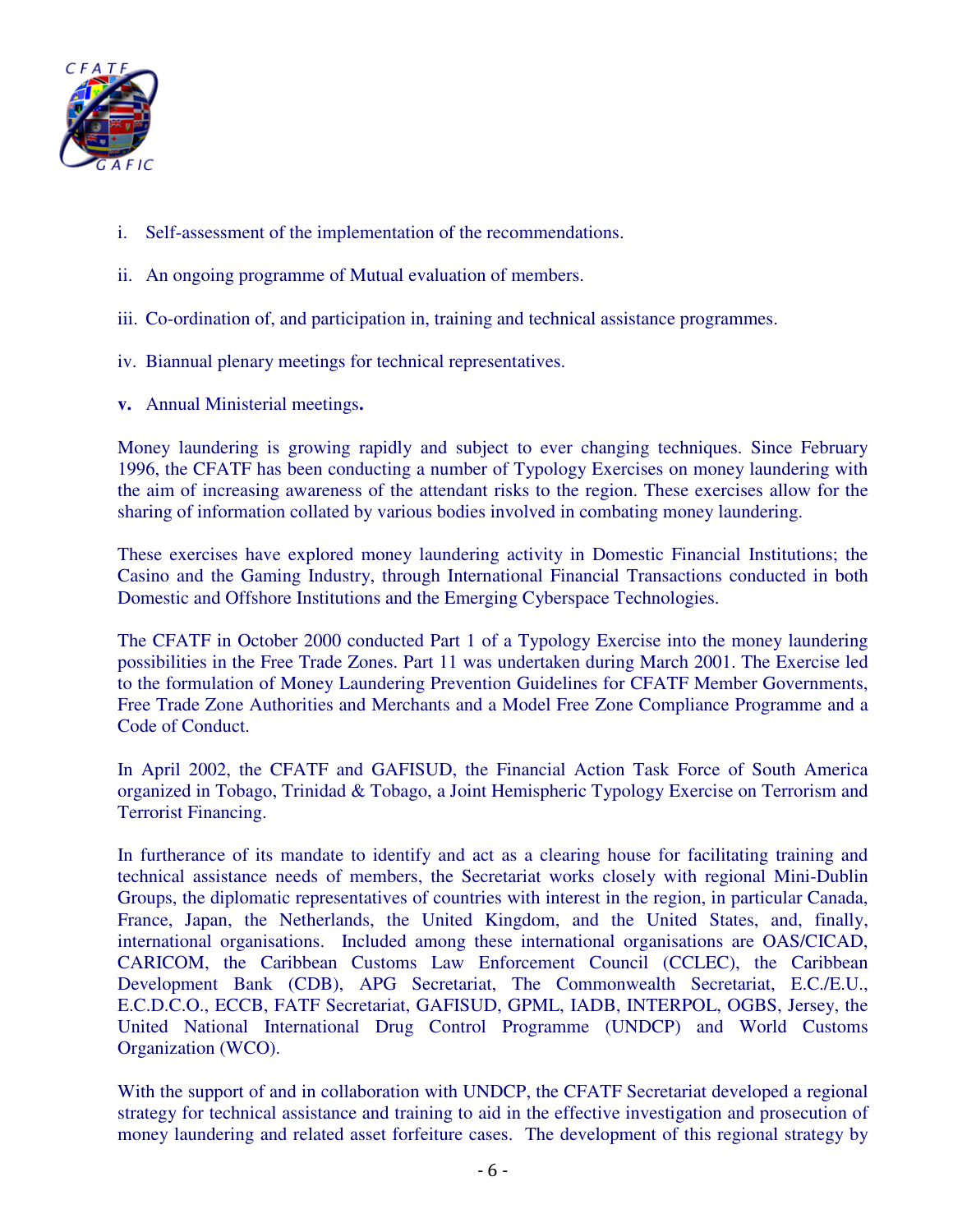

UNDCP/CFATF parallels and is being closely co-ordinated with similar initiatives by the European Commission and efforts arising from the Summit of the Americas Ministerial in Buenos Aires.

The CFATF Secretariat is hosted by the Government of Trinidad & Tobago. The CFATF Chairman is Senator The Honourable Justin L. Simon, Attorney General and Minister of Legal Affairs, Antigua and Barbuda.

Calvin E. J. Wilson, the CFATF Executive Director, is a national of Trinidad and Tobago, and a member of the Bar of England and Wales and Trinidad and Tobago. He was a former Senior Crown Prosecutor in the United Kingdom for eight years and is a member of Lincoln's Inn.

### **INTRODUCTION**

On assuming the reins to guide the organisation during the eleventh operational year, Antigua and Barbuda, through its Chief Foreign Affairs Representative with Ministerial Rank, Sir Ronald Sanders, heralding a new vista for the future, set out an impressive Work Programme which sought to secure, inter alia, a genuinely consultative and participatory mechanism wherein the Financial Action Task Force (FATF) and all FATF style regional bodies, like the Caribbean Financial Action Task Force, (CFATF) could meet as equal partners in the fight against money laundering and the fight against terrorism.

### **THE CHAIRMAN'S WORK PROGRAMME**

The Antigua and Barbuda period as Chair offered such a vista to the CFATF that Work Programme as presented by Sir Ronald is included here in full.

### **THE ANTIGUA AND BARBUDA CHAIRMAN'S WORK PROGRAMME**

The Government of Antigua and Barbuda looks forward to serving as Chair of the Caribbean Financial Action Task Force for the period 2003-2004 as we seek to advance significantly the regional agenda on anti-money laundering and combating the financing of terrorism.

The proposed Work Programme will focus on the following areas:

- The AML/CFT Methodology.
- Relationships with FATF and the other FATF style regional bodies.
- Governance issues for CFATF.
- Budget issues
- Technical Assistance and Training
- Mutual Evaluations, Country Reports and Typology Exercises.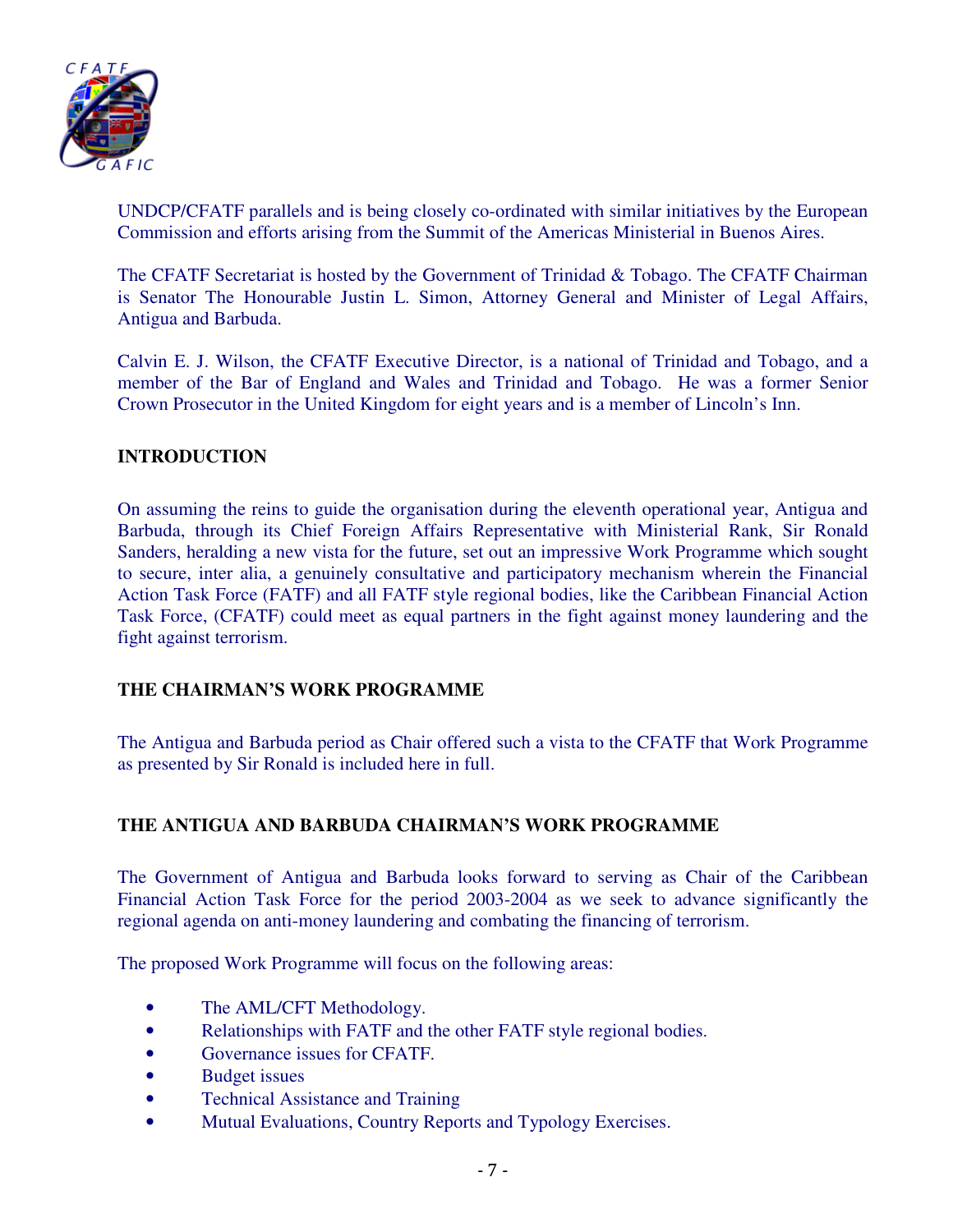

#### **THE AML/CFT METHODOLOGY**

Since the Special Meeting in Barbados in January 2003 to consider the IMF/WB methodology there have been two crucial developments. FATF has issued the Revised 40 Recommendations and the World Bank/IMF Group has completed its twelve month Pilot Programme that has involved a number of CFATF members.

A small drafting group of FATF members is in the process of creating a draft text of the revised Methodology which will be discussed in a Working Group meeting from 2 - 4 December, 2003 in Washington, D.C.

CFATF Member States have been invited to participate in the Working Group meeting to refine the Methodology that will be presented to the FATF Plenary in February 2004. It would be in the interests of all CFATF Members to participate fully in this Working Group meeting, and, to this end, I would recommend a preparatory meeting of CFATF Members during November to coordinate a common position that we could jointly advance in Washington.

It should not be thought that the development of a revised methodology is a matter to be taken lightly. It is the detailed instrument through which the international financial institutions and the G7 countries will presume to assess compliance with the 40 Recommendations. It is vital to the interests of CFATF member states that the revised methodology reflects their circumstances and their experience with the pilot project. The methodology should not impose a one-size fits all solution to be imposed on CFATF members by the IMF/World Bank Group.

### **RELATIONSHIPS WITH FATF AND FATF STYLE REGIONAL BODIES**

We need a genuinely consultative and participatory mechanism for FATF and all the FATF style regional bodies to meet as equal partners in the fight against money laundering and terrorism financing. All parties should have an equal voice. None should be subject to coercion by another. Blacklists should be a thing of the past.

Only by working together can FATF, CFATF and the other regional bodies like the Financial Action Task Force on Anti-money laundering in South America (GAFISUD), the Asia Pacific Group and the Eastern and Southern Africa Money Laundering Group establish mutual confidence and respect. It should not fall to FATF alone to devise and impose Recommendations. These are matters for us all.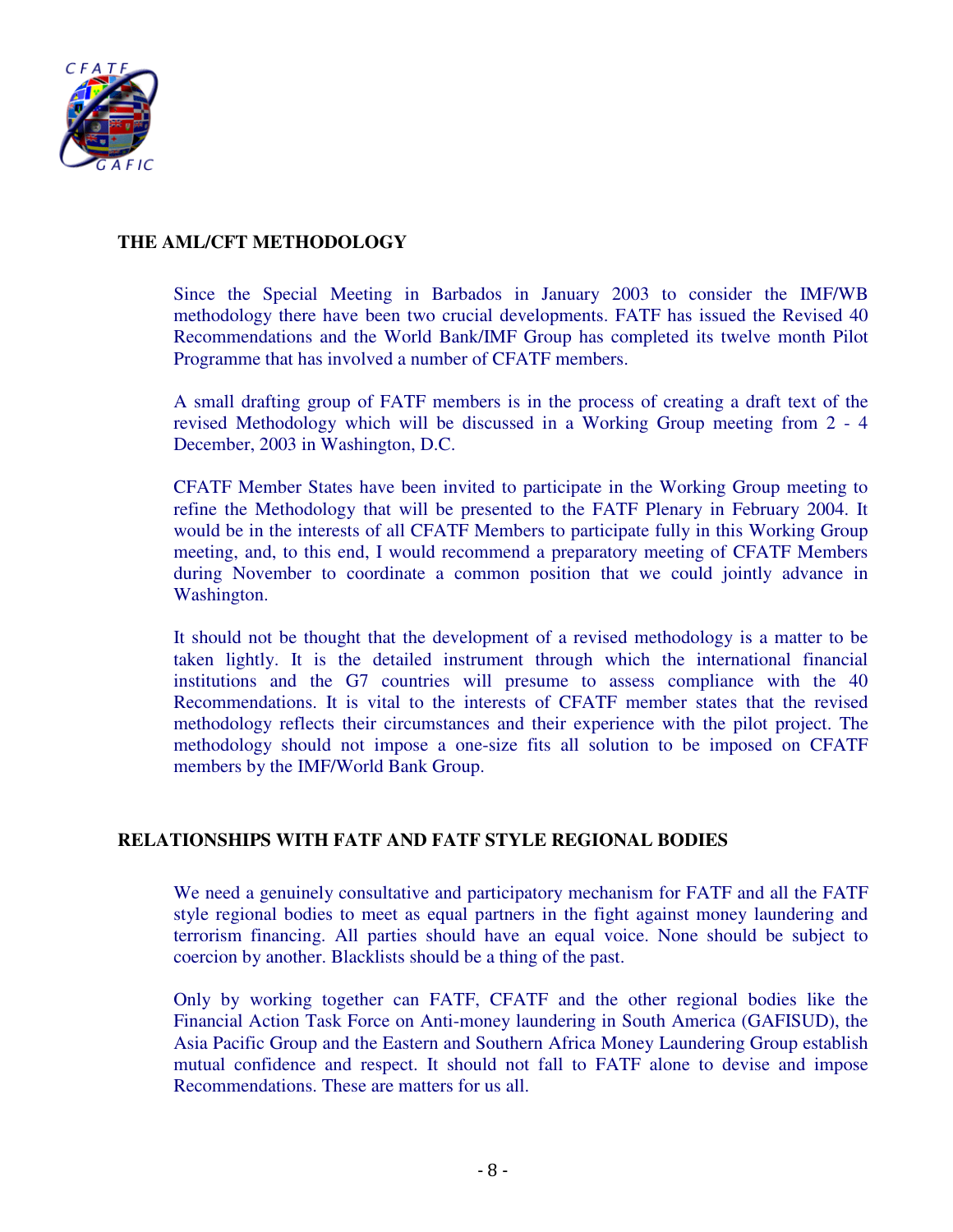

CFATF should use its best efforts to initiate regular joint meetings of the leadership groups of these bodies to work together to devise Recommendations and practices that enjoy the consensus of all.

I note the desire expressed by the current FATF President to improve working relations between FATF and regional bodies such as CFATF. Similarly, I note the proposal by Austria for better cooperation between FATF and FATF-style regional bodies. These are developments that CFATF should encourage.

#### **GOVERNANCE ISSUES**

There have been attempts in the recent past to address issues of governance through the establishment of a Working Group for the revision of the Memorandum of Understanding of the CFATF. Unfortunately the process has been slow to yield any fruit. At this meeting however we will be able to review proposed amendments to the MOU and utilise these contributions over the coming year and to carry the work forward.

CFATF has been in existence for a decade. It is a maturing organization, and the most successful of the FATF-style regional bodies. It is time that its members take greater possession of it and celebrate both their ownership of the organization and its considerable achievements.

To this end, I propose that its principal decision-making organ, the Council, should meet at least twice a year to give political direction to the organization on a regular and sustained basis.

Issues of the financial viability of CFATF go to the heart of its independence and relevance to its regional membership.

At issue here is how to make CFATF more relevant to the needs of its members, and better able to speak for them at international meetings and, through training and technical assistance, better able to equip members in the fight against money laundering and terrorism financing.

#### **BUDGET ISSUES**

Matters of governance of CFATF and the manner in which the Organisation represents the concerns and interests of its members are linked to the willingness of governments to participate in, and fund the work of, the Organisation.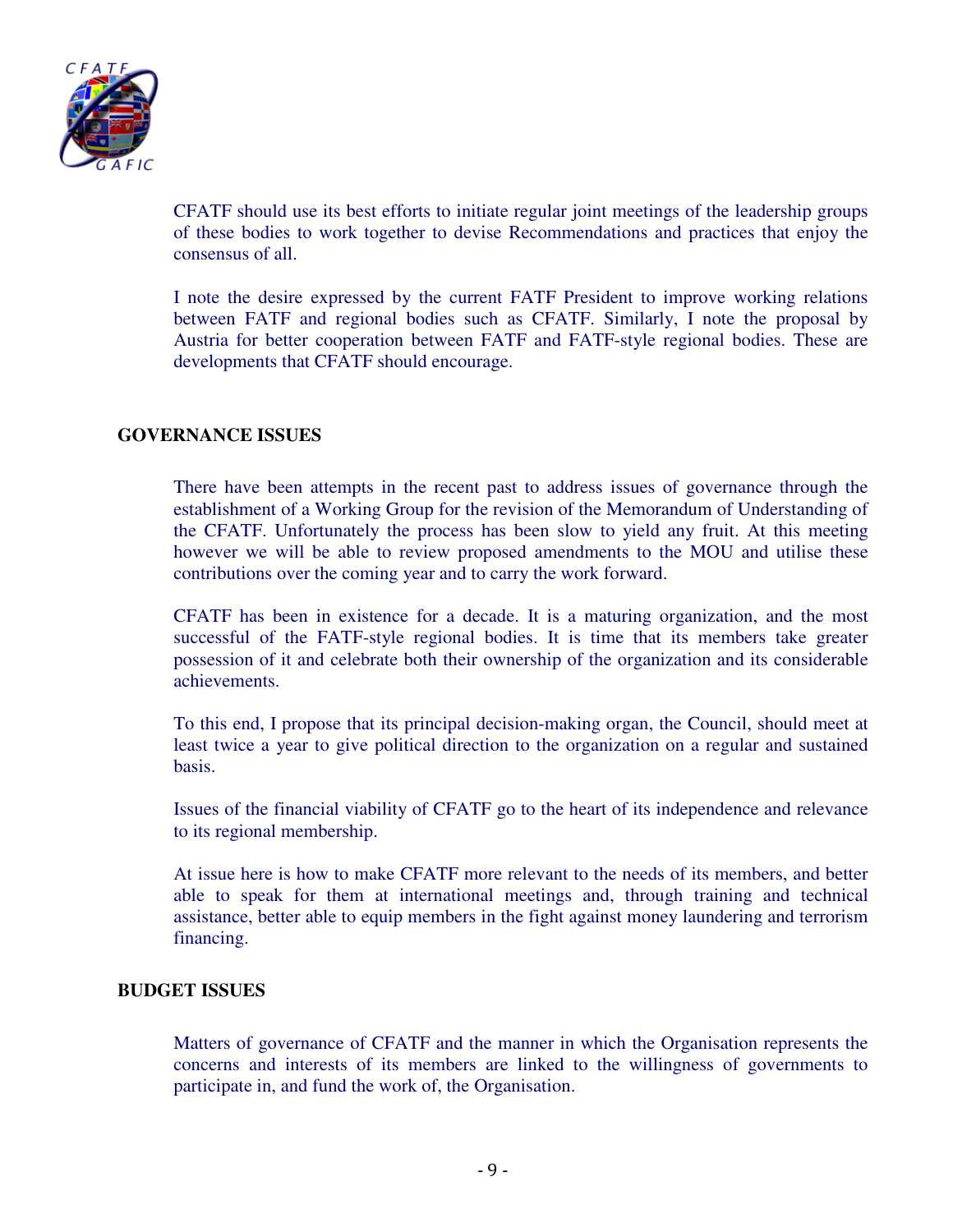

It is my intention to engage government representatives at an appropriate senior level to encourage their greater support to the Budget of a reinvigorated CFATF that strongly represents their interests in relevant bodies and contributes to enhancing their capacity for fighting money laundering and terrorism financing. These activities spawn more criminality which further debilitate all our societies. The work of CFATF must be seen by governments as a vital enhancement of their national efforts to curb all criminal activity.

### **TECHNICAL ASSISTANCE AND TRAINING**

CFATF needs access to international grant funds to maintain an effective technical assistance and training programme. The work of CALP so far is greatly appreciated. But, the machinery for training now needs to be owned by the Region and must serve the priority needs of the Region. Such new machinery needs to be expanded and carried forward in a way that contributes to the specific and individual requirements of each of the thirty members of CFATF on a sustainable basis.

CFATF has a good story to tell in the international donor community. Approaches to the World Bank, European Union, the Commonwealth Secretariat and bilateral donor agencies will be a priority during 2003 and 2004 to enhance the training and technical assistance opportunities that are available. Regional financial agencies and the private sector will also be approached, not least because much of the training has relevance to private sector financial institutions.

#### **MUTUAL EVALUATIONS, COUNTRY REPORTS AND TYPOLOGY EXERCISES**

The work of the mutual evaluations and related country reports is now well established. It is the principal mechanism through which CFATF determines the effectiveness of the compliance of its Members with the Recommendations.

Currently the Second Round of Mutual Evaluations are proceeding but with some inevitable difficulties. And we need to recognise the element of "mission fatigue" that is evident in jurisdictions that are subjected to a continuous and unsustainable programme of evaluations, to say nothing of the difficulties of finding experienced evaluators.

The Typology exercise links closely with the training and technical assistance work discussed above. The challenge which CAFTF faces is two-fold: (a) to maintain a consistently high standard of presentation in the typology work, and (b) to ensure that the priority of the typology exercise remains relevant to the urgent needs of members.

I commend this Work Programme for your support.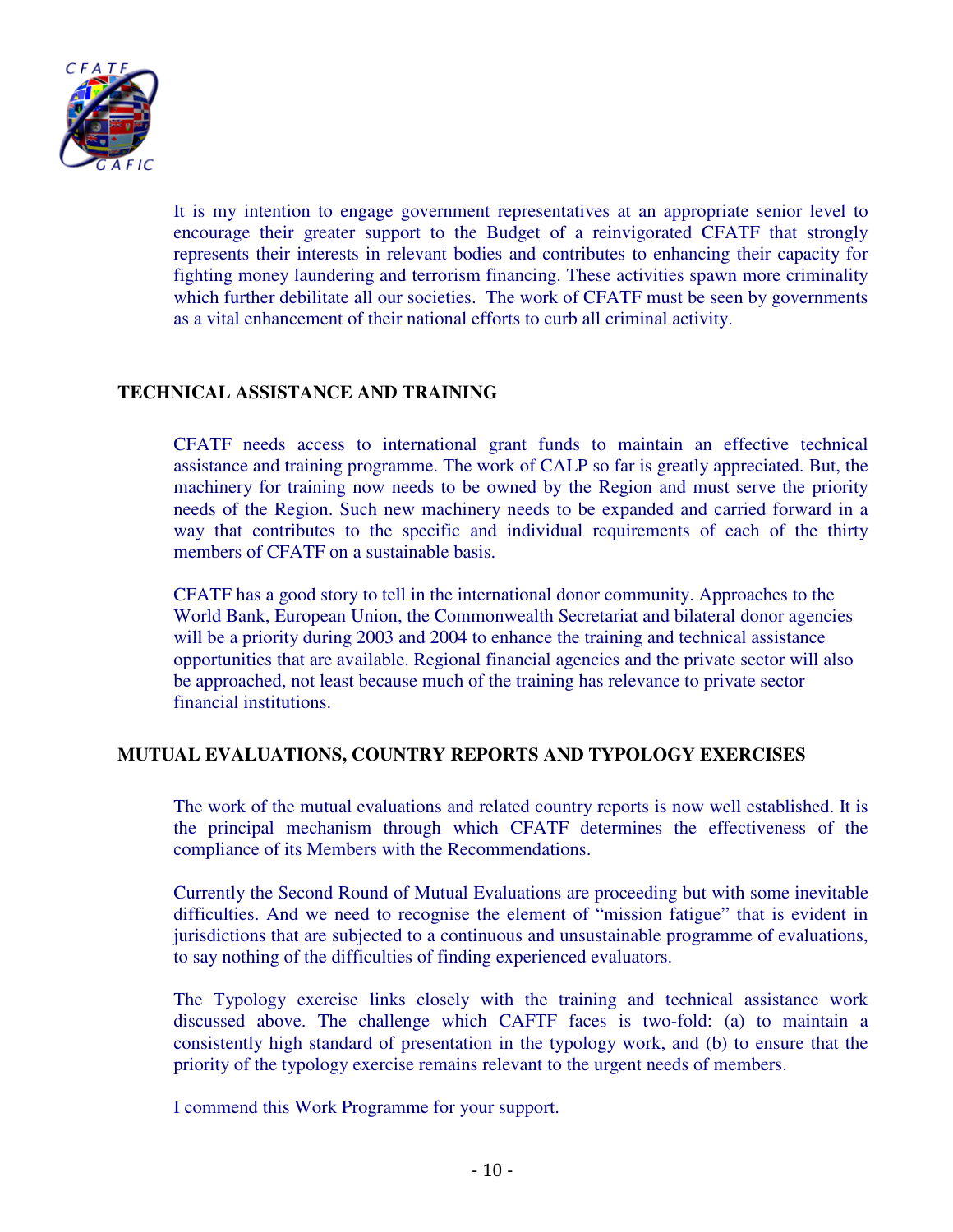

General elections in early 2004 ushered in a shift in representation both at home and abroad in the political administration of Antigua and Barbuda and saw the resignation of Sir Ronald. His successor as Chairman, Senator The Honourable Justin L. Simon, Attorney General and Minister of Legal Affairs, adhered to the spirit and vision of the existing Work Programme and pursued a course of action that facilitated constructive and fruitful engagement on the thrust of the principles outlined therein, with our international partners.

Chairman Simon at the Opening Ceremony of the April 2004 Trinidad and Tobago Plenary Meeting warmly thanked Sir Ronald for the dedication, focus and commitment that he brought to the organisation's ongoing work.

Both Sir Ronald and Justin L. Simon undertook their responsibilities with a dignity and commitment that reflected the best traditions of the CFATF Chairmanship and did Antigua and Barbuda proud.

#### **OPENING CEREMONY**

The Opening Ceremony to the Plenary Meeting XIX which was attended by Members of the Diplomatic Corps and the business community of Trinidad and Tobago, allowed for the introduction of current Chairman Senator the Honourable Justin L. Simon, Attorney General and Minister of Legal Affairs, Antigua and Barbuda, who assumed office following the resignation of former Chairman Sir Ronald Sanders. These changes came as a consequence of general elections in Antigua and Barbuda, which brought into office the administration of Prime Minister Baldwin Spencer.

The Feature Address was delivered by Senator the Honourable Martin Joseph, Minister of National Security, Government of Trinidad and Tobago and Prime Contact to the CFATF, who outlined inter alia his government's firm partnership with the international community in the struggle against money laundering and the financing of terrorism and its continuous support for all aspects of the CFATF's operations. Ms. Claire Blake, Chief Parliamentary Counsel, Attorney General's Chambers, Trinidad and Tobago outlined the steps that are being taken by the country to enact and implement international standards to combat the financing of terrorism.

As a mark of respect and in support for our COSUN colleagues from the Netherlands and Spain, the Plenary stood for a minute's silence to mark the passing of Queen Juliana of the Netherlands and again for the loss of lives in Spain on March  $11<sup>th</sup>$ , 2004.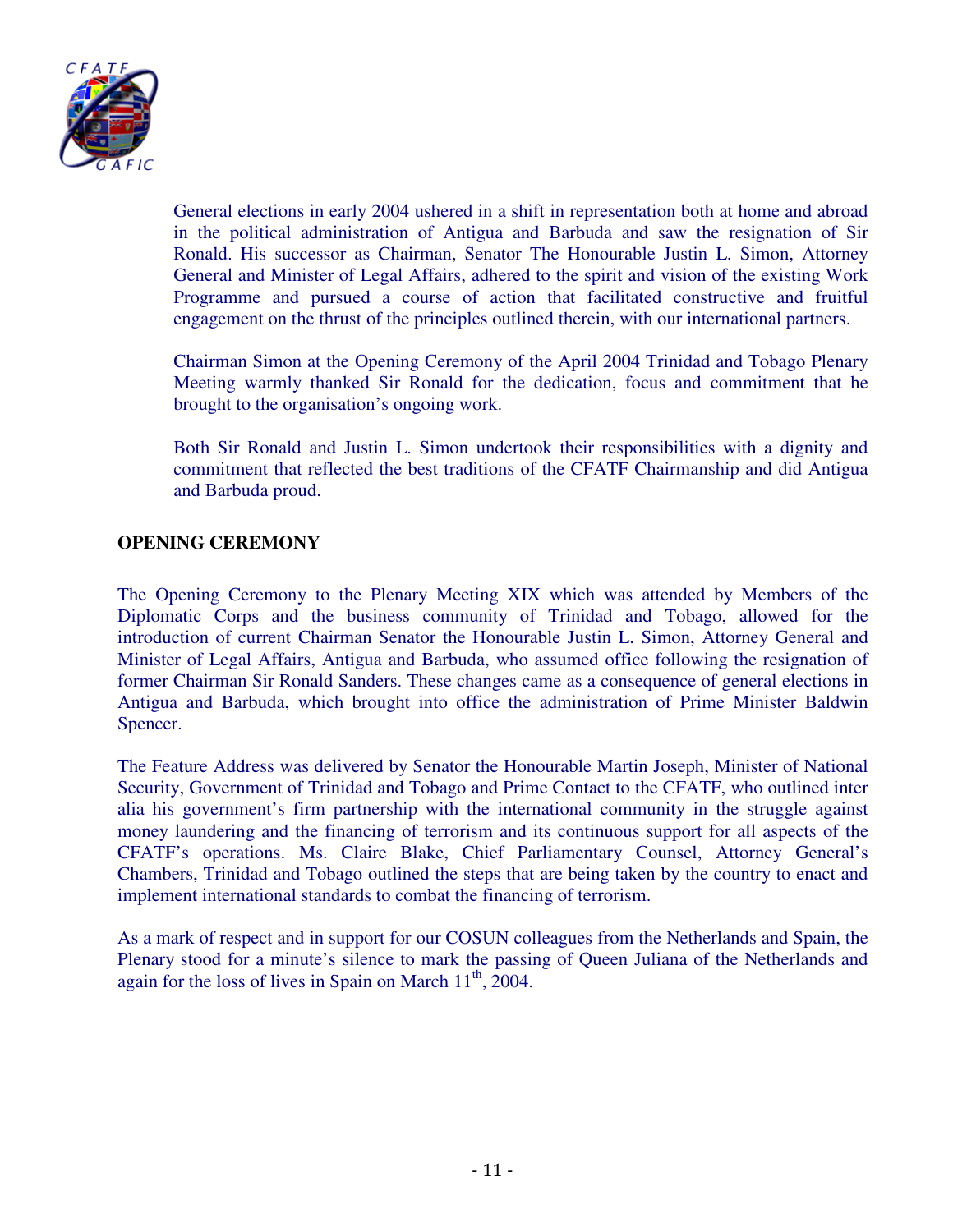

# **THE REVIEW OF THE MEMORANDUM OF UNDERSTANDING**

On April  $10^{th}$ , 2002, Plenary XV held in Tobago authorized the formation of a Working Group for the revision of the Memorandum of Understanding (MOU), the organisation's constitutive document which was initially drawn up and signed on October  $10<sup>th</sup>$  1996 in San Jose Costa Rica.

Whilst all did not go to plan in terms of strict adherence to the timetable initially imposed for this body of work, Members, COSUNs and Observers Organisations eventually actively participated in and adopted a serious approach to this review process which sought to modernise the MOU and to bring it in line with the new thinking of making the organisation more meaningful to its members. Salient changes reflect the decision by Ministers to extend the mandate of the organisation to include a commitment to adhere to the international benchmarks to combat the financing of terrorism and implement where applicable, the March 2002 Washington Statement of the Black Market Peso Exchange System Multilateral Working Group and the October 2002 CFATF Money Laundering Prevention Guidelines for CFATF Member Governments, Free Trade Zone Authorities and Merchants.

The requirements to obtain Observer Status were clarified and authority was provided for the Chair and the Secretariat to invite non-governmental entities to observe special meetings for the discussion and analysis of money laundering, financing of terrorism and trans national criminal methods and trends.

The mandate was also extended for the CFATF to act as implementing agency for meeting the technical assistance and training needs of all thirty members

#### **OBSERVER STATUS**

Banco Centro Americano de Integración Económica (BCIE) is a multilateral financial organisation of Central American countries, whose goal over the past forty-three years has been to promote economic integration and development as well as social equilibrium for countries of the region. Having considered the work of the CFATF and recognising its important to BCIE's founding Member countries, an application dated July 22<sup>nd</sup> 2004 was forwarded seeking the grant of Observer Status.

Ministers considered the work of BCIE and its readiness to collaborate in a constructive fashion with the CFATF to the benefit of our Central American members endorsed warmly and unanimously the grant of Observer Status.

#### **COMPOSITION OF THE STEERING GROUP**

Plenary IV resolved to form a Steering Group, which as agreed, shall: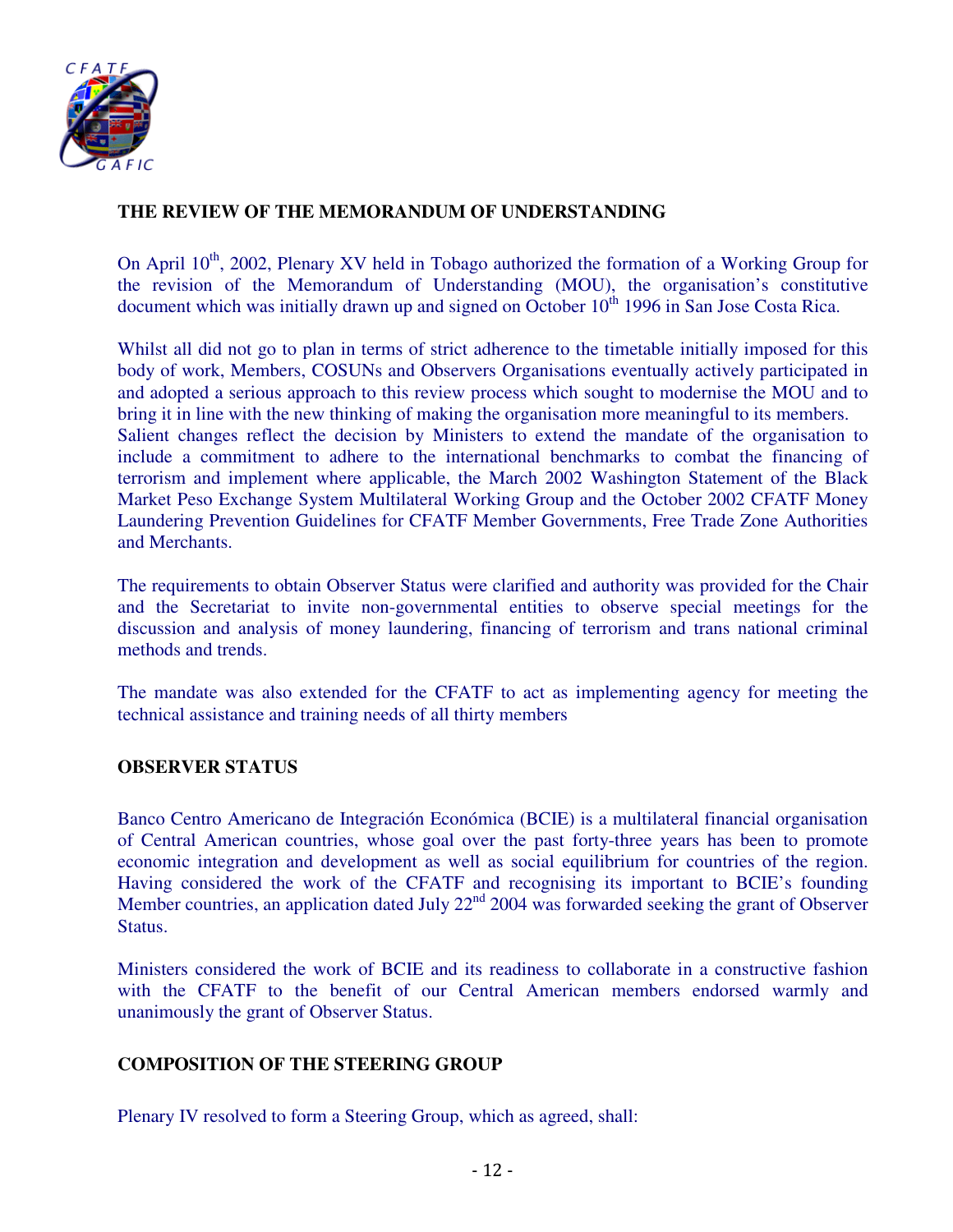

- 1.) comprise the Chairman, the Chairman-elect, the CFATF Executive and Deputy Directors, one COSUN and three CFATF Members;
- 2.) the COSUNs would participate in the Steering Group on a rotating basis;
- 3.) the Government of the Netherlands was designated as the first COSUN Representative;
- 4.) the initial CFATF Members to participate on the Steering Group shall be the Cayman Islands, the Netherlands Antilles, and Trinidad and Tobago.

#### **Plenary IV resolved further that the Steering Group shall:**

- 1.) advise the Secretariat regarding issues of policy, which arise and require action prior to meetings of the CFATF Council of Ministers;
- 2.) on all significant matters relating to internal CFATF policy, consult in co-ordination with the Secretariat with all CFATF Member Governments at the Ministerial Level; and,
- 3.) at annual meetings of the CFATF Council of Ministers, provide a full briefing on its activities and, when appropriate, formulate recommendations for the

#### Council.

Plenary XVIII was required to consider and make a recommendation to the Council of Ministers as to the composition of the Steering Group for the 2003-2004 period. Fixed positions on the Steering Group are the Chairman, the Deputy Chair, the Executive Director, the Deputy Director and the outgoing Chair.

As recommended by Plenary XVIII the Antigua and Barbuda Ministerial Meeting, Ministers endorsed the composition of the Steering Group as follows: The Chair – Antigua and Barbuda, Deputy Chair – Panama, the Outgoing Chair – The Bahamas, Belize, Costa Rica and Guatemala and COSUN representative Netherlands, along with the Executive Director and the Deputy Executive Director. As previously endorsed, Ministers have the authority to call upon all past Chairmen to share their expertise and experiences in the conduct of all aspects of the organization's affairs.

### **STAFFING**

The Honourable Minister of Justice of the Netherlands Antilles by way of letters dated January  $22<sup>nd</sup>$ , 2004 and February 2nd, 2004 generously indicated his government's nomination of Mr. Russell Ursula for the post of Deputy Executive Director of the Secretariat for the three-year period October 2004 to September 2007. This gesture demonstrated the firm commitment of the Netherlands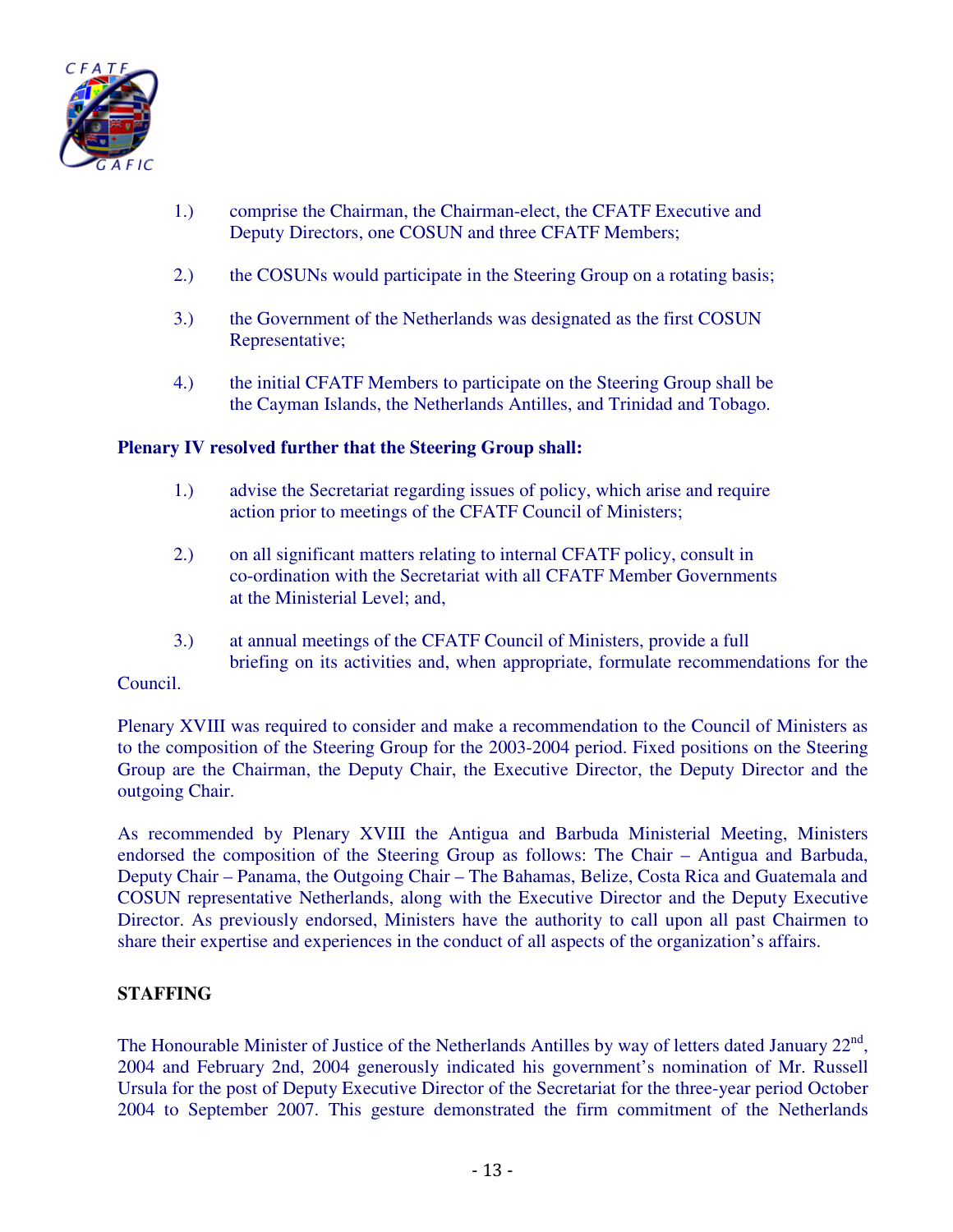

Antilles to the fight against money laundering and the financing of terrorism and at the same time underscored the country's continuing interest and ongoing support for the affairs of the CFATF.

Mr. Ursula is well familiar with the operations of the Secretariat, having been previously seconded for a three-year term commencing August 2001, to perform the duties of Law Enforcement Advisor, responsibilities which were undertaken with distinction.

The Port of Spain Plenary supported the nomination of Mr. Russell Ursula for the post of Deputy Executive Director of the Secretariat for the period October 2004 to September 2007 and accepted that the organization should be responsible for the additional costs of approximately U.S.\$52,000 per annum beyond his salary arrangement, which will be met by the Netherlands Antilles.

The Secretariat was authorized to meet those costs associated with housing, education and insurance, which had to be met during July-September 2004 prior to the formal commencement of the term of secondment.

Mr. Ursula was a Commissioned Police Officer and Deputy Director of the Netherlands Antilles national Intelligence Service during 1982 to 1994. He was also Director of the Ministry of Justice of the Netherlands Antilles from 1994 to 1999 and is considered one of the country's most senior civil servants.

Mr. Ursula has a Masters Degree in Dutch Civil Law and also a Masters Degree in Public Administration majoring in international affairs and development cooperation. He speaks Dutch, English and Spanish.

The CFATF is very much indebted to the Government and people of the Netherlands Antilles for extending, in a continuing fashion, such a generous hand of friendship through the commitment of this very valuable and experienced public servant.

### **ANNUAL AUDITED FINANCIAL STATEMENTS**

The Auditor's Statement and Financial Report regarding the operations of the Secretariat for the year ending December  $31<sup>st</sup>$ , 2003 as prepared by PricewaterhouseCoopers, were considered by Plenary who recommended its approval to the Council of Ministers **X** which was granted. The Report confirms that the affairs of the organisation continue to be managed in a safe, transparent and prudent fashion.

### **THE MUTUAL EVALUATION PROGRAMME**

The main objective of the CFATF is to achieve compliance with and effective implementation of international and regional standards to prevent and control money laundering and the financing of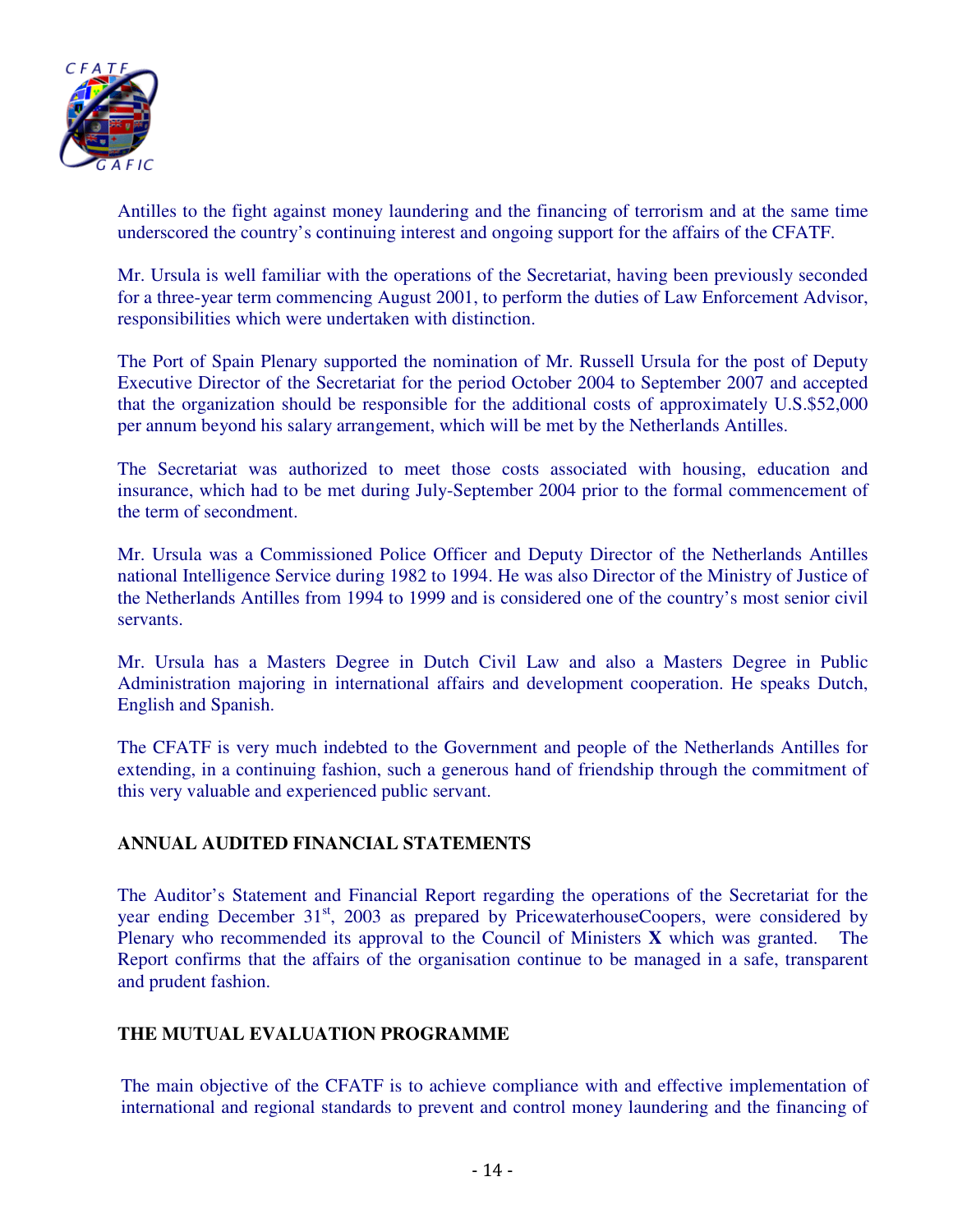

terrorism. An important mechanism for monitoring adherence by the membership to these obligations is the Mutual Evaluation Programme.

The CFATF Second Round of Mutual Evaluations which commenced in July 2001 is due to be completed by December 2004 within a three and one half year time frame and covering thirty countries. This compares very favourably with the First Round of Mutual Evaluations which involved twenty-four countries but took five and one half years.

# **THE AML/CFT METHODOLOGY**

During September 2003, Mutual Evaluation Missions were undertaken to Dominica, Grenada, St. Kitts and Nevis, St. Lucia and St. Vincent and the Grenadines, members of the Organisation of Eastern Caribbean States (OECS). These Missions were undertaken at the same time as the International Monetary Fund and the World Bank were conducting Financial Sector Assessment Programme Missions to those jurisdictions. In these particular circumstances and with the acquiescence of the jurisdictions concerned, the assessment tool for these Missions was the October 2002 version of the AML/CFT Methodology.

The objective, which was achieved, entailed avoiding concerns about mission fatigue, duplication of efforts, where two Missions assessing the same AML/CFT issues in a short space of time of each other and the attendant inefficient use of limited human and financial resources which occur.

At the Antigua and Barbuda Ministerial, Ministers endorsed the following position which reflected recognition of the reality of the use of the Methodology during the September Missions to some of the OECS jurisdictions:

- 1. Endorsed the principle of the use of a common and mutually agreed Methodology in the assessment of AML/CFT regimes globally.
- 2. Agreed to continue to use the current Methodology-October 2002 version- for the completion of the second round of Mutual Evaluations where countries to be evaluated so agree.
- 3. Agreed to participate in the post pilot review of the use of the Methodology incorporating inter alia the experiences of CFATF jurisdictions and examiners using the methodology.
- 4. Affirmed that its peer review process will continue to be the underlying principle for the CFATF mutual evaluation programme.
- 5. Agreed that as a general rule CFATF will use its best efforts to do a Mutual Evaluation of a member jurisdiction simultaneously with an IMF/WB FSAP/OFC, and noted the commitment of the IMF/WB to accept the CFATF AML/CFT assessment in their normal review process.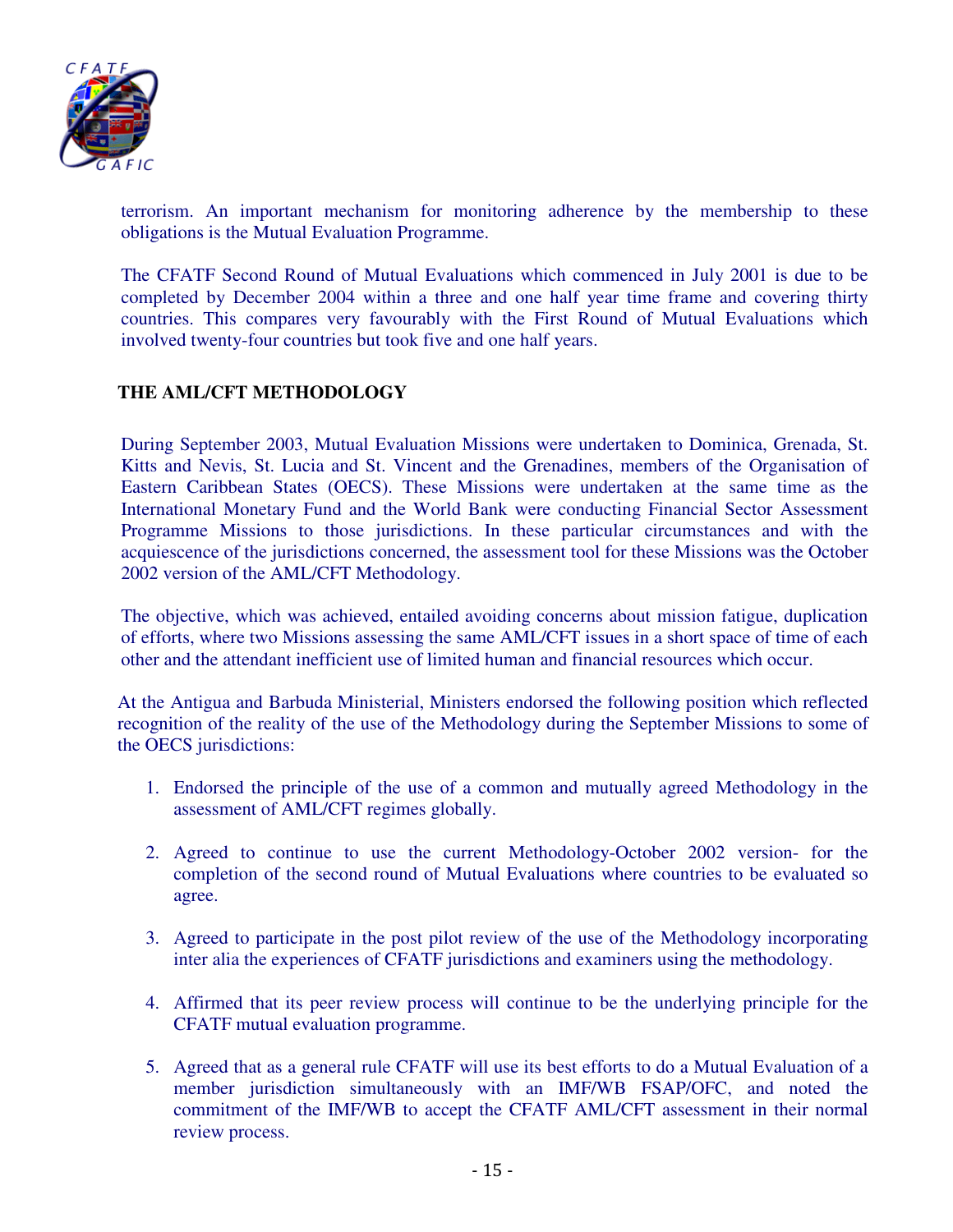

6. Agreed that in those cases where AML/CFT assessments have already been conducted by the IMF/WB, and the jurisdiction concerned agrees, CFATF will use the IMF/WB AML/CFT assessment in its normal review process as if it were a CFATF Mutual Evaluation.

At the suggestion of the Chairman, Sir Ronald Sanders, representatives from Barbados, Bahamas, Panama and Guatemala, under the chairmanship of Sir Neville Nicholls, former President of the Caribbean Development Bank acting as the personal representative of the Chairman, attended the meeting of the Drafting Group of the FATF AML/CFT Working Group in Washington DC, 2-4 December 2003. Despite the fact that the Membership did not receive drafts of the revised methodology until mid-November a number of countries, including Antigua and Barbuda, Barbados, Bahamas, Jamaica, Guatemala and Panama, were able to submit comments to Sir Neville immediately prior to the Washington DC meeting. These comments were all addressed with the Drafting Group in Washington DC but with mixed results.

 The report on this meeting subsequently issued by Sir Neville highlighted a number of difficulties surrounding both the process of drafting and the resultant draft Methodology document. Sir Neville's report was considered by a special meeting of the Steering Group which the Chairman, Sir Ronald Sanders, called in Miami in January 2004 and it was agreed that despite the problems a representative of CFTAF should attend the meeting in Tokyo later that month and the FATF meeting in Paris in February 2004. Mr Bernard Turner, Director of Public Prosecutions, Government of Bahamas, attended these meeting.

The Methodology was finalized at the FATF Paris Plenary during February 2004, and was circulated to the Membership immediately upon receipt at the Secretariat Since the circulation of the finalized Methodology on March  $3<sup>rd</sup>$ , 2004, comments were received by the Secretariat from British Virgin Islands.

At the April 2004 Plenary Mr. Bernard Turner, Director of Public Prosecutions, The Bahamas, presented a report on his attendance and participation at the FATF Meetings in Tokyo and Paris, which took into account some of the positions advanced by the CFATF on the structure and contents of the revised Methodology.

Mr. John Carlson, FATF Secretariat provided a detailed report on the structure of the revised Methodology, as it related to the revised 2003 FATF 40 recommendations and the Eight Special Recommendations on Combating the Financing of Terrorism.

Plenary noted comments from Barbados as to its concern as to whether the revised methodology faithfully followed the FATF 40 + 8 Recommendations and whether CFATF representation in the FATF Drafting Group would have enhanced regional representation.

The FATF Drafting Group was tasked to develop proposals for the ongoing revision of the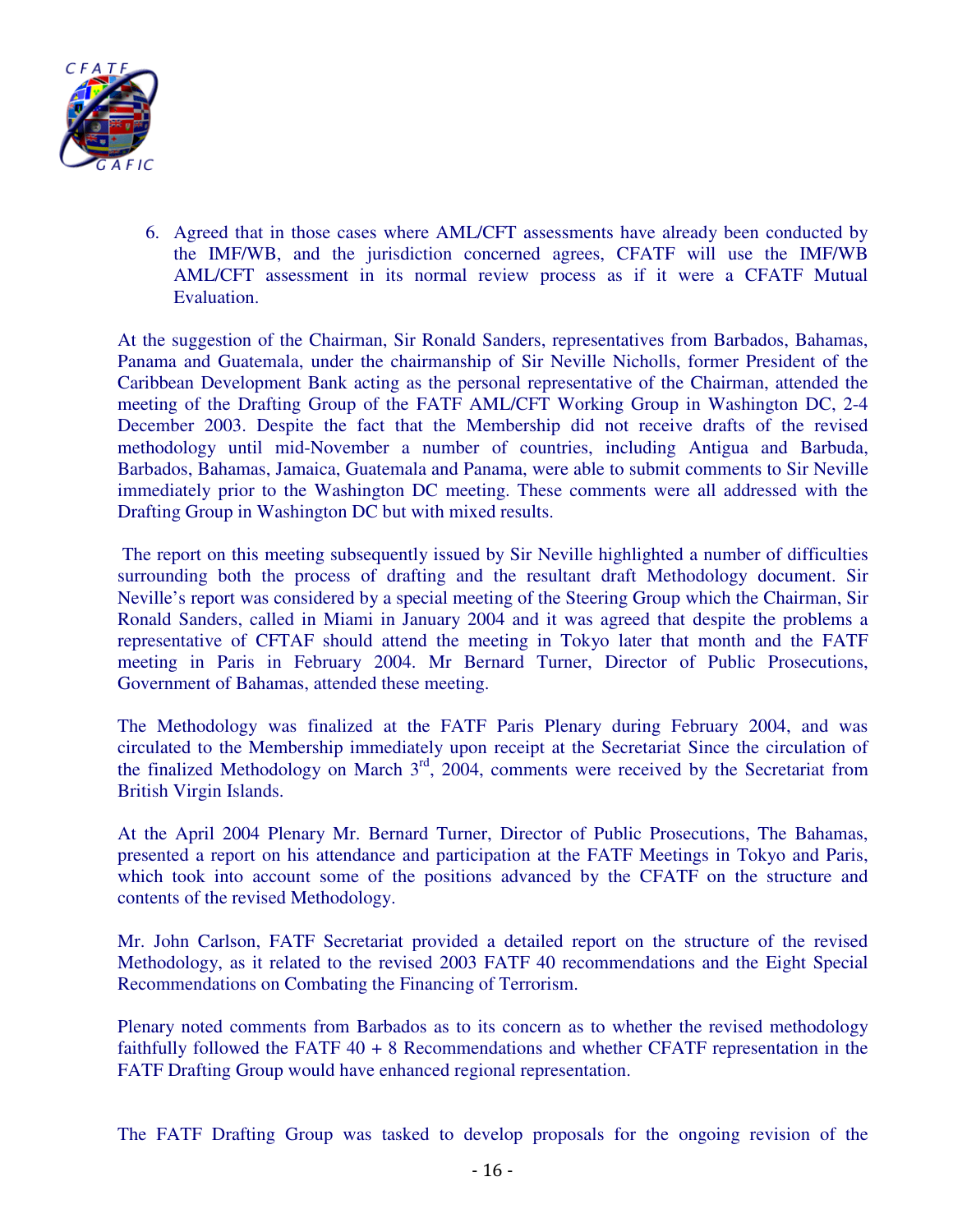

Methodology and present the final product to the FATF AML/CFT Methodology Working Group at the December 2003 Washington Meeting of the Working Group.

In the Secretariat's Report to Members on developments during the FATF Stockholm October 2003 Plenary it was noted that the Executive Director had advocated the need for participation by the members of the FATF Style regional bodies (FSRBs) in the FATF Drafting Group but that this view did not find support from the other FSRBs who considered participation in the wider FATF Working Group Meeting, a sufficient level of involvement.

The April 2004 Plenary considered fully the course of events with regard to overall CFATF participation in the process to revise the AML/CFT Methodology and recommended that the 2004 Methodology should be endorsed for use in the Third Round of Mutual Evaluations.

Plenary also recommended that the Secretariat as well as any other interested Members who participated in the Washington 2003 Meeting of the FATF Working Group should attend and participate in the meeting of the FATF Working Group for the revision of the supporting documents to the Methodology, which was scheduled for April 26-27, 2004 in Washington.

The aim of this meeting was to ensure that as far as possible the processes and procedures that were to be used by the FATF and the FATF style regional bodies in conducting Mutual Evaluation Mission using the Methodology were reasonably consistent, and that a common format or template for a number of the underlying documents to the Methodology, such as the Criterion-by-Criterion Questionnaire, the Detailed Assessment Report and the Summary would also be utilised.

It was felt that CFATF participation in this revision process would have benefited from regional experiences in the use of the Methodology and supporting documents by countries that were examined, as well as Examiners and the Secretariat staff who were involved in the process.

Accordingly, Member Countries who had been assessed under IMF/World Bank Assessment Programmes, as well as those OECS jurisdictions that were assessed by the CFATF during the September 2003 Missions, were urged to share their experiences with the use of the Methodology. CFATF Examiners who participated in the September Missions were also urged to share their experiences of the process, as was the Eastern Caribbean Central Bank, which was very much involved in the preparations for the September Missions.

The CFATF was represented at this meeting by Ms. Rochelle Deleveaux, The Bahamas, Ms. Isabel Fernandez, Panama, Ms. Dawne Spicer and Mr. Roger Hernandez from the Secretariat.

The Washington meeting did produce a revised Criterion-by-Criterion Questionnaire; an outline template of the mutual evaluation report/detailed assessment report, an outline summary of the report, guidelines for bodies doing evaluations/assessments for the countries being examined and a detailed checklist for assessors covering both substantive and procedural issues. And these documents were circulated to CFATF members for comments prior to the June/July 2004 FATF Plenary Meeting as were the revised versions coming out of this FATF Plenary.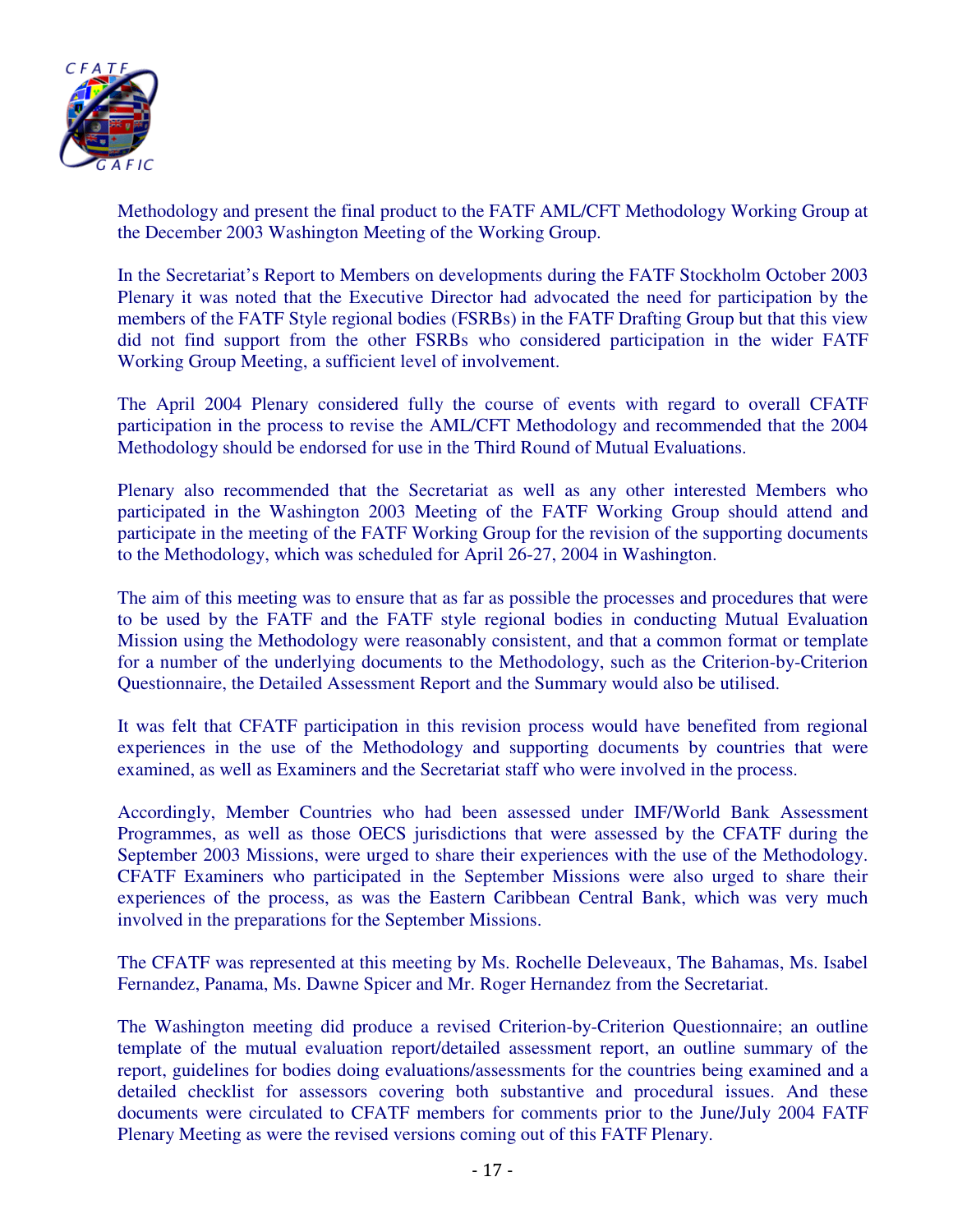

The FATF indicated that following adoption of the AML/CFT Methodology 2004, all organizations and bodies involved in conducting AML/CFT evaluations or assessments will need to prepare new documentation and consider changes that need to be made to their evaluation/assessment procedures. Training workshops in the use of new documents and procedures were arranged for September 2004 in Washington and the Secretariat was represented by Mr. Russell Ursula, Ms. Dawne Spicer and Roger Hernandez.

The CFATF and the International Monetary Fund/World Bank continue to explore avenues for close, constructive collaboration in the use of the Methodology and the conduct of joint training exercises in the new regimes. Plans are afoot to ensure that there is coordination of the schedules for CFATF Mutual Evaluation Missions during the Third Round of Evaluations and FSAP/OFC Assessments conducted by the FUND/BANK beginning 2005.

# **COUNTRY REPORTS**

Ministers authorized the compilation and publication on an annual basis, Country Reports, which reflect the current anti money laundering and combating the financing of terrorism infrastructure of all CFATF Members. The Draft Country Reports have been of considerable assistance to the Secretariat and the Mutual Evaluation Examiners in preparing for and conducting Mutual Evaluation Missions

At the Antigua and Barbuda Ministerial, Sir Ronald on behalf of Ministers urged all Members to be pro-active and co-operate with the Secretariat in finalizing their respective Country Reports so that these in turn could be published on the website. Thus far, reports on Antigua and Barbuda, Anguilla and Bermuda have been finalised.

### **THE 19 CFATF RECOMMENDATIONS**

In 1990, the Financial Action Task Force (FATF) developed the original FATF Recommendations in order to prevent the proceeds of illegal drug related activity from being channelled through financial systems globally.

These original recommendations were revised in 1996 in order to reflect the changing methods and techniques for laundering the proceeds of crime and were endorsed by more than 130 countries as the international anti-money laundering standard.

In response to the tragic events of September  $11<sup>th</sup>$  the FATF expanded its mandate to deal with the financing of terrorism and developed the Eight Special Recommendations on Terrorist Financing. These recommendations outlined measures for combating the funding of terrorist acts and terrorist organizations.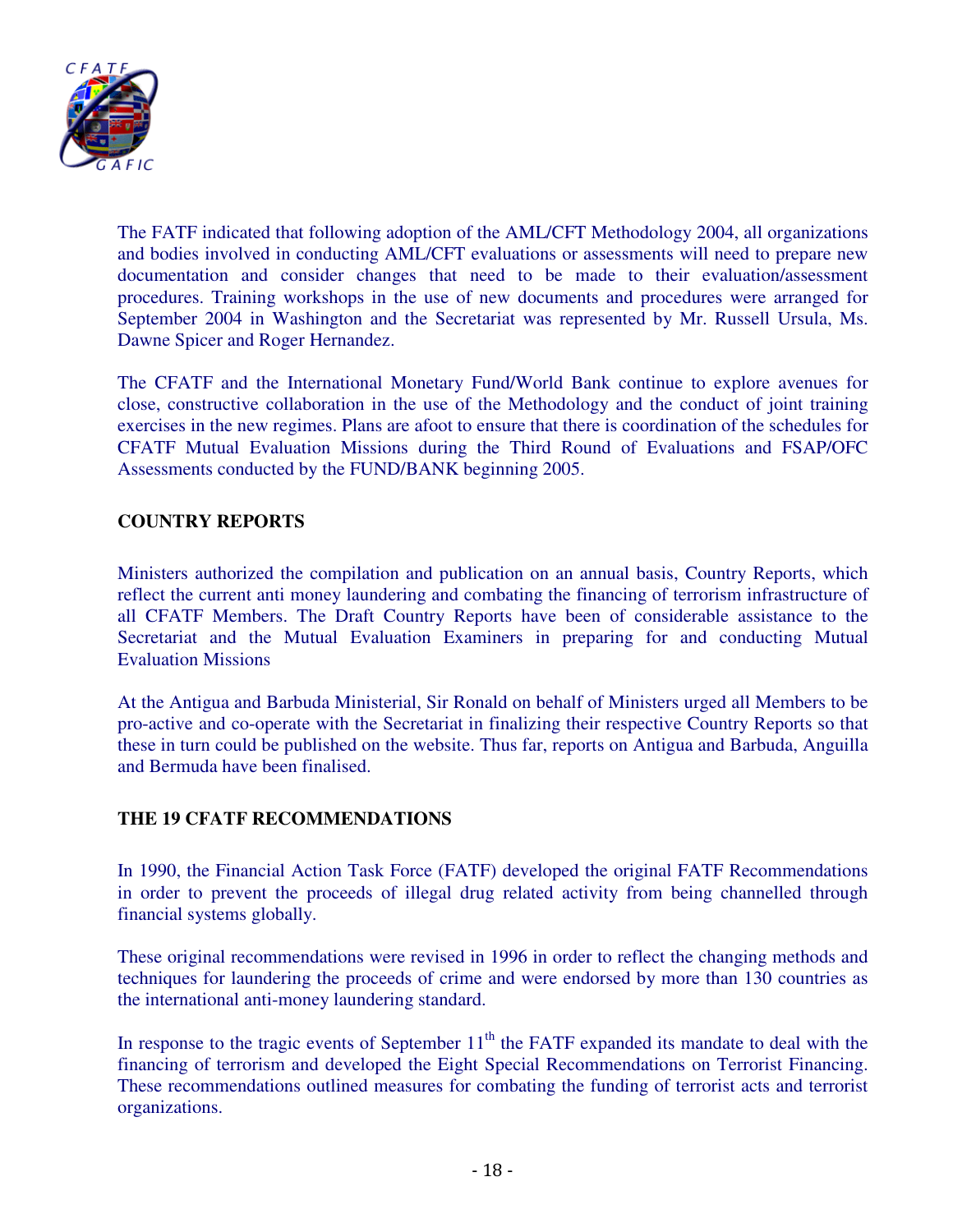

An analysis of money laundering methods and techniques has revealed an increasing and sophisticated process of using legal entities to conceal the true ownership and control of illegal proceeds along with the involvement of professionals giving aid and advice in the laundering process.

This changing international scenario led the FATF to review and revise the Forty Recommendations, which are now designed to combat both money laundering and terrorist financing.

By virtue of the principles enshrined in the Kingston Declaration, CFATF Member States agreed to endorse and implement both the 40 FATF Recommendations of 1990 and the 19 CFATF Aruba Recommendations, measures that were used as the benchmark for the First Round of Mutual Evaluations.

In October 1996 the CFATF Council of Ministers took note of the 1996 Revised 40 Recommendations, resolved to initiate a Typology Exercise and formed a Working Group to consider the new Recommendations and to propose any necessary revisions and or interpretative notes to the Recommendations adopted by the CFATF.

Rather than pursue a one stage Typology Exercise, circumstances dictated a broader approach. Accordingly, four Typology Exercises examined money-laundering possibilities in diverse areas ranging form Domestic Financial Institutions to the emerging Cyberspace Technologies.

The reports compiled from these Exercises formed the factual basis on which the Working Group and the wider membership considered the CFATF response to the 1996 FATF Revised Recommendations.

Council of Ministers Meeting IV during November 1998 considered the reports and recommendations on the four Typology Exercises and resolved to endorse the Revised 40 FATF Recommendations. Ministers further agreed that the process of implementation should commence immediately.

The impact of the 1996 Revised FATF Recommendations on the 19 CFATF Recommendations was also considered by the Working Group and their findings as outlined in the Revised 19 CFATF Recommendations were also endorsed by the Ministers.

Council IV further resolved that in the context of the Mutual Evaluation programme, both the 1996 FATF and CFATF Revised Recommendations would be applicable on commencement of the Second Round of Mutual Evaluations, starting January  $1<sup>st</sup>$  2001. At the Bahamas Ministerial in 2002 Ministers endorsed the 8 Special Recommendations on Terrorist Financing.

The 2003 Revised Forty Recommendations were finalized at the FATF Special Plenary in May 2003, which was attended by the Executive Director and Ms. Rochelle Deleveaux, Central Bank of The Bahamas who represented then Chairman Sears.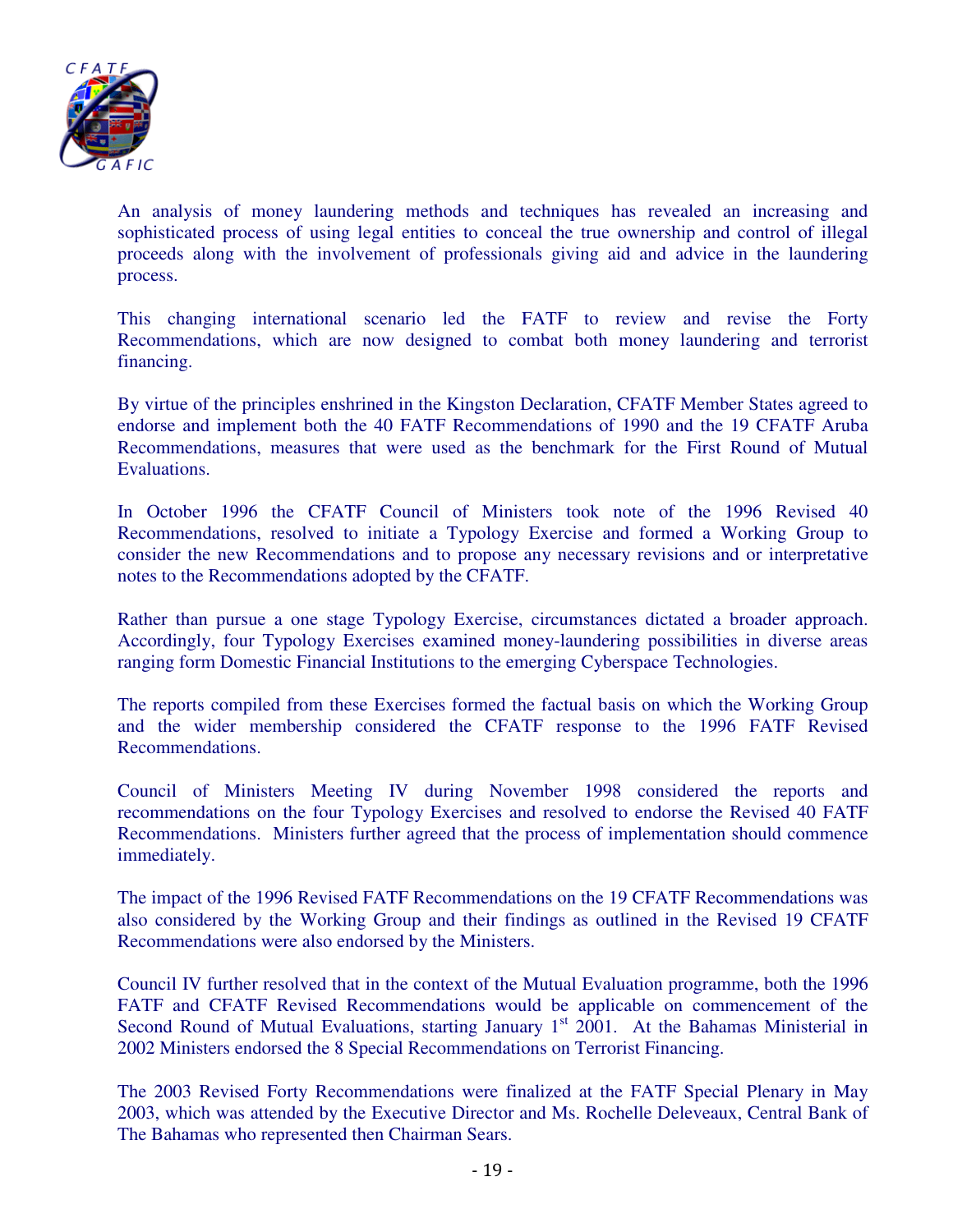

The Revised Recommendations were adopted by the June 2003 FATF Plenary as a new comprehensive framework for combating money laundering and terrorist financing and were effective immediately.

At the Council of Ministers Meeting in Antigua and Barbuda, Ministers endorsed the Revised 2003 FATF Recommendations. This then led to consideration of the impact of the 2003 FATF Recommendations on the CFATF Recommendations.

Accordingly, during Plenary XVIII in Antigua and Barbuda, a Working Group established to review the issue, found and reported that:

- 1. The FATF's revised 40 Recommendations have essentially raised the global anti-money laundering standards to incorporate most of the CFATF's 19 Recommendations, thereby facilitating the creation of a level playing field between the CFATF Members and their international counterparts.
- 2. That there were four recommendations that were not covered by the Revised FATF 40 Recommendations as follows:
	- CFATF Rec. No. 5 which requires that States consider enacting statutes that would ' criminalize the knowing payment, receipt or transfer or attempted payment, receipt or transfer of property known to represent the proceeds of drug trafficking, serious crimes or money laundering where the recipient of the property is a public official, political candidate or political party.' With regard to this Recommendation, it was noted that FATF Rec. No. 6 only dealt with PEPs as part of a due diligence function for financial institutions.
	- CFATF Rec. No. 15, which generally deals with the sharing of information on international currency flows. With regard to this Recommendation, it was noted FATF Rec. No. 19 pertains to cross-border movements of cash and not international currency flows per se.
	- CFATF Recs. 18 and 19, which fall under the heading 'Training and Assistance' and recommend ways in which regional States could assist each other in dealing with money laundering.

Based on this review, the Working Group suggested that the CFATF 19 Recommendations be rescinded but that the four exceptions noted above be re-worded where necessary and incorporated within the CFATF MOU. Members however expressed the view that CFATF Rec. 5 placed a higher standard on Members than was required and it should therefore not be retained. Others expressed the view that it was unnecessary to retain CFATF Recommendations 15, 18 and 19 in any form, least of all the MOU.

At the Council of Ministers Meeting the Working Group's findings and other views were considered. It was determined that given the importance of the CFATF 19 Recommendations to the identity of the organisation further discussions on the issue should be undertaken at the April 2004 Plenary. After considering the matter anew Plenary recommended the following six-point position for Ministerial consideration: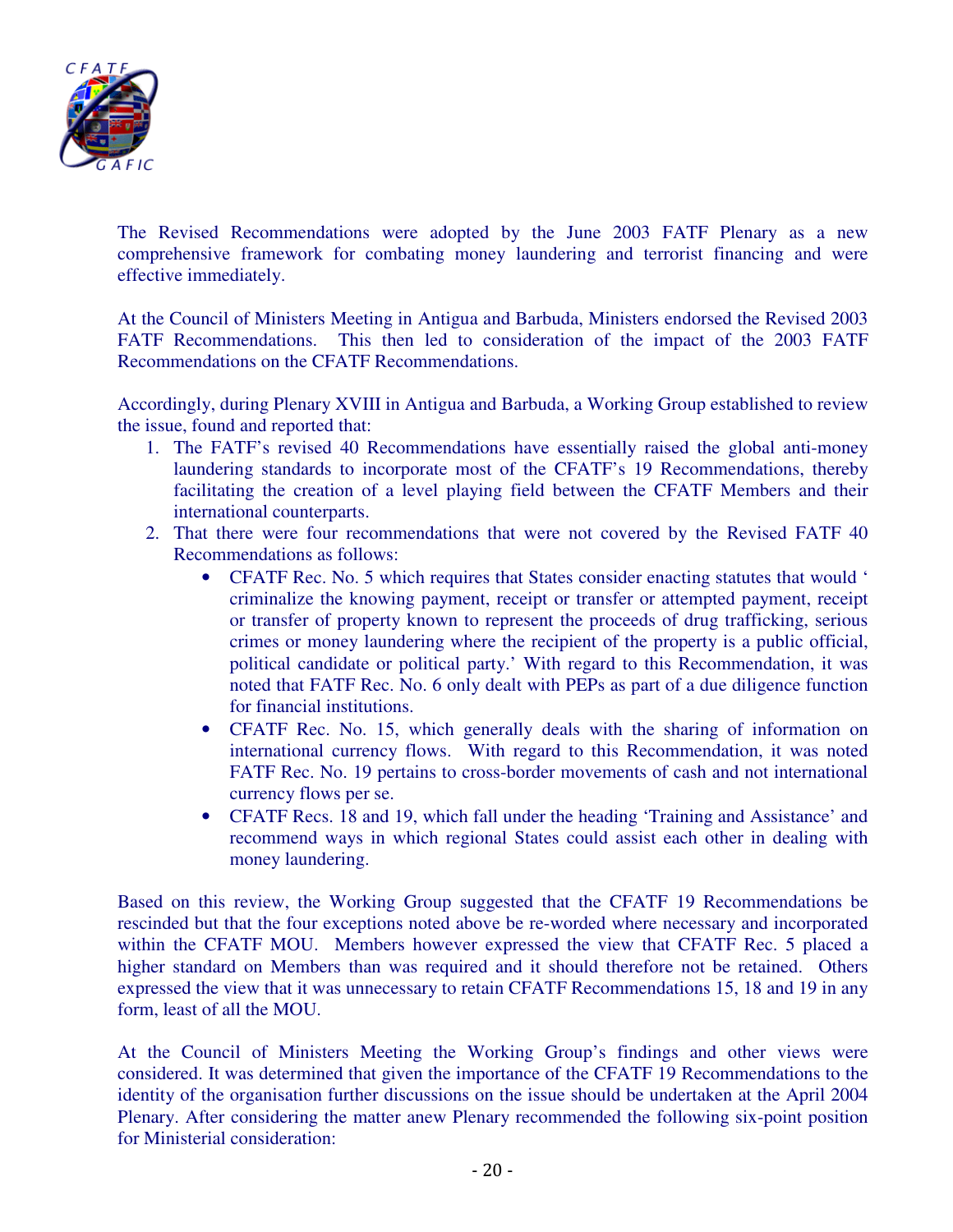

- 1. Recognising the ground breaking nature of the original 19 CFATF Recommendations in that they took into account Special Caribbean Basin circumstances which required particular consideration in the fight against money laundering thereby augmenting the 1990 40 FATF Recommendations and in tandem strengthening regional anti money laundering defences.
- 2. Recognising the important role that the 19 CFATF Recommendations played in encouraging Member countries to comply with international money laundering standards.
- 3. Recognising recent developments in global antimony laundering strategy through the revision of the FATF 40 Recommendations which now encompass for the most part the provisions of the 19 CFATF Recommendations.
- 4. Recognising the agreement by the FATF to work closely with and to ensure the fullest participation of FATF style regional bodies like the CFATF in the development of the AML/CFT standards.
- 5. Recognising the inherent right and responsibility of the CFATF to develop anti money laundering and combating the financing of terrorism standards in keeping with the realities of the Caribbean Basin Region.
- 6. It is recommended that the CFATF 19 Recommendations should no longer be used as benchmarks for compliance in the Third Round of the CFATF Mutual Evaluation Programme.

Ministers considered the recommendations of the Plenary and endorsed the position that the 19 CFATF Recommendations should no longer be used as benchmarks for compliance in the Third Round of the CFATF Mutual Evaluation Programme.

# **COMBATTING THE FINANCING OF TERRORISM**

The April 2002 Tobago Plenary was the first opportunity where CFATF Members could have collectively considered the FATF Eight Special Recommendations on terrorist financing. The Bahamas Ministerial in October 2002 extended the mandate of the organisation to include terrorism and terrorist financing, endorsed the Eight Special Recommendations on Terrorist Financing, and mandated the Secretariat to facilitate the provision of technical assistance in this area.

Members at that time were also encouraged to and continue to participate fully in the initiative by the United Nations Counter Terrorism Committee in relation to signing and ratifying the United Nations Convention for the Suppression of the Financing of Terrorism and various Security Council Resolutions.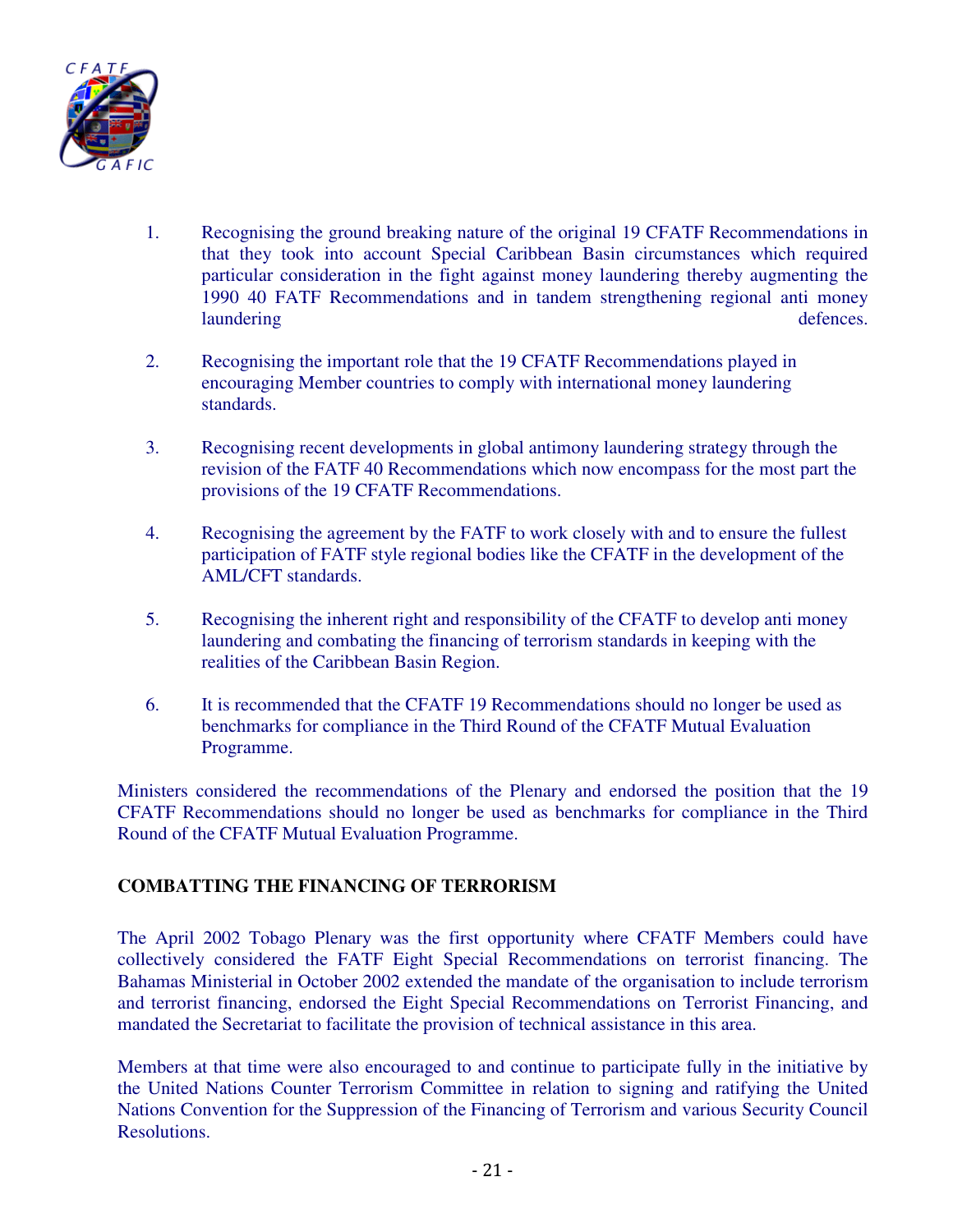

Ministers, at the Antigua and Barbuda Ministerial meeting during October 2004,considered and endorsed the following FATF documents, which provide useful guidance on the Implementation of the Eight Special Recommendations.

Interpretative Note to Special Recommendation III Freezing and Confiscating Terrorist Assets.

Best Practices regarding the Freezing of Terrorist Assets.

Interpretative Note to Special Recommendation VI Alternative Remittance.

International Best Practices – Combating the Abuse of Alternative Remittance Systems

Interpretative Note to Special Recommendation VII – Wire Transfers.

Combating the Abuse of Non Profit Organizations – Best Practices Paper – Special Recommendations VIII -

At the Panama Ministerial, the Interpretative Note to Special Recommendation II concerning the criminalization of terrorist financing, was endorsed by Ministers.

The FATF continues its review of the risks, vulnerabilities and possible measures to address the use of the non-profit sector by terrorist financiers. CFATF Members are encouraged to undertake similar reviews of their domestic infrastructure as required in Special Recommendation VIII and provide input into this exercise.

With regard to Special Recommendation VII, wire transfers, and the feedback within the FATF concerning the difficulties arising with its implementation, Members will be kept abreast of efforts to develop a comprehensive proposal on possible revisions to this Special Recommendation as well as the ongoing work in relation to the area of alternative remittance covered in Special Recommendation VI.

The FATF has commenced work on the utility of establishing cross-border currency reporting requirements as a potentially effective means of identifying and interdicting illicit cash couriers. It is anticipated that guidance will be issued concerning the role cash couriers play in terrorist financing and countries will be called upon to implement measures that ultimately will look to confiscate such funds. The CFATF will continue to follow this work and provide input where pertinent information is available.

Throughout the 2003-2004 period Members continued to provide reports on efforts being undertaken to rectify deficiencies in their combating the financing of terrorism framework.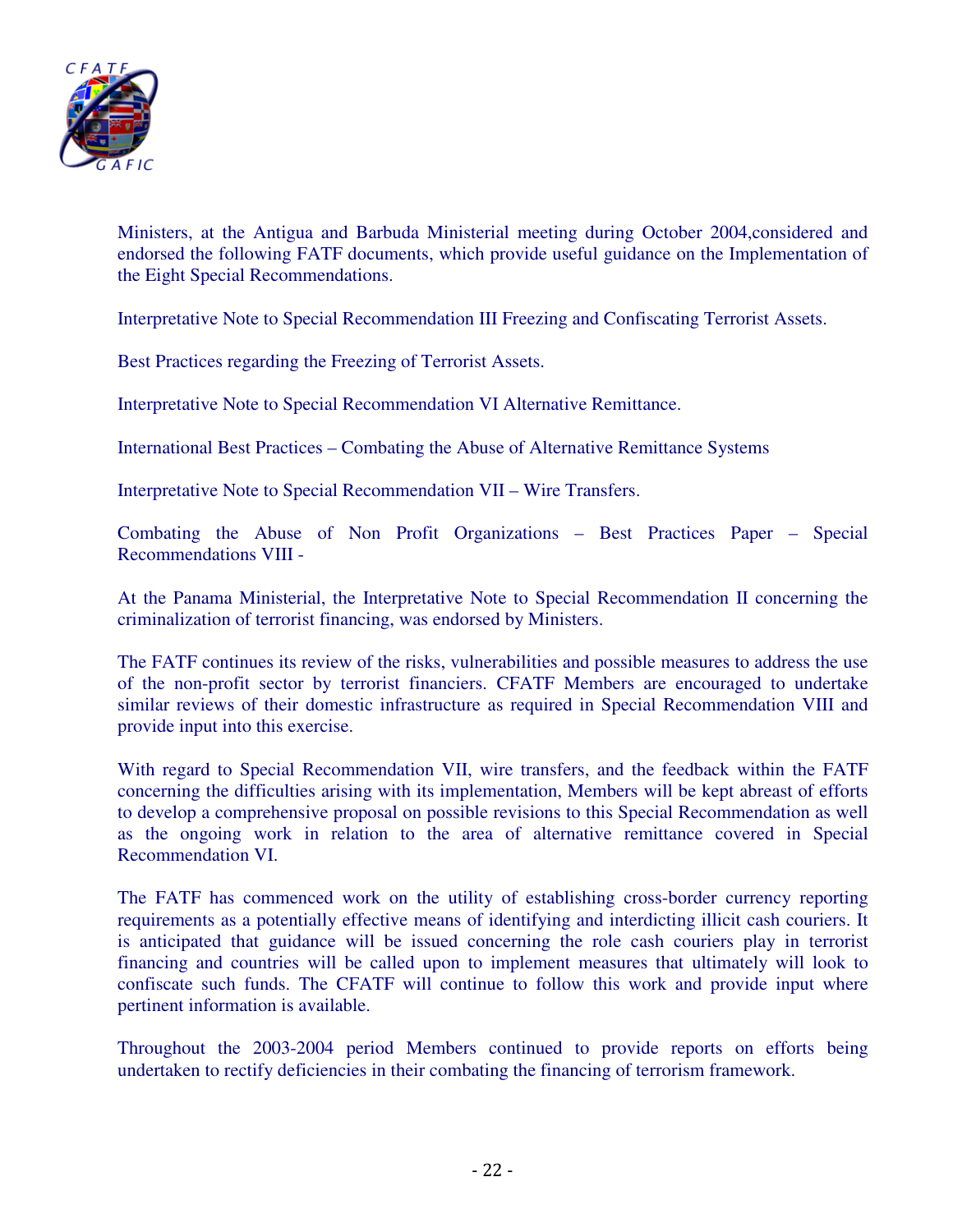

# **MEETING OF THE HEADS OF FINANCIAL INTELLIGENCE UNITS IN THE CFATF REGION**

An exploratory meeting of the Heads of Financial Intelligence Units of CFATF Member States was held on the margins of the Antigua and Barbuda Plenary on October  $20<sup>th</sup>$ , 2003.

Some of the guiding factors for the meeting were as follows:

- 1. To facilitate regional outreach for signing Memoranda of Understanding;
- 2. To exchange information on regional AML/CFT trends and methods and to launch a publication of regional typologies;
- 3. To explore basic and advanced FIU training needs for the region, and;
- 4. To develop common positions on regional issues that could be put forward to EGMONT and other such bodies.

The Meeting concluded that a further meeting of FIU Heads would be held at the April 2004 Plenary, with a view to discussing issues and concerns which were put forward, but also importantly, to decide whether regular meetings will continue.

Based upon representations made to the Secretariat, it was clear that there is strong support for the holding of meetings of FIU Heads on the margins of Plenary Meetings, as well as the need for regular electronic communication. The second meeting took place on the margins of the April 2004 Plenary, was well attended and resulted in a recommendation that such meetings be institutionalized. Ministers endorsed this position as emphasizing the view that such a concept encourages the enhancement of information exchange within the Caribbean Basin and is fully in keeping with global efforts to facilitate greater cooperation.

### **REGIONAL TRAINING ON THE NEW COMPLIANCE BENCHMARKS AND ASSESSMENT TOOL**

The Antigua and Barbuda Ministerial endorsed the Revised 2003 FATF Recommendations, as well as several Interpretative Notes on the 8 Special Recommendations for Combating the Financing of Terrorism, which were previously endorsed in October 2002.

The Antigua and Barbuda Ministerial also provided support for the use of the October 2002 version of the new Methodology for completion, where countries so agree, during the Second Round of Mutual Evaluations.

Ministers also formally endorsed the use of the results of IMF/World Bank FSAP/OFC Assessments for the purposes of CFATF Mutual Evaluations.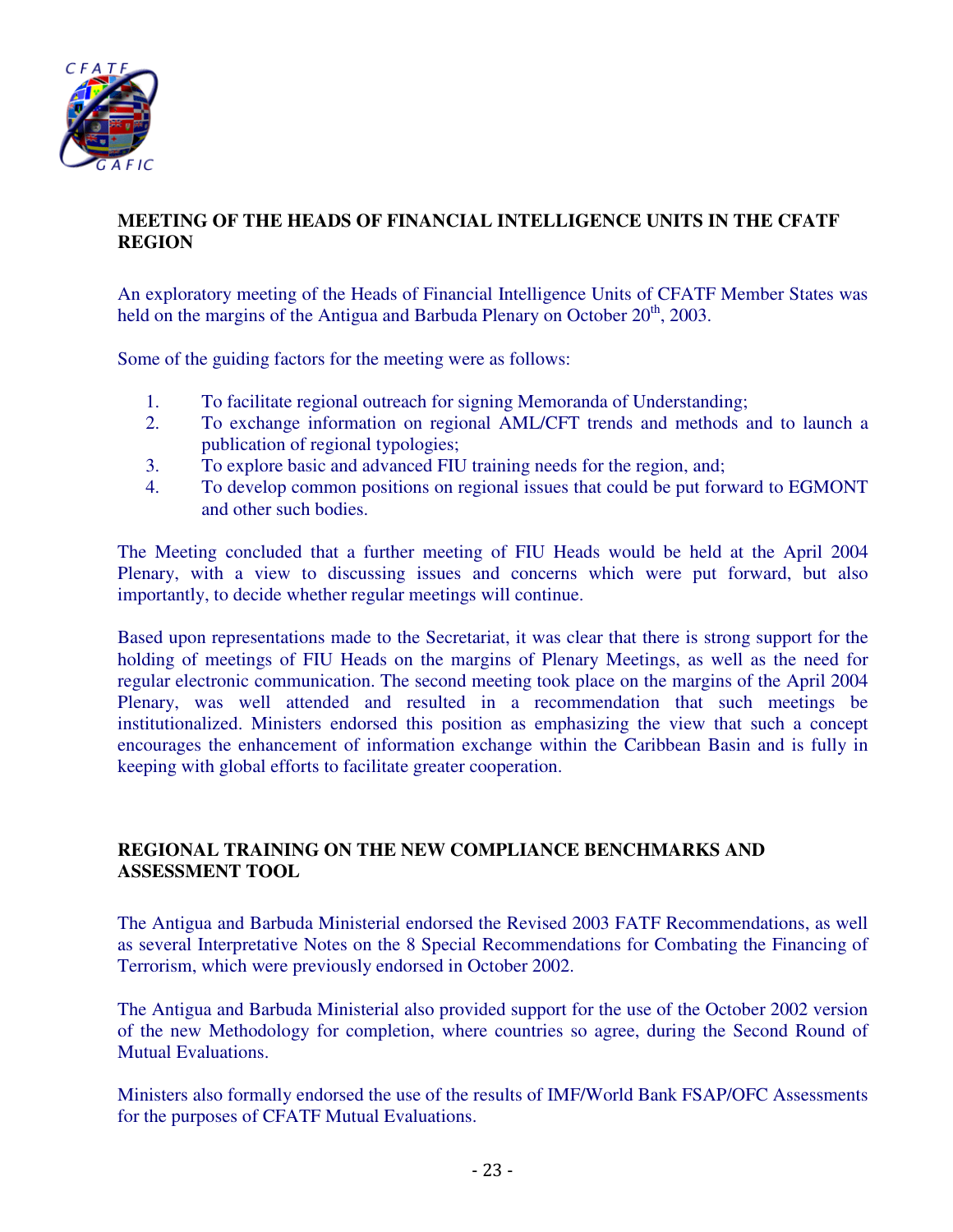

Both the Revised FATF Recommendations and the new assessment tool extend the network of gatekeepers that have been brought within AML/CFT framework, and expand significantly the requirements of the Mutual Evaluation Programme, as well as the IMF/WB – FSAP and OFC Assessments.

With specific reference to Financial Intelligence Units, the Revised Recommendations and the new Methodology open up a new panorama of responsibilities and assessment criteria. Accordingly, it is important that within the Mutual Evaluation Programme, FIU personnel who act as Mutual Evaluation Examiners are adequately trained in order to effectively undertake assessments of FIU obligations.

Within the context of FSAP and OFC Assessments conducted by the IMF and the World Bank, the CFATF has been involved in providing Independent Law Enforcement Assessor Experts (IAE) where assessments are being conducted in CFATF jurisdictions. Additionally, where the FATF has not provided the IAE, the CFATF has provided reviewers to critique the work of those IAEs.

Prospective IAEs and Reviewers will also require training to undertake these duties in a competent fashion and thus far, training on the Methodology has been undertaken in conjunction with the World Bank and IMF. With a view to increasing and sustaining regional capacity, the technical assistance and training mandate of the CFATF will require the development of a cadre of trainers. Suitable candidates will have to be identified across the membership to undergo training for this specific responsibility within the FIU context. The forum for the Heads of CFATF FIUs will therefore play an important role in this regard during the 2004-2005 period.

#### **TOUR DE TABLE OF FIU OPERATIONS**

In recognition of the fact that the establishment of FIUs within the Caribbean Basin has been of recent vintage, the Tour de Table allowed Heads to indicate in a candid way, an objective assessment of their operations.

Information was shared on whether the Units were operating at full capacity, with adequate staffing levels and suitable equipment to meet any increases in functions such as handling a large volume of suspicious transaction reports and ensuring a higher level of analysis. Problems arising through the loss of previously trained staff and the requirements of new legislation attendant on the new benchmarks were also explored.

The Tour de Table presentations have and will continue to provide valuable data, which would assist the Technical Assistance and Training Working Group in completing the Technical Assistance and Training Needs Matrix and devising new training programmes for all Members.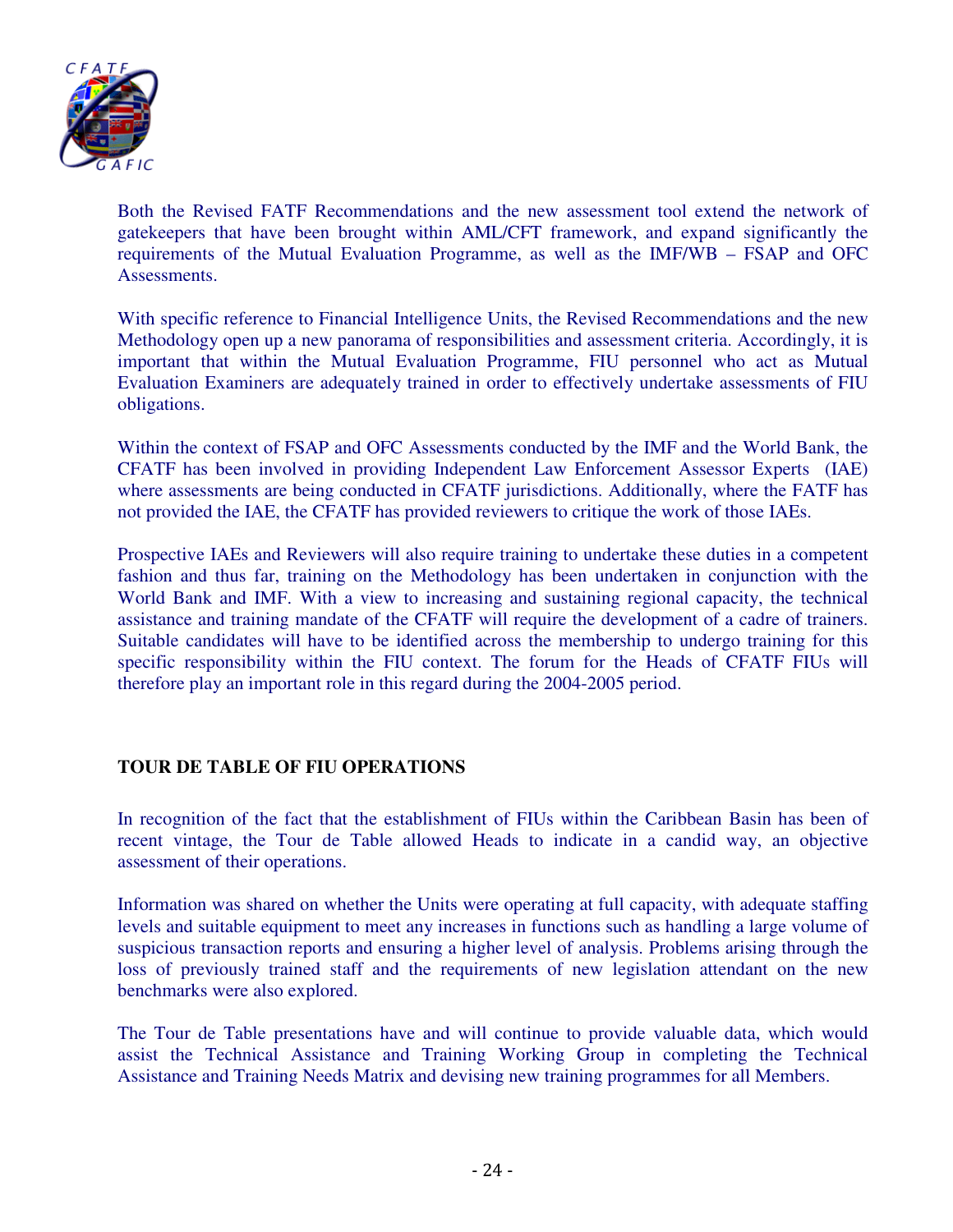

# **TYPOLOGIES PUBLICATION PROJECT**

The important and informative materials generated by the Annual Typology Exercises are vital to efforts to protect regional financial systems. The extension of the network of gatekeepers to include the professions necessitates an outreach programme to educate the public and raise awareness about AML/CFT issues across the region. A first step in this regard, would be the publication of a Report on regional trends and methods which have been and are being used by criminal organizations to launder illegal proceeds and finance terrorism or terrorist organizations.

Supporting data for this exercise would be available from the series of Typology Exercises that the CFATF has been conducting since 1996, as well as current information, which could be provided by Financial Intelligence Units from all Members.

The Inter American Development Bank has agreed in principle to support this project financially and discussions during the Heads meeting will continue to assist the process of collating the information in order to prepare the initial publication as well as the process for updating the publication on an annual basis.

#### **INTRA-REGIONAL CO-OPERATION**

One of the guiding factors, in putting forward the proposal to assess whether there was support to establish a regular Forum of FIUs for CFATF Members was to facilitate regional outreach, mutual support and the expeditious signing of MOUs. The general consensus coming out of the initial meeting was support for the idea of the Forum with the aim of improving regional co-operation and sharing concerns about common issues and problems.

This move to provide avenues for mutual support by FIUs operating in a particular region are ongoing in South America by GAFISUD and in Europe by the European Union. The presentations on both these initiatives at the April 2004 meeting provided useful guidance on how the CFATF FIUs could embark upon and sustain this forum to the benefit of regional AML/CFT efforts.

Following Ministerial endorsement of the Forum, reports on its activities will now be made to the Plenary and Ministerial Meetings.

#### **TECHNICAL ASSISTANCE AND TRAINING**

The Chairman's Work Programme for the 2003-2004 period which was unanimously supported by the membership called for expanding the technical assistance and training machinery so that it contributes to the specific and individual requirements of all thirty members of the CFATF and is owned by the Region.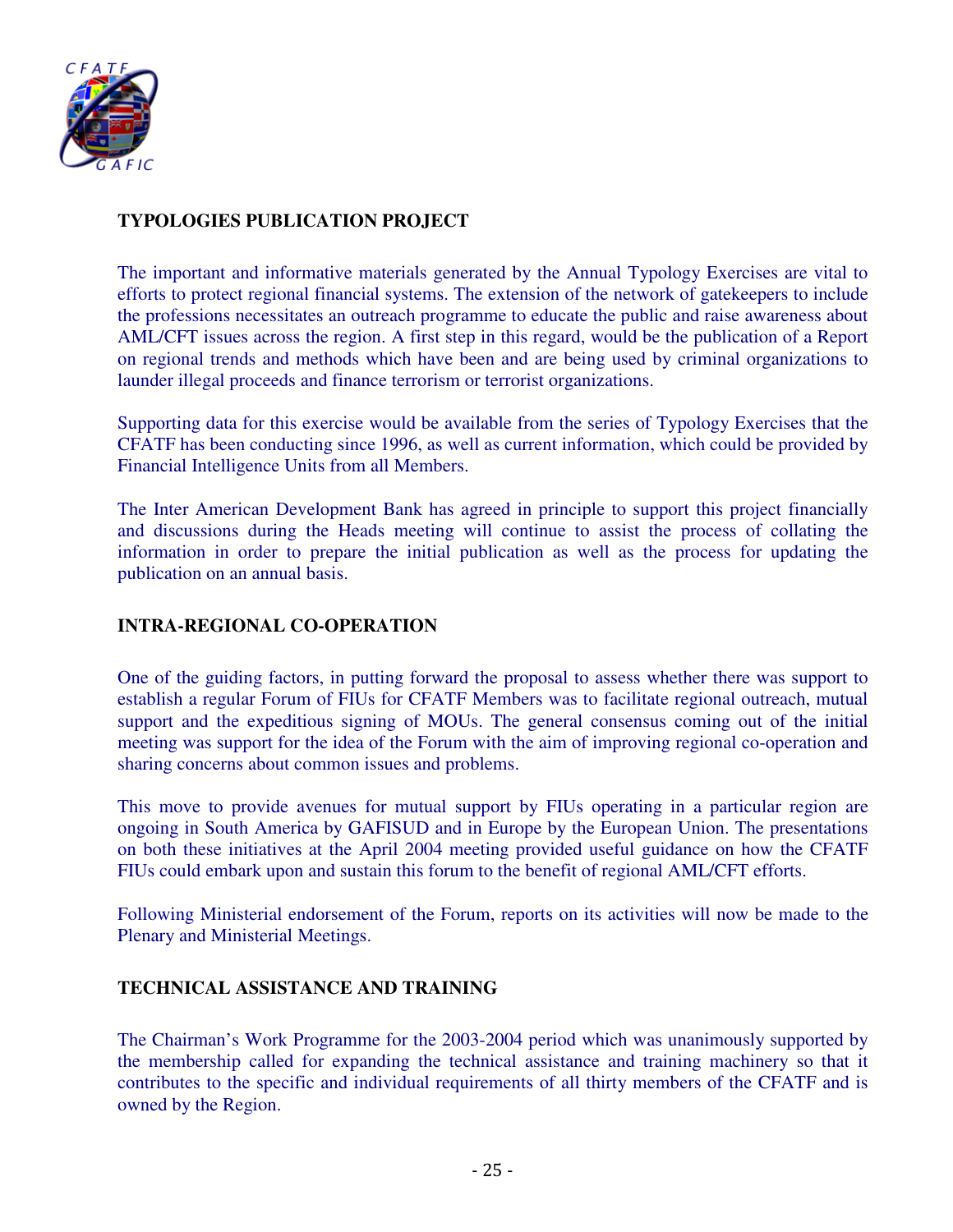

Ministers at the Antigua and Barbuda Ministerial Meeting endorsed this position and instructed the creation of a Technical Assistance and Training Working Group which in conjunction with the Secretariat, and under the supervision of the Chairman and Steering Group would:

- 1. Finalize the technical assistance and training needs matrix
- 2. Design a training project document
- 3. Engage with members, our traditional allies and the donor community for securing the necessary funding.

This extension of the CFATF mandate had to be reflected in the organization's constitutive document and dovetailed with the ongoing work to modernize the Memorandum of Understanding (MOU).

The expanded mandate is in keeping with the growing body of opinion, which supports the view that the FATF style regional bodies should be strengthened, particularly at this stage with the advent of the revised FATF 40 Recommendations, the new Methodology as the common global assessment tool and the emphasis that is being placed internationally on effective implementation.

The rationale for this position is the belief that the FATF style regional bodies possess specialist knowledge on the AML/CFT needs of their members and have in place readily available, long standing frameworks to monitor and encourage effective implementation of international AML/CFT benchmarks.

On assuming the Chair of the CFATF, Sir Ronald, on behalf of Antigua and Barbuda, indicated that his central task would be to integrate the membership more closely. He emphasized that there must be no division between English-speaking and Spanish-speaking Members, no separation between English-speaking and Dutch-speaking and no gap between English-speaking and French-speaking.

The extension of the organization's mandate so that it could meet the training needs of all its members, under one training programme utilizing its specialist knowledge, of the particular needs of its members will go far to achieving the general membership's desire for close and constructive integration of all thirty members.

Equally importantly is the fact that Panama has played a leading role in terms of assisting fellow CFATF members such as Costa Rica, Guatemala, Honduras, Nicaragua and non-Member Russia in strengthening their anti money laundering programmes. Roll out of this expanded remit during 2005 occurs at a time when Panama assumes the Chair and will cement its reputation of working in the best interests of the region and by extension, the international community, and will be of considerable satisfaction to our Central and South American Members who have been constantly advocating for an integrated training programme for all Members.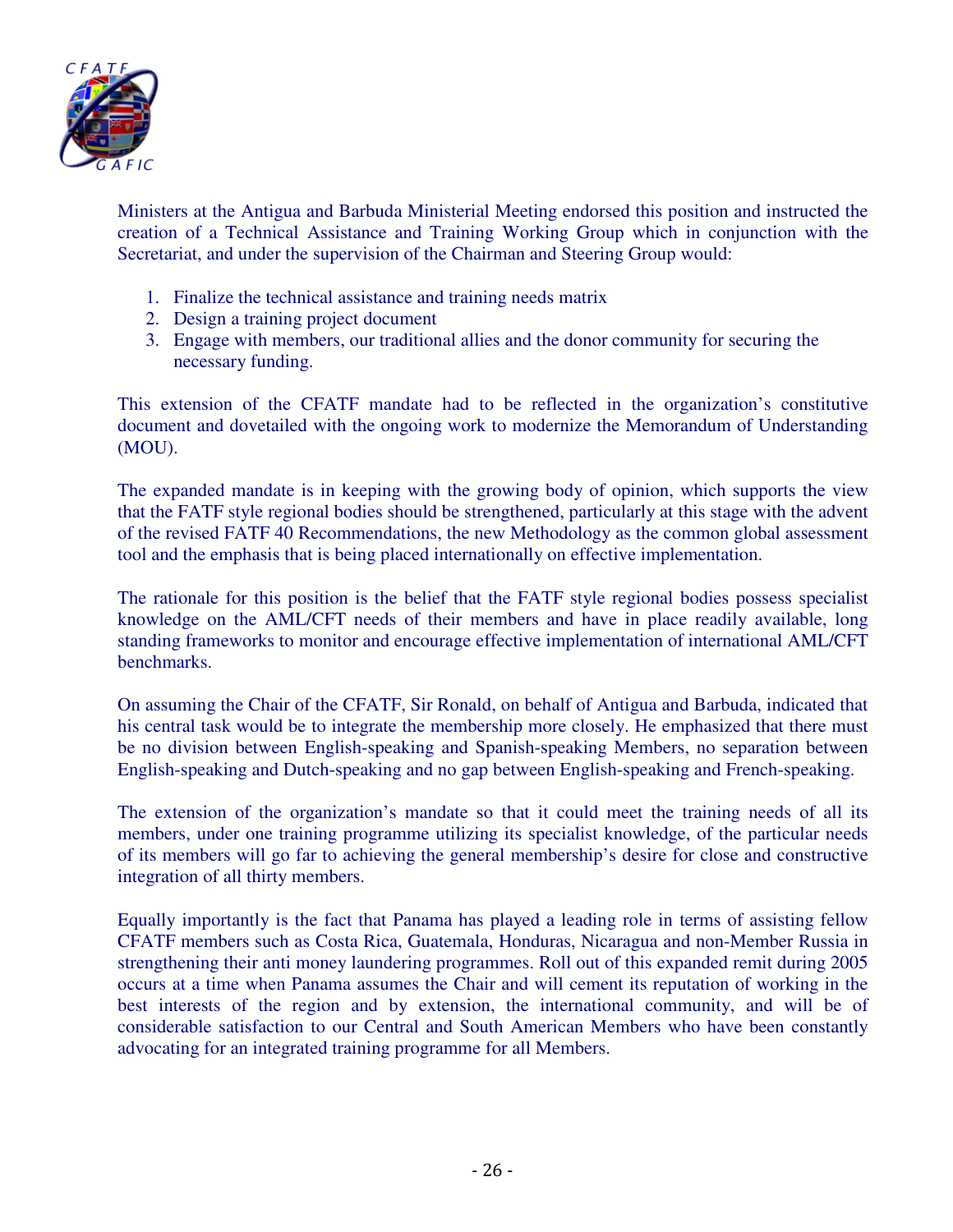

# **EXTERNAL RELATIONS**

The growing accomplishments of member countries in strengthening their domestic anti money laundering and combating the financing of terrorism protective mechanisms is testimony to the seriousness with which the CFATF as a whole pursues its mandate to monitor and encourage compliance with international standards.

In recognition of the important role that this organisation plays in the global battle against money laundering and combating the financing of terrorism, there is an increasing level of interest in CFATF affairs. Ministers were encouraged by the continued interest of Germany who is considering the requirements of Observer and COSUN status.

The strong bonds of friendship and support of our traditional friends and allies, the Group of Cooperating and Supporting Nations and the Observer Organisations, have been and will continue to be pivotal to the Caribbean Basin Region's successes in pursuit of the wider goal of protecting the international financial system from trans national criminal organisations.

# **THE CARIBBEAN REGIONAL COMPLIANCE ASSOCIATION**

A regional compliance association has been formed consisting of representatives from Trinidad and Tobago, The Bahamas Association of Compliance Officers (BACO), The Cayman Islands Compliance Association, (CICA), The British Virgin Islands Association of Compliance Officers and Practitioners, (ACO), and The Barbados Association of Compliance Professionals, (BACP). The inaugural regional compliance association event was held in Nassau, in the form of a two-day conference on Thursday October  $9<sup>th</sup>$ , 2003. The conference was held under the auspices of Minister Alfred Sears, Attorney General of The Bahamas and Chair of the Caribbean Financial Action Task Force (CFATF).

The rationale for the formation of a Regional Compliance Association came from the belief that it is necessary to reflect, *and perhaps even broadcast*, our region's commitment to good compliance practice, especially in light of the current challenges. It is felt that a centralized regional body, comprised of national associations, could best accomplish this.

Caribbean nations which have not as yet formed themselves into a body dedicated to the advancement of best compliance practice, would benefit from the existence of an umbrella regional compliance association which would promote sound compliance standards, commensurate with risk and good governance, through its encouragement of the formation of national compliance associations.

The Regional Compliance Association will provide our respective memberships with important regional wide networking opportunities as well as a forum for regional conferences and workshops. It will also provide a consolidated representative body for regional statements, an additional voice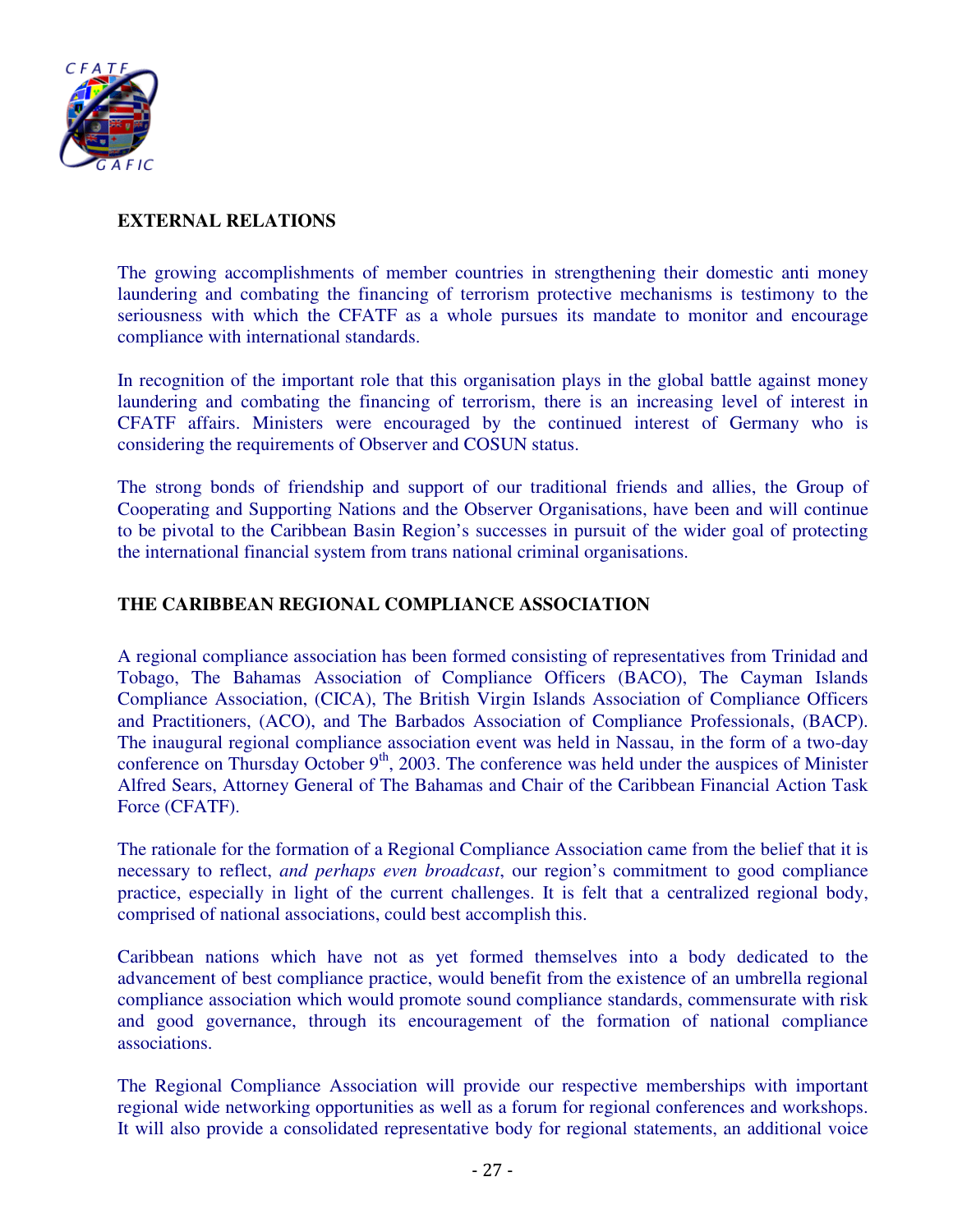

in debates and would make itself available to act as an advisory source for organizations concerned with the well being of our region such as CFATF.

# **CARIBBEAN ANTI MONEY LAUNDERING PROGRAMME**

The Caribbean Anti Money Laundering Programme, a five-year training initiative funded by the European Union, the United States of America and the United Kingdom through CARIFORUM draws to a close on December  $31<sup>st</sup>$  2004.

Throughout the 2003 – 2004 period, the Programme continued its work in assisting beneficiary countries namely English-speaking CFATF Members along with Aruba, the Republic of Haiti, Netherlands Antilles and Suriname, to strengthen their anti money laundering and combating the financing of terrorism framework.

### **CARICOM**

Efforts to ensure even closer ties between the CFATF and CARICOM continued apace throughout the past year. The Caricom Secretariat was invited to participate in the Barbados Working Group that was mandated to formulate the CFATF position on the new AML/CFT Methodology.

Additionally, Mrs. Gloria Richards-Johnson of the Caricom Secretariat and the Executive Director, on the occasion of the United Nations Security Council Counter Terrorism Committee March 6<sup>th</sup> 2003 New York meeting, used the opportunity to advance the call by the CFATF for a Global Forum on money laundering within the United Nations framework.

### **FINANCIAL ACTION TASK FORCE**

The constructive and harmonious ties between the FATF and the CFATF continued over the past year and saw FATF President Claes Norgren of Sweden address and dialogue with delegates at the April 2004 Plenary Meeting.

President Norgren thanked the CFATF for the invitation and congratulated the organization for its ambitious work schedule with regard to the Mutual Evaluation Programme, the co-ordination of technical assistance and training and active participation in FATF activities.

His presentation covered the revised 40 Recommendations, financing of terrorism issues, the revised methodology and enhanced co-operation between the FATF and the FATF style regional bodies (FSRBs).

President Norgren noted the importance that the Swedish Presidency of the FATF placed inter alia on: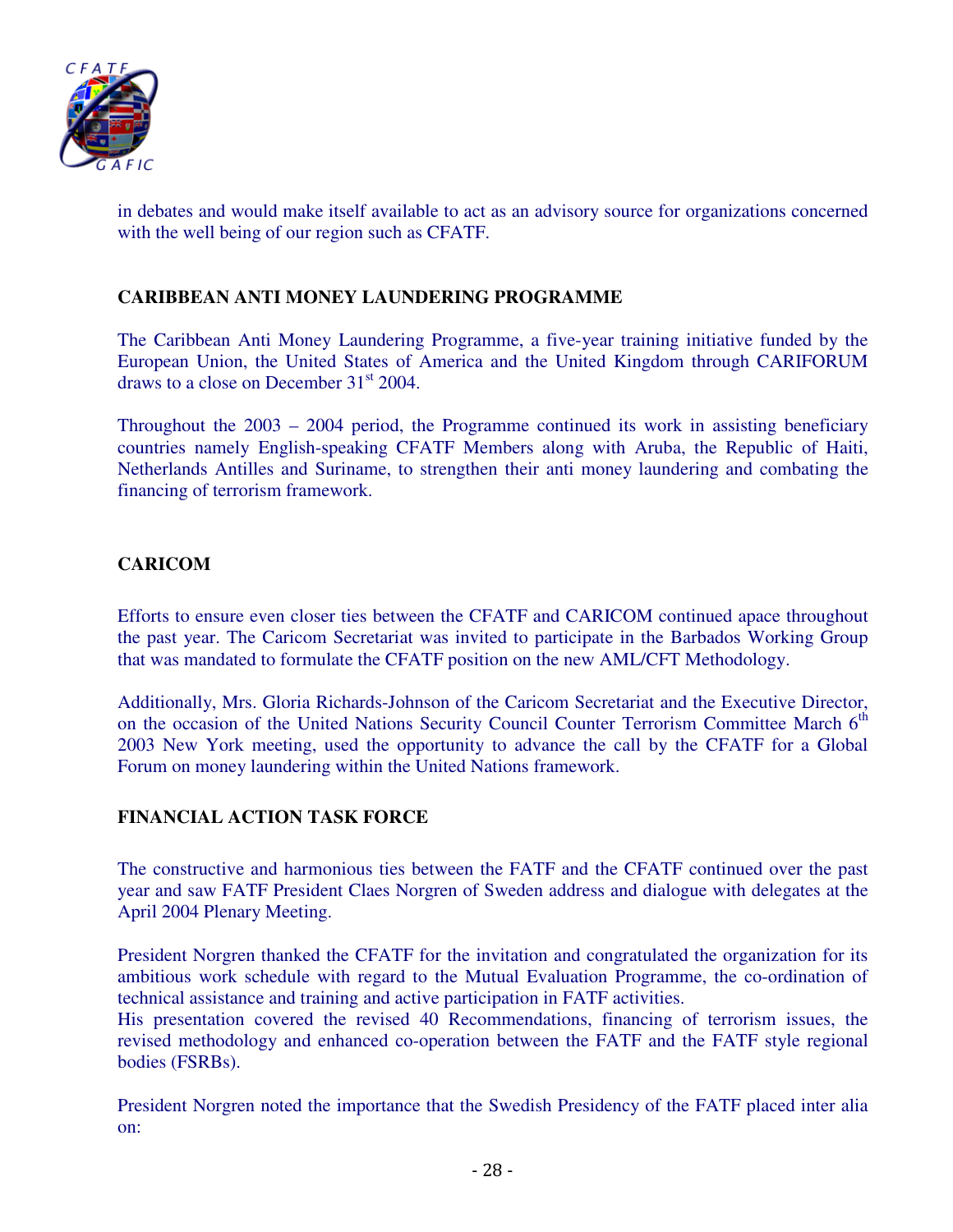

- 1. Achieving a better understanding of terrorist financing techniques through the FATF Typology Exercises, the work on Non Profit Organizations relating to wire transfers and their use by terrorist organizations and encouraging a global dialogue on combating the financing of terrorism issues.
- 2. Enhancing co-operation between the FATF and the FATF style regional bodies.

Note was made of a small seven member FATF Group, which included Mr. Roy Wever of Aruba, which was tasked to review the FATF interaction with the FSRBs.

The presentation covered some of the issues outlined in the FATF Paper – FATF Suggestions for Improving the Dialogue with FATF style Regional Bodies, which had been circulated to CFATF Members for their review and comments prior to the Plenary Meeting.

In response, Member Countries viewed as commendable and a step in the right direction, the important suggestions outlined in the President's speech, which would improve dialogue and consultation. A call was made for a similar presentation by the President to the Council of Ministers, as a confidence building measure.

Clarification was sought on a variety of issues, which included:

- Would participation by the FSRBs be at full Plenary meetings or on the margins;
- Would FSRBs have a vote on the issues at stake so that the relationship would not simply be one of dialogue but would encompass the regional bodies being a part of the FATF;
- The need for an ongoing presence at the Plenary which looked beyond the two year cycle that attendance by FSRBs on a rotational basis would allow;
- The need for all countries who must comply with the AML/CFT standards to be part of the FATF;
- The need for willingness by the FATF to co-operate with the FSRBS to be an ongoing policy initiative for all FATF Presidents;
- The need for clear criteria for FATF membership, the recognition of an FSRB to allow for the grant of Observer Status to the FATF, as well who will be responsible for giving the stamp of approval for an FSRB;
- The need for a formal, secure, long term relationship where the FSRBs are well and sufficiently placed in the FATF setting through one recognized seat in the FATF and not just Observer Status;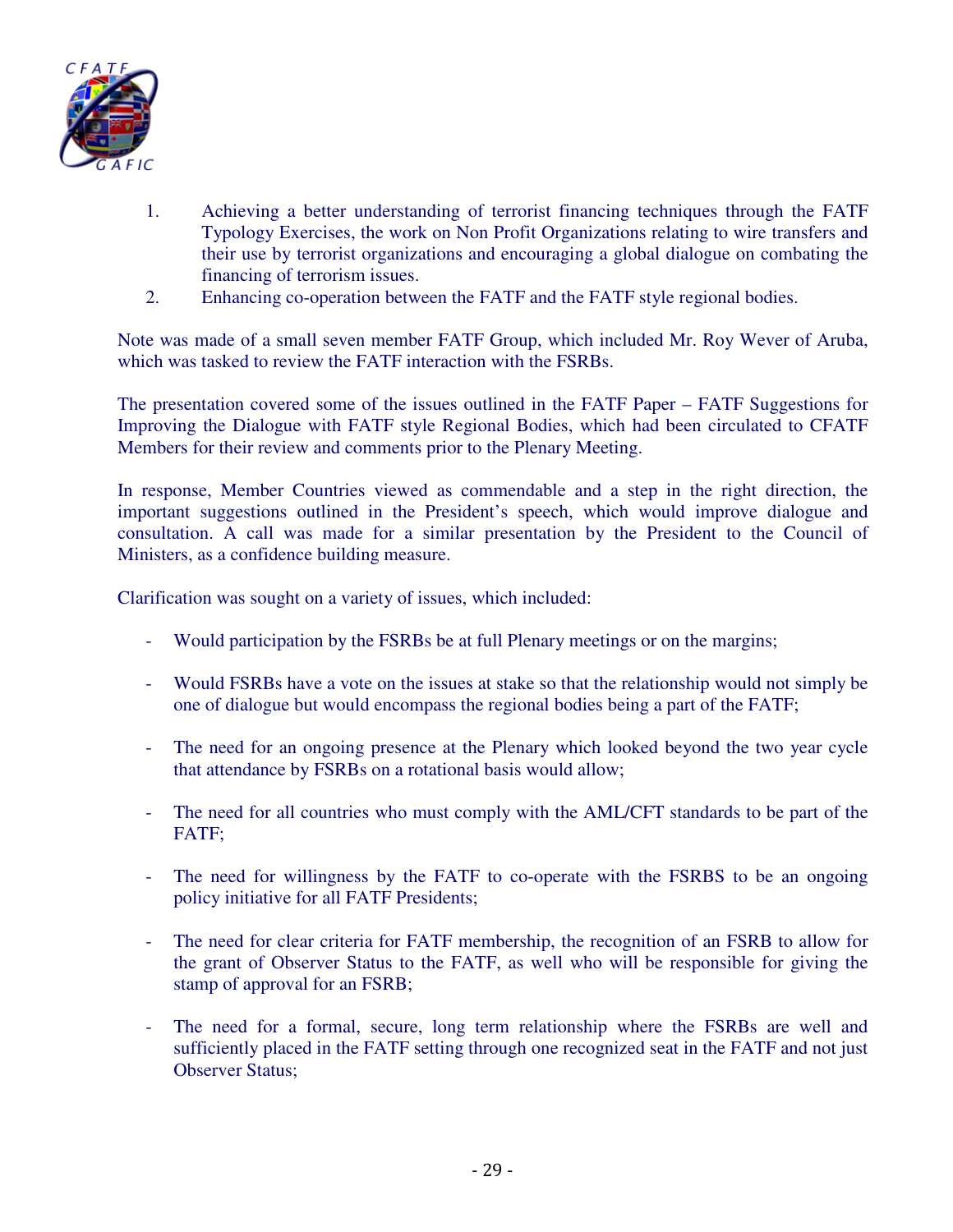

Whether the CFATF could be accorded the same status as the GCC and whether the strength and size of the offshore financial sector of a country could be used in determining status within the FATF.

It is anticipated that these discussions will continue with the current FATF President Jean-Louis Fort of France.

### **FATF NON COOPERATIVE COUNTRIES OR TERRITORIES (NCCT) INITIATIVE**

The FATF Review Group of the Americas paid an on-site visit to Guatemala during May 2004 and the report on that visit was discussed at the June 2004 FATF Plenary when Guatemala was delisted.

During the 2003-2004 period, the FATF no longer required Grenada and St. Vincent and the Grenadines to provide Progress Reports to the FATF Plenary. The Bahamas however, is still subject to such monitoring.

#### **GAFISUD**

The productive partnership between this hemisphere's two FATF style regional bodies continue to be solidified. GAFISUD Executive Secretary attended the Panama Plenary during March 2003 and outlined the various avenues through which GAFISUD and the CFATF benefit from the cordial dialogue in the execution of their respective work programmes. Additionally, he strongly endorsed the view that in the global battle against money laundering and combating the financing of terrorism, the FATF-style regional bodies are key.

### **INTER AMERICAN DEVELOPMENT BANK**

The commencement of delivery of a training programme for the employees of banking institutions and the Superintendents of Banks in the Dominican Republic, Costa Rica, Panama and Venezuela did not occur in the first quarter of 2003 as was anticipated. However the consultants who had been engaged, undertook preparatory work through visits to the jurisdictions in order to examine the legislation with the assistance of relevant officials and to adapt the course materials as required.

The CFATF Secretariat continues to work closely with both the IADB's Washington office and the representative office in Trinidad and Tobago so as to ensure that the training courses, which were made possible with the generous financial assistance from the Bank, are conducted successfully.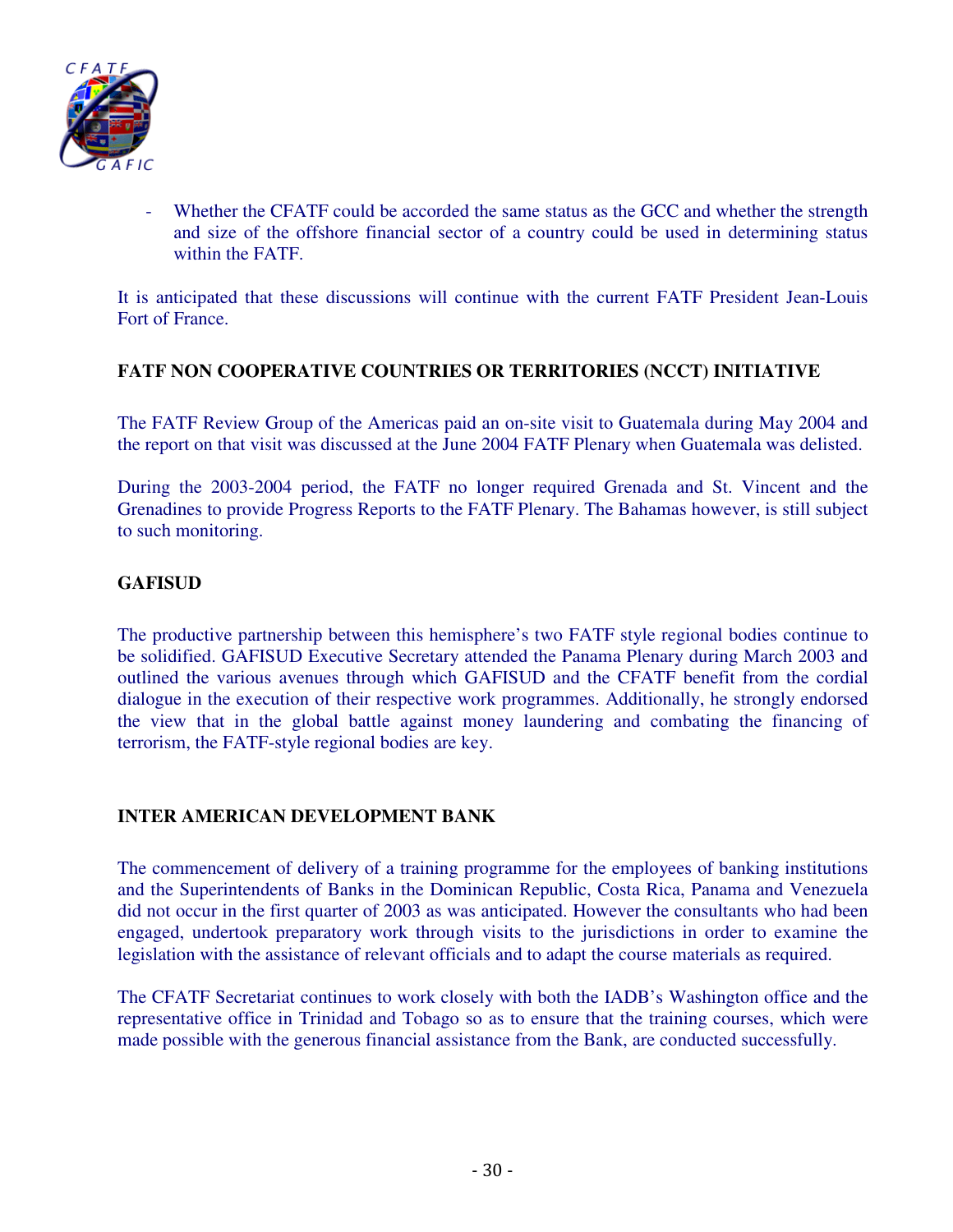

# **OAS/CICAD**

# INTER-AMERICAN DRUG ABUSE CONTROL COMMISSION (CICAD)

In accordance with the approved work plan for 2003-2004 (33rd Regular Session of CICAD in December 2002), the Group of Experts on Money Laundering Control met once in November 2003, chaired by the USA, and twice in 2004, chaired by Bolivia, to discuss the improvement of the money laundering framework in the Americas (effective national and international asset forfeiture system, criminalizing terrorist financing, freezing assets related to terrorism and control of alternative remittance systems, as well as the mandate of the Ad Hoc Group on Organized Crime.

As far as **training** is concerned, CICAD promoted:

**Money Laundering Control through the Judicial System** (IDB/CICAD project) which started in 2002. This program was successfully replicated in Chile and Uruguay in June and August 2002, respectively. Seventy judges and public prosecutors attended this one-week course, which focuses on new trends in money laundering trials and sentencing. In particular, emphasis was given to the autonomy of the offence, the treatment of evidence, and judicial cooperation. In 2004, the training program was implemented in Colombia.

#### **Training for police officers in financial investigation** (CICAD-CICTE-France-USA project):

With the support of the French Inter-Ministerial Anti-Drug Training Centre (CIFAD) in Martinique, CICAD initiated a Train-the-Trainers program for law enforcement instructors on money laundering and terrorist financing for all Spanish and Portuguese-speaking countries of the Western hemisphere. With this initiative, CICAD is creating a network of certified instructors in charge of replicating and/or adapting the course content in their own countries. The training is a two-level course of five days for each level. At the first level, participants receive a general overview of money laundering and terrorist financing, and at the second level – offered to those instructors who passed the first course --, the subject concentrates on the techniques of financial investigation. The program started in April 2004 and will end in May 2006.

### **Mock trials**

CICAD, in cooperation with the UNODC, carried out mock trials on ML in Ecuador, Colombia, Venezuela, Nicaragua and El Salvador.

As far as **technical assistance** is concerned, in August 2002, the General Secretariat of the OAS and the Inter-American Development Bank (IDB) signed a Technical Cooperation Agreement which makes CICAD the executing agency for a US\$1.9 million program to set up and develop Financial Intelligence Units (FIUs) in Argentina, Bolivia, Brazil, Chile, Ecuador, Peru, Uruguay, and Venezuela. Program execution began in September 2002. Depending on the needs of each country and the state of their FIUs, CICAD brought its assistance to four areas: (1) development of the legal framework; (2) institutional development; (3) training, and (4) information and communications technology.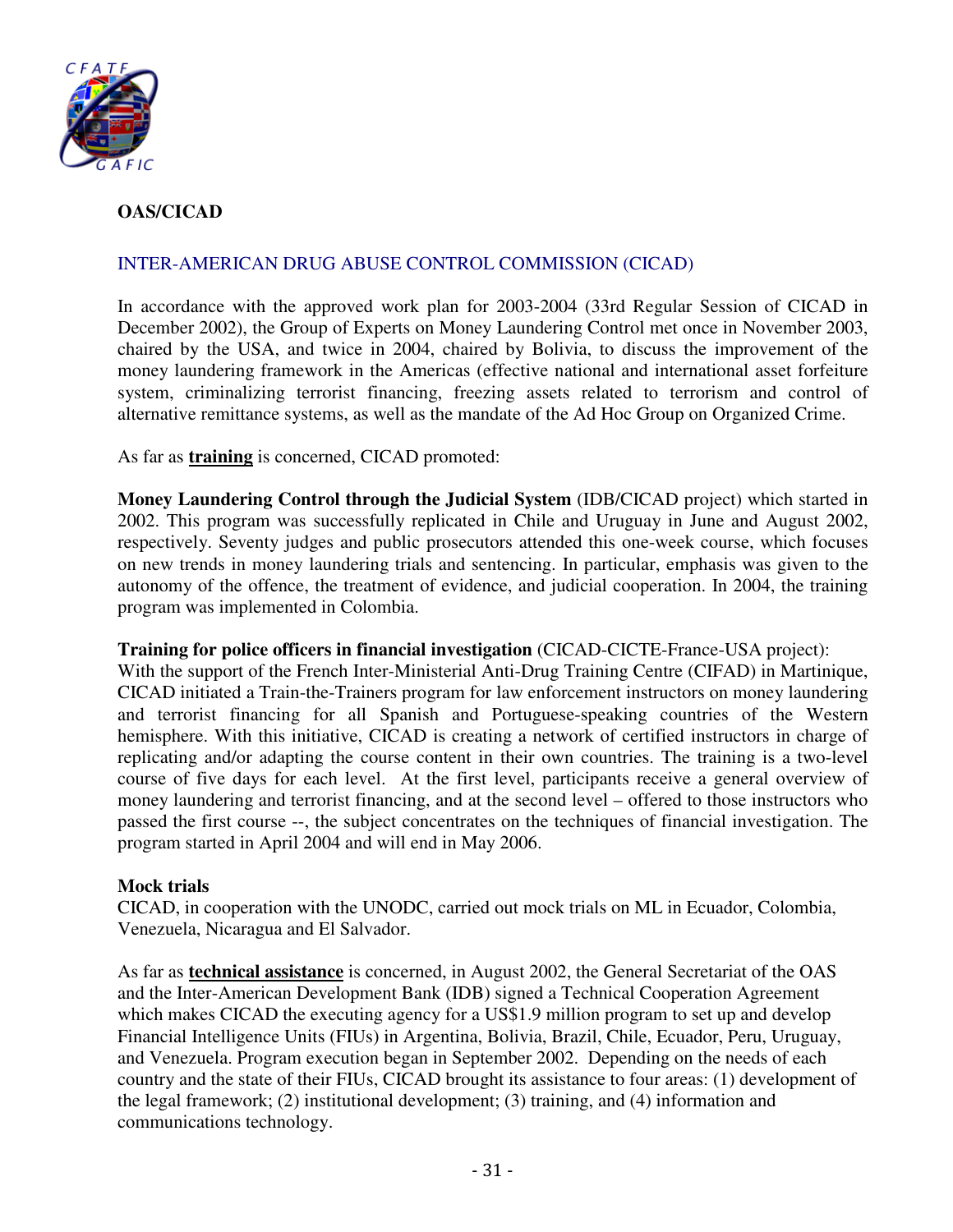

# **SUMMARY OF THE MUTUAL EVALUATION REPORT ON ANGUILLA**

Anguilla has a relatively comprehensive legal and institutional AML/CFT framework, particularly with respect to measures to combat terrorism and terrorist financing; criminalization of offences; confiscation of the proceeds of criminal conduct; international cooperation; and law enforcement and prosecution powers. Its legislation contains many of the principal elements required for compliance with the FATF Recommendations and efforts are underway to introduce improvements in the AML/CFT regime and for addressing a number of recommendations made in the KPMG Report.

As an Overseas Territory of the United Kingdom (UK), Anguilla is not able to ratify conventions but depends upon extensions to it by the UK. It has, however, implemented the provisions of the Vienna Convention and of the Convention for the Suppression of the Financing of Terrorism in local legislation. Since the UK has not yet ratified the Palermo Convention, it has not been extended to Anguilla.

Anguillan legislation is broadly consistent with international standards. It criminalizes money laundering and extends to the proceeds of all serious offences including those that occur extraterritorially. The offences of money laundering apply to both individuals and legal entities.

Legislation for combating the financing of terrorism is strong. These laws apply to terrorists and terrorist organizations irrespective of whether terrorist acts occur in Anguilla or in other countries. For both ML and FT offences, there are appropriate dissuasive sanctions including confiscation of property, fines and, with respect to regulated entities, the legislation provides for the suspension and revocation of licenses.

While the basic elements are in place, the legal framework could be strengthened in a number of areas. Anguillan legislation does not allow for the extradition of individuals for financing of terrorism and money laundering offences. The authorities are also considering the adoption of a number of provisions contained in the new UK Proceeds of Crime Act which should significantly strengthen the AML/CFT regime. With regards to combating the financing of terrorism, the authorities are still to develop appropriate administrative arrangements for the filing and analysis of suspicious activity reports. Specific guidance to the industry on this issue is also required.

Confiscation and seizure provisions are generally available in the Anguillan ML and FT legislation. Under these provisions law enforcement authorities can freeze property but only after criminal proceedings have been initiated for ML offences. For FT offences, ex parte restraint orders may be obtained once an investigation has commenced. The counter-terrorism laws contain comprehensive seizure and confiscation provisions, including for the seizure of cash under civil proceedings. The rights of innocent and bona fide third parties are protected under law for restraint and confiscation orders. Law enforcement authorities also have adequate powers to identify and trace property, particularly with respect to the production of material. Adoption of the provisions similar to those contained in the new UK Proceeds of Crime Act would also improve the seizure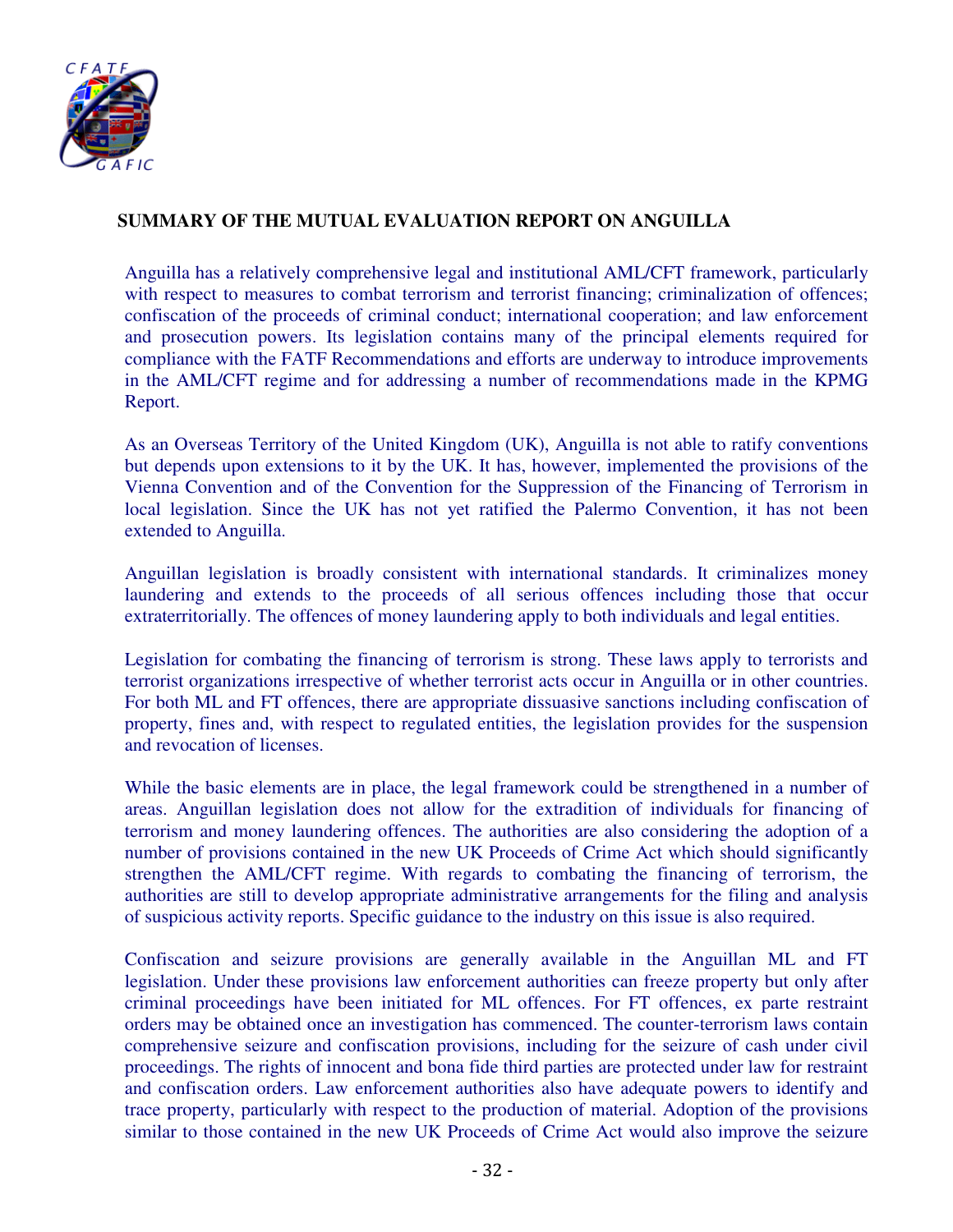

and confiscation regime for ML, particularly those relating to account monitoring orders, restraining orders and the voiding of contracts.

––There have been no seizure or confiscation of property arising out of ML and FT cases. A few suspicious transaction reports have been filed but these have not resulted in seizures or confiscations. Notwithstanding, a system has been developed to keep statistics on such issues. Training has been provided to police officers through the Trinidad and Tobago-based Caribbean Anti-Money Laundering Program on basic money laundering investigations but more advanced training is now required. Training has also been provided to prosecution staff on money laundering issues. No timeframe has been established for the provision of advanced training for law enforcement officers.

The Money Laundering Reporting Authority (RA) has been designated under the Money Laundering Reporting Authority Act as Anguilla's FIU with general functions to receive and disseminate information on suspicious transactions relating to suspected ML offences. The law does not specify a responsibility for the RA to analyse reports of suspicious transactions and in practice it has not fully developed an analytical role for processing such reports. Reports of suspected terrorism financing activities are not filed with the RA but are provided directly either to the police or to the Governor. The RA is required to provide information on suspicious activity to the police and customs authorities for investigation. In practice most reports are forwarded by the police to an investigative agency of the UK (WCCIT) established overseas for assistance in their investigations.

The RA has access to financial, administrative and law enforcement databases and is authorized to disclose information to law enforcement authorities in Anguilla and abroad. When disclosing information to a foreign agency, due regard is given to the interests of third parties and on the use of such information by the recipients. However, there is no specific provision in the law that mandates reporting institutions to provide additional information to the RA upon request although in practice this is reported to occur.

––The RA is comprised of the Commissioner of Police, a senior police officer, the Comptroller of Customs and the Director of Financial Services. The RA does not have an independent budget and given the current resource constraints, processing of suspicious transaction reports is not conducted in a systematic manner. There have been a few cases of suspicious activity reported to the RA (5) and no requests for assistance have been made or received from foreign FIUs. There is no centralized system for filing of suspicious activity reports which can be sent to any one of the agencies that comprise the RA. There is a need to develop a centralized reporting mechanism and for keeping statistics of such reports as well as for requests for assistance when these occur.

Law enforcement authorities have adequate powers to compel the production of records from financial institutions to assist in ML and FT investigations by applying to the High Court. More robust powers are required for money laundering cases particularly those relating to account monitoring and tracking orders, similar to those contained in the new UK Proceeds of Crime Act and in the FT laws.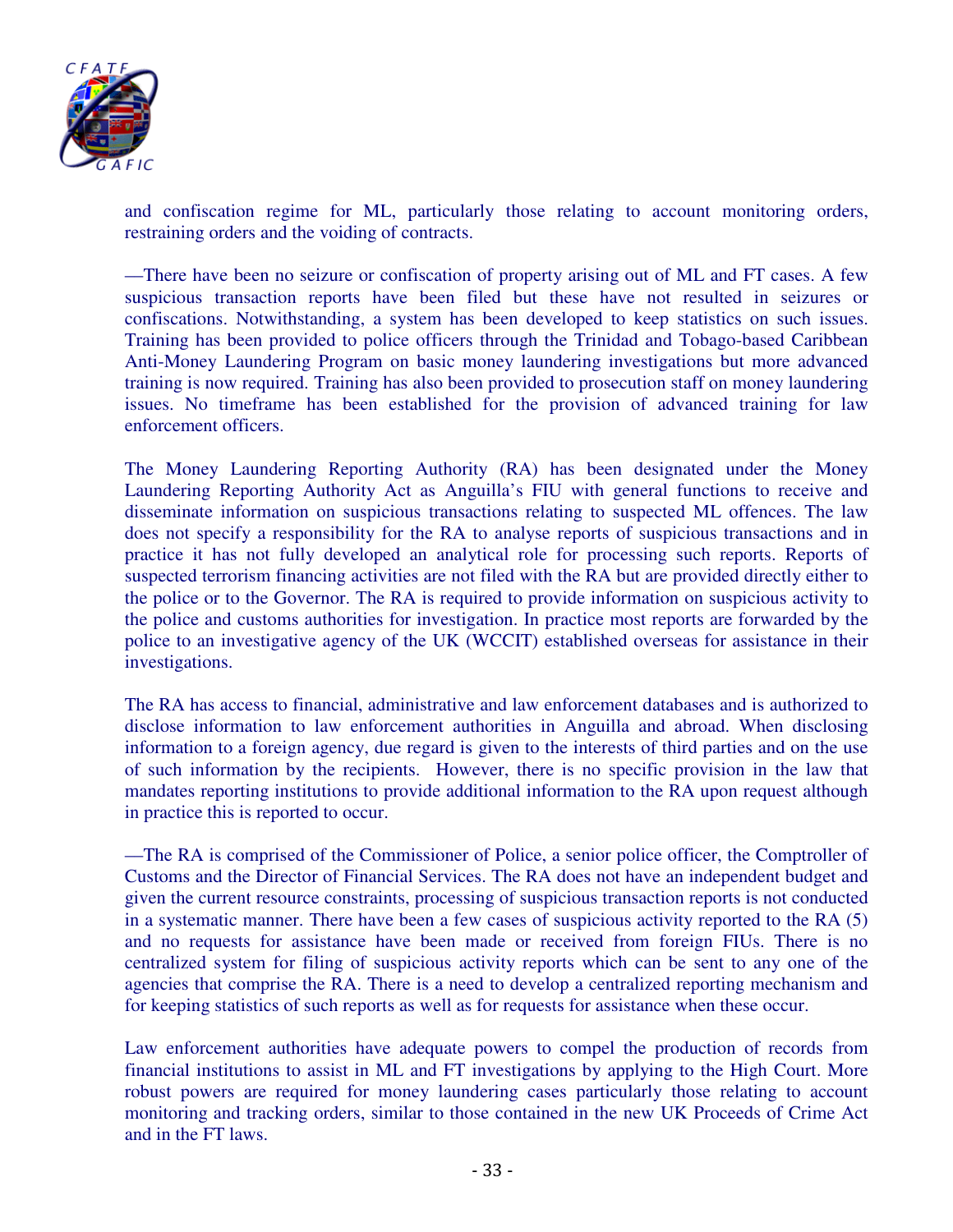

Although law enforcement staff has undergone basic training on money laundering, their skills are under utilized locally as most reports of suspicious transactions (STRs) are sent overseas for assistance from WCCIT. As the number of STRs increases, there will be a need to develop local intelligence and investigative capacity that could include the creation of a law enforcement/intelligence task force comprising police, customs and immigration officials. The pooling of resources would help alleviate the current resource constraints.

The use of undercover operations, including controlled deliveries, is not unlawful in Anguilla. In the past, local law enforcement agencies have collaborated with overseas counterparts in an undercover operation.

Anguillan law provides for a wide range of assistance to be granted to foreign authorities in criminal investigations and proceedings, including on a discretionary basis. In addition, compulsory measures are possible under the legislation and a mutual legal assistance treaty (MLAT) with the USA. The authorities may also enforce foreign restraining and confiscation orders for various types of cases, including for terrorism finance. The RA can also share information freely with foreign law enforcement authorities through various mechanisms, including Interpol and a regional information-sharing network (OTCRIS). A main drawback to international cooperation is the inability under Anguillan law to extradite individuals for money laundering and terrorist financing cases. Notwithstanding, the Governor is authorized to deport individuals who are deemed to be "undesirables".

––In light of the small number of requests for mutual legal assistance received each year (2-3) from abroad, there is no immediate need to maintain statistics and assign staff solely for this purpose. None of these requests has involved ML or FT cases.

The ML Regulations and Guidance Notes comprise the primary legal and institutional instruments for anti-money laundering controls in Anguilla. The Guidance Notes, which are not mandatory, were issued under the ML legislation to provide practical assistance to financial institutions for complying with the AML requirements. They also form the basis by which they are supervised for compliance. Both the Regulations and the Guidance Notes apply to a wide range of financial service providers including but not limited to banking (both domestic and offshore), insurance companies, company managers, trust companies and money transmission services.

The Director of the Financial Services Department (FSD) in the Ministry of Finance is currently at the forefront of efforts to implement the AML/CFT laws of Anguilla. The planned establishment of the FSC as an omnibus supervisory body to replace the FSD will provide the authorities with enhanced supervisory powers, including for enforcing and applying disciplinary action for noncompliance with AML requirements. Much will depend, however, on maintaining a well-resourced cadre of supervisory staff for the new FSC. The recent signing of an MOU with the ECCB, which supervises domestic banks, should enable consolidated supervision of offshore and domestic banks for AML/CFT purposes. The authorities should formally assign responsibility to an agency, such as the FSC, for supervising compliance with CFT requirements.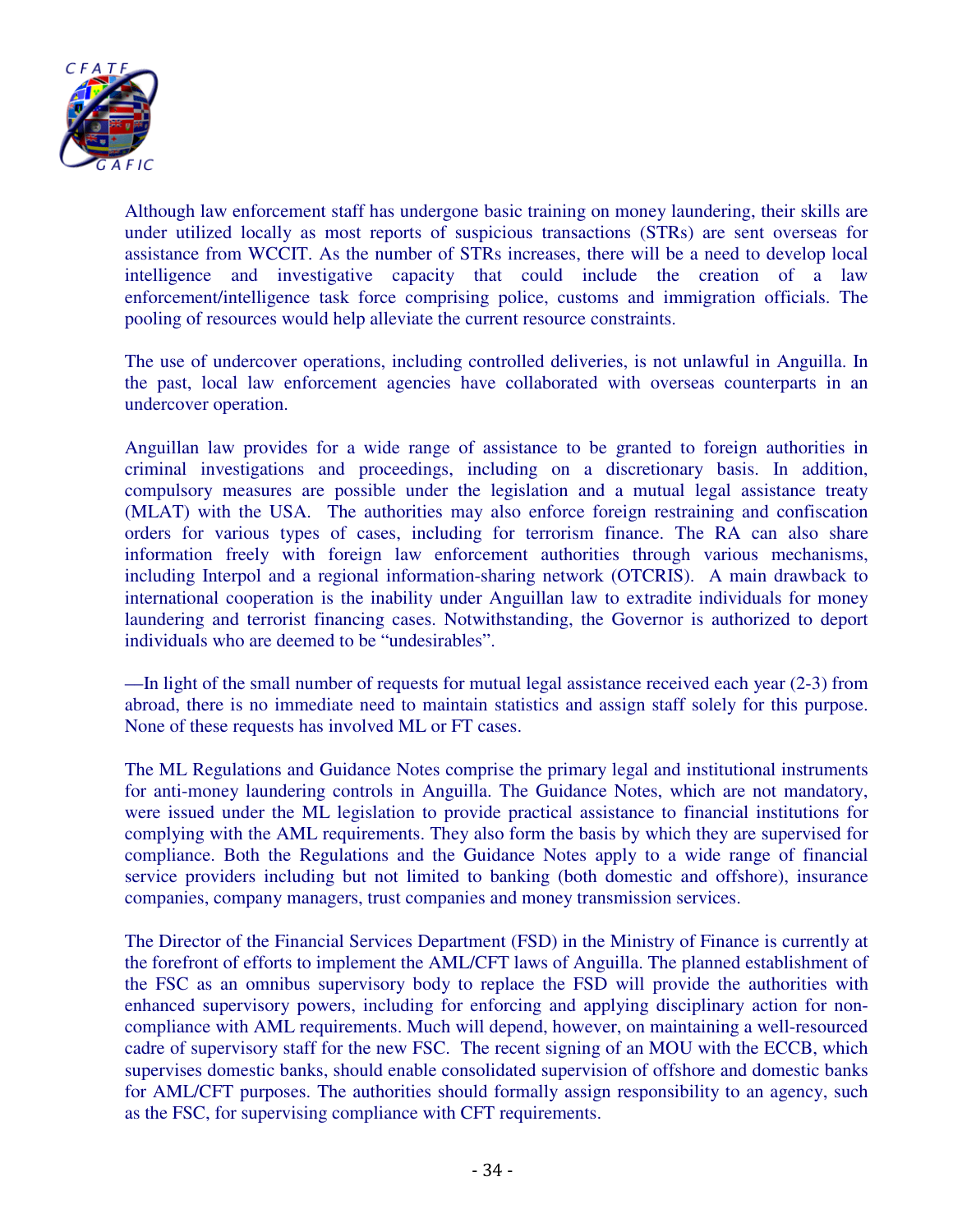

To improve implementation of AML/CFT requirements in the financial sector, the authorities should consider revising the Guidance Notes to provide more industry-specific guidance and to require a more risk-focused approach for customer due diligence and monitoring activities. In addition, they should specifically address issues relating to CFT. Enhanced training and awareness in the financial sector is also required.

All covered financial institutions are required to have procedures in place that require evidence of the identity of customers, either occasional or habitual. What constitutes satisfactory evidence under the ML Regulations is to be determined by reference to the Guidance Notes. There is no legal requirement to periodically review customer identification and due diligence documentation but the Guidance Notes provide situations where further evidence of identification should be obtained. Records of customer identification and transactions are required to be retained for at least six years.

Important improvements can be made to the legal and institutional arrangements for customer identification and due diligence. These include the introduction of core customer identification requirements in the ML Regulations that: (i) establish general requirements for what constitutes satisfactory evidence of identity including for legal entities; (ii) require re-verification of customer identity under certain circumstances; (iii) require identification and due diligence information for introduced business to be made available to financial institutions promptly on request; (iv) establish an obligation on company and trust services providers to ascertain the adequacy of AML/CFT systems and controls of eligible introducers; and (v) require financial institutions to monitor for unusual complex transactions, and unusual patterns of transactions. In addition, FIs should be required to comply with the Directive on information for funds transfers to comply with the FATF 8 Special Recommendations on terrorist financing. Legislative initiatives are also planned with respect to money remittance firms which are expected to come under the supervision of the ECCB or the FSC.

One of the areas requiring attention is the need for an explicit suspicious transaction reporting requirement supported by a more effective sanctioning system. Failure to promptly file a suspicious activity report should be made an offence. There is also a need for a more explicit requirement regarding the internal review and recording of unusual complex transactions and patterns of transactions. With regards to FT, additional guidance is required to assist financial institutions in identifying and reporting suspicious activity, including through amendments to the Guidance Notes and training for staff. The authorities should also investigate the reasons for the small number of suspicious activity reports filed to date.

Company and trust services providers comprise the fastest growth area in financial services in Anguilla. Many licensed CSPs do not have a physical presence on the Island which will pose a challenge for the authorities in the conduct of onsite inspections for AML/CFT. With the establishment of the FSC, a program of periodic onsite examinations of CSPs should be fully implemented and focused on compliance with AML/CFT requirements. These examinations should extend to CSPs that do not have a physical presence in Anguilla and should review the implementation of arrangements for reliance on customer due diligence carried out by overseas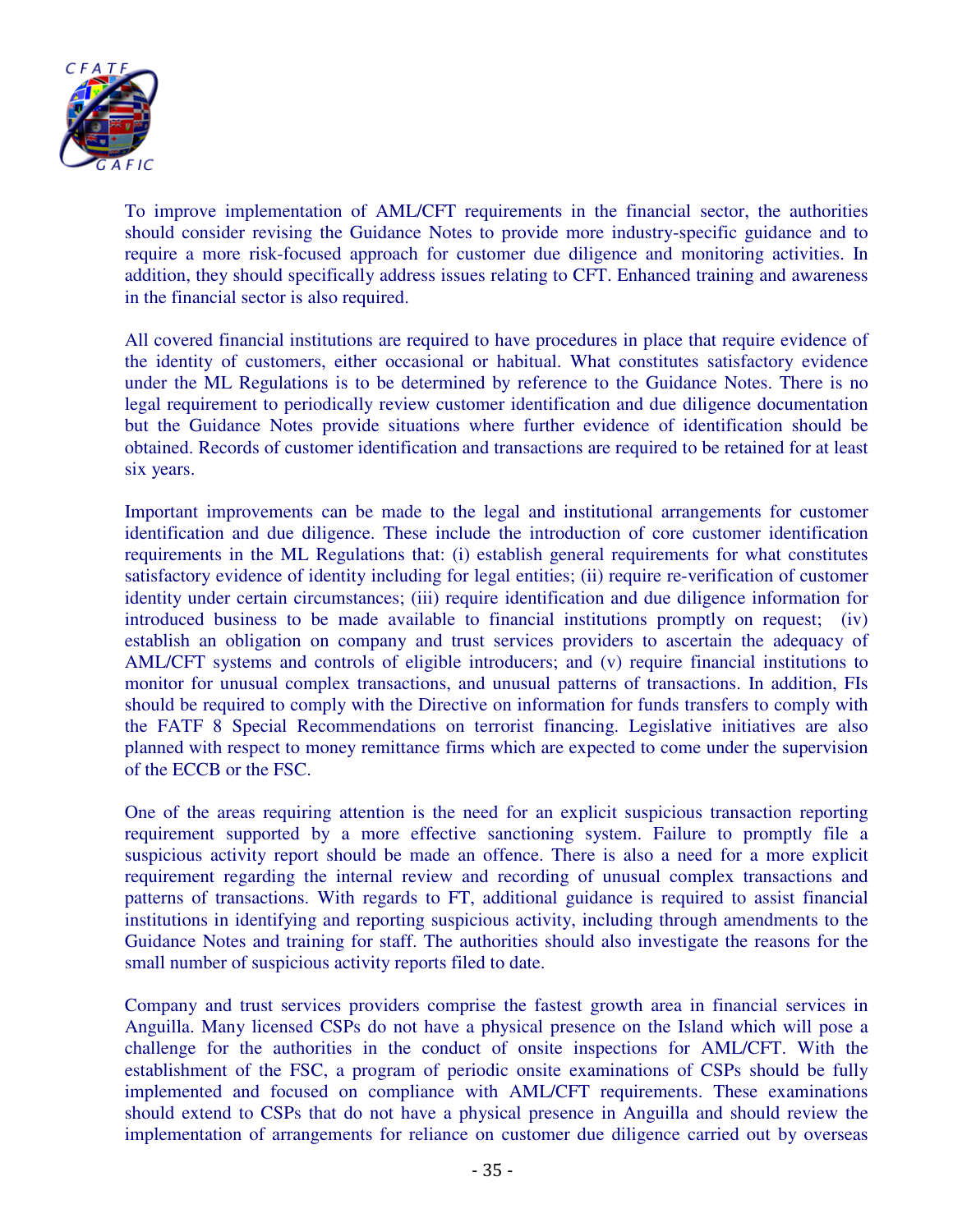

introducers/sub-agents. CSPs should also be required to ascertain that the AML/CFT systems of overseas agents are at least as rigorous as those required under the Anguillan legislation and Guidance Notes.

One of the principal challenges for the authorities will be the establishment of a well resourced and functioning FSC that can continue to act as the lead agency in supervising the implementation of the AML/CFT requirements in the financial sector. Attracting and retaining qualified staff for the FSC should be a primary objective, as well as the implementation of the MOU with the ECCB for the supervision of offshore banks. Another challenge will be reviewing and enforcing compliance with AML/CFT requirements by CSPs that do not have a physical presence in Anguilla and who rely on eligible introducers for customer due diligence.

Summary assessment against the FATF Recommendations

**Overall, Anguilla complies well with the FATF 40+8 Recommendations.** Its legal framework is relatively strong but improvements in provisions relating to extradition and in the regulations would significantly improve the AML/CFT regime. Adoption of some of the provisions of the new UK Proceeds of Crime Act would also strengthen the legal framework. With regards to implementation, more comprehensive monitoring for compliance, heightened awareness and guidance for the financial sector, including for the combating of the financing of terrorism, would enhance compliance with the Recommendations.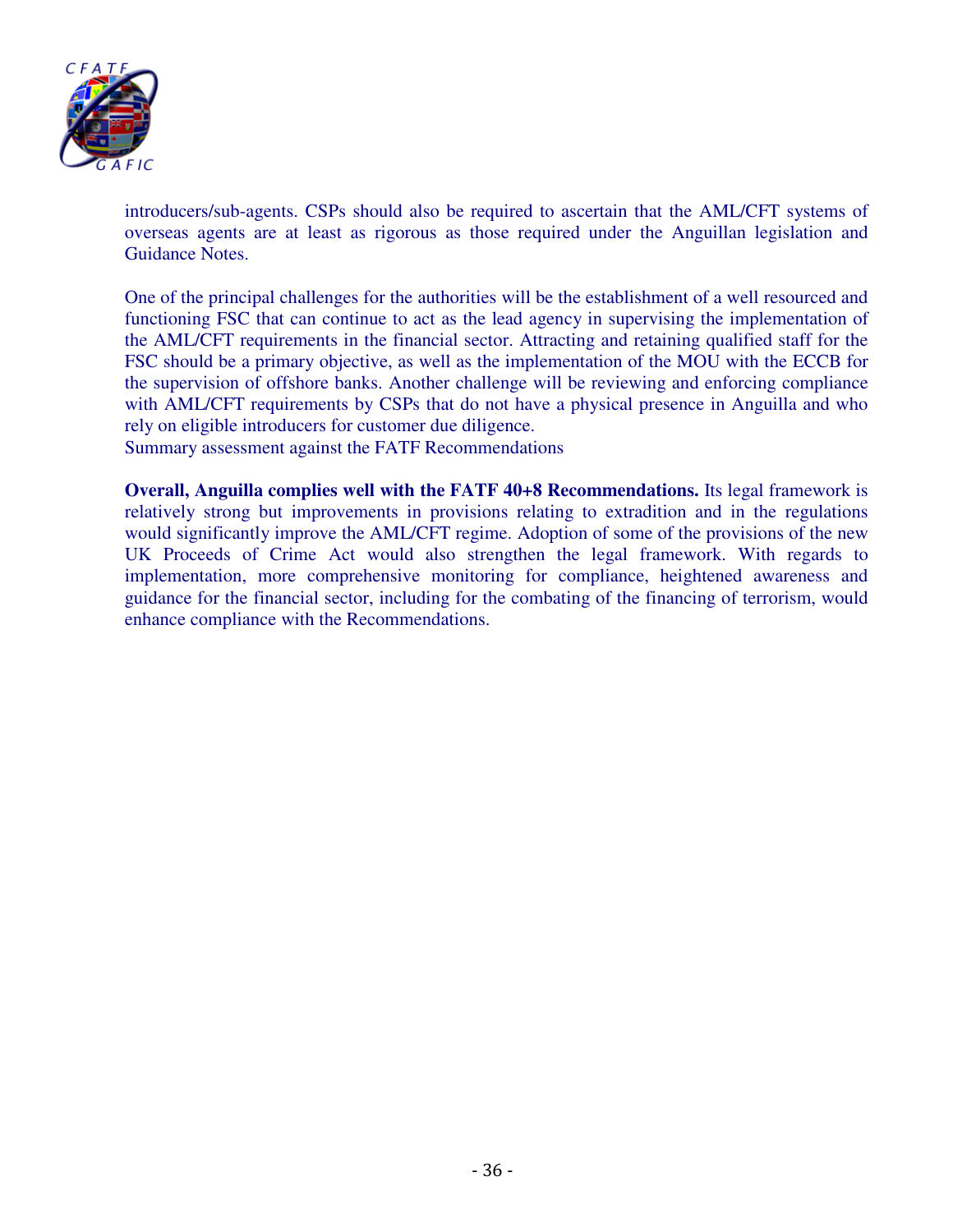

## **SUMMARY OF THE MUTUAL EVALUATION REPORT ON BERMUDA**

Bermuda has a generally adequate legal framework for addressing money laundering and the financing of terrorism (ML and FT). ML is criminalized on the basis of the Vienna Convention and the scope for predicate offences extends to all indictable offences. FT is criminalized as an offence by way of an Order in Council extended by the UK to its Overseas Territories, which gives effect to the provisions of the UN Security Council Resolution 1373. Whilst the Order is directly applicable in Bermuda, it was extended by the UK with a view to broader application to the Overseas Territories in relation to criminalizing FT and is less substantial than a domestic CFT legislation that seeks to give effect more fully to the requirements of international conventions and treaties for Bermuda. The Terrorism Order does not include provisions that deal with seizure and confiscation of property that is the proceeds of, or are to be used for terrorism, terrorist acts or acts by terrorist organisations**.** Terrorism, per se, however, is currently not a criminal offence. However, there is work underway with a view to introducing legislation in this regard.

The legal framework provides for a range of enforcement measures, such as confiscation and restraint orders as well as production and monitoring orders; although, there is less emphasis on non-criminal measures, such as civil forfeiture and penalties.

The FIU is established as a part of the Police and is a member of the Egmont Group. The requirement under the PCMLR is for reporting officers ("MLROs") of Regulated Institutions to file SARs to a police officer and not necessarily a police officer of the FIU. The Guidance Notes indicate that SARs should be filed with the FIU and that communication with respect to the SARs should also be undertaken with the unit.

The FIU is a small unit and has a complement of four officers plus a constable on secondment from the UK. It has been given the responsibility not only to investigate money-laundering offences and deal with proceeds of crime matters but also the responsibility to receive, collate, analyze, and investigate reports of suspicious activity made by regulated institutions in accordance with the Act. To this end, it also has the ability to obtain production and monitoring orders inter alia and is called upon to assist with the investigation of requests from international FIUs.

The FIU maintains the statistics to show inter alia the number of SARs received, investigations carried out and cases realized. Since the creation of the unit, it has received in excess of ten thousand SARs according to the statistics and has developed nine money-laundering matters. Most of the SARs relate to small-scale money transmission cases. It can account for, trace, and show the status of all reports received.

The high level of SARs filed has resulted in a situation in which the focus within the unit has been skewed towards ensuring that the information is collated and entered into the database. Presently, the situation at the FIU is not very effective as much of the time at the unit is spent in data entry activities and responding to the reporting institutions. Notwithstanding, there have been nine investigations for money-laundering offences and four confiscation orders.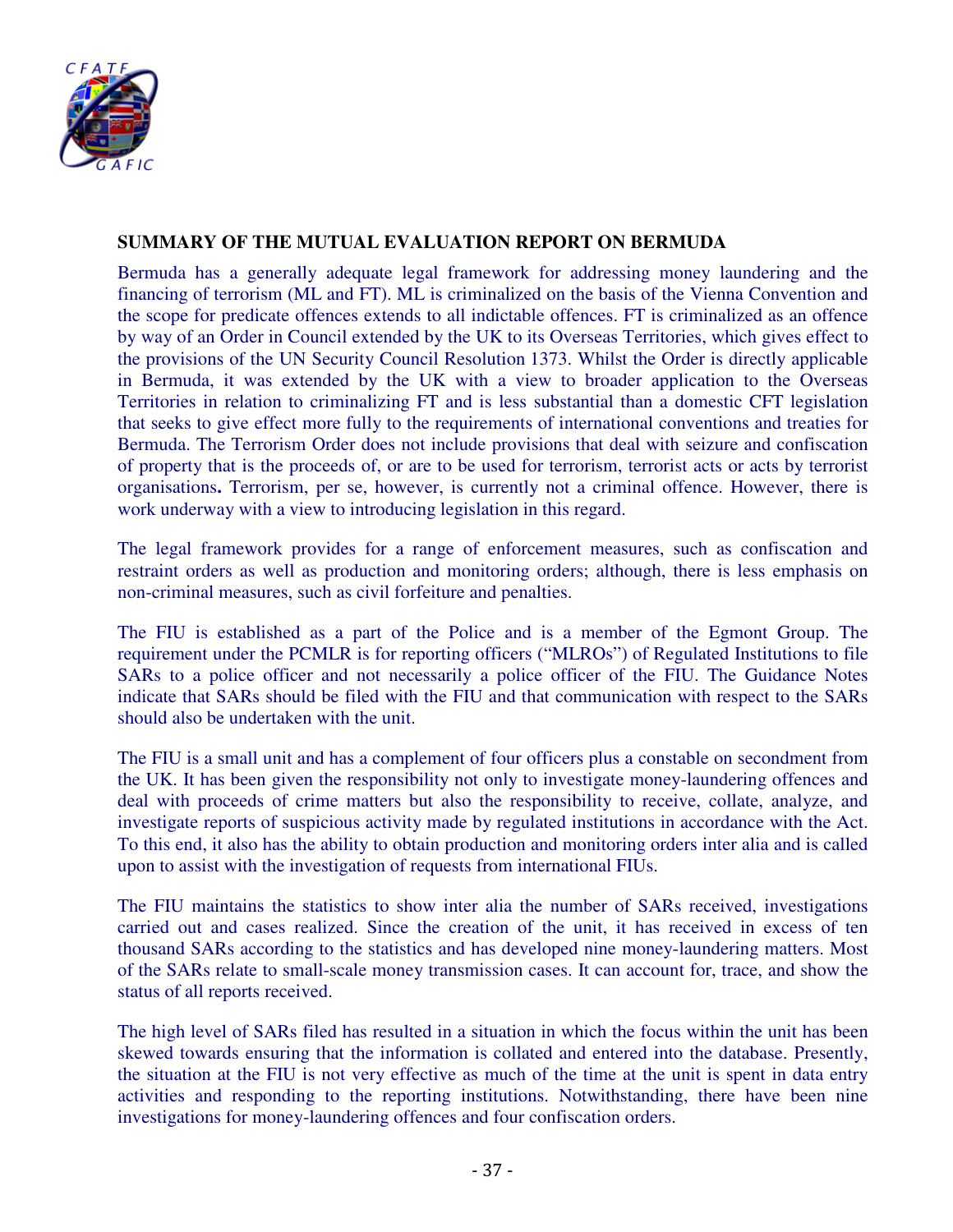

As presently constituted, the resources are inadequate if the unit is to perform the roles of an intelligence and investigative unit. The head of the unit has recognized the dilemma and has tendered for consideration a model for an increase in staff. The model has been accepted and additional staff is forthcoming.

While all the members of the unit have been exposed to some training in financial investigation, further training is desirable. Consideration should be given to conducting awareness raising programs for prosecutors and the judiciary. There is the need for refresher training at the office of the DPP.

The legal framework supports information sharing, extradition and limited mutual legal assistance. In the case of mutual legal assistance, the extent of assistance is more limited to the scope of serving of processes, calling of witnesses and obtaining evidence, and does not extend to facilitating the enforcement of measures such as search and seizure. The authorities work with foreign authorities in cooperative investigations and information sharing.

There is no general secrecy law in Bermuda and the common law on customer confidentiality does not limit disclosure of information where relevant, such as pursuant to public interest. Regulations and guidance notes are in place, the scope of which could be extended further than the range of financial institutions that are currently regulated, such as in the case of those insurers that are presently excluded under the regulations and professionals such as accountants and lawyers.

- A more substantial CFT legislation would be necessary for giving effect more fully to the requirements of international conventions and treaties.
- The position and function of the FIU would be strengthened if it is incorporated as the competent authority in the legal framework, and its powers are more explicitly stated.

Bermuda has a relatively well-developed infrastructure for the implementation of its AML/CFT framework. The National Anti-Money Laundering Committee (NAMLC) serves in an advisory capacity to the MOF on matters related to money laundering and issues relevant guidance from time to time. Its principal initiative has been the issuance of the Guidance Notes on the Prevention of Money Laundering (Notes) in January 1998. The Notes are applicable to most prudentially regulated institutions. Other guidance that has been issued includes notices urging that caution be exercised in conducting business with NCCT jurisdictions.

The Bermuda Monetary Authority has regulatory responsibility for licensed entities in the sectors of banking, insurance, investment, and trust activity. The BMA also plays a critical role in the registration of companies. It undertakes due diligence in respect of beneficial owners of all entities seeking to be registered and, in the case of licensed institutions, extends its investigations to include directors and senior executives. These extensive processes represent an important first line of defense against the possible abuse of Bermuda financial institutions for the purposes of money laundering or terrorists financing.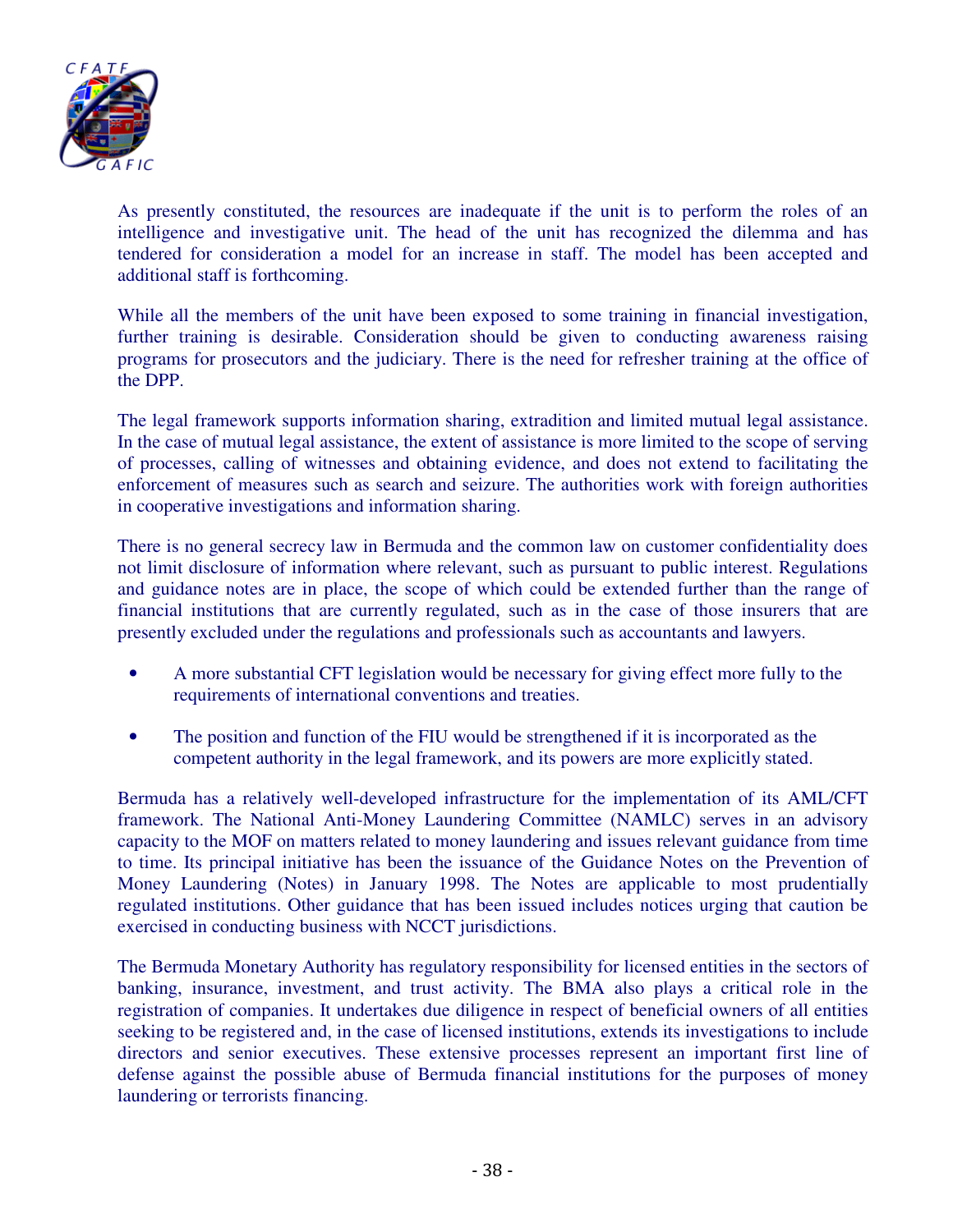

Apart from its registration role the BMA undertakes oversight in relation to AML/CFT through onsite surveillance mechanisms. A number of its staff has received specific training to assist them in undertaking these functions. The BMA is also represented on NAMLC. Over the last two years, the BMA's on-site visits to banks and investment firms have covered AML/CFT risks.

The BMA does not conduct on-site visits to insurance entities. Such visits are undertaken by auditors on behalf of the BMA. The authority does not give guidance to the auditors in respect of aspects of AML/CFT risk to be assessed during visits, and to date, no assessments of insurance entities have addressed this risk. This absence of any oversight of insurance entities in respect of AML/CFT risks is considered to be a serious weakness in the BMA's surveillance activities. While the initial due diligence undertaken by the BMA is comprehensive, it needs to be supplemented by on-going regulatory initiatives to create an effective AML/CFT regime.

Bermuda has in place a regime which allows licensed institutions to accept business from "reliable introducers." Such introducers are required to meet the definition of regulated institution/foreign regulated institution as defined in the Proceeds of Crime (Money Laundering) Regulations 1998, and must be from a country listed in Appendix A to the Notes. With the exception of Guernsey, the Isle of Man, and Jersey, all of the countries on the list are members of the FATF. The Notes indicate that institutions are not required to verify the identity of customers where the relationship originates through a reliable introducer. The introducer is, however, required to complete an introduction letter, which among other things requires confirmation that the customer's identity has been verified. The fact that verification documents may not at all times be immediately available to a Bermuda institution, represents a degree of vulnerability in customer-due-diligence arrangements. A further concern is that an eligible introducer certificate appearing in an appendix to the notes offers an option in which the introducer does not have to assert that identity verification documents are held and will be available on demand. The introduced business regime is among a number of issues currently under review by the authorities.

Both the IBA and the BDCA include a definition of fit and proper which includes "a conviction or finding of guilt in respect of any criminal offence other than a minor traffic offence." Using this approach, the law sets out clearly the types of persons that are considered ineligible to participate in the ownership and management of licensed institutions. The concept of fit and proper is, however, not included in the IA, and this issue is therefore not addressed as clearly and unambiguously in this legislation.

Bermuda's only money service business was run under an agency arrangement by a commercial bank. Since the activity was undertaken by a commercial bank, it came under the purview of the BMA. The agency arrangement was recently terminated, and there is currently no significant activity in this area. The agency was the principal source of the very large number of SAR's reported to the FIU.

There are currently no regulatory arrangements in place for company service providers. Trust companies and other persons undertaking trust business under the Trust Company Act 1991 are captured by the definition of regulated institution under the PCMLR. Company service providers are not captured by the PCMLR.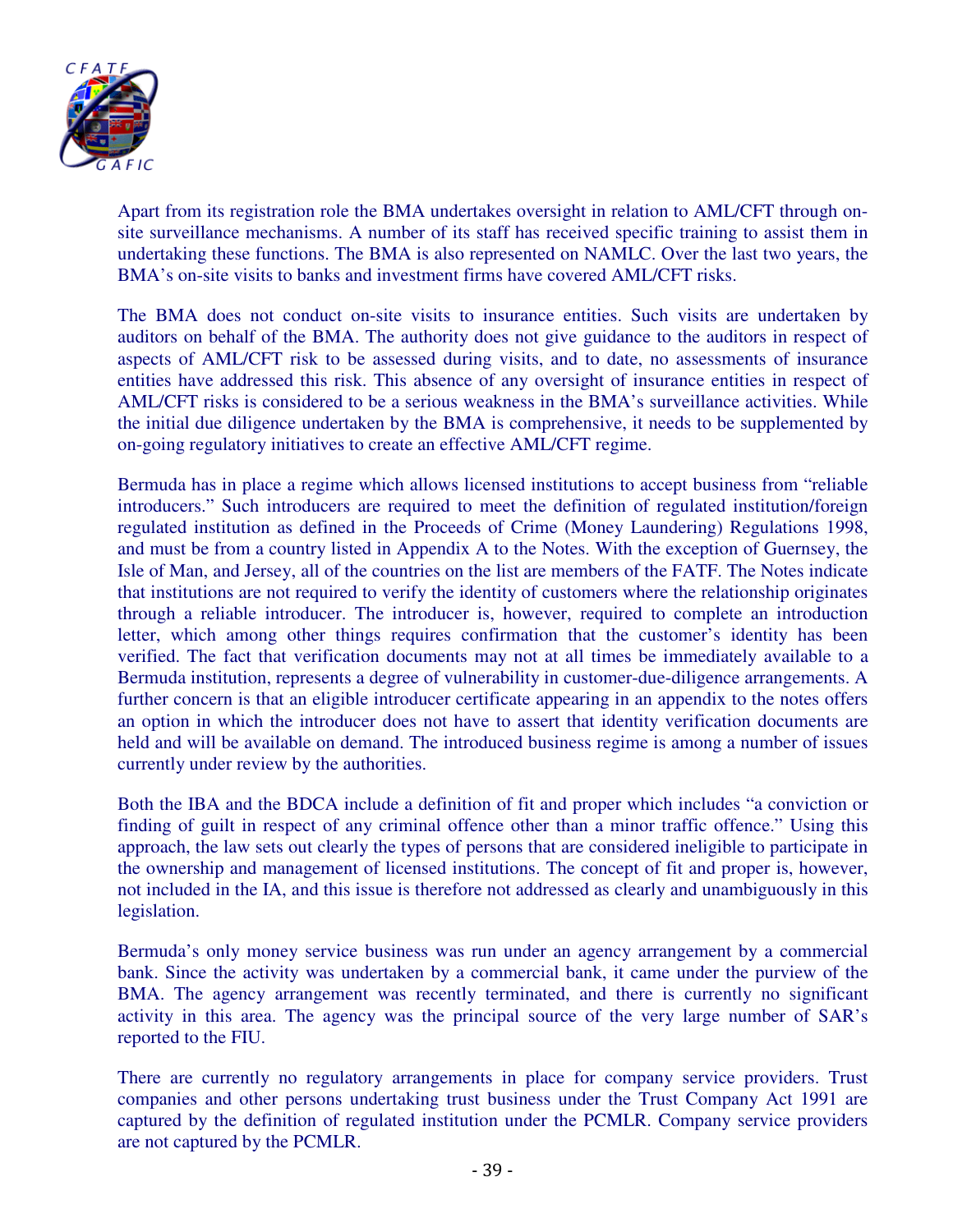

The PCMLR does not cover persons captured by the Investment Business (Exemption) Order. While this is acceptable in respect of persons who do not act as intermediaries or deal directly with client assets it is not clear that that all exempt persons fall into this category. The PCMLR should be reviewed to ensure that all persons who act as intermediaries or deal in client assets are captured by the legislation and the BMA's supervision in respect of AML/CFT.

## **Principal Areas of Concern:**

- the lack of on-site surveillance of the insurance sector in respect of AML/CFT risk is unsatisfactory;
- the regime for introduced business creates some potential vulnerability in the KYC arrangements.

The planned update of the notes should provide further guidance on the requirements set out in the law and regulations on a number of issues including the following:

• details of transaction records (other than those necessary to identify the customer) that should be maintained by banks and deposit taking institutions for the purpose of assisting money laundering investigations;

guidance in relation to shell companies, charities, and not-for profit organizations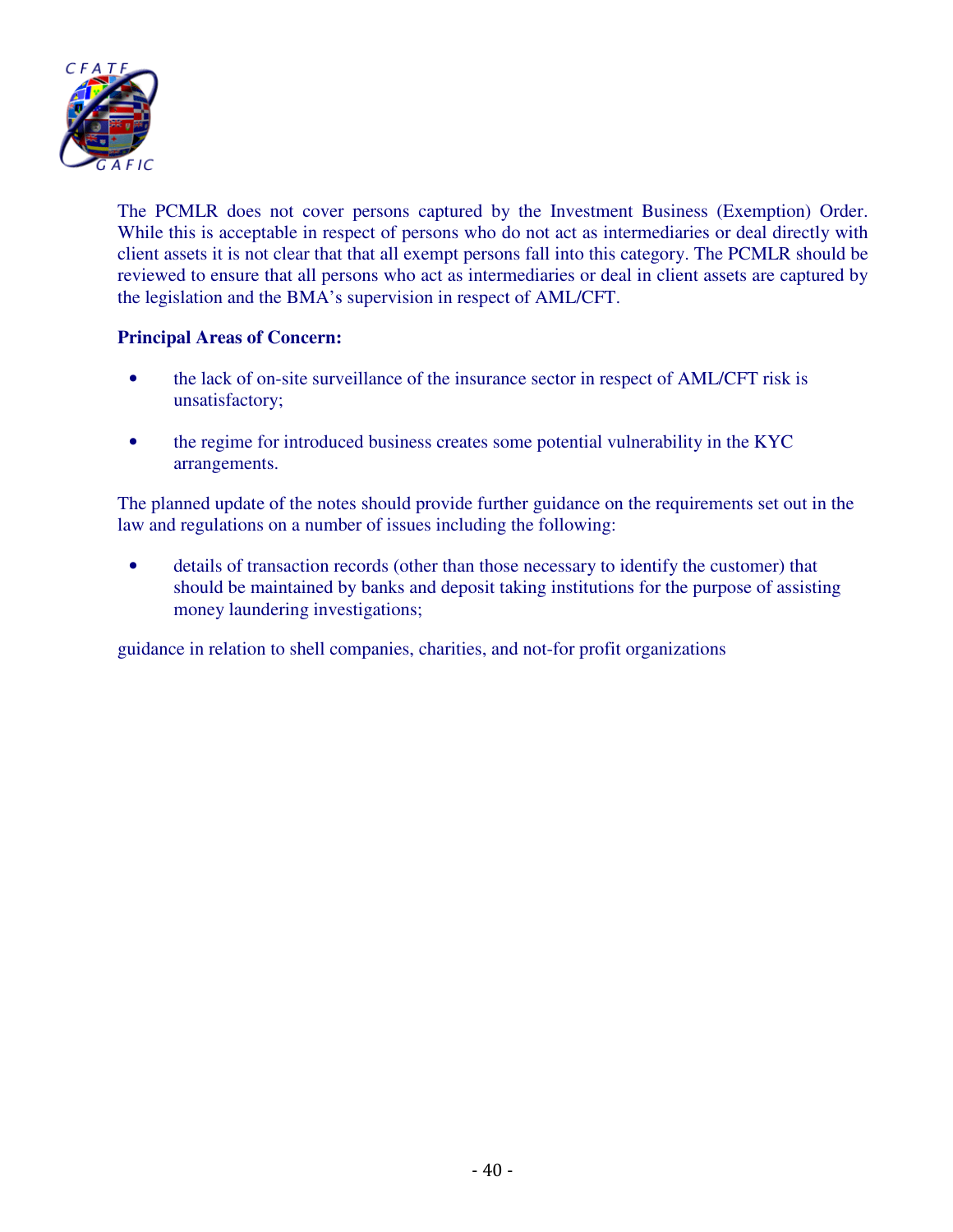

## **SUMMARY OF THE MUTUAL EVALUATION REPORT ON THE BRITISH VIRGIN ISLANDS**

- 1. Pursuant to the Mutual Evaluation Schedule adopted by Plenary XII and sanctioned by Council Meeting VI, the second round Mutual Evaluation of the British Virgin Islands (BVI) was conducted during November 17-21, 2003. The team of Examiners comprised Philippa Duncan – Financial Expert, Belize; Robert Jeffers – Law Enforcement Expert, St. Kitts and Nevis; and Dawne Spicer – Legal Expert, CFATF Secretariat. Calvin E.J. Wilson, CFATF Executive Director led the team of Examiners.
- 2. With regard to the drug situation in the BVI, the BVI located just off the U.S. Virgin Islands and Puerto Rico continues to be used as a transhipment corridor for marijuana and cocaine. Some marijuana is grown locally but most of it comes from St. Vincent and is transhipped to the U.S. Virgin Islands then to consumer countries in North America.
- 3. Given the size of the financial sector and the amount of financial activity generated, it is believed that in the BVI money laundering incidents could occur at the layering and integration stages.
- 4. The political will to deal with money laundering, terrorism and the financing of terrorism issues is high, with the Government expressing its commitment to do what is necessary to enact and implement the laws in these areas. There have also been anti-money laundering public awareness campaigns by various groups including the Bar Association and the Bankers Association. This has been done through the hosting of forums and seminars on money laundering.
- 5. The British Virgin Islands has a plethora of legislation that deals with drug trafficking money laundering, all serious crimes money laundering, terrorism, the financing of terrorism and international cooperation. As a British Overseas Territory, the BVI is not a separate Party to any multilateral or bilateral convention, however the BVI has criminalized money laundering and implemented other measures in accordance with the 1988 U.N. Vienna Convention and the U.N. Convention against Transnational Organized Crime (the Palermo Convention). In so doing, the BVI can be considered to be compliant with **FATF Rec. 1 and CFATF Rec. 3.**
- 6. The Attorney General's Chambers (AG's Chambers) has a constitutional responsibility for instituting and bringing prosecutions against individuals. (Virgin Islands Constitution Section 24). With regard to anti-money laundering issues, the AG's Chambers has been at the forefront of drafting and enacting laws. In early 2002, the Commercial Crime Division (CCD/the Division) was established to deal with money laundering, drug trafficking and fraud. The Division comprises a Principal Crown Counsel, two assistant Senior Crown Counsels and one Crown Counsel. The CCD works closely with the Royal Virgin Islands Police Force (the Police).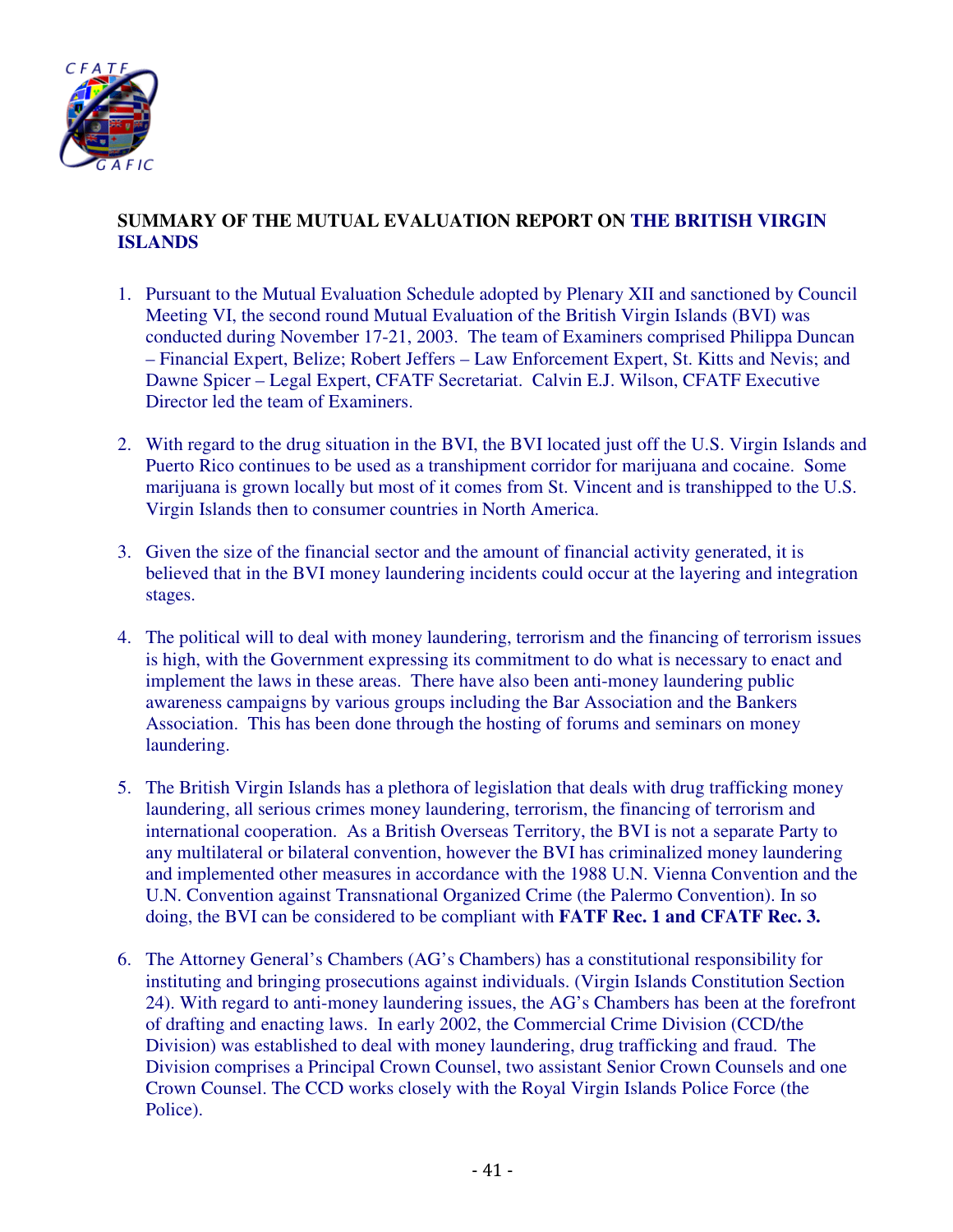

- 7. The BVI's legislative framework for money laundering goes back to 1988 with the enactment of the Drugs (Prevention of Misuse) Act, 1988 as amended 1992 and 1995. Section 16 of this Act established drug trafficking as an offence and Section 17 as a drug trafficking money laundering offence by providing that a person commits an offence who enters an arrangement whereby the retention or control by or on behalf of another is facilitated or the proceeds of drug trafficking are used to secure the funds are placed at the drug traffickers disposal or are used for his benefit to acquire property through investment. **FATF Rec. 4**
- 8. In an effort to deal more comprehensively with money laundering, the BVI enacted the Drug Trafficking Offences Act, 1992 as amended 2000 (DTOA 1992). This Act more specifically applies with money laundering associated with the proceeds of drug trafficking and penalizes persons who assist another to retain the benefits of drug trafficking. Specific provisions are made for the recovery of those proceeds. The Act also complies with the main provisions of the U.N. Vienna Convention. The reference to persons includes legal entities. **FATF Rec. 6**.
- 9. In 1999 the Customs Department detained U.S.\$30,000, which was subsequently seized. The money is currently in an interest bearing account. While Section 34 generally complies with **FATF Rec. 22**, it should be noted that the provision monitors the movement of cash only, since the definition of cash at Section 38 of the Act does not include bearer negotiable instruments. An amendment to Section 38 is being considered, however the view was expressed that most people tend to carry cash as opposed to any other types of monetary instruments.
- 10. Due to the limitations of the DTOA 1992, the BVI Government enacted the Proceeds of Criminal Conduct Act, 1997 (PCCA 1997), which created additional money laundering offences and expanded the predicate offences beyond drug trafficking. Under this Act, money laundering pertains to criminal conduct, which is defined as '…conduct, which constitutes an offence to which this Act applies or would constitute such an offence if it had occurred in the Territory'. **CFATF Rec. 2**.
- 11. The BVI has received no requests for the enforcement of external restraint and external confiscation orders under the Proceeds of Criminal Conduct (Designated Countries and Territories) Order, 1999.
- 12. The Reporting Authority is a member of the Egmont Group and was in fact the first Unit in the region to receive admission to this Group. The RA is responsible for the receipt of suspicious transactions under both the DTOA 1992 and the PCCA 1997. As such, the RA can be considered the official FIU in the BVI. **FATF NCCT Criterion 25**. The RA can also be regarded as the competent authority to deal with anti-money laundering matters in the BVI. **CFATF Rec. 1**. It should be noted that the BVI does not have a system of mandatory suspicious transaction reporting. The system is defensive in that reporting protects the person/entity from liability. Serious consideration is being given to a mandatory system, which would be in keeping with FATF Rec. 15 and FATF NCCT Criterion 10. There were no major objections by any of the interviewees to a mandatory reporting system.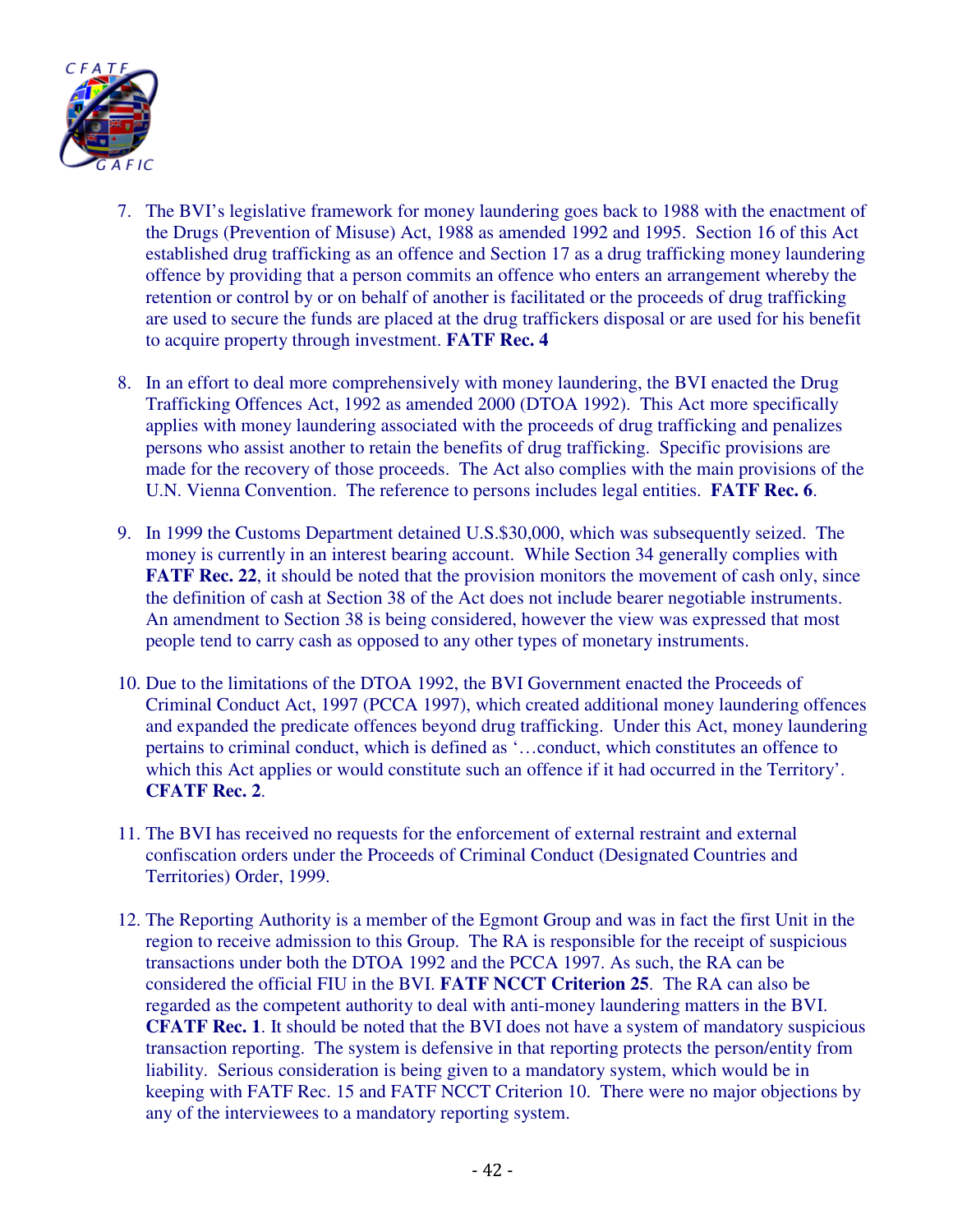

- 13. The RA is expected to be replaced in the very near future by the Financial Investigation Agency (FIA), which will be formatted under the FIU Egmont Group definition. The FIA legislation has already received its first reading and should be enacted by the end of 2003. The RA was established primarily to receive and disseminate suspicious transaction reports.
- 14. The BVI has a very robust record of international co-operation given their size. Requests for assistance are by law supposed to be directed to the Governor's office, save for requests made under the Mutual Legal Assistance (USA) Act, 1990, which are directed to the AG and requests made under the Financial Services (International Co-operation) Act, which are directed to the FSC.
- 15. In the BVI extradition measures are provided for in the Fugitive Offenders (Virgin Islands) Order of 1967, the Extradition Treaty (United States of America, United Kingdom) for 1977 as amended by the Supplemental Treaty of 1985, the Extradition Act, 1989 and the Extradition (Overseas Territories) Order of 2002. There are no restrictions with regard to the extradition of nationals. There is however a restriction as it relates to the death penalty in that the BVI will only extradite a person if the death penalty will not be enforced in the case. Money laundering is an extraditable offence. **FATF Rec. 40**.
- 16. The BVI has an asset sharing agreement with the USA. Under this Agreement, shared assets are used in anti-drug trafficking and anti-money laundering efforts in the BVI. The BVI have also indicated to the U.K. government its agreement for concluding an asset sharing agreement with the Government of Canada, and is still awaiting formal communication that the Agreement is finalized. At present, the BVI is processing a request from India for a Mutual Legal Assistance Treaty (MLAT) and an asset sharing agreement. **FATF Rec. 38**.
- **17.** Terrorism and the financing of terrorism has been criminalized through the Terrorism (United Nations Measures)(Overseas Territories) Order, 2001 (2001 Order) and the Anti-Terrorism (Financial and Other Measures)(Overseas Territories) Order, 2002 (2002 Order). As stated earlier, the BVI also adheres to the Palermo Convention. These measures comply with **FATF SRs I and II.**
- 18. The 2001Order criminalizes the collection of funds for the purposes of terrorism (Section 3) and making funds available directly or indirectly for the benefit of a person who commits, attempts to commit, facilitates or participates in the commission of acts of Terrorism (Section 4). This is in compliance with **FATF SR II.**
- 19. In the 2002 Order, the following acts are criminalized: (i) fund raising for terrorism (Section 6), (ii) the use and possession of money or other property knowing or having reasonable grounds to suspect that it will be used for terrorism (Section 7), (iii) entering into funding arrangements knowing or having reasonable grounds to suspect that the funds will be used for terrorism (Section 8), (iv) facilitating the retention or control of terrorist property by concealment, removal from the jurisdiction, transfer to nominees etc. **FATF SR II** and (v) failure to disclose to a constable a belief or suspicion of a terrorist financing offence. **FATF SR IV**. Section 16 of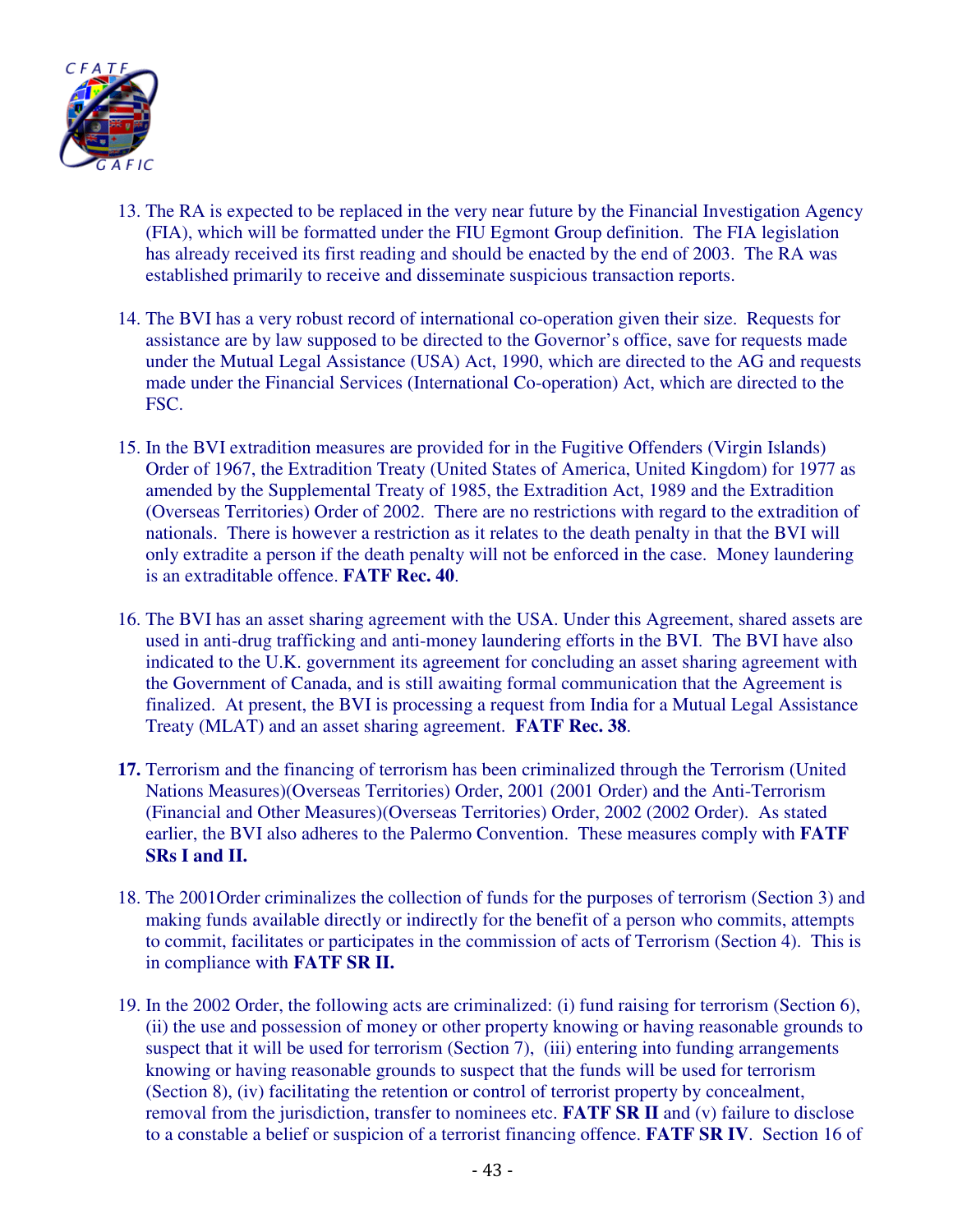

the Order provides for the forfeiture of terrorist cash and complies with **FATF SR III**. This includes cash that is intended to be used for the purpose of terrorism or represents property obtained through terrorism.

- 20. The National Drug Advisory Council (NDAC) was established pursuant to Section 3 of the Drug (Prevention of Misuse) Act, 1988 and is still functional. The NDAC developed drug policies for the Government and is still active via the media through public awareness messages on drugs and alcohol abuse. The Joint Anti-Money Laundering Coordinating Committee (JAMLACC) was established in 1998 and the National Joint Intelligence and Coordinating Committee (NJICC) was established to deal with intelligence information and situations that require a coordinated intelligence approach.
- 21. There is an overlap between the traditional legal services and the financial services through the trust companies. Most major law firms also have fiduciary companies. There are no guidance notes on anti-money laundering or combating the financing of terrorism for attorneys. The Bar Association however thought that such notes could be useful and are prepared to look at developing them in the future. While attorneys have filed STRs, they acknowledged that there sometimes was a conflict between 'tipping-off' and 'constructive trust'. Attorneys generally will not accept funds from persons they do not know and rely on the due diligence checks done by the banks or other law firms.
- 22. The financial system is comprised of 11 banks, 178 insurance companies, 2,200 mutual funds, 544,000 registered international business companies, of which less than 200,000 are active, and 79 registered agents. The Financial Services Commission (FSC) is the licensing and supervisory authority of onshore and offshore, financial service institutions in the BVI and ensures regulatory compliance by the financial services institutions. **FATF NCCT Criterion 1**.
- 23. There are 2,023 mutual funds operating from within the BVI. Mutual funds are divided into Public, Private or Professional funds. There are currently 448 licensed mutual funds managers/administrators.
- 24. The insurance sector includes local and captive insurance services being offered by 312 companies. The domestic market is significantly smaller and has 28 companies one of which is a subsidiary of a foreign company and the others that operate through licensed agents. In addition, licenses have been granted to 13 insurance agents and 13 insurance brokers to operate within the local insurance sector. The 284 captive insurers constitute the bulk of insurance business carried on from within in the territory.
- 25. BVI's international business companies' (IBC) market represents a huge portion of its financial sector. BVI has thus far registered 544,000 IBCs, all of which must have registered agents, who are licensed under the Companies Management Act or the Banks and Trust Companies Act (BTCA), and who are also required to maintain physical presence in the BVI. Of the total registered IBCs, it is estimated that less than 200,000 are currently active as many IBCs were formed for the purpose of conducting one off transactions, such as the purchasing of property.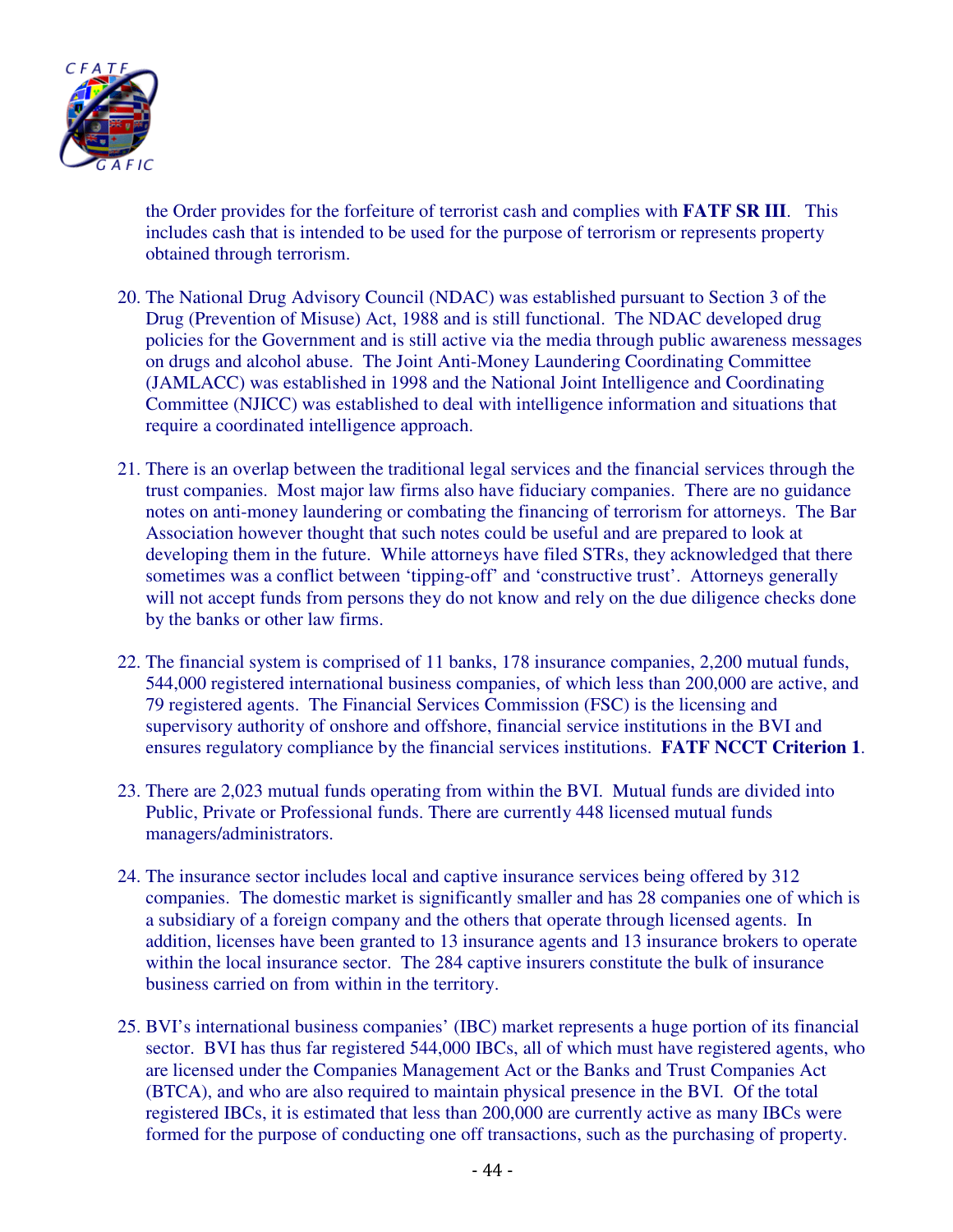

- 26. The Financial Services Commission (FSC) was established under the FSC Act, 2001. The functions of the FSC includes, inter alia, licensing, supervising and regulating of financial services business under the various financial services legislation. The FSC may also enter into memoranda of understanding with regulatory and law enforcement agencies within and outside the territory and also, may develop mechanisms within the financial system with a view to maintain integrity in financial services. The former facilitates the exchange of information and assists in compliance with **FATF Rec. 34** and not meeting **FATF NCCT Criteria 15 and 16**.
- 27. The BVI has registered about 544,000 IBCs, making it highly impractical to provide proper oversight to each company. Hence, in order to safeguard against potential abuse of IBCs by money launderers, the BVI licenses and regulates 79 resident registered agents, which are responsible for implementing anti-money laundering measures and control IBCs from being used for criminal purposes. **FATF Rec. 25 and FATF NCCT Criterion 3**.
- 28. The Attorney General's Chambers is responsible for prosecuting all major crimes in the Courts of Law of the BVI Summary offences are normally prosecuted in the Magistrate's Court by suitably trained Police Officers. Where legal advice is needed Case Files are submitted to the Attorney General's office.
- 29. There is no Director of Public Prosecutions (DPP) in the BVI. However, plans are afoot to have the office of DPP established in the Territory. This will greatly ease the workload now undertaken by the Attorney General's Chambers.
- 30. The Royal Virgin Islands Police Force is the authority that presently conducts inquiries into suspected money laundering cases and terrorist financing. There is within the Force a specialized unit known as the Financial Investigation Unit that conducts these inquiries. **FATF NCCT Criterion 25.** This is a three-member unit, which is comprised of one (1) Chief Inspector, one (1) Inspector and one (1) Sergeant. All are fully Caribbean Anti-Money Laundering Programme (CALP) accredited.
- 31. The main role of the Customs Department is to prevent smuggling and other related crime in the B. V. I. Along with the Immigration and Police Department they assist in effecting Border Control. They are the first line of defence against Terrorist who may try to smuggle articles to be used in carrying out Terrorist Acts in the BVI. They also collect revenue on behalf of the Government.
- 32. The legislative framework of the British Virgin Islands as it pertains to money laundering and combating the financing of terrorism is very strong.
- 33. It appears however, that thus far the legislation has been used primarily to assist with investigations in other jurisdictions. This fact is of credit to the BVI's international co-operation record. The two current matters notwithstanding, it is necessary for the legislation (restraining, confiscation and forfeiture of assets) to be applied more frequently in the BVI.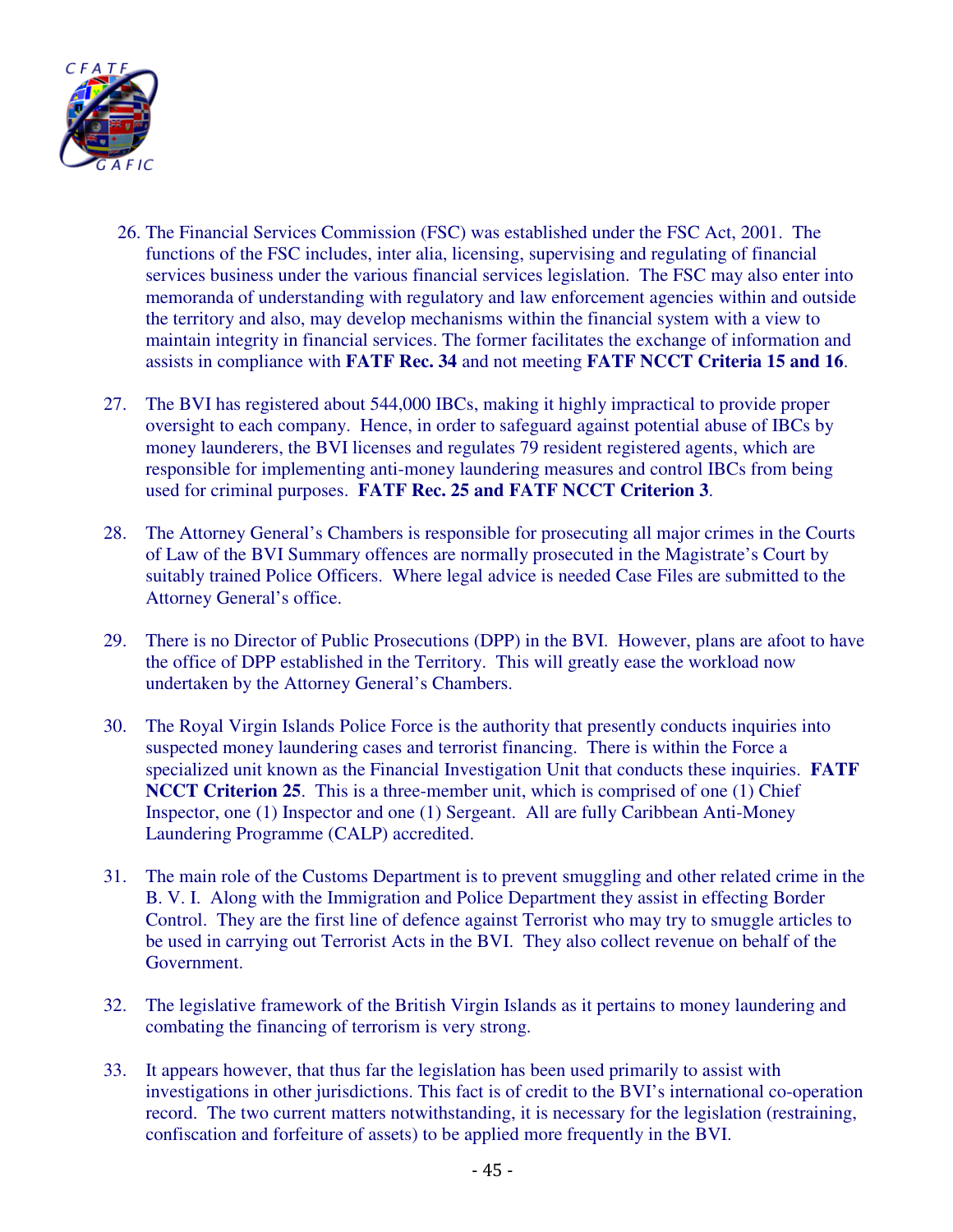

34. The British Virgin Islands Government through its legislative and regulatory framework has not only expressed, but also demonstrated its commitment to the fight against Money Laundering and Terrorist Financing. There seems to be a high level of awareness in the financial sector. The Government seems intent on keeping this sector clean even if it means losing business to another jurisdiction The Anti Money Laundering Financing of Terrorism framework in the BVI has addressed the main issues pertaining to the provisions for counteracting Money Laundering and Terrorist Financing. The Government has embarked on an extensive marketing drive and is endeavouring to ensure that the BVI remains one of the premier Financial Centres in the world.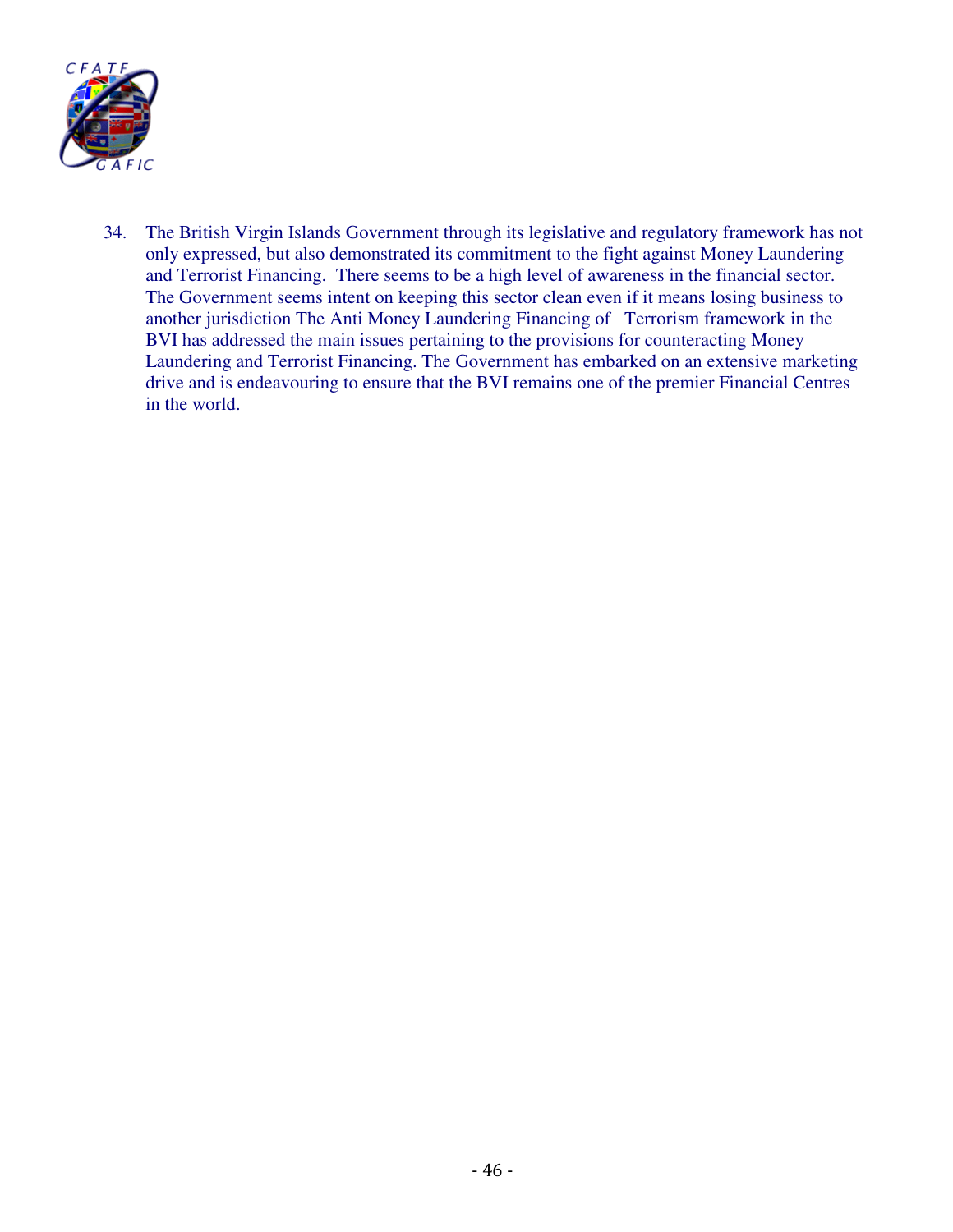

## **SUMMARY OF THE MUTUAL EVALUATION REPORT ON DOMINICA**

Dominica is a party to the Vienna Convention which is implemented through the Drugs (Prevention of Misuse) Act, 1988 (DPMA), the Proceeds of Crime Act, 1993 (POCA), and the Money Laundering (Prevention) Act, 2000 (MLPA). The Suppression of the Financing of Terrorism Act, 2003 (SFTA) was enacted in direct response to the UN International Convention for the Suppression of the Financing of Terrorism 1999 Convention and UN Security Council Resolution 1373. ML is criminalized on the basis of the Vienna and Palermo Conventions. The predicate offences for ML extend to all indictable offences or their hybrids. Money laundering offence extends to money or other property derived from unlawful activity. Knowledge, intent, purpose, belief or suspicion may be inferred from objective, factual circumstances.

FT is criminalized on the basis of the Convention for the Suppression of the Financing of Terrorism. FT offence is applicable even though it takes place in another jurisdiction once certain conditions are met. There is no legislative provision allowing for knowledge, intent, purpose, belief or suspicion to be inferred from objective factual circumstances for FT offences.

ML and FT sanctions are generally proportionate and dissuasive. However, where drug trafficking is a ML predicate offence; the defendant has the option to be tried summarily and thereby be liable to penalties which are not prohibitive. ML and FT offences apply to corporate bodies

The legislative initiatives appear to be quite comprehensive in that all of the major standards have been met and they appear to be effective and proportionate to quite a large extent. The relevant legal and law enforcement agencies responsible for the implementation of the ML and FT laws include the Police Force, the Office of the Director of Public Prosecutions (DPP), the Attorney General, the Customs Division, the Money Laundering Supervisory Authority (MLSA), and the Financial Intelligence Unit (FIU). There is a shortage of personnel especially attorneys who work with Government Legal Departments. This is so because of the inability of the Government to pay more civil servants. Consequently, at the time of the visit, there was one person acting in several positions, all of them key and influential.

The MLPA provides for the freezing of assets pertaining to money laundering and the forfeiture of property, proceeds or instrumentalities derived or connected or related to the offence of money laundering. Application for a freezing order may only be made by the DPP, however there is no stipulation whether such application can be made on an ex parte basis. The DPP can apply for a restraint order where the defendant has been convicted of a scheduled offence or where a person is about to be charged with such an offence. The application for the order may be made ex parte. Forfeiture of property and confiscation orders are applicable to organizations. Confiscation of property of corresponding value is permitted by law.

With regard to FT, the SFTA provides for the forfeiture of funds, property or assets from a convicted person. The Attorney General may apply to a Judge for a forfeiture order with regard to property. Additionally, a Judge can make an ex parte restraint order against property that is deemed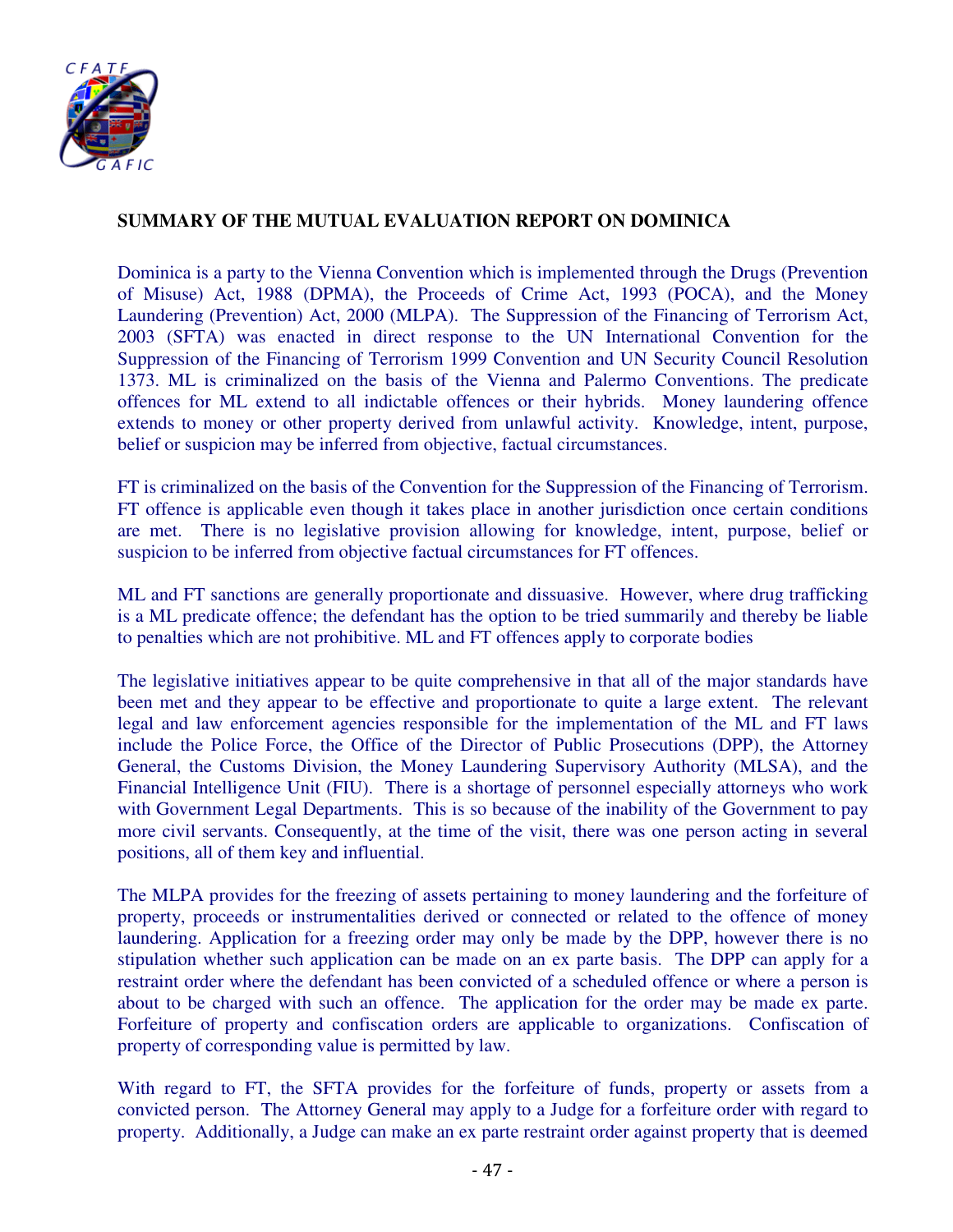

to be terrorist property. At present the laws do not provide for confiscation without conviction (civil forfeiture). While legislation provides for the establishment of a Forfeiture Fund there are no legislative mechanisms that allow for the sharing of confiscated assets with other jurisdictions.

Police are provided with a wide range of investigative and information gathering powers which include production and inspection orders, monitoring orders, search warrants etc. The FIU may apply to a Judge for property tracking and monitoring orders. Orders can be made for any document relevant to identifying, locating or quantifying any property or document.

The rights of third parties with legitimate legal interest in frozen or forfeited property related to ML and FT are protected while under common law principle, contracts made for illegal purposes against public policy are generally void and unenforceable by either parties.

The FIU is in charge of compiling statistics and records on matters relating to ML and FT including information on frozen property. Similar statistics on frozen property are also kept by all agencies involved in the freezing, seizure and confiscation of property.

With respect to training for administrative authorities, the Caribbean Anti-Money Laundering Project (CALP) continues to provide training for the MLSA. The FIU has received training from the United States Narcotics Affairs Section and other agencies such as CALP. Two FIU officers and two customs officers are CALP accredited. Three (3) magistrates in 2000, two (2) judges in 2001 and one (1) prosecutor in 2002 have received specialized training in administering moneylaundering cases.

The establishment and functioning of the FIU is compliant with all of the requirements stipulated in the criteria. The powers and functions provided for in legislation are appropriate and the operational structure, staffing and technical resources appear sufficient to fulfil the FIU responsibilities.

The FIU became functional in 2001 and became a member of the Egmont Group in 2003. The FIU is primarily responsible for receiving and analyzing suspicious transaction reports (STRs) sent to it by the MLSA and gathering intelligence about pending money laundering cases and detecting money laundering. Under the terrorism legislation the FIU can investigate any foreign exchange currency or securities transaction or any transaction involving a foreign country's interests.

Financial institutions or persons involved in a scheduled business are required to promptly report suspicious transactions to the MLSA. Copies of the STRs received by the MLSA are sent to the FIU for analysis. With respect to FT, all persons are required to disclose to the FIU any information about property or transactions involving property controlled or owned by terrorists. Financial institutions are required to report their suspicious transactions with regard to FT to the Commissioner of Police.

Under law the FIU can access all information obtained by a financial institution or person carrying on a scheduled business. The FIU also has access to law enforcement information and has an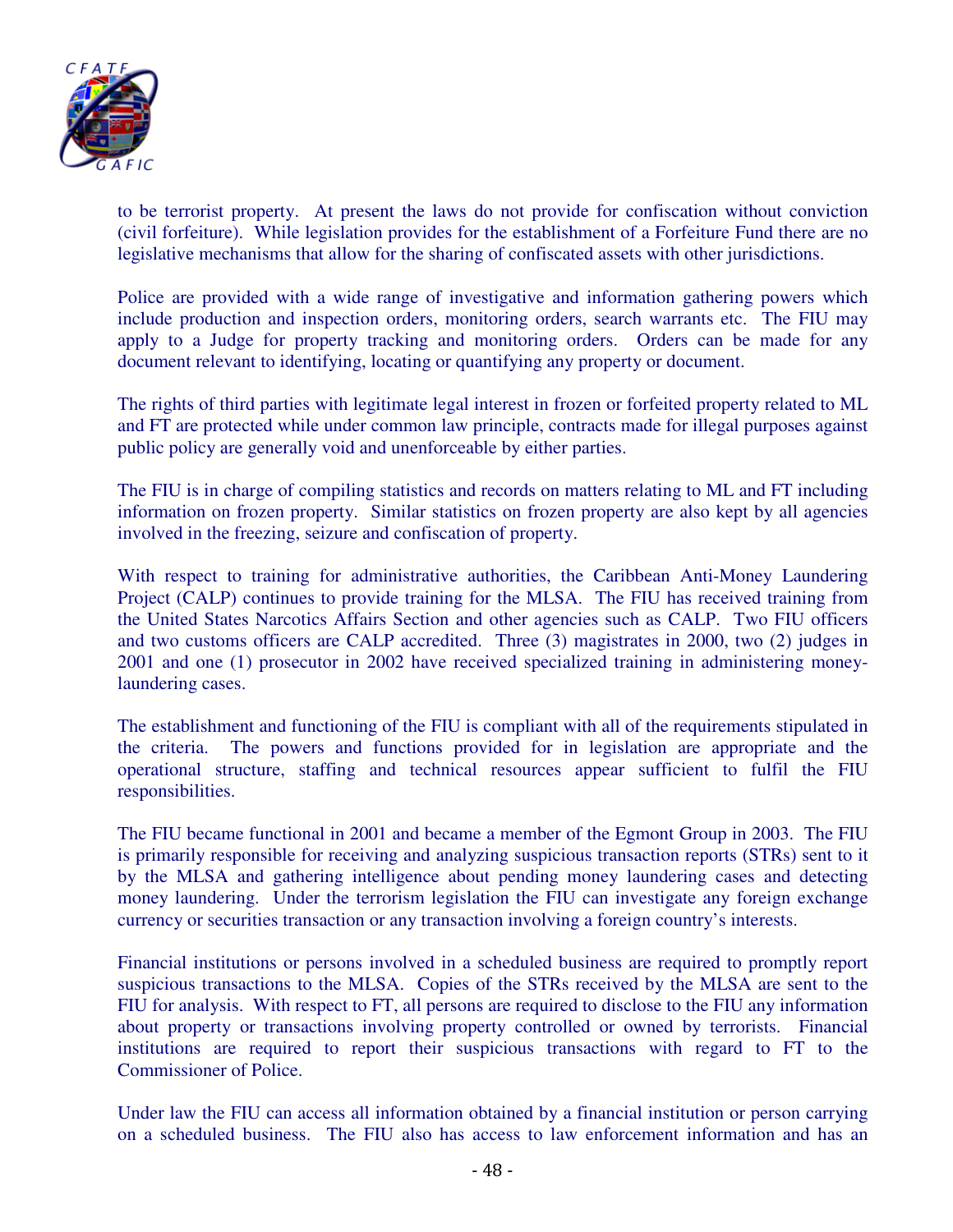

informal sharing of information agreement with other law enforcement agencies in Dominica. Conversely, the FIU can pass on relevant ML information to the DPP for appropriate action and can liaise with money laundering intelligence agencies outside Dominica.

The FIU can apply for mandatory injunctions against officers or employees of financial institutions or persons carrying on a scheduled business to enforce compliance with reporting and recording obligations.

The FIU keeps statistics on the number of suspicious activity reports (SARs) analyzed, disseminated and resulting in investigations and prosecutions, and international assistance requests. The FIU had received 112 SARs of which at least 36 had been investigated up to December 2002. From January 2003 to September 2003 15 STRs had been received. A database is in operation to assist with requests for assistance by the FIU or other competent authorities, from domestic and foreign authorities.

The FIU is adequately structured and provided with sufficient technical resources to perform its authorized functions. It is an independent statutory body with a staff of five persons operating out of the Ministry of Finance and receives a budget allocation in the government's annual budget. Other resources available to the FIU include modern computerized equipment and RAID database, a network of information from narcotics affairs units in the United States. While the FIU and the MLSA receive SARs simultaneously from financial institutions, the FIU is independent in its review, analysis and dissemination of SARs information. The FIU submits annual reports on the performance of its functions to the Minister.

Law enforcement and prosecution authorities have powers appropriate to their legislated functions. Law enforcement authorities are charged with the responsibility of properly investigating ML and FT offences, have requisite powers to access information and implement a wide range of investigative techniques.

The FIU is responsible for intelligence gathering, analysis and investigating of SARs submitted to it by the MLSA and cross border currency transactions submitted directly to it. It forwards appropriate information to the DPP and liaise with other jurisdictions on financial crime cases. It can freeze assets for 7 days and apply for an order to track or monitor any property. Under law, the FIU can request to inspect records or apply for a warrant to enter and inspect any business transaction record kept by a financial institution or person carrying on a scheduled business. The FIU is also in charge of compiling statistics and records on matters related to ML and FT.

The DPP is in charge of prosecution of all criminal matters including Court of Appeal and High Court matters. The DPP office is constitutionally established under the Ministry of Legal Affairs. The Office of the DPP has a compliment of 2 legal counsels. One attorney is designated for all fraud and fraud related crimes including ML. No ML case has been prosecuted and at the time of the assessment no case was being prepared. The post of the DPP is currently vacant with the recent resignation of the former DPP. There is one computer available to the staff. One of the legal counsels underwent a US Embassy-sponsored ML training exercise in Barbados in 2002.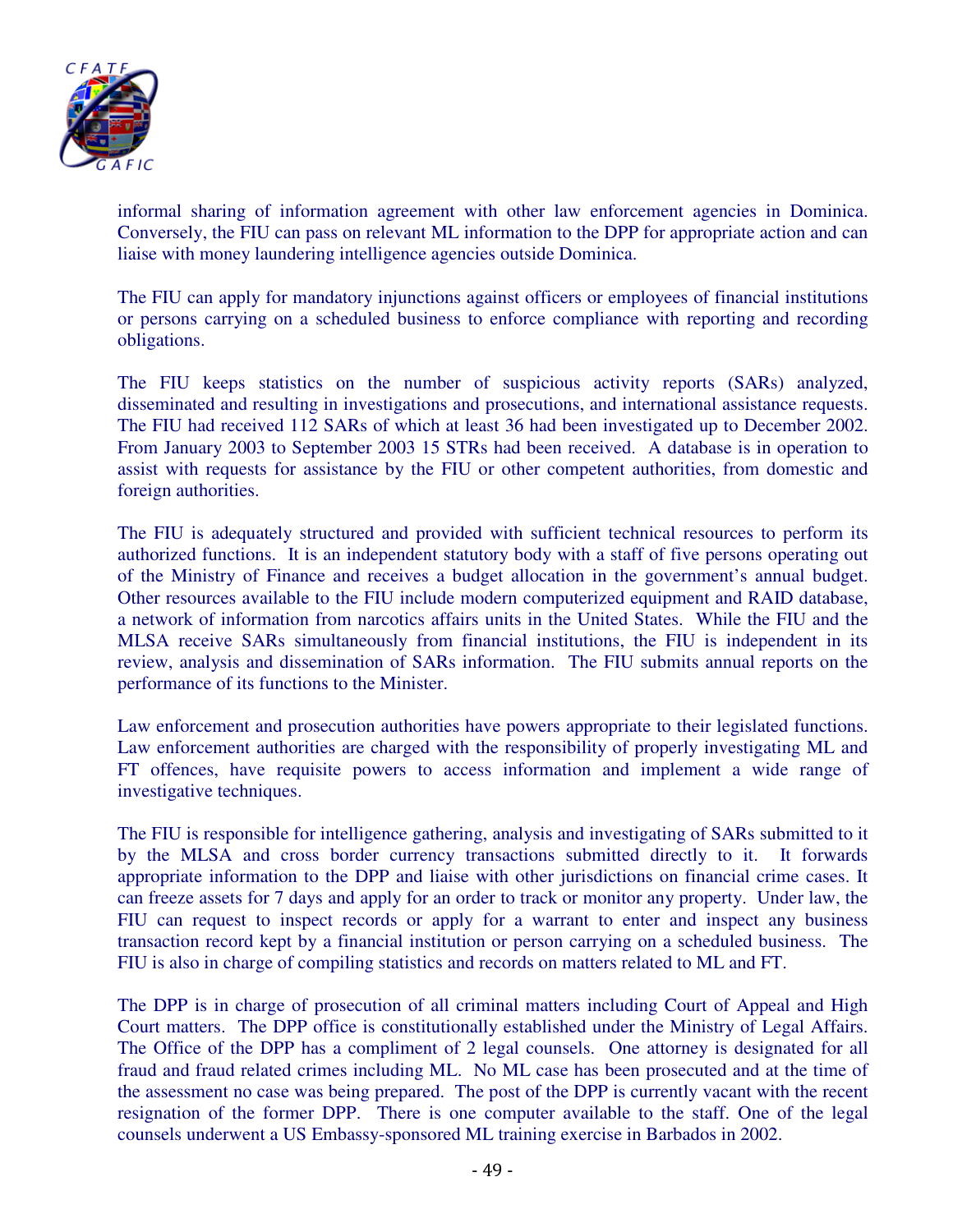

As of September 2003 the Police Force comprised 412 officers with 32 vacancies and 11 administrative staff. It has adequate human, technical and financial resources to address the investigation and prosecution of ML and FT matters in the current environment. Traditional investigative techniques have been used pursuant to police powers granted under the Police Act in investigating predicate, ML and FT offences. These include controlled delivery, especially in relation to drug offences.

There is extensive cooperation between the FIU, Police (especially the Drugs Squad unit and the CID), Customs Department and the other law enforcement agencies including the DPP. A National Joint Headquarters (NJHQ) has been created. Seventeen (17) law enforcement officers have been trained regionally by the PMO (Project Management Organization, which was created to provide region-wide training in the establishing of NJHQ's) and these officers collaborate on a daily basis. Training has been provided for FIU staff, Police and Customs in ML and FT investigation and training plays a major role in the continuation plan. On the job training exercises have been conducted with the assistance of the US Embassy. Investigators are CALP accredited and have attended several training programmes. CALP continues to provide training for the MLSA and three (3) magistrates in 2000, two (2) judges in 2001, and one (1) prosecutor in 2002 have received specialized training in administering money-laundering cases.

The law provides for mutual assistance in criminal matters between Dominica and Commonwealth and non-Commonwealth countries. The scope of assistance includes the obtaining of evidence, the locating or identifying of persons, the arranging of attendance of persons, the tracing of property, the service of documents etc. Additionally, the law allows for international cooperation and as such permits the court or the FIU to cooperate with foreign counterparts in matters concerning ML offences.

The POCA provides for the enforcement of external confiscation and forfeiture orders. International cooperation in the area of FT is contained in the SFTA, which also facilities the extradition of persons charged with terrorist offences. The FIU can provide assistance in matters relating to ML such as the identifying, tracing, seizing or forfeiting proceeds of crime. Dominica has not established any asset sharing agreements with any other country.

Under the SFTA, the Attorney General can disclose information related to FT to the appropriate foreign authority. Legislation provides for assistance in investigations and proceedings where persons have either committed both the ML and the predicate offence or only the ML.

Under law both ML and FT are extraditable offences. Nationals of Dominica can be extradited under the provisions of the Extradition Act. Differing standards concerning the intentional elements of the offence do not affect Dominica's ability to provide mutual legal assistance. The FIU is responsible for compiling statistics and records on matters relating to ML.

Dominica has signed a bilateral Mutual Legal Assistance Treaty, a Maritime Enforcement Agreement and an Extradition Treaty with the United States. The Extradition Treaty is not yet in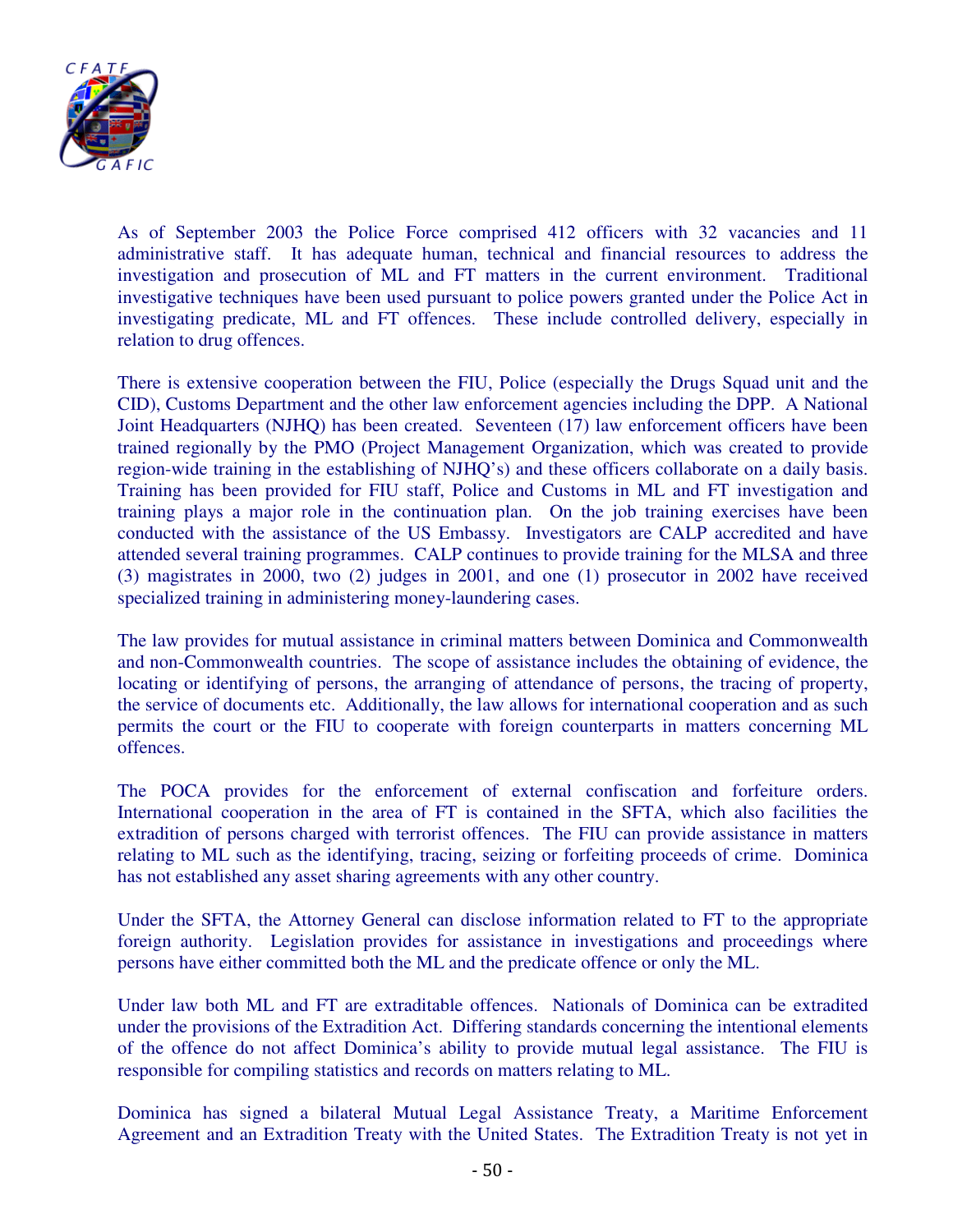

force. Through the enactment of various pieces of legislation, the Government of Dominica has sought to ensure that the country is not viewed or used as a safe harbour for persons engaged in ML or FT.

Generally speaking the framework for international cooperation is quite comprehensive and has been very effective. The most utilized provision governs cooperation between the FIU and judicial authorities of Dominica and those of other countries. However, this cooperation is limited to money laundering offences. There is no express provision that allows for asset sharing with other countries.

The Eastern Caribbean Central Bank (ECCB) is responsible for the supervision and examination of domestic banks and offshore banks in conjunction with the local regulator. The Bank Supervision Department of the ECCB has an adequate level of qualified staff who have all received anti-money laundering training The Minister of Finance is the ultimate licensing, enforcement and revocation authority in both domestic and offshore banking sectors. The ECCB has full access to customer account and transaction information but has no legal authority to share information with its foreign counterparts. The ECCB does not yet have a graduated system of sanctions and penalties and outside of moral suasion, must rely on the national government to enforce any of its recommendations.

On-site examinations were carried out by the ECCB at the domestic and offshore banks (5 domestic and 3 offshore) in Dominica in 2002 to assess compliance with anti-money laundering requirements. The domestic banks were assessed as compliant, licences of two of the offshore banks were revoked and the third is party to an MOU.

The International Business Unit (IBU) is required to supervise and regulate all offshore entities and domestic insurance companies. At the moment there is no insurance supervisor in Dominica. Onsite inspection visits are not provided for in the Insurance Act and never happened. Offshore banks are supervised in conjunction with the ECCB. The IBU is also responsible for supervising, regulating and inspecting registered agents, and international business companies (IBCs) for compliance with legal requirements. The IBU has not been carrying out its responsibilities in recent times, due to inadequate staffing.

The Eastern Caribbean Securities Regulatory Commission (ECSRC) is the regulatory body for the Eastern Caribbean Securities Market (ECSM), which includes the securities sector in Dominica. The authority of the ECSRC to regulate the ECSM is established under the Eastern Caribbean Securities Regulatory Commission Agreement, of the eight member territories of the Eastern Caribbean Currency Union (ECCU) including Dominica.

The ECSRC is an autonomous body accountable to the Monetary Council<sup>1</sup> of the ECCB (the Council). The mission of the ECSRC is to ensure integrity, probity, efficiency and transparency in the operations of the Eastern Caribbean Securities Market and its participants, while facilitating

 **1 Comprised of the Ministers of Finance of the territories of the ECCU.**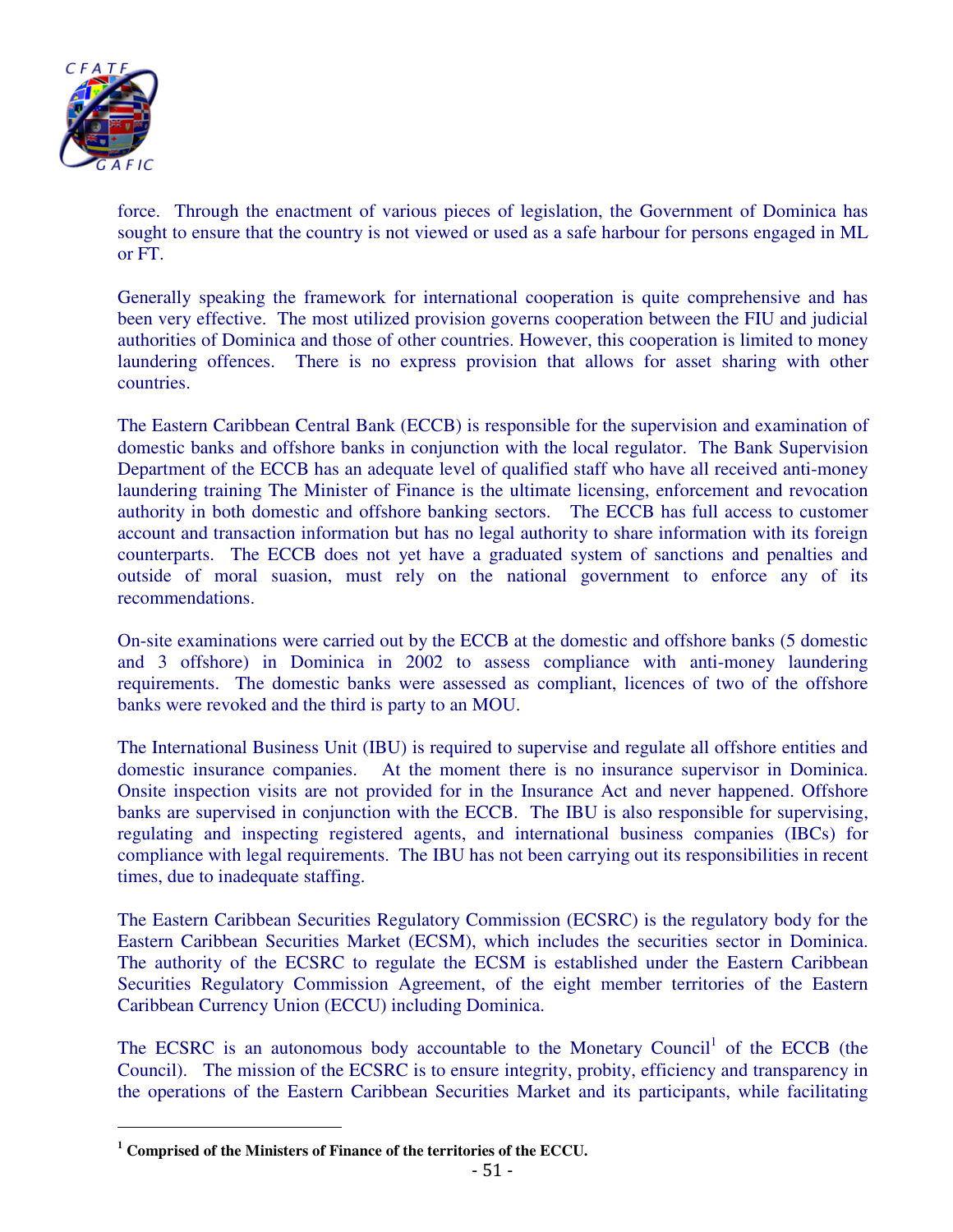

market development. The ECSRC has not conducted any on-site inspections of the securities industry of Dominica as there is only one licensed institution (a bank) offering this service at the moment. This institution has been examined as a bank for compliance with AML legislation.

The MLPA makes provision for the MLSA or the FIU under the functions of these institutions to conduct onsite compliance examinations. No compliance examinations have been undertaken by the FIU. In 2002, the MLSA inspected 1 jewellery store, 1 car dealership, 1 lawyer, 8 credit unions and 3 insurance companies. The MLSA does not have a schedule for inspections of the other 16 insurance companies in Dominica.

Dominica's AML/CFT framework includes most of the requirements stipulated in the FATF 40+8 Recommendations. The general legal obligations for the identification of customers and the recording of their identity, the ongoing monitoring of accounts and transactions, record keeping, and suspicious transaction reporting meet international standards. In the area of internal controls, compliance and audit there are sufficient legal requirements for AML/CFT programs; however, the need for audit tests to be carried out is not addressed. There is no requirement for financial institutions to report to their home jurisdiction regulator when a foreign branch or subsidiary is unable to observe AML/CFT measures of the home jurisdiction. However, it should be noted that there presently are no foreign branches and subsidiaries of financial institutions in other jurisdictions.

While legislation prohibits criminals from holding managerial or board positions, there is no direct fit and proper requirement. A proposed amendment to the Banking Act is to incorporate this requirement.

The legal provisions concerning supervisor/regulator capability to perform its authorized AML/CFT functions are adequate. The co-operation of the supervisor/regulator with other domestic competent authorities with respect to AML/CFT analysis, investigations, and prosecutions is also adequate. The Exchange of Information Act provides provisions for international co-operation between supervisors/regulators and gateways for exchange of information relating to ML and FT. However a dual criminality provision in the Act needs to be clarified as to its possible prohibitive effect on the exchange of information. The ECCB has no legal authority to share information with its foreign counterparts. This is being addressed in the proposed amendments to the Banking Act and ECCB Agreement Act.

The banking sector is well regulated and compliant with most of the banking sector specific requirements. Some customer identification requirements not stipulated in legislation are reported to be part of banks' procedures. Requirements not detailed in legislation include enhanced due diligence, policies and procedures for opening of correspondent accounts and dealing with politically exposed persons, identification of non-face-to-face customers and beneficial owners of client accounts opened by professional intermediaries, and refusal of funds derived from corruption.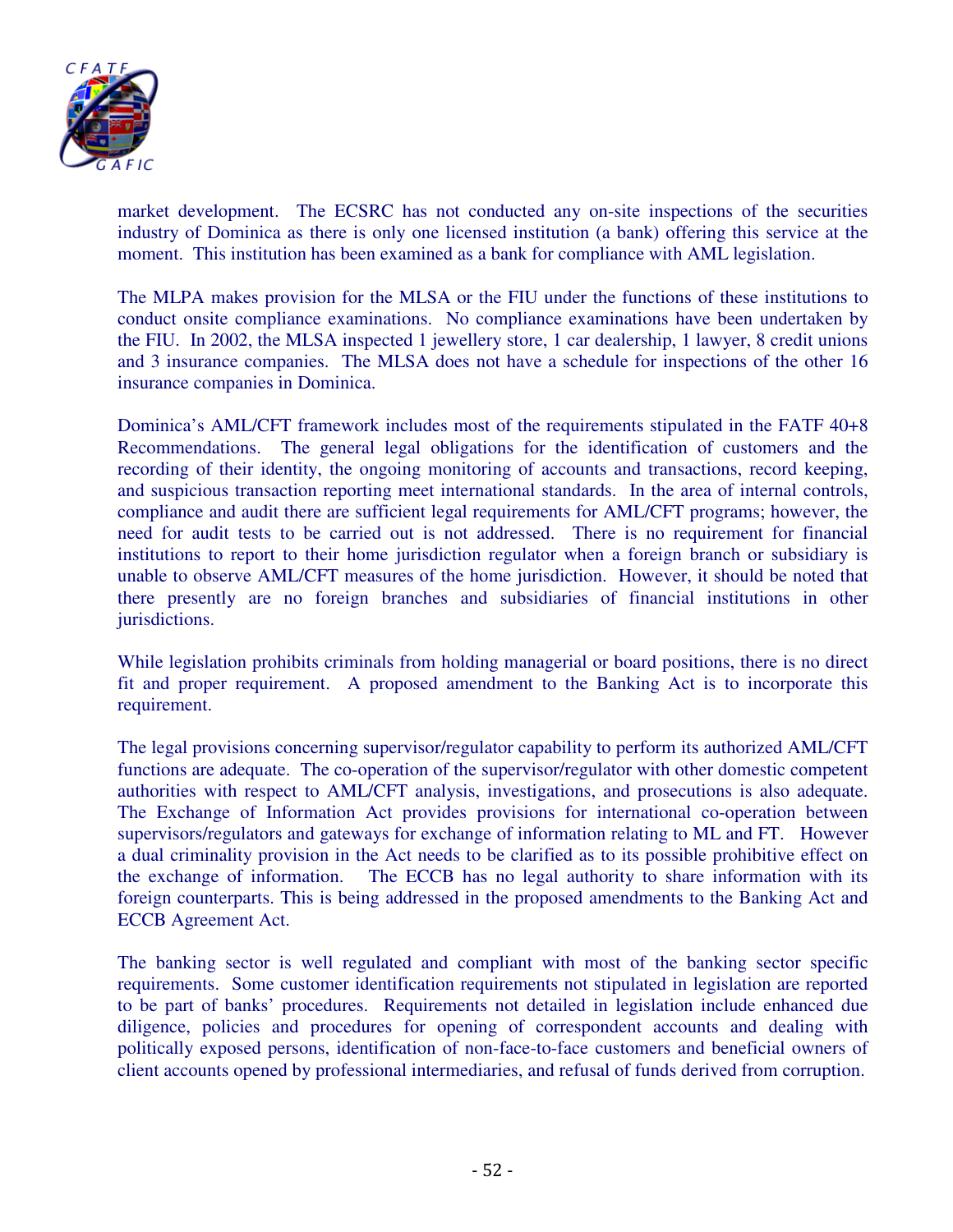

There is no legal requirement that banks should aggregate and monitor significant balances and activity in customer accounts on a fully consolidated worldwide basis. Given the nature of the operations of banks in Dominica, such elaborate systems may not be required.

Record keeping, internal controls requirements and most aspects of the criteria for integrity standards for the banking sector are dealt with in existing legislation but specific evaluations as to the integrity and expertise of individual directors and managers are not being done during on-site inspections of the domestic institutions. This will be addressed under the Amending Banking Act via a "Code of Conduct Guidelines".

At present there is no legislative provision empowering the authorities in Dominica to require a domestic bank to close down an establishment in a foreign jurisdiction. However, the onshore banks in Dominica consist only of branches of foreign institutions and one local institution, which have no branches or subsidiaries outside of Dominica.

In the area of cooperation, there are no legal provisions permitting host supervisors to allow foreign supervisors to carry out on-site inspections of or access customer information of local branches or subsidiaries of foreign institutions or share specific financial information. However, the proposed amended Banking Act will allow the ECCB to share information on the local operations of foreign financial institutions.

There are no insurance specific anti-money laundering regulations or guidelines in Dominica. The Money Laundering (Prevention) Regulations (MLPR) and the Anti-Money Laundering Guidelines Notes (AMLGN) provide for legal requirements, standards, policies and procedures to be adopted by all financial services providers which include services provided by insurance and reinsurance entities, including captive insurance business, and business conducted by an insurance agent, manager, sub-agent or broker. There are no legal provisions concerning the insurance sector specific requirements.

Most of the securities sector specific requirements are incorporated in legislation. There is need to include requirements for management's duty of compliance with the laws, a written contract of engagement with each customer and appropriate segregation of duties. The ECSRC should set accounting and reporting requirements.

Dominica's has a strong AML/CFT regime and has achieved a high level of compliance with most of the FATF 40+8 Recommendations. The main deficiencies highlighted by the assessment concern enhancing the power of the ECCB to allow for a graduated system of intervention measures, issuing of specific fit and proper criteria and integrity standards, implementation of adequate supervisory regime for the insurance sector, and development of guidelines dealing with specific sector requirements**.**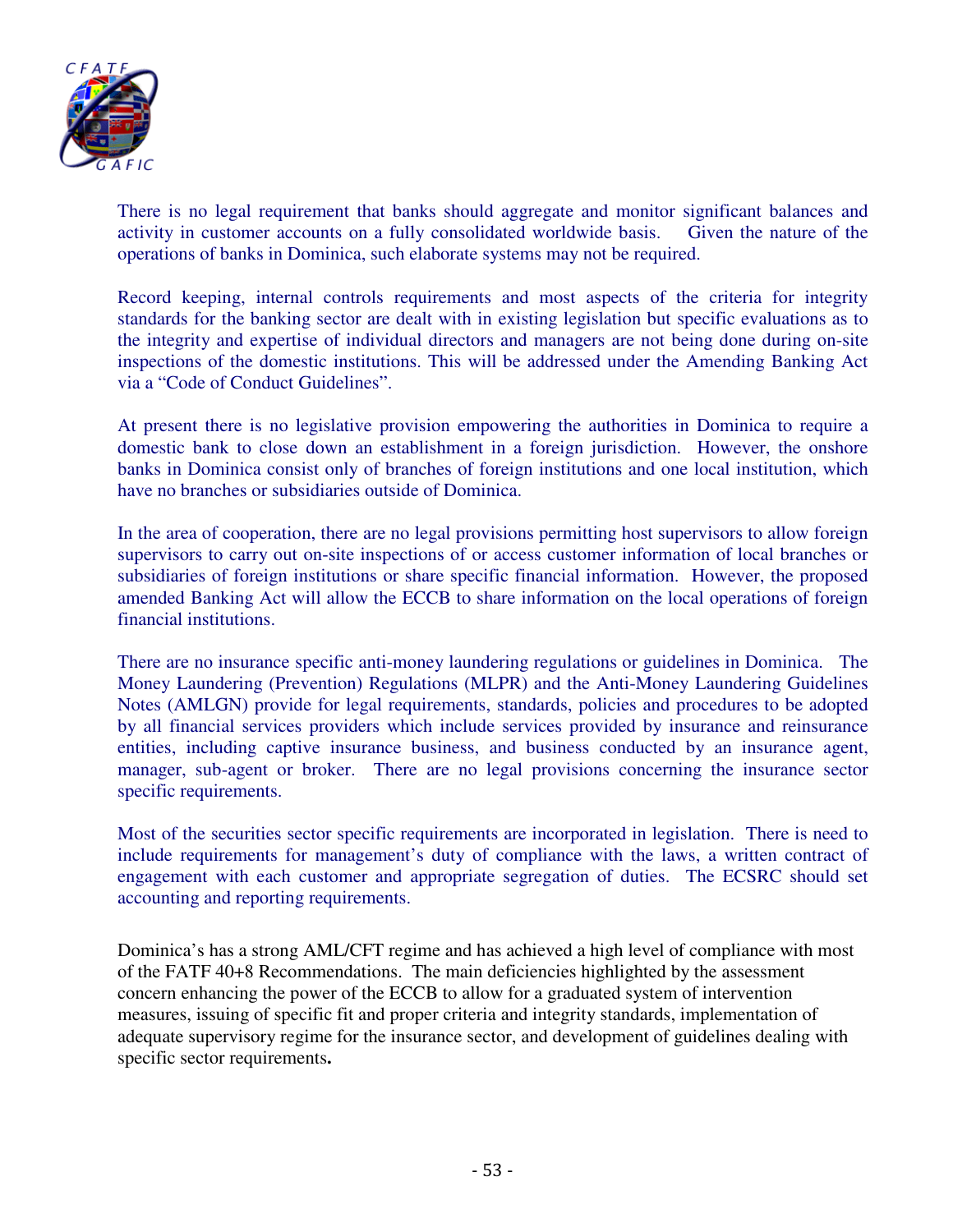

# **SUMMARY OF THE MUTUAL EVALUATION REPORT ON GRENADA**

Grenada is a party to the Vienna Convention and has acceded to the International Convention for the Suppression of the Financing of Terrorism. While Grenada has yet to sign and ratify the Palermo Convention, it has implemented several articles of the convention through legislation. ML is criminalized on the basis of the Vienna and Palermo Conventions. Predicate offences for money laundering extend to all criminal conduct and include any indictable offence or offence triable summarily or on indictment in Grenada from which a person has benefited. Additionally, predicate offences for money laundering extends to conduct that occurred outside the jurisdiction.

The financing of terrorism is criminalized in the Terrorism Act (TA) on the basis of the International Convention for the Suppression of the Financing of Terrorism and extends to offences committed outside Grenada; however some offences are not liable to legal penalty. ML and FT offences extend to corporate bodies and the intentional element can be inferred from objective factual circumstances. ML and FT penalties are dissuasive and proportionate.

Grenada has implemented and strengthened the administrative, regulatory, law enforcement framework and other measures to combat ML and FT. The relevant law enforcement and regulatory authorities include the Royal Grenada Police Force, the Customs, the Financial Intelligence unit, the Office of the Director of Public Prosecutions, the Supervisory Authority, the Grenada International Financial Services Authority, the National Council on Drug Control, the Supervisor of Insurance, the Registrar of Co-operatives and the Eastern Caribbean Central Bank (ECCB). The authorities have indicated that they will review the Palermo Convention with a view to Grenada signing it.

The legislative framework for the confiscation of criminal and terrorist offences proceeds is quite comprehensive and complies with international standards. Legal provisions allow for confiscation orders covering the proceeds of relevant offences including money, property, things in action and other intangible or incorporeal property. With regard to FT, forfeiture orders include money and funding arrangements. ML confiscation or forfeiture orders include instrumentalities connected or related to the offences. These orders can be applied for after conviction and are assessed on the basis of the value of the benefit derived from the offence.

Restraint orders can be made where proceedings have been instituted and there are reasonable grounds to believe that the defendant has benefited from the offence. Restraint orders cover property and cash and may be applied for only by the DPP and the application can be made ex parte to a Judge in chambers. In the case of FT, restraint orders based on proceedings instituted outside of Grenada for an offence under Grenada law can be made. Corporate bodies are subject to confiscation provisions of the legislation. At present there are no provisions for civil forfeiture. ML and FT production orders can be made and monitoring orders granting access to transaction information are also provided for.

Bona fide third rights are protected in accordance with the Palermo Convention. There is no specific legislation providing authority to void contracts where the parties knew or should have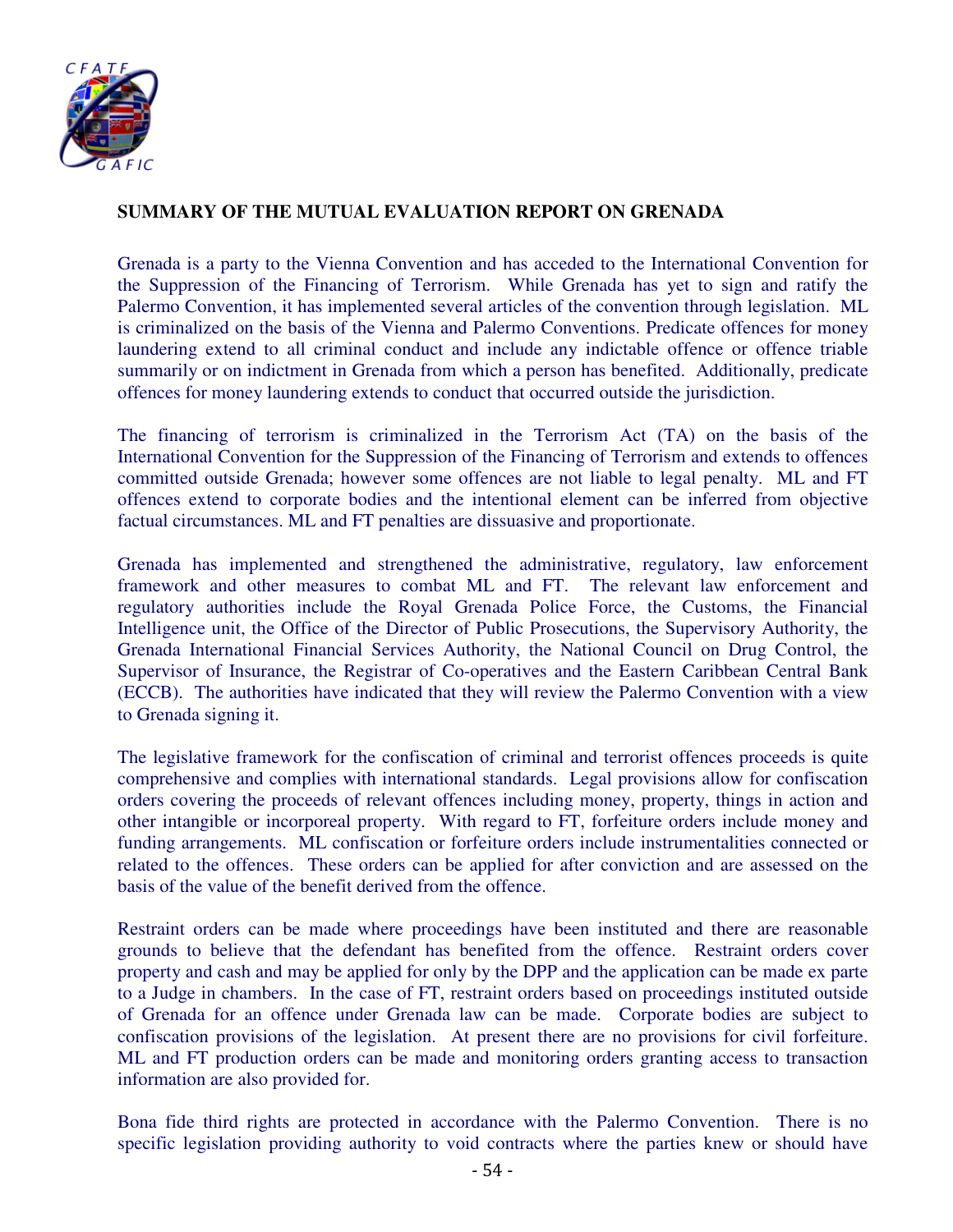

known that said contract would prejudice the authorities' ability to recover financial claims under AML/CFT laws. However, it was asserted that the common law adequately provides for this contingency.

The Supervisory Authority may compile ML statistics and records. No similar responsibility for FT has been assigned to any agency; however the DPP and the Police Force keep statistics on such matters. A Confiscated Asset Fund has been established.

The FIU in Grenada operates as an independent statutory authority. Its prime function is the receiving, analyzing, obtaining and disseminating of suspicious transaction and activity report information. The FIU can provide information subject to conditions to the Police, the DPP and foreign FIUs. All financial institutions and persons engaged in a relevant business activity are mandated to report suspicious transactions to the FIU. The FIU can require the production of any information necessary to fulfil its functions. The FIU works in tandem with other law enforcement agencies and departments such as customs, immigration, the drug squad, CID etc and receives information from these agencies periodically.

The FIU keeps statistics on received suspicious activity reports, investigations and prosecutions. Interim reports every three months and an annual report are submitted to the Supervisory Authority. These reports include statistics on the number of suspicious transactions reports received etc.

The majority of the staff of the FIU comprises of police officers. The FIU has not been subject to any unauthorized influence in effecting its functions. The reporting relationships are adequate and functioning effectively. Although the FIU is adequately staffed, specific trained staff such as a forensic examiner may be needed. The FIU has cooperated informally by sharing information with other agencies in other jurisdictions.

The functions of the FIU do not specifically include investigative powers although its general responsibilities contemplate that these will be used in the conduct of investigations. The powers of arrest, search and seizure of the police and customs seconded to the FIU are preserved under the FIU enabling legislation. The FIU has the power to require the production of such information as it considers necessary to fulfil its functions and works closely with the police criminal investigations department and Drug Squad on fraud and drug related matters.

The FIU staff members have attended seminars, training and typologies exercises and an advanced investigations course. The police officers as well as the customs officers seconded to the FIU are accredited by the Caribbean Anti-Money Laundering Programme (CALP). The FIU has also had FT typologies training.

The Police engage in traditional methods of investigations including controlled delivery. Police officers have powers to seize and detain cash, which is being imported or exported from Grenada. Similar powers have been granted to officers of the Customs Department. Police can apply for production orders for investigating ML and predicate offences and ascertaining the whereabouts of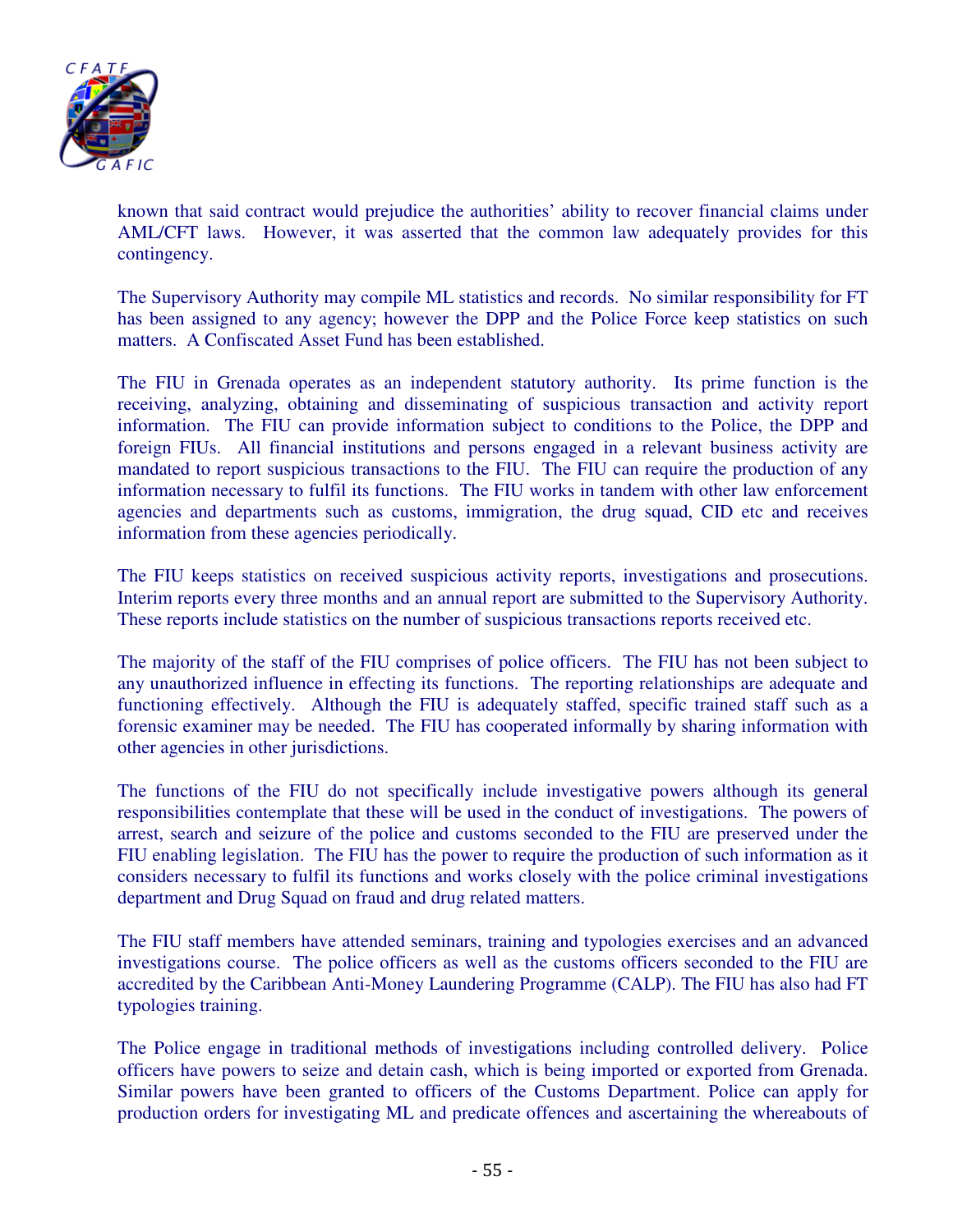

criminal proceeds. Police can obtain information about specific transactions from financial institutions through monitoring orders.

The Police Force and Customs Department are adequately staffed and funded. All police officers are trained. The FIU personnel conduct lectures on money laundering for the police force. In addition, the special units within the police force e.g. the drug squad are on a continual basis engaged in regional, international and domestic training in respect of these matters.

Grenada has a National Joint Headquarters (NJHQ), which acts as an inter-agency coordinating centre. Agencies represented in the NLHQ include customs, immigration, coast guard and police.

The DPP is assisted by two Crown Counsels and a Special Prosecutor on a part time basis. Currently there is need for one more lawyer. The DPP and the Crown Counsels have received training in ML and FT matters and continuous training is planned.

The FIU keeps statistics on received suspicious activity reports, investigations and prosecutions. As a matter of course, the DPP and the Criminal Records Department within the Police Force keep records on prosecutions and convictions. Information on such matters is also kept at the Criminal Registry.

Legal measures provide for mutual assistance in criminal matters between Grenada and Commonwealth and non-Commonwealth countries. Mutual assistance include obtaining evidence, locating or identifying persons, obtaining an article or thing, transferring of prisoners, serving documents, search and seizure, production of documents etc. The enforcement and registration of external confiscation orders is also provided for. Differing standards in requested and requesting jurisdictions concerning the intentional elements of the offence do not affect the ability to provide mutual legal assistance.

Grenada's programme of international cooperation is supported by bilateral agreements signed primarily with the United States of America. They include the Maritime Counter-Drug Operations, the Mutual Legal Assistance in Criminal Matters Treaty, and an Extradition Treaty, all signed in 1996. Grenada also signed a Mutual Legal Assistance Treaty with the UK in 1995.

The FIU under its enabling legislation can provide information concerning suspicious transaction or suspicious activity reports to any foreign FIU. The terrorism legislation allows for the exchange of information with another country regardless of the existence of a mutual legal assistance treaty. The Supervisory Authority can conduct investigations and enquiries on behalf of and provide the result to foreign counterpart authorities.

Cooperative investigations are allowed under law and all investigative techniques allowable under the legal system are employed in such investigations. There are provisions for the extradition of persons from Grenada who are accused of or convicted of the commission of offences which carry penalties of 5 years or more. No law prohibits the extradition of Grenadian citizens from Grenada. However, under the terrorism legislation, offences stipulated in the International Convention for the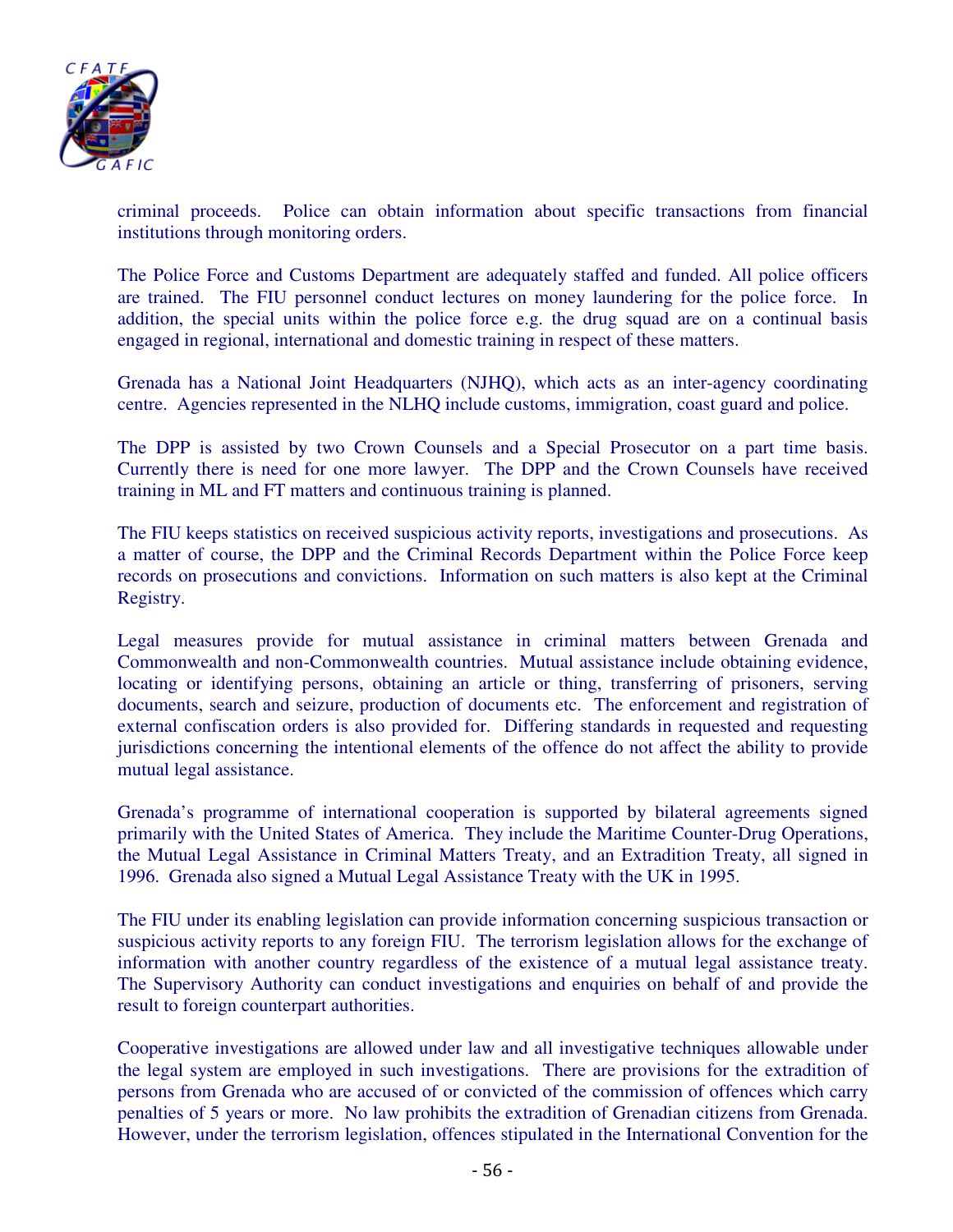

Suppression of the Financing of Terrorism are not extraditable due to the exclusion of the convention from a schedule of extraditable offences.

The FIU has responded to 33 requests from foreign FIUs and police authorities. The Attorney General as the central authority and the Supervisory Authority maintain records of requests. The relevant authorities generally respond in a timely fashion. There are no outstanding mutual legal assistance treaty requests.

Grenada does not provide safe havens for individuals charged with the financing of terrorism, terrorist acts or terrorist organizations and is a signatory to the international and regional conventions, protocols and resolutions relating to such matters.

The Eastern Caribbean Central Bank (ECCB) is responsible for the supervision of the domestic financial sector of Grenada. The Grenada International Financial Services Authority (GIFSA) is responsible for the supervision and regulation of Grenada's offshore sector (offshore banks, offshore insurance companies, international business companies, and international trusts). An MOU between Grenada and the ECCB grants the ECCB authority for supervising the offshore banks in Grenada in conjunction with GIFSA. The MOU specifies that the Grenadian authorities shall collaborate with the ECCB in the processing of licence applications and in performing due diligence checks on applicants.

The ECCB and GIFSA carry out on-site examinations including compliance testing of anti-money laundering procedures. All banks in Grenada have been inspected for compliance with anti-money laundering requirements. By February 2003, GIFSA had conducted a comprehensive review of all offshore banks which resulted in the revocation of 40 offshore bank licenses.

Under the Exchange of information Act, No 2 of 2003, the ECCB has the power to provide information to foreign regulators on Grenadian banks, both domestic and offshore, including bank inspection reports. Proposed amendment to the Banking Act will allow the ECCB to share any information received or any report prepared by the Central Bank in the performance of its duties under the Banking Act, with any local or foreign authority responsible for the supervision or regulation of a financial institution on a reciprocal basis and subject to an agreement of confidentiality. GIFSA can cooperate with other regulatory, supervisory, administrative and similar bodies in the course of their investigative effort, through the sharing of confidential information on a mutually acceptable basis and for the exclusive use of the particular regulatory, supervisory or administrative body.

The supervisors are adequately staffed with examiners and lawyers who have been trained by institutions such as CEMLA, OCC, Department of Treasury and CALP in the area of AML/CFT. GIFSA and the ECCB have adequate budgets to facilitate the supervision of financial institutions. Both supervisors can tap into the resources of each other as well as other regional and international resources if and when specialised expertise is necessary.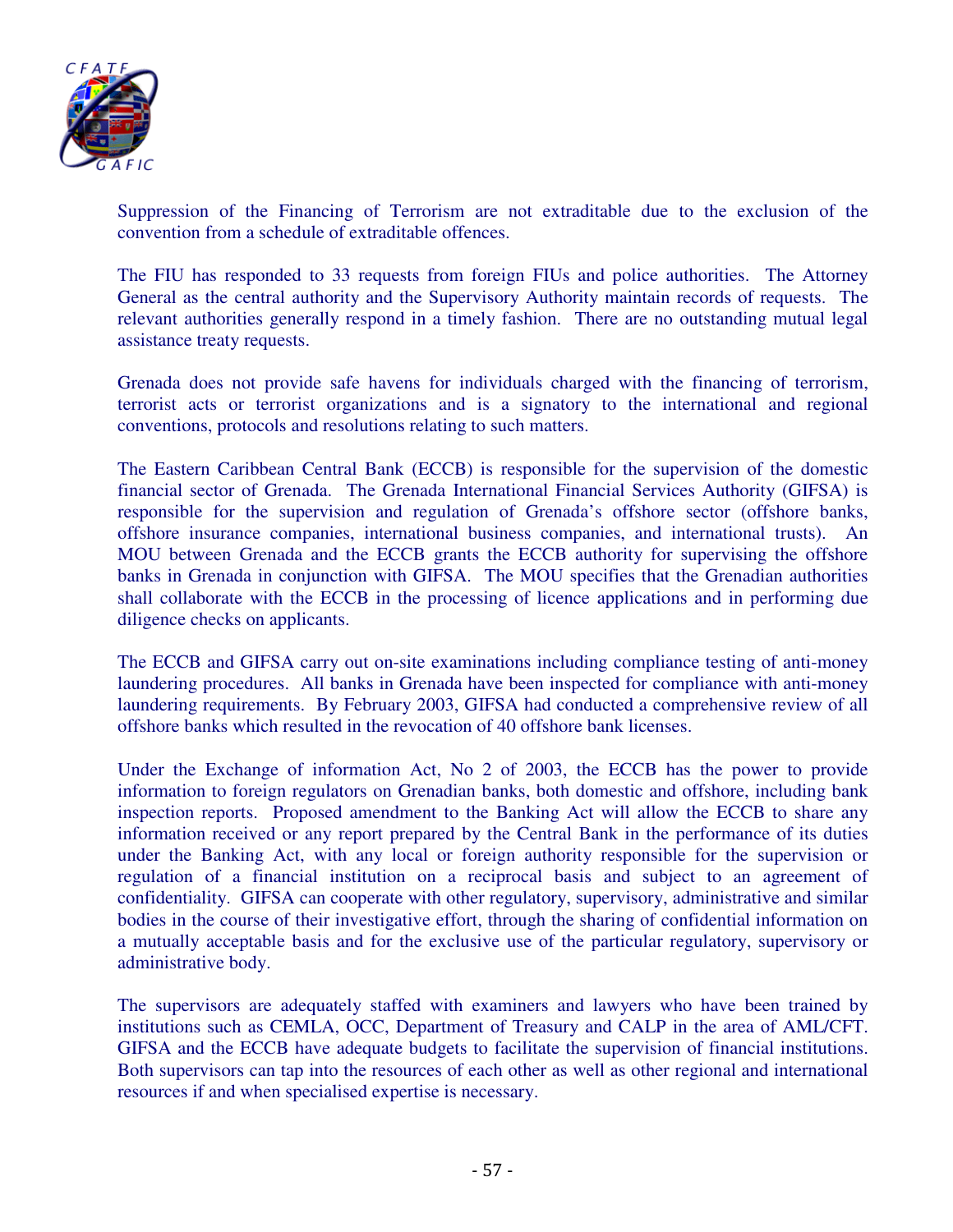

The Supervisory Authority also acts as a regulatory body to ensure that all financial institutions and regulated businesses in Grenada are in compliance with the anti-money laundering requirements. The SA issued (new) guidelines on money laundering (dated September 2003) for all financial institutions, including those in the offshore sector. These guidelines have the force of law, a violation of which is subject to penalties. However, the competent authorities have not established specific sector related guidelines to assist financial institutions in detecting patterns of suspicious financial activity by their customers. Furthermore, the competent authorities haven't issued any guidelines on terrorist financing. And it must be noted that to date there have been no suspicious transaction report (STR) on CFT.

The SA has access to the information regarding anti-money laundering in the ECCB reports on domestic banks and conducts on-site inspections, in conjunction with GIFSA for the offshore sector. Regarding the domestic sector, as of February 2003 on-site inspections had been conducted on 2 real estate agents, 1 insurance company, 1 credit union, and 1 money remitter. In relation to the offshore sector, 6 banks and 6 registered agents had been inspected by February 2003.

Under present law, the ECCB doesn't have the power to revoke licenses; therefore the ECCB gives instructions to financial institutions on the basis of a MOU. The proposed amendments to the Banking Act will provide a graduated level of remedial action such as issuing a cease and desist order, and/or recommending to the Minister that the licence of the institution be restricted, varied or revoked. GIFSA has the authority to revoke, suspend or impose conditions on licence of financial institutions for failure to adhere to the ML and FT laws and regulations.

Grenada's AML/CFT regime is comprehensive in including most of the requirements stipulated in the FATF 40+8Recommendations. Customer identification provisions generally comply with all FATF requirements; however there appears to be no legal obligation to renew identification when doubts appear as to the identity of customers in the course of a business relationship. Requirements for ongoing monitoring of accounts and transactions are compliant with most of the FATF Recommendations. While there is no effective measure in place to advise financial institutions of concerns about weaknesses in the AML or CFT of other countries, the SA does alert financial institutions through circulars when information becomes available. Although it is not addressed in the legislation, in practice most financial institutions do give special attention to business relations and transactions with persons in jurisdictions that do not have adequate systems in place to prevent or deter ML or FT.

Record keeping, suspicious transactions reporting and internal controls, compliance and audit requirements are detailed and generally compliant. In the legislation there is no specific requirement for a compliance officer at management level, however all financial institutions supervised by the ECCB have appointed compliance officers with management level positions. While there is no legislative requirement for financial institutions to screen their employees prior to hiring, screening before hiring and monitoring during employment appear to be the practice. It was indicated by the financial institutions that they didn't receive proper information about current ML and CFT techniques, methods and trends and specific training concerning TF from the competent authorities. The banks however have proper internal procedures in place to prevent their institutions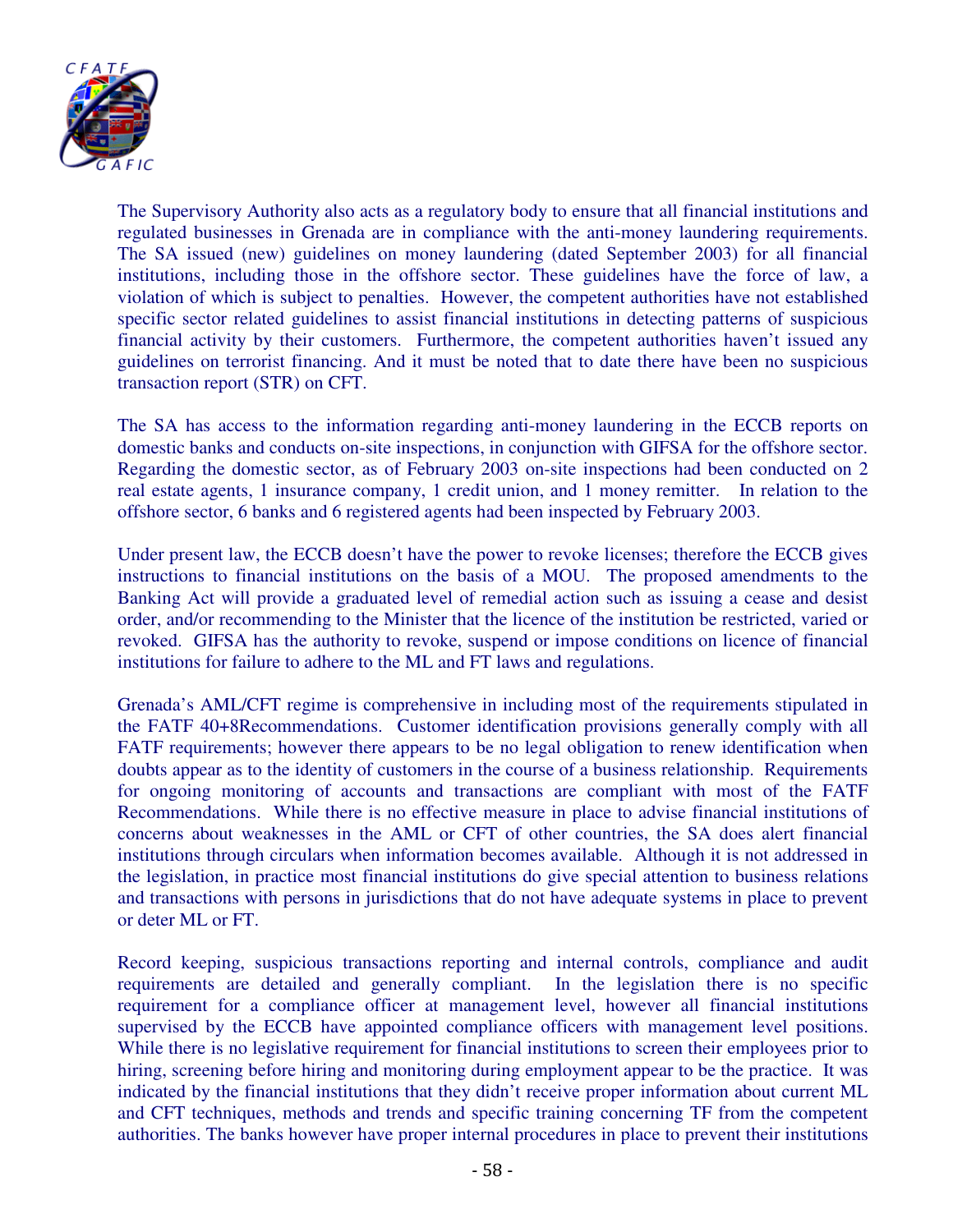

from being used for ML or FT purposes, but most of them didn't conduct any specific training for their personnel on terrorist financing.

While the legislative framework does provide some protection against financial institutions being acquired or controlled by criminal elements, the Government has recognized the need to improve the effectiveness of supervisory agencies by extending their powers with regard to fit and proper criteria and integrity standards. Under the present system the financial institutions indicated that shareholders who hold more than 20% of the voting rights must be reported to the ECCB for approval. The ECCB carries out due diligence on the specified shareholders. Under the Revised Banking Act the ECCB will issue fit and proper requirements and integrity standards.

Under the ECCB and GIFSA, the banking sector is the best regulated sector in Grenada. However, specific banking requirements in the areas of customer identification and on going monitoring of accounts need to be addressed. Some of these requirements include increased diligence with regard to higher risk customers, politically exposed persons, non face-to-face customers, opening of correspondent accounts, private banking operations, customers who have been refused banking facilities, and maintaining up-to-date customer identification information. This situation will be soon rectified by proposed legislative amendments and revised guidelines. While the requirements to allow foreign home country supervisors or auditors to conduct on-site examinations or access customer accounts are not addressed in legislation, proposed amendments to the Banking Act will allow the ECCB to provide access to a foreign supervisory authority. Similarly, the requirement concerning the exclusive use of information obtained through co-operative arrangements for lawful supervisory purposes will be addressed with the proposed amendment.

The Registrar of Insurance Companies is the supervisor of the insurance sector. No on-site examinations of insurance companies have been performed by the Registrar. The SA in its capacity as the regulatory body responsible for compliance of all regulated businesses with anti-money laundering requirements had by February 2003 inspected one insurance company. Sector specific requirements for the insurance sector in the areas of customer identification, ongoing monitoring of accounts and transactions, and record keeping are addressed in legislation. While the SA has issued guidelines, they offer no guidance for insurance companies to identify suspicious transactions. It is also not clear whether there are guidelines to ensure that insurance and reinsurance companies foster close working relationships between underwriters and claim investigators, but it was indicated that a close working relationship exists.

The Eastern Caribbean Securities Regulatory Commission (ECSRC) is the regulatory body for the Eastern Caribbean Securities Market (ECSM) which includes Grenada. Sector specific requirements in the areas of customer identification, integrity standards are fully addressed while record keeping, internal controls, compliance and audit and enforcement powers and sanctions requirements are partially met in legislation. While the supervisor has authority to share both public and non-public information with domestic and foreign counterparts, specific mechanisms allowing for the exchange of information and provision of assistance are not stipulated in legislation.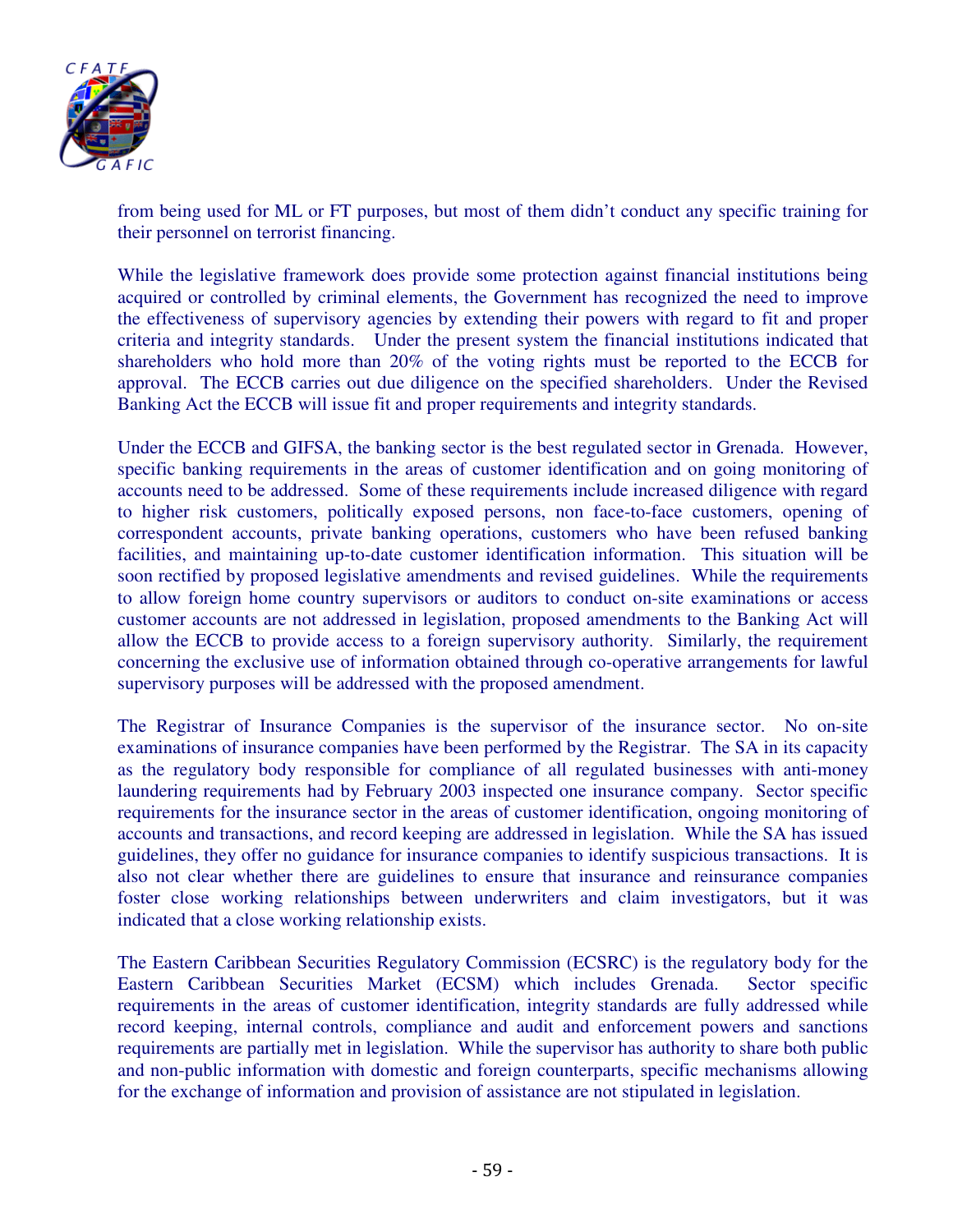

It was not clear if enough measures were taken by the competent authorities to prevent the unlawful use of vulnerable non-financial entities such as shell corporations, charitable or not-for-profit organizations as conduits for criminal proceeds or FT.

Grenada's AML/CFT regime is comprehensive in including most of the requirements stipulated in the FATF 40+8Recommendations. It has implemented and strengthened the administrative, regulatory, law enforcement framework and other measures to combat ML and FT. The main deficiencies revealed by the assessment concern enhancing the power of the ECCB to allow for a graduated system of intervention measures, issuing of specific fit and proper criteria and integrity standards, implementation of on-site examinations in the insurance sector, development of guidelines dealing with specific sector requirements and terrorist financing.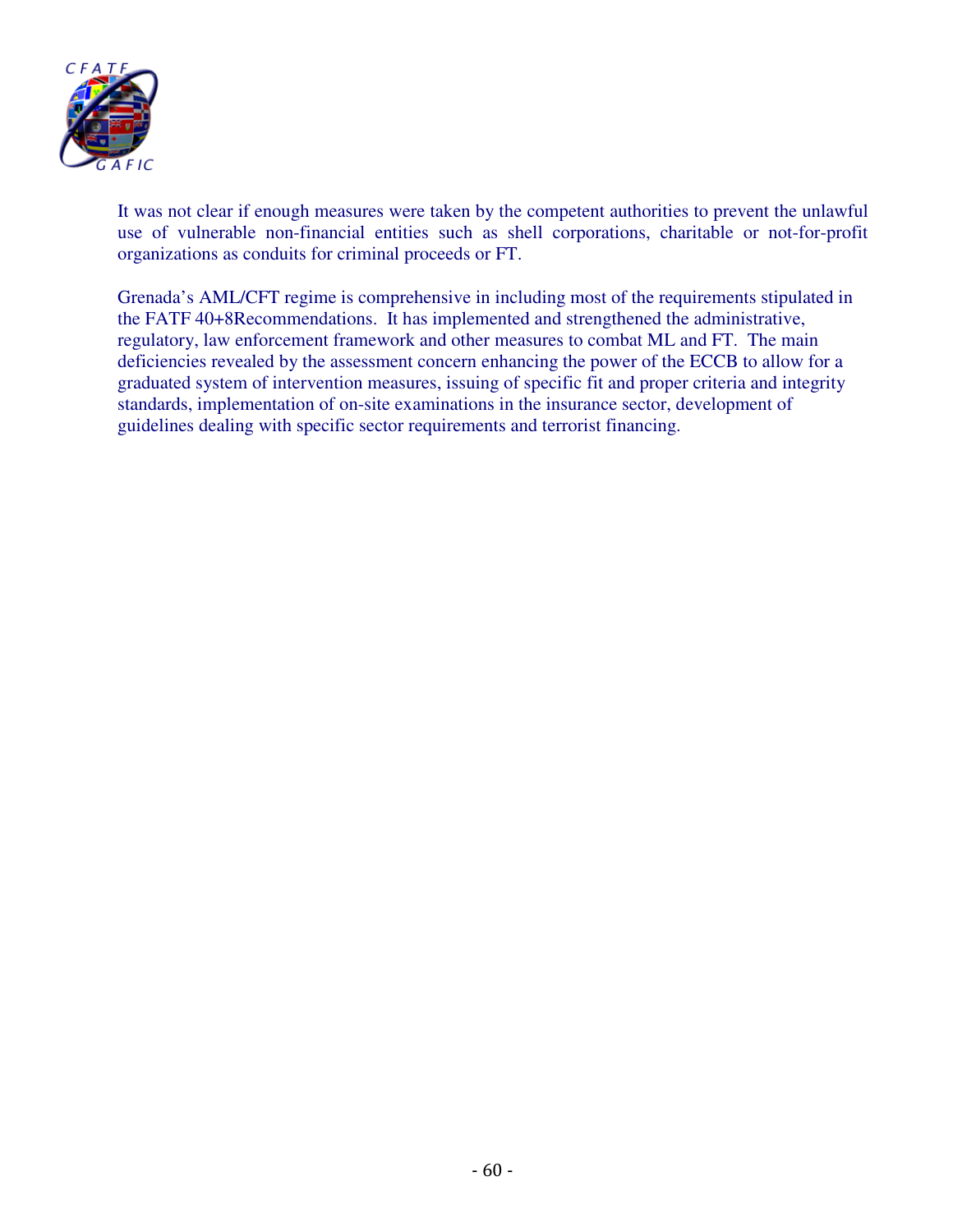

## **SUMMARY OF THE MUTUAL EVALUATION REPORT ON MONTSERRAT**

Montserrat has a relatively comprehensive legal and institutional AML/CFT framework, particularly with respect to measures to combat terrorism and terrorist financing; criminalization of offenses; confiscation of the proceeds of criminal conduct; international cooperation; and law enforcement and prosecution powers. Its legal framework contains many of the principal elements required for compliance with international standards and progress has been made in addressing a number of recommendations made in the KPMG Report.<sup>2</sup> Notwithstanding, significant impediments exist in the implementation of ML and FT laws, largely due to resource constraints associated with economic dislocation caused by the volcanic eruptions, and the absence of an effective supervisory regime for offshore banks.

As an Overseas Territory of the United Kingdom (UK), Montserrat is not able to ratify Conventions but depends upon extensions to it by the UK. Montserrat has implemented in local legislation the provisions of the Vienna Convention. Although the UN International Convention for the Suppression of the Financing of Terrorism has not been extended to it, relatively strong legislative measures have been introduced to implement the applicable provisions of this Convention, including UN Security Council Resolution 1373. The Palermo Convention has not been implemented and the UK is still to ratify and extend it to Montserrat.

Money laundering is criminalized and extends to the proceeds of all serious offences with the exception for money laundering by persons who had also committed domestic drug trafficking offences (self-laundering). There are significant dissuasive penalties for criminal conduct associated with ML and FT. The ML and FT offences apply to both individuals and legal entities and in most cases to criminal acts committed in Montserrat and in other jurisdictions. Additional steps are still required, however, to allow for the extradition of offenders associated with terrorist financing and money laundering, and for complying with the FATF 8 Special Recommendations on terrorism finance. The Montserrat authorities plan to adopt a number of provisions contained in the UK's Proceeds of Crime Act to strengthen its anti-money laundering regime.

Legal provisions for the seizure and confiscation of funds derived from or used for the financing of terrorism are strong. The laws allow the authorities to freeze property related to ML but only after criminal proceedings have been initiated. For FT-related crimes, ex parte restraint orders can be obtained once a criminal investigation has commenced but before proceedings have been instituted. Although adequate provisions exist that allow for the issue of orders for the production of material, they could be enhanced to provide for account monitoring and tracing orders to assist with the identification and tracing of property associated with ML. Account monitoring orders are available only for terrorist related offences. The authorities should also consider amending the CJICO provision relating to searches to remove the limitation to searches of offenders' premises. Some of the deficiencies identified could be remedied if Montserrat adopts the relevant provisions of the new

  $2$  1999 UK Review of Financial Regulation in the Caribbean Overseas Territories and Bermuda.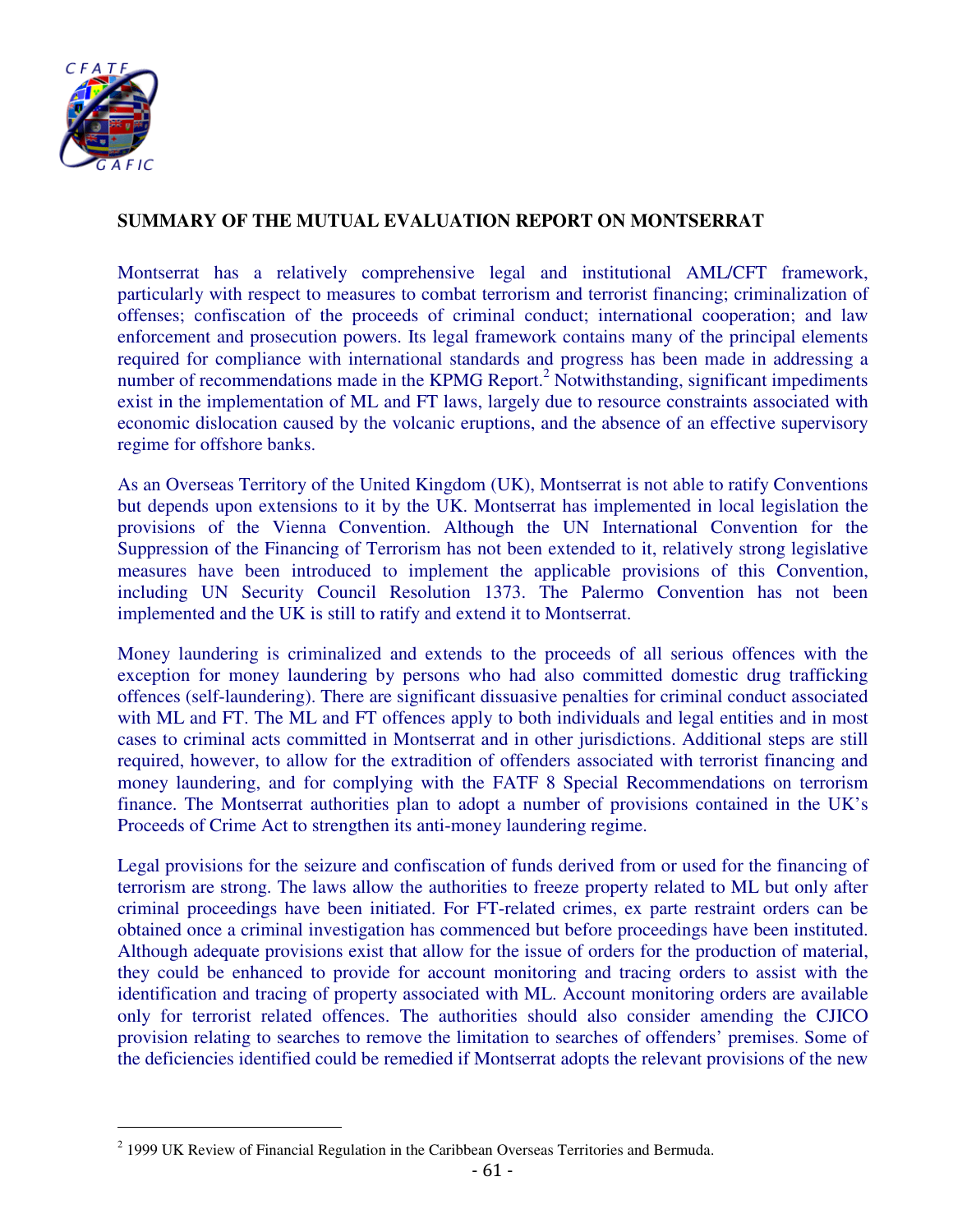

UK Proceeds of Crime Act, as currently envisioned. Adequate provisions exist in the legislation to protect the rights of bona fide third parties.

––Although some ML investigations have been conducted, there have been no prosecutions for ML or FT offences. Consequently, no property has been seized or confiscated and there is no immediate need to establish a system for keeping such statistics. A few police officers have been trained in basic ML investigations but no prosecution staff has been trained in either ML or FT issues.

A financial intelligence unit, the Reporting Authority (RA), was only recently created by law in September 2002 and is not as yet operational. Although its functions are to receive suspicious activity reports related to ML and forward them for investigation and prosecution, the law does not impose a specific duty to receive and analyze such reports. There is no specific provision in the law that requires reporting institutions to provide additional information to the RA upon request. With respect to FT cases, suspicious activity reports are to be provided directly to the police or to the Governor. The RA has access to financial, administrative and law enforcement databases and is authorized to disclose information to law enforcement authorities in Montserrat and abroad subject to certain safeguards on the use of such information and the protection of the rights of innocent third parties. In practice, the RA forwards reports of suspicious activity for investigation to the police or customs authorities and to the UK's White Collar Crime Investigation Team (WCCT) based in Florida, USA.

A non-mandatory ML Practice Code has been issued under the law to provide practical guidance to reporting entities for complying with the ML Regulations. Regulated entities that fail to report suspicious transactions may, as a general rule, be subject to certain sanctions including the suspension or revocation of their licenses. The authorities plan to draft amendments to the relevant law to enhance and broaden the legal scope of the RA's duties, including its power to request additional information from reporting parties. Specific provisions requiring that suspicious activity reports be disclosed to the RA rather than to the police are also recommended both for ML and FT matters. A tipping-off offence for drugs-related money laundering should also be introduced.

––The RA is comprised of the Attorney General, the Commissioner of Police and the Director of Financial Services/Commissioner. As of the date of the mission the RA had not met as yet and it is too early to ascertain the adequacy of its structure, staff and funding resources. Nonetheless, about 20 reports of suspicious activity have been filed by an offshore bank with the Financial Services Commission. These have all been referred to WCCT due to their international connection.

Law enforcement authorities have adequate powers to compel the production of financial records by applying to the Court for an order that requires financial institutions to make available material for investigations. More robust provisions that allow for obtaining account monitoring and tracing orders, similar to those contained in the new UK Proceeds of Crime Act and in the FT laws, would enhance the powers of the law enforcement authorities.

––Montserrat has trained only two police officers in basic ML investigation techniques in courses organized by the Trinidad and Tobago-based Caribbean Anti-Money Laundering Programme. No specialized training has been provided for prosecutors on ML but they have remained abreast of *ML*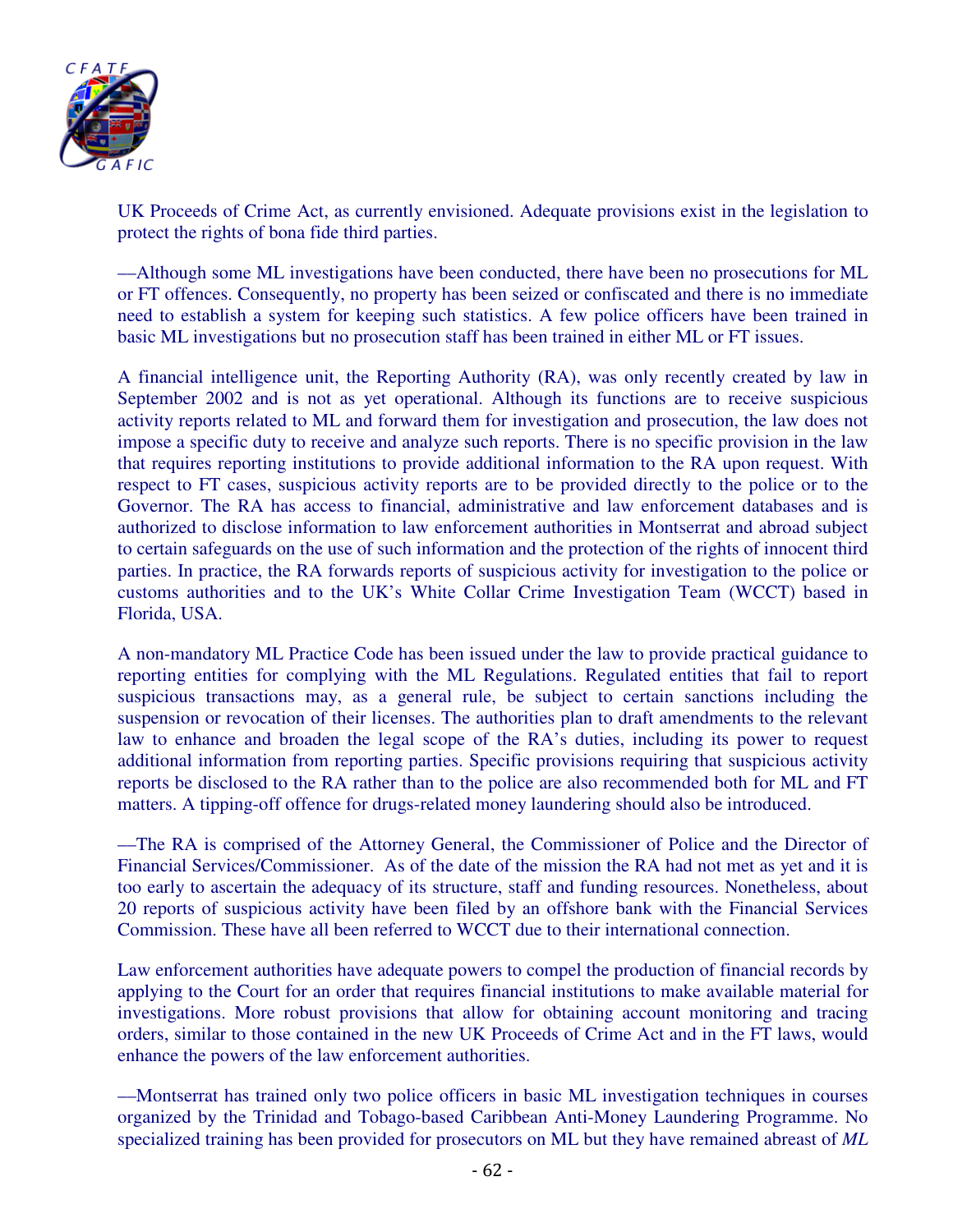

issues through participation in regional seminars. No training on FT has been provided to either police or prosecution staff. In practice, police officers were not very familiar with the legal framework and tools available for investigating ML and FT offences. The use of investigation techniques such as controlled delivery and undercover operations is possible in Montserrat. However, these techniques have not been used in the past. To date no criminal or civil sanctions have been applied in ML or FT cases.

The law allows Montserrat to provide, on a discretionary basis, a wide range of assistance to foreign authorities in relation to criminal investigations and proceedings. Compulsory measures are also allowed under the legislation and in particular under an MLAT with the USA. There is also provision in the law for the authorities to enforce foreign confiscation and restraining orders in relation to both ML and FT cases, though for ML cases, there is a need for the issue of Orders designating jurisdictions whose orders are recognized by Montserrat. The RA can also share information freely with the Montserrat police and foreign law enforcement authorities. In addition, the police can access Interpol and a regional information sharing network (OTCRIS) to communicate with their counterparts in other jurisdictions. A main drawback to international cooperation is the inability under the law to extradite individuals for ML and FT cases. Nonetheless, the Governor is authorized to deport or exclude individuals from Montserrat who are deemed to be "undesirable".

––In light of the small number of requests for legal assistance from other countries (approximately one every five years under the MLAT with the USA), there is no immediate need to maintain statistics and assign staff solely for this purpose. There have been no requests involving ML or FT cases.

**Montserrat has established a Financial Services Commission (FSC) that is responsible for the supervision of financial institutions other than domestic banks, and is the agency primarily charged with the supervision of compliance with AML/CFT requirements. Significant staff and resource constraints, however, limit its ability to effectively supervise offshore banks in spite of ongoing efforts to involve the Eastern Caribbean Central Bank (ECCB) and overseas regulators in their supervision.** 

Montserrat has passed anti-money laundering Regulations and a non-mandatory Practice Code issued by the Governor under the ML legislation to give practical guidance to financial institutions for complying with the ML Regulations. Although the Code only represents good practice and is not mandatory, the Regulations provide that a court may take it into account in determining whether a person has complied with the Regulations. The Regulations and Practice Code apply to a wide range of financial institutions but do not specifically cover offshore banks, mutual funds and insurance business by reference to the applicable laws. Confidentiality and secrecy laws do not inhibit implementation of AML/CFT legislation. Neither the ML Regulations nor the Practice Code makes provision for FT issues.

With the creation of the FSC in 2001 as a relatively autonomous supervisory body, an appropriate mechanism was established to supervise for compliance with the ML Regulations and any related laws and guidelines. The FSC has supervisory responsibility for offshore banking, insurance, trust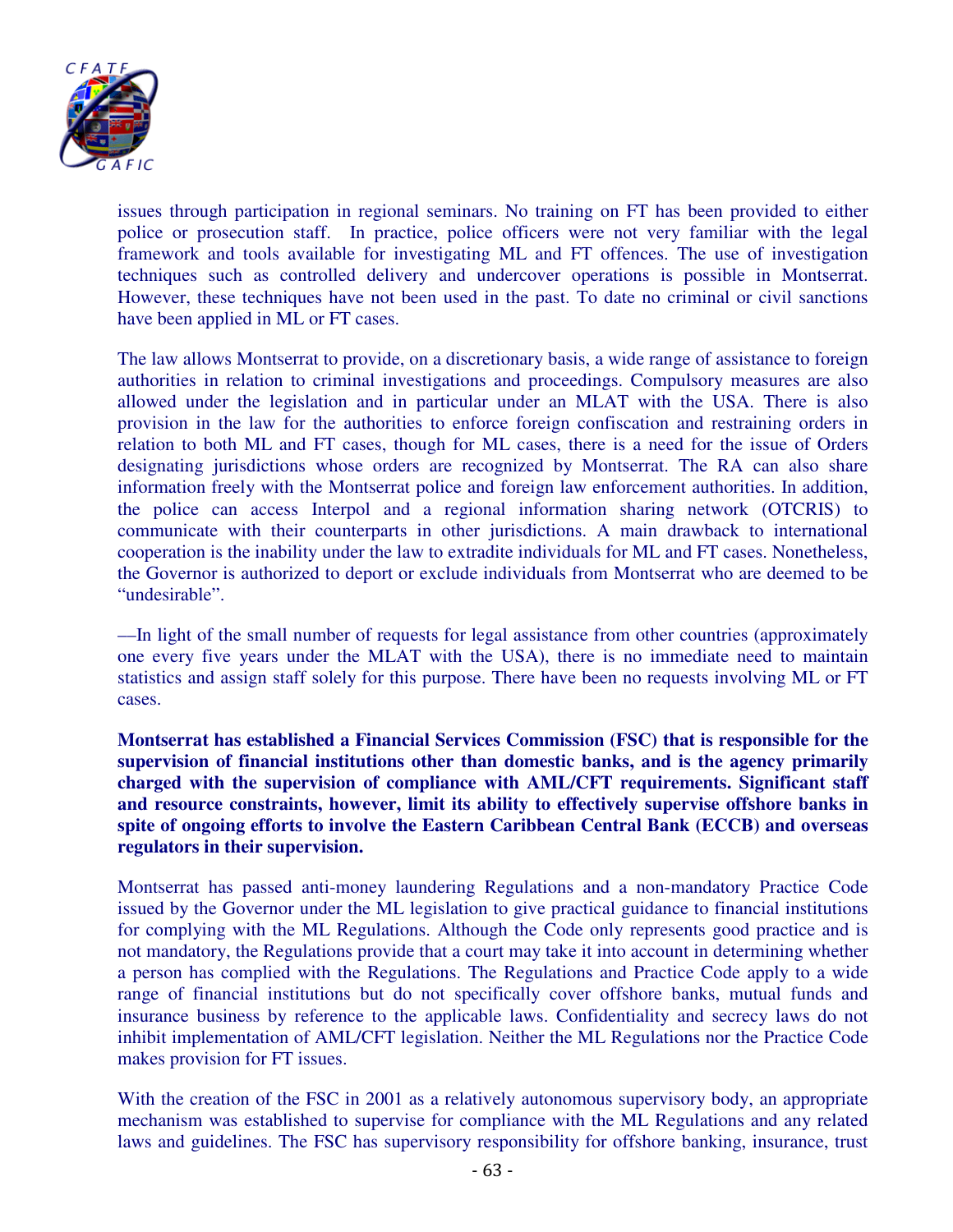

and company service providers, investments and asset management services. To strengthen AML/CFT supervision, the FSC Act should provide the FSC with appropriate administrative and disciplinary sanctioning authority, in line with those contained in the Anguillan draft FSC Act.

The ability of the FSC to supervise for AML/CFT compliance is significantly constrained by the absence of a substantive physical presence by the offshore banks in Montserrat. Full implementation of the supervisory MOUs with the ECCB and the four overseas regulators should partly address this limitation but there is still a need to lift the restrictions on access to customer account information contained in some of these MOUs.

The ML Regulations require financial institutions to have procedures for conducting customer identification but not an explicit requirement to identify their customers, thus raising issues with regard to the enforcement and effectiveness of customer due diligence requirements. Procedures to maintain records of customer identification and transactions for five years are also required under the ML Regulations. An explicit requirement for customer identification and record keeping, with clear sanctions for non-compliance, would strengthen and clarify the customer due diligence requirements and make them more consistent with the Practice Code. The Montserrat authorities plan to introduce a number of improvements to the ML Regulations, broadly similar to those planned for Anguilla, including: (i) creating an affirmative obligation to conduct customer identification/due diligence and record keeping; (ii) provisions for internal audit; and (iii) an explicit requirement to retain records of customers and transactions, including for unusual and suspicious transactions. In addition, the authorities plan to introduce in regulations provisions for complying with the FATF 8 Special recommendations particularly those relating to funds (wire) transfers. Legislative initiatives are also planned with respect to money remittance firms which will come under the supervision of the FSC and/or the ECCB.

The ML Regulations provide a framework for filing suspicious activity reports but do not explicitly require the filing of such reports. The authorities plan to introduce an affirmative obligation in the law with appropriate sanctions for non-compliance. The Practice Code requires that reports be made promptly but does not give a timeframe by which they are to be submitted to the authorities. It also provides general guidelines for monitoring and identifying suspicious ML activity. In practice, very few STRs have been filed with the RA indicating a possible weakness in compliance. No industry guidelines have been issued for FT.

The main challenge facing the authorities is in the implementation of an effective mechanism for verifying compliance with AML/CFT requirements by the offshore banks. While the MOUs with foreign regulators and the ECCB should help address this concern, there could be practical and legal limitations to their full implementation that should be resolved, including the restriction on access to customer account information. There is also a need to upgrade the staff capacity of the FSC that, because of the volcanic threat to the Island, may not be easily achieved.

**Overall, Montserrat's compliance with the FATF 40+8 Recommendations is relatively strong**  with respect to the legal framework. However, important improvements are required in the area of extradition, the regulations and the Practice Code. Adoption of some of the provisions of the new UK Proceeds of Crime Act would also strengthen the legal framework. Implementation of the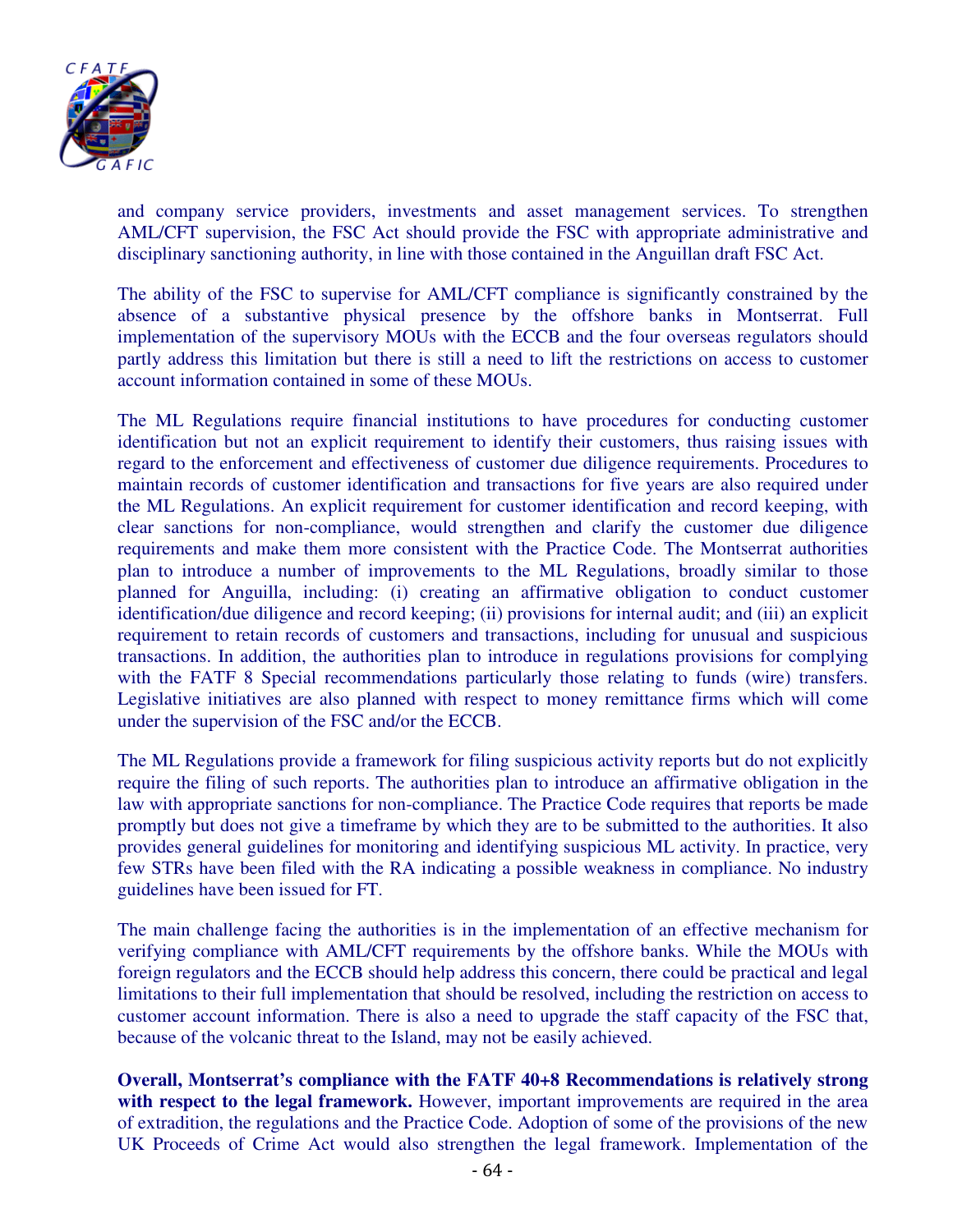

Recommendations particularly, those relating to the financial sector, is weak. The absence of an effective supervisory framework for AML/CFT in the offshore banking sector is of particular concern.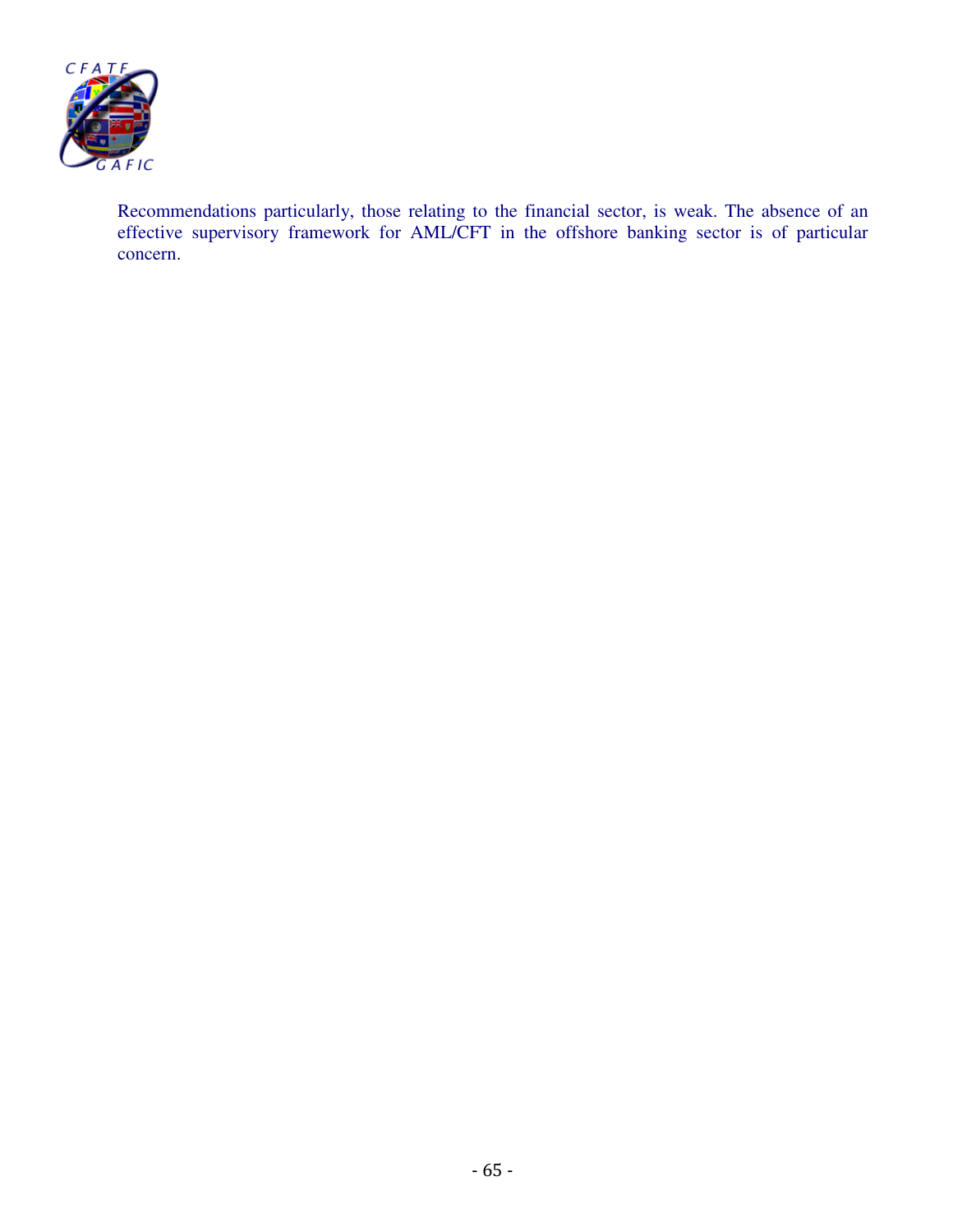

## **SUMMARY OF THE MUTUAL EVALUATION REPORT ON ST. KITTS AND NEVIS**

St. Kitts & Nevis has ratified the Vienna Convention, the Convention for the Suppression of the Financing of Terrorism and indicated that ratification of the Palermo Convention was expected to take effect from September 29, 2003. Money laundering (ML) has been criminalized in accordance with the Vienna and Palermo Conventions in the Proceeds of Crime Act (POCA). The POCA defines ML as engaging in a transaction involving property that is proceeds of a serious offence. Serious offence is defined as an offence triable on indictment, or hybrid offences and includes a wide array of grave offences. Provision is made for extra-territorial application of the predicate offence. Conviction for the predicate offence is a precondition for successful prosecution of ML.

Gaps in the full implement of relevant Conventions/Resolutions have resulted in an incomplete list of controlled drugs. Provisions dealing with the regulation of precursor drugs in compliance with the Vienna Convention do not exist. Additionally criminalization of secondary or participatory offences in line with the Vienna Convention is incomplete in the POCA.

Terrorism is criminalized in the Anti-Terrorism Act (ATA) on the basis of the Convention for the Suppression of the Financing of Terrorism. However in defining terrorist activity, UN Conventions are cross-referenced rather than detailing specific offences. This could affect the establishing of mens rea and actus reus (external acts). The crime of financing of terrorism (FT) is applicable irrespective of the location of the offence or the base of terrorist operatives.

With regard to ML, the element of reasonableness in the definition of the required state of mind allows objective standards to be used in determining mens rea. Both individuals and corporate or unincorporated bodies can be criminally liable for ML. In the case of FT, the ATA has similar provisions with regard to knowledge or reasonable cause for suspicion thereby allowing for objective considerations to be used. However certain FT offences do not have similar explicit references. Sanctions and penalties for ML and FT indictable offences are dissuasive and proportionate. However, it is doubtful if the relatively mild penalties for FT summary offences will have any deterrent effect.

It is observed that some of the critical legislative provisions are yet to be invoked in practice. For example, no money laundering prosecutions have been instituted pursuant to Part II of POCA. A similar observation can be made in respect of the offences under the ATA. The wire-tapping provision of ATA has also not been used.

The POCA provides for forfeiture orders covering property, proceeds or instrumentalities and confiscation orders against convicted persons. Provision for the confiscation of property of corresponding value is also made. In the case of ML, a Judge may grant a restraining order upon application by the DPP freezing any realizable property. Application for a restraining order may be made on an ex-parte basis by the DPP to a Judge in chambers. Similar provisions also apply to FT offences under the ATA. However it is not clear whether there exist authority for the confiscation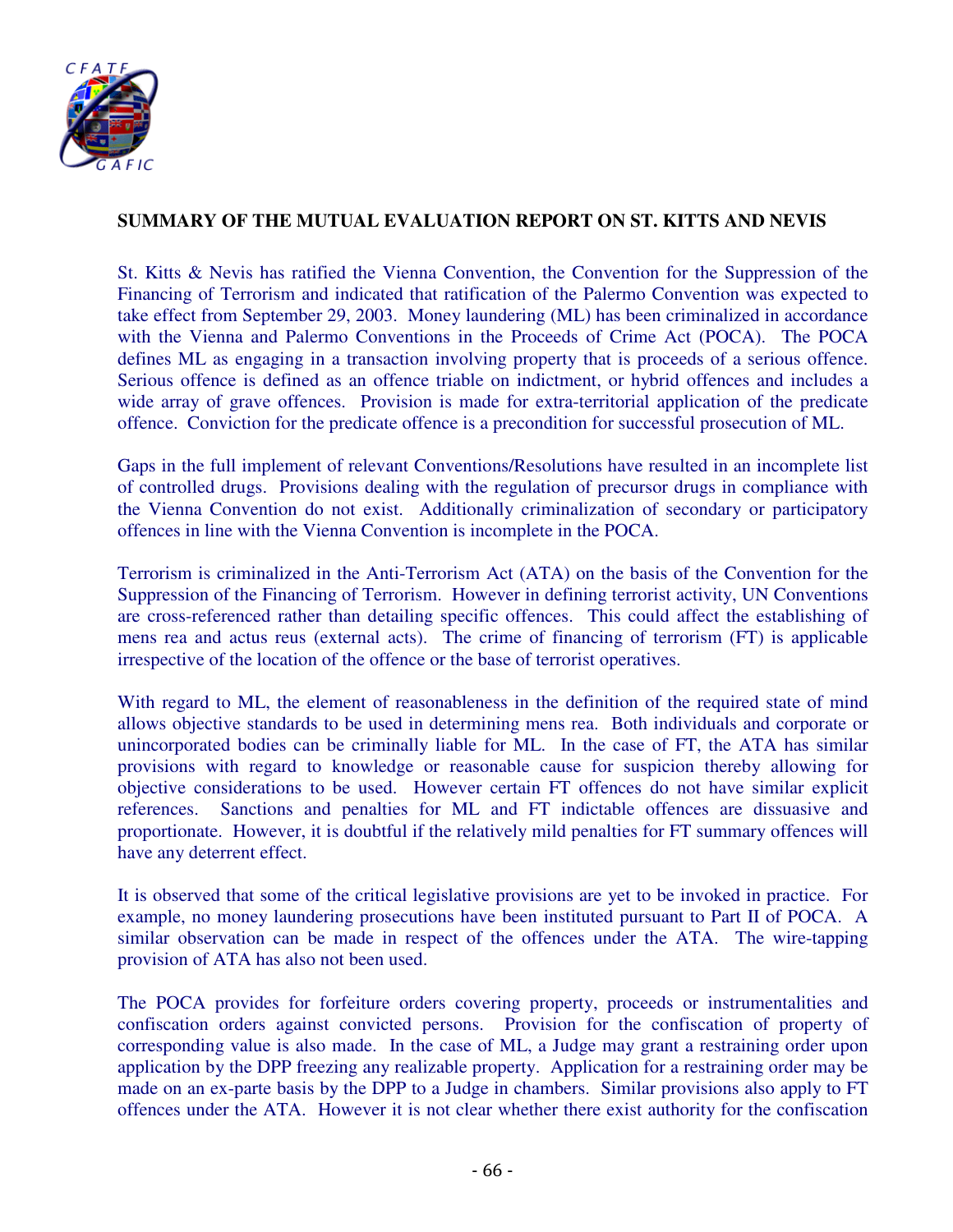

of property of corresponding value. For FT offences the High Court may grant a police officer a restraining order in cases where a forfeiture order may be made during proceedings.

There are provisions for forfeiture in the absence of a conviction, e.g. in cases where a person has absconded or in the context of terrorism, forfeiture of cash earlier detained without prior conviction. A police officer can apply ex-parte to a Judge in chambers for a production order for documentation. The DPP and the FIU can seek monitoring orders for financial institutions to produce business transaction information.

Customs and the police are authorized to seize and detain cash imported into or exported from the Federation. Police officers can apply for search warrants for tainted property and relevant documents. The FIU and the DPP can facilitate requests from a court or other competent authority of another jurisdiction to identify, trace, freeze, seize, or forfeit the property, proceeds or instrumentalities connected to ML offences.

Under the ATA, the police have broad powers to seek judicial approval to search and seize or gain access to relevant material. The DPP can also apply for monitoring orders in relation to the accounts of relevant businesses.

There is legislative protection of bona fide third party rights at various stages of proceedings for forfeiture or confiscation. In the case of terrorism, provision is made for the Court to hear arguments from a person claiming an interest in property targeted for forfeiture.

Under POCA, the Court is empowered to set aside conveyances and transfers of property made after the service of a restraining order, except in the case of a bona fide purchaser of the property for value, who did not have notice of the order. The team was not aware that similar provisions apply in the case of terrorism.

The Financial Intelligence Unit (FIU) is required to maintain all records received for a period of 5 years, and to establish a database for the purpose of detecting ML. The FIU has a general facility in place for the recording of figures and the production of statistics.

Legislation does not provide for the keeping of statistics with regard to property frozen relating to FT. However, the FIU is capable of collating such statistics. There has been no freezing of property in respect of FT.

Investigative personnel within the Police, FIU, and Customs have been exposed to some structured training through CALP, and are now fully accredited CALP financial investigators. There has been very limited exposure to training and awareness in this field on the part of the DPP, and none indicated by the magistrates and judiciary.

The POCA established the Forfeiture Fund, requiring all monies and proceeds from the sale of property forfeited or confiscated to be deposited in the Fund. The Organized Crime (Prevention and Control) Act also makes provision for a fund known as the Criminal Assets Recovery Fund to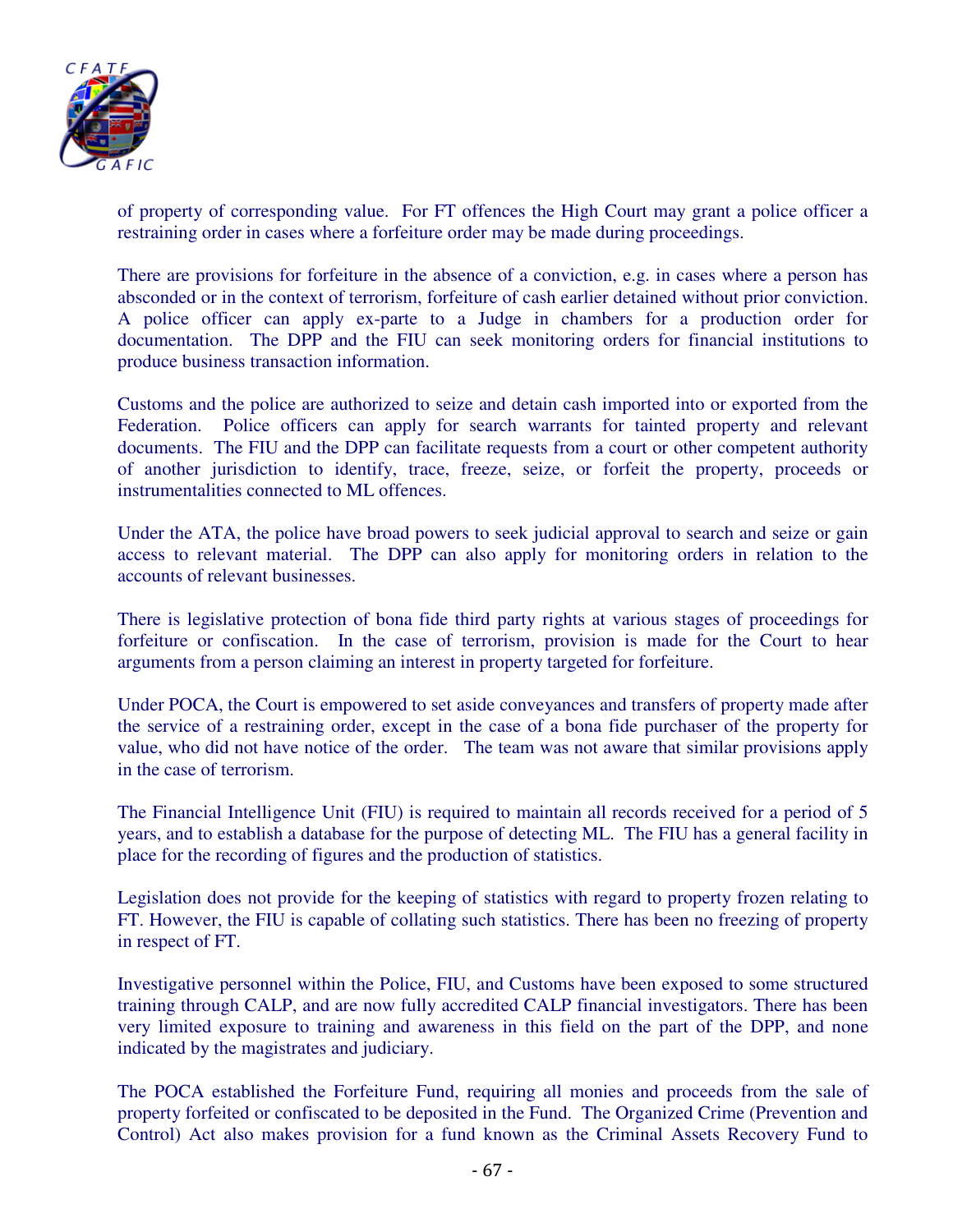

receive confiscated property. There is currently no specific legislation providing for the sharing of assets with other jurisdictions.

The Financial Intelligence Unit Act 2000 (FIUA) established the FIU which became operational in May 2001. The functions of the FIU include the collection, receipt, analysis, and investigation of suspicious transaction reports (STR's), the dissemination of information on STR's to competent authorities, the establishment of a database for the purpose of detecting ML and liaising with foreign ML intelligence agencies.

The FIU appears to be managed on an autonomous basis and is required to produce a report to the Minister of National Security on an annual basis and reports of its operations on a quarterly basis to competent authorities. Persons engaged in a regulated business activity are required to submit STR's concerning ML to the FIU. Guidance Notes provide specific guidelines as to the types of suspicious transactions. Under the ATA, persons are required to report FT suspicions to the FIU while persons in professions, trade or other business are required to report to the police.

Police officers assigned to the FIU can apply ex parte to a Judge for production orders. It appears that no production orders have been applied for to date. The FIU has the authority to require the production of information relevant to its functions and has issued over 200 letters requesting information. While there is no specific provision enabling the FIU to have access to local administrative, financial and/or law enforcement information, the police force disseminates a daily crime report to the police officers assigned to the FIU.

Failure or refusal to provide information to the FIU or to report suspicions with regard to FT or information about terrorist property are offences liable to custodial or pecuniary penalties depending on circumstances. The FIU is legislatively empowered to disseminate financial information and intelligence to domestic authorities concerning suspected ML for necessary action. The police officers assigned to the FIU have the designated authority to commence criminal investigations into ML. There is no specific authority for the FIU to share financial information/intelligence about FT with domestic authorities.

The FIU may provide information relating to a ML offence to any foreign intelligence units subject to appropriate conditions. It can also receive information and enter into MOU arrangements with foreign FIUs. A manual register of STR's received; letters of request for information issued and court orders granted along with an electronic database to store information and intelligence are maintained. To date, the FIU has received some 150 STR's from which 3 ML investigations are still ongoing. There have been no ML convictions, forfeitures, confiscations or cash seizures to date.

The functioning body of the FIU is comprised of 6 staff members and includes 4 police officers with three assigned full time and one assigned on a part time basis as required. The FIU is to be funded from the Forfeiture Fund but with no forfeiture or confiscation having been made to date, the FIU is currently funded through the Consolidated Fund. It appears that them current budget is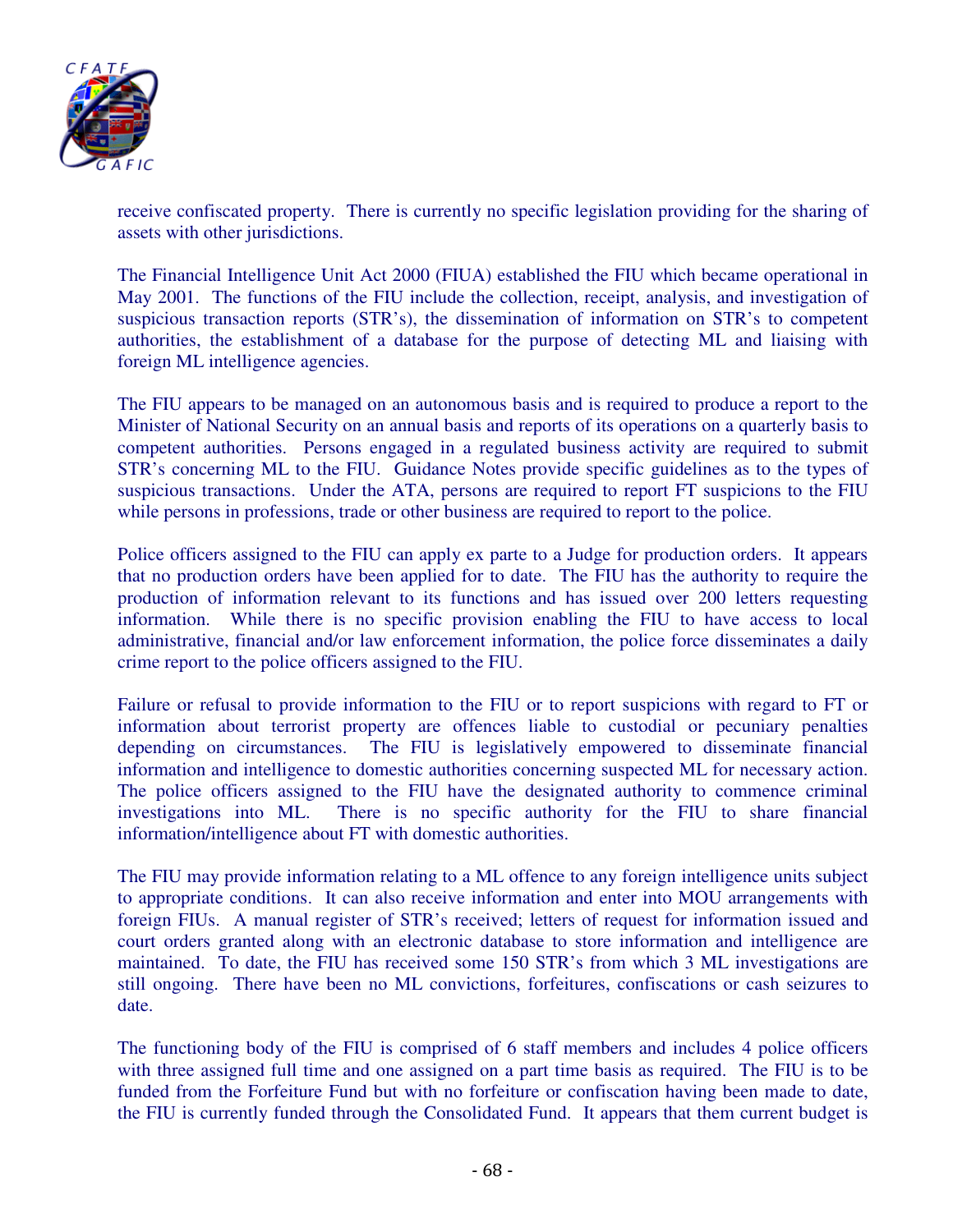

inadequate especially to meet the FIU's obligations to educate and inform the public and financial businesses/entities of their obligations.

There is no designated unit within the Royal St. Christopher & Nevis Police Force for investigating ML and FT offences. There are suitably trained Police Officers within the Criminal Investigation Department of the Police, and assigned to the FIU as financial investigators that perform this task. While the FIU is required to forward to the police any ML matter needing investigation, the police officers within the FIU have been delegated to conduct investigations under the FIUA by a Memorandum of Understanding.

The legislative framework of St. Kitts & Nevis provides for various investigative techniques such as searches, tracing and monitoring, port and border controls, detention, and interception of communications. Wire tapping as an investigative technique is restricted under the Telecommunications Act. Traditional means of conducting investigations (including controlled delivery and electronic surveillance) are practised by the Police.

As regards the predicate offences, these are investigated by the Criminal Investigation Department and the Special Branch of the Police Force which shares information on a regular basis with regional intelligence counterparts. The Police and the FIU may also receive assistance in investigative techniques such as searches, tracing and monitoring, and in coastal water, port, and border controls by the Customs & Excise Department, and the Defence Force which assumes the coastguard duties for St. Christopher & Nevis.

Police officers may obtain documentation through production orders and information by way of monitoring orders and search warrants. The FIU has the authority to require the production of information relevant to its functions.

A Joint Intelligence Centre (JIC) staffed by representatives from Customs, Police and the Coastguard has been established to better facilitate joint operations and investigations into ML, FT and related predicate offences. The immigration department falls within the umbrella of the Police Force so that matters relating to border control are addressed by the police. This unit assists in collating intelligence on the movement of sea vessels and aircraft.

The Royal St. Christopher & Nevis Police Force currently has an establishment of 398 officers, 370 of whom are regular officers. Of that figure, 10 officers are trained and accredited through CALP as financial investigators. The Police Force cannot logistically place all 10 trained officers into the area of financial crime at one time due to constraints placed upon the organization. Four of the trained officers are currently assigned to the FIU. Three are full time in St. Christopher, and one part time in Nevis. The FIU officers have continued exposure to relative training, and have suitable administrative and technical support and resources within the FIU.

The Customs & Excise Department currently has an establishment of 103 officers; 5 of whom have received training as financial investigators through CALP, with four being fully accredited. None of those officers work in the area of financial crime, and the department has no unit investigating ML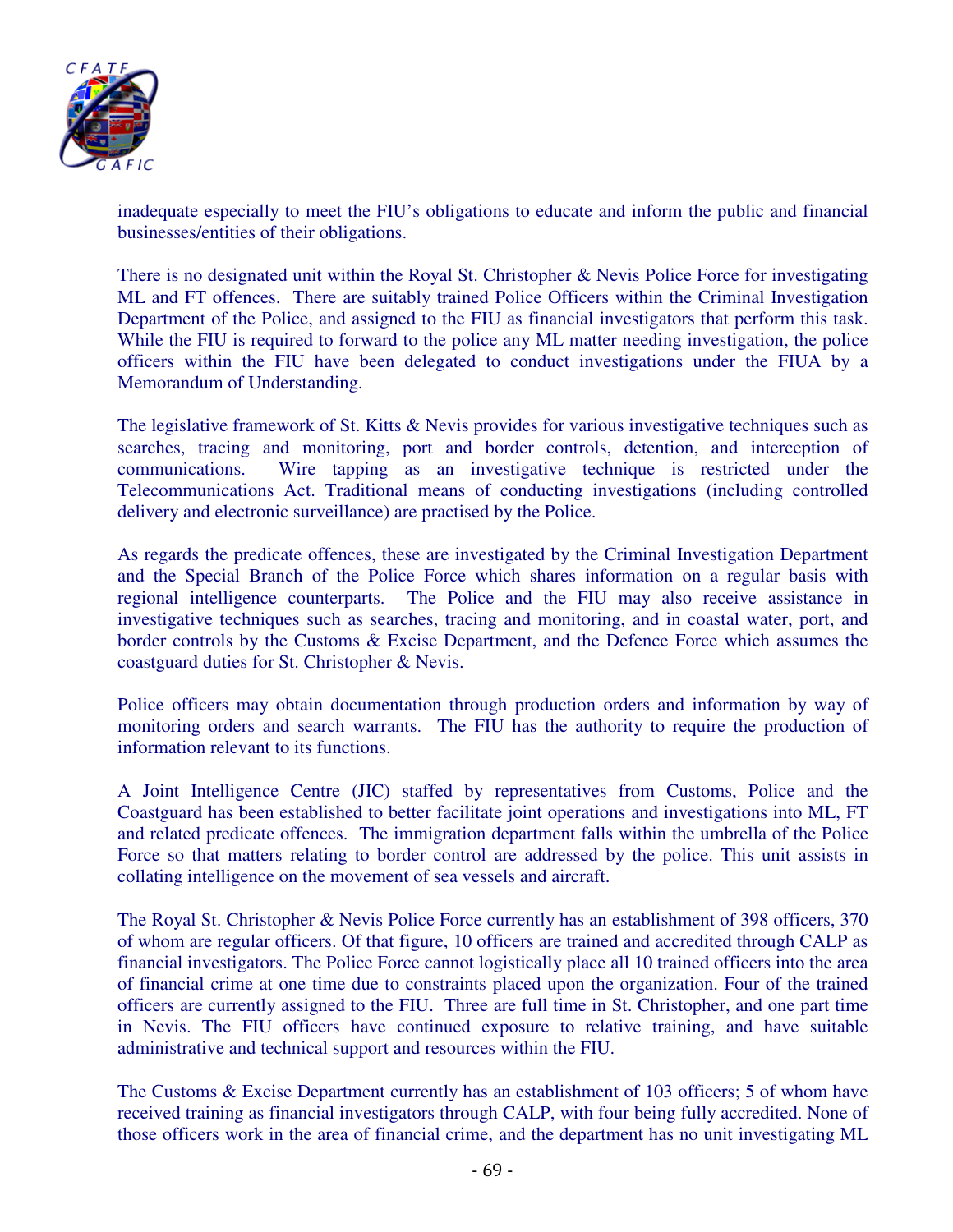

and FT offences. The primary function of Customs is revenue collection, and to a lesser extent the detection of smuggling in goods and drugs.

The Defence Force consists of 560 soldiers. Their primary function is the security and protection of St. Christopher & Nevis, but they can assist with drug interdiction and regularly assist the Police in joint operations. The Coastguard is the only law enforcement at sea. Primarily, the Coastguard is responsible for patrolling the territorial waters of the islands, and assists both Police and Customs in joint operations. No member of the Defence Force has had any training in financial investigations (ML/FT) or drug interdiction.

The Office of the Director of Public Prosecutions (DPP) consists of the DPP and three prosecutors. Their primary function is to present matters before the court for prosecution. The DPP has had limited exposure to ML and FT training and awareness, and his staff have received none. The DPP indicated to the team that the Office needs more Crown Counsel to enable it to function at optimum capacity, but resource constraints appear to be a factor.

The FIU, Police, and Customs all keep relevant statistics. Generally, information is exchanged orally and informally between Police officers in relation to trends and typologies, but there does not seem to be any structured mechanism for reviewing and taking action on these matters on an interagency basis.

The FIU is providing continuous training and exposure to its staff, including Police investigators, with regard to ML and FT. There is currently very limited or no training and awareness provided to the judiciary, Magistrates, and the DPP's staff. Customs are not undergoing any further training of staff in ML and FT, mainly due to CALP discontinuing the availability of its financial investigation training programme to Customs officers in the region.

There appears to be a breakdown in communication between the Police, FIU, and the DPP. Matters are not being brought to the attention of the FIU in a timely manner for financial investigations to be initiated, with a view to commencing forfeiture or confiscation proceedings as appropriate. In addition, the DPP is not being made aware of matters that are suitable for such a forfeiture or confiscation process to be initiated. The result has been that no forfeitures or confiscations have been made to date. It would appear that the joint operations and investigations conducted by the Police, Customs, and Defence Force (Coastguard) through the JIC do not always run smoothly. There are often difficulties encountered in terms of communication, and confusion and disagreement on which agency adopts the lead role. There is a need for an MOU to be negotiated between these agencies in order to identify their respective roles and jurisdiction in such joint operations. This has been recognized by the authorities, and an MOU is expected to be in place shortly

The principal legislative authority for rendering mutual legal assistance is the Mutual Assistance in Criminal Matters Act 1993 (MACMA), as subsequently amended. The team was not furnished with a copy of the amendment, and so the ensuing comments are based on the 1993 Act. The Central Authority responsible for receiving and reviewing requests, and transmitting requests on behalf of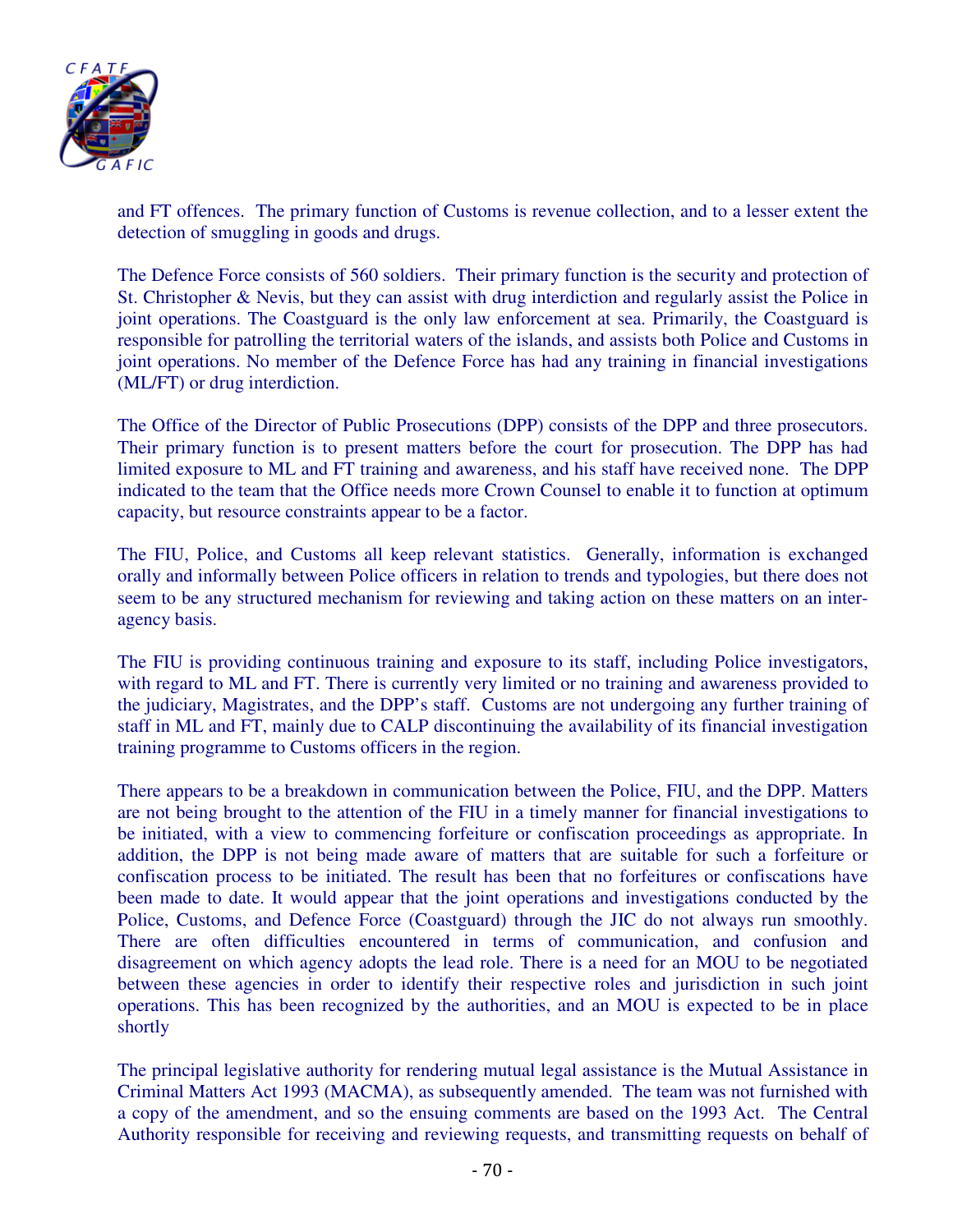

St. Kitts & Nevis to other countries is the Attorney General. Provision is made for facilitating the execution of requests emanating from other Commonwealth countries, for securing evidence or information, obtaining documents and other material, identifying and locating individuals and facilitating the attendance of persons in the foreign country to give evidence. Further, restraining, confiscation or forfeiture orders made in a Commonwealth country may be registered in the St. Kitts & Nevis by order of the High Court. Safeguards are set out in the legislation to guard against abuse of the mutual assistance process.

Cooperation with foreign states is provided for by the FIUA, POCA and the Financial Services (Exchange of Information) Act 2002, which provides a structured framework for the exchange of information between the Financial Services Commission (FSC) and foreign regulatory authorities.

There has been no activation of MACMA in the critical area of registration of foreign confiscation or forfeiture orders. The DPP advised that his office has made successful applications for restraint orders from the courts, on request from foreign competent authorities, usually in the United States.

The MACMA contains certain constraints on the country's ability to grant assistance. Apart from certain requirements as to proper documentation and sufficient information from the requesting state, there is provision for mandatory and discretionary refusal of requests made by another Commonwealth country. One instance requiring mandatory denial is where the underlying conduct would not have constituted an offence under local law. Provisions for denial of requests are fairly customary in legislation of this nature, and it is not believed that this undermines the general framework for mutual assistance.

There have been 60 foreign requests for assistance, including the cases for restraint orders referred to above. The country has a Mutual Legal Assistance Treaty (MLAT) with the US. The MACMA has been extended to the US. The assessors were unable to verify whether MLAT's exist with other countries. No information was made available on the nature of bilateral or multilateral treaties or arrangements dealing with AML/CFT.

The FIU may provide information relating to a ML offence to any foreign intelligence units subject to appropriate conditions. It can also receive information and enter into MOU arrangements with foreign FIUs. Additionally, under the ATA the Chief of Police can share information about FT with a foreign competent authority.

MACMA provides a reasonably coherent basis for cooperative investigations between domestic and foreign competent authorities. The FSC is authorized as the ultimate regulatory body in the country, to accede to a request for assistance from a foreign counterpart conducting inquiries relative to its regulatory functions. There is also provision for the Attorney General, at the instance of the FSC, to seek an order from a Judge in Chambers compelling a person to comply with a request from the FSC.

There are no provisions for facilitating asset-sharing, nor was the team aware of any arrangements for coordinating seizure or forfeiture actions. The team was not provided with any discrete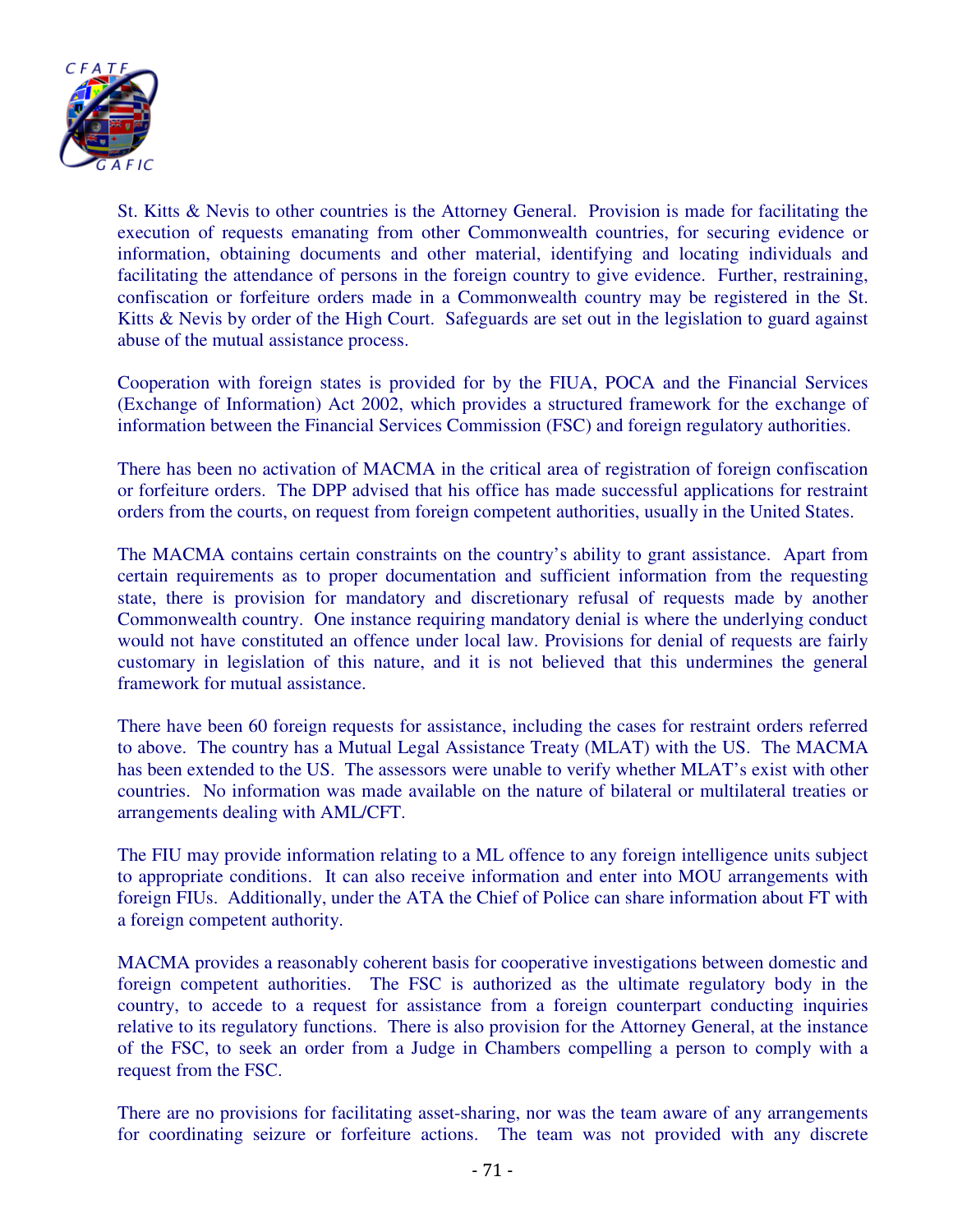

legislation on extradition, although the ATA does contemplate the use of UN counter-terrorism Conventions as the basis for extradition between St. Kitts & Nevis and another state, where both countries are parties to the same Convention.

Although the state has recorded successes in restraining property pursuant to foreign requests (mainly US), this has occurred without an appropriate indemnity from the US authorities to cover any undertaking as to damages that the courts may require to give on applications to issue or vary restraining orders. The giving of undertakings as to damages in restraint applications is customary. While the courts have not yet required such undertakings, there is no guarantee that this approach will continue. This matter could adversely impact on the effectiveness of restraint proceedings.

The Financial Services Commission (FSC) has the overall regulatory responsibility for financial services in St. Kitts & Nevis. Separate Regulators for St. Kitts and Nevis carry out the actual supervision of institutions on behalf of the Commission. The Regulators are attached to the Financial Services Departments in both St. Kitts and Nevis. The Regulator is responsible for handling AML and CFT matters and verifies compliance through on-site examinations. The Financial Services Departments in Nevis has a staff of 12 persons and the Financial Services Department in St. Kitts has a staff of 4 persons. The Regulator has supervised some non-bank financial institutions on AML issues, and the results for those businesses with a high risk in regard to ML were rated inadequate. Continuing supervision is scheduled to take place.

Guidance Notes on the Prevention of Money Laundering (Guidance Notes) have been issued by the FSC to the financial institutions in regard to the FATF 40 recommendations. Issues regarding FT however are not included in these Guidelines. A draft of the amended Guidance Notes has recently been completed including the ATA as a relevant law and aspects regarding FT. The amended Guidance Notes will be implemented shortly in tandem with amendments to relevant legislation in relation to the revised 40 FATF recommendations.

The ECCB supervises the domestic banking industry and like the regulators verify compliance through on-site examinations. In 2002 the ECCB conducted AML examinations at most of the banks, and various deficiencies were identified. These deficiencies were the subject of Letters of Commitment (LOC) and Memorandum of Understanding (MOU) between the ECCB and the commercial banks for remedial action within a certain time frame. As a result of the follow up on the MOU and LOC most of the deficiencies should be corrected.

Under the existing legislation neither the ECCB nor the Regulator is provided with adequate powers of enforcement and sanctions against financial institutions and their directors or senior management for failure to comply with AML and CFT legislation. The draft Banking (Amendment) Act will give the Central Bank increased powers, and a wider range of sanctions will be in place for banks.

The Director General of the Financial Services Department has been appointed as Supervisor of Insurance. This is in accordance with a new draft Insurance Act. A timeframe for the introduction of the draft Insurance Act was not given. No AML examinations have taken place at any insurance business. The Insurance sector has however participated in several training sessions and seminars,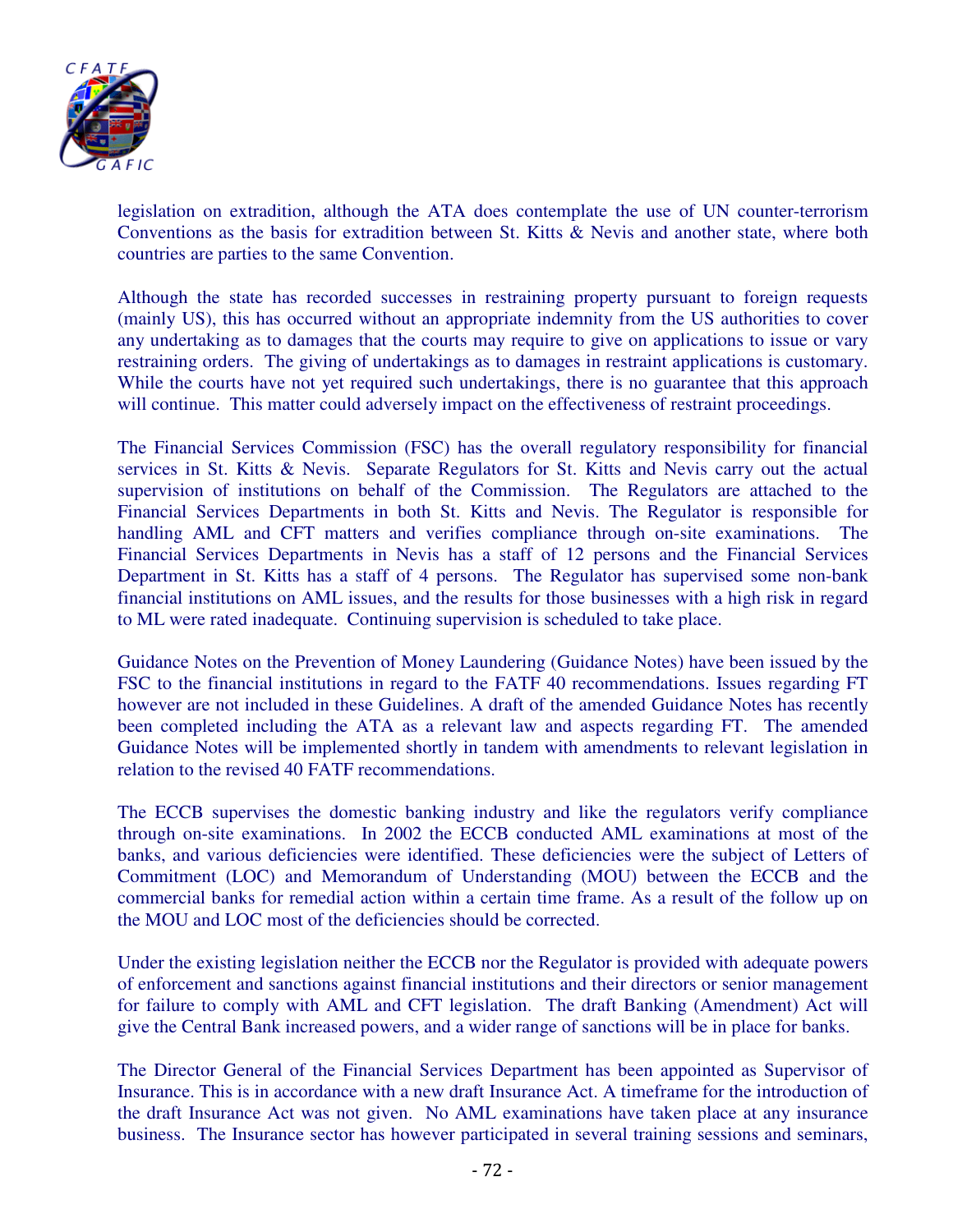

in combination with banks and other members of the financial sector, and is well aware of the AML Regulations and Guidance notes.

The securities sector is supervised by the Eastern Caribbean Securities Exchange Commission (ECSEC). Most of the securities sector specific criteria are incorporated into the Securities Act and securities regulations. Having regard to the limited scale on which the securities sector is operating, the risk for possible involvement with ML or FT seems to be very unlikely.

The Anti-Money Laundering Regulations (AML Regs) and the Guidance Notes contain most of the requirements stipulated in the general criteria for customer identification, ongoing monitoring of accounts and transactions, record keeping, suspicious transaction reporting, internal controls, compliance and audit. However, casinos and internet gaming businesses which are in operation in St. Kitts & Nevis are not mentioned in the AML Regs and Guidance Notes. With regard to internal controls, neither legislation nor the Guidance Notes address the requirements for an audit function to test a financial institution's AML systems and procedures, or the implementation of adequate screening procedures to ensure high standards when hiring employees.

With reference to integrity standards, the legislation applies mainly to banks and is implemented via due diligence and fit and proper checks carried out during the licensing stage for banks. Non-bank financial institutions are therefore not addressed, with the exception of the POCA which disqualifies persons eligible or licensed to carry on the business of a regulated business, when they are convicted of a serious offence under the Act. Enabling legislation of the FSC provides an adequate framework for co-operation between regulators both within the jurisdiction of St. Kitts & Nevis and internationally.

The banking sector is well regulated and compliant with most of the banking sector specific requirements. Some customer identification requirements not addressed in the legislation and the Guidance Notes include graduated customer acceptance policies and procedures for higher risk customers, senior management decision to enter into business relationships with higher risk customers, enhanced due diligence to private banking operations and for customers who have been refused banking facilities, policies and procedures for dealing with politically exposed persons and refusal of funds derived from corruption.

There is no legal requirement that banks should aggregate and monitor significant balances and activity in customer accounts on a fully consolidated worldwide basis nor conduct intensified monitoring for higher risk accounts. Additionally banks are not required to pay particular attention to relationships with respondent banks located in jurisdictions that have poor KYC standards or have been placed on the FATF's NCCT list.

With regard to banking specific requirements for internal controls, compliance and audit, neither legislation nor Guidance Notes address the requirements that banks have in place an adequately resourced compliance function, that banks and banking groups apply an accepted minimum standard of KYC policies and procedures on a global basis, and that banks have a routine for testing compliance against both home and host country KYC standards. With reference to integrity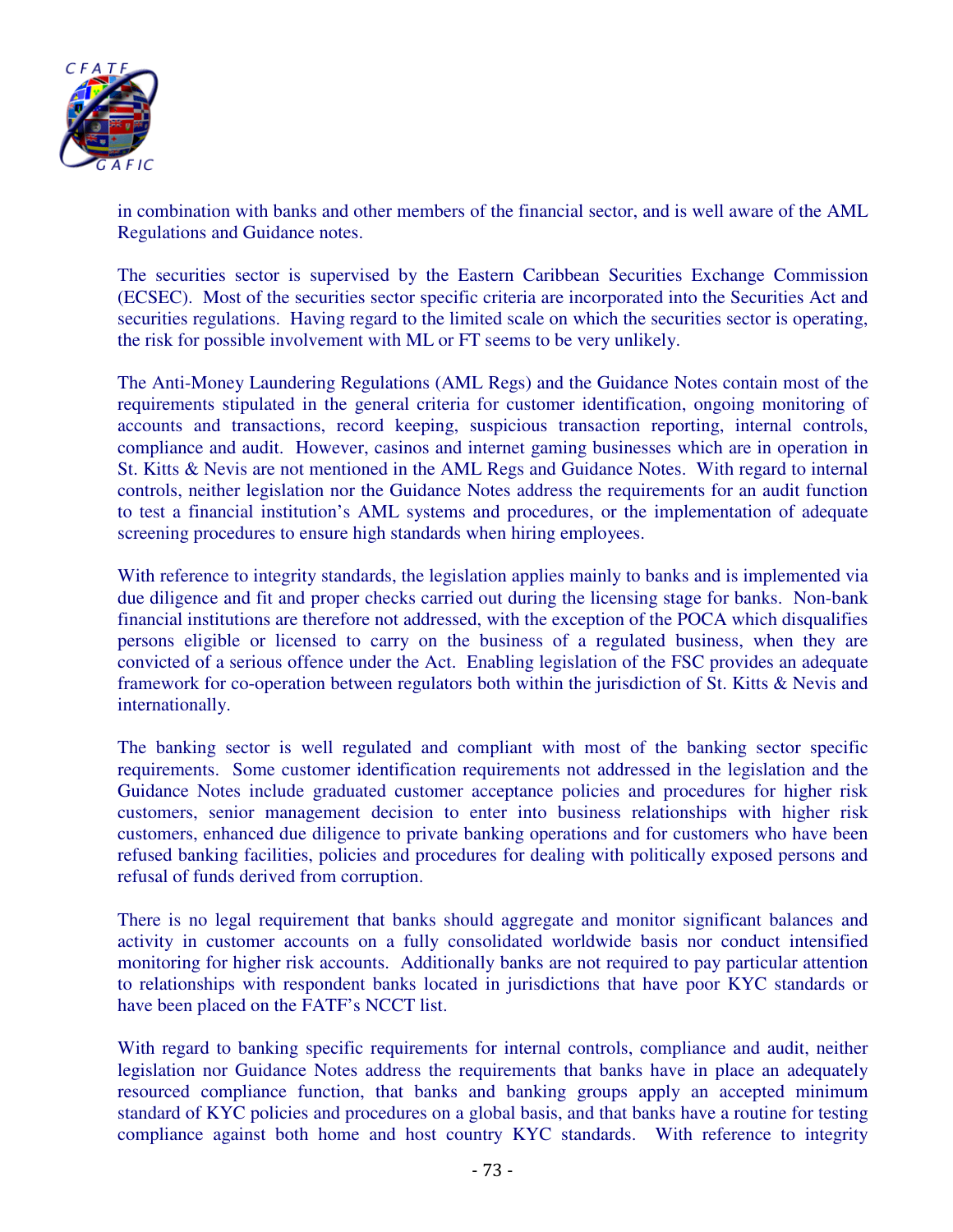

standards the draft Banking Amendment Act will impose fit and proper criteria for directors, significant shareholders and managers.

In the area of cooperation, there are no legal provisions permitting host supervisors to allow foreign supervisors to carry out on-site inspections of or access customer information of local branches or subsidiaries of foreign banking institutions or share specific financial information.

The customer identification provisions of the AML Regulations also apply to insurance business carried on under the Insurance Act. In addition to the KYC guidelines, applicable for all regulated business, additional sector specific guidelines for the insurance sector are also given in the Guidance notes. Only one of the insurance sector specific criteria under internal controls, compliance and audit is partially addressed in the Insurance Act.

There are shell companies, not for profit organizations and companies that have been created for charitable-like causes. Bearer shares are also allowed, although they are immobilized. While such institutions are subject to verification procedures outlined, the critical point is that the entity must conduct a "regulated business activity", as defined under POCA, in order for the Guidance Notes to be applicable. It is likely that many not-for profit organizations will fall outside the scope of the definition, and therefore not be amenable to the AML Regs and Guidance Notes.

St. Kitts & Nevis's AML/CFT regime is compliant with most of the requirements of the FATF 40+8 Recommendations. While the legislative framework is comprehensive there are gaps which need to be addressed. There is a need for improved coordination among relevant agencies and continuous training in the related fields of ML and FT. The main deficiencies revealed in the assessment include incomplete compliance with relevant international conventions, extension of the AML regime to casinos and internet gaming, sector specific requirements regarding AML and FT, implementation of a supervisory regime for the insurance sector and enhancement of the powers of the supervisors.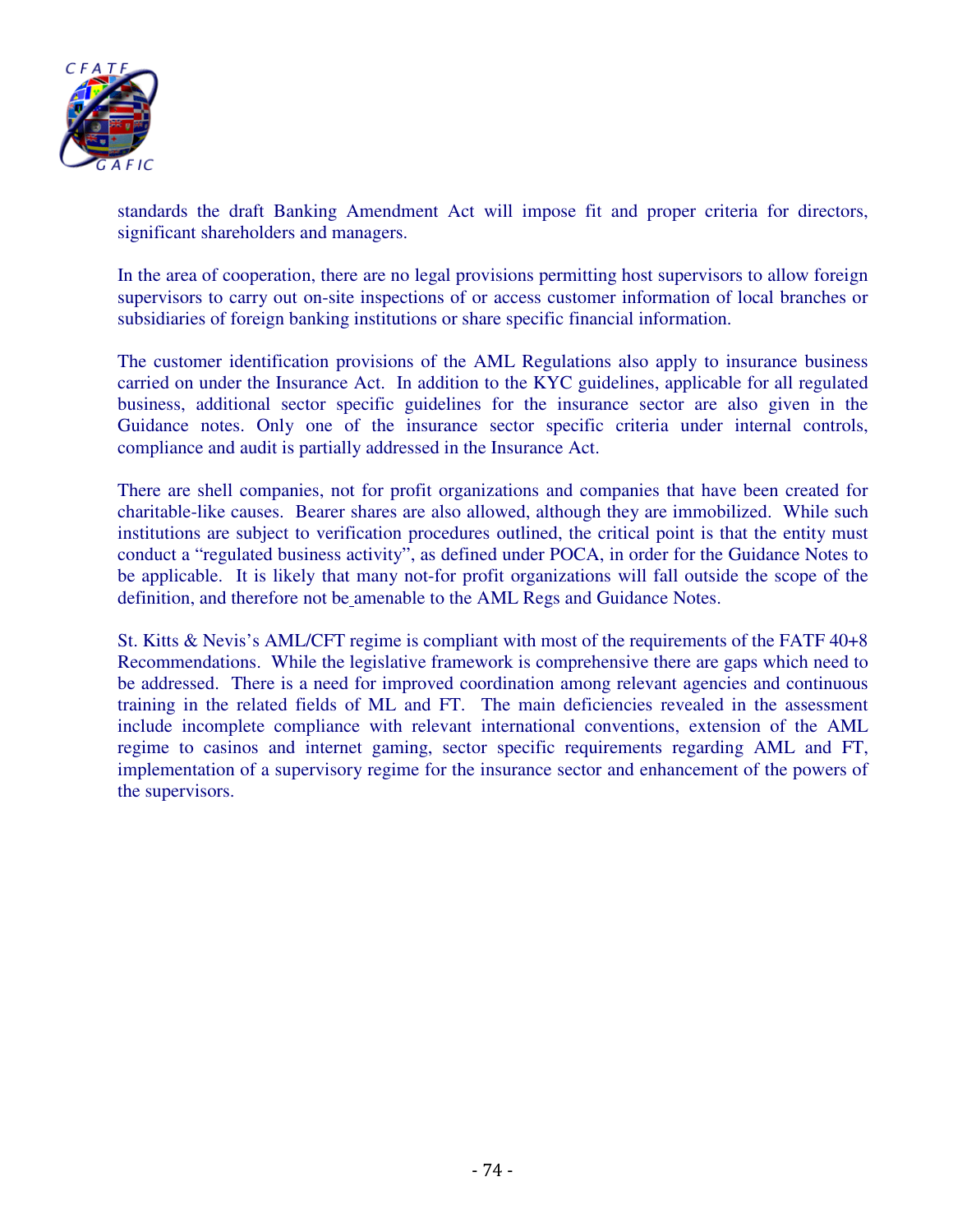

## **SUMMARY OF THE MUTUAL EVALUATION REPORT ON ST. LUCIA**

St. Lucia has ratified the Vienna Convention 1988 and signed the Palermo Convention but has not signed the UN International Convention for the Suppression of Financing of Terrorism. Money laundering (ML) is criminalized under the Money Laundering Prevention Act 1999 (MLPA ) and is based on the proceeds of prescribed offences, which are detailed in an appended schedule. The MLPA also makes terrorism a predicate offence, although there is no specific provision for financing of terrorism. Predicate offences in the Proceeds of Crime Act (POCA) are limited to drug offences at present but are to be expanded in a proposed amendment. The POCA has provision for dual criminality applicable to schedules offences.

The offence of ML is applicable to a body of persons, whether corporate or incorporate. The law does not specifically state that the intentional element of ML may be inferred from factual circumstances. While the law provides for criminal and civil sanctions for persons engaging in ML, there are no administrative sanctions.

Financing of terrorism (FT) is criminalized in the Anti-Terrorism Act 2003 (ATA) which comes into effect on October 1, 2003. Terrorist acts apply to acts committed inside and outside of St. Lucia. Penalties for FT are only custodial and are therefore inapplicable to financial institutions and there are no fines for corporate entities. Further, a person is not defined in the ATA to include a body corporate although this maybe inferred. While the ATA provides for criminal sanctions for persons engaged in FT, there are no provisions for civil sanctions and no sanctions for corporate bodies or institutions.

The MLPA 1999 provides for the freezing and forfeiture of the property of a person charged for or convicted of ML respectively. While the POCA provides for confiscation of property of corresponding value, this only applies to ML of proceeds from drug trafficking and related offences. There is no similar provision in the MLPA 1999 or 2003 or the ATA. A new MLPA is due to come into effect during the last part of 2003.

The POCA provides for tainted property to be forfeited where a person absconds in connection with a scheduled offence. Apart from this provision, there is no similar provision in the MLPA 1999 or 2003 which triggers forfeiture without a criminal conviction. The ATA provides for property, which is the subject of terrorist activity to be forfeited if the Judge is satisfied on a balance of probabilities of this allegation by the Attorney General.

Under law the police can enter premises of drug producers or suppliers to inspect records and search suspected persons. The Money Laundering Prevention Authority (MLP Authority) established under the MLPA 1999 can enter the premises of financial institutions to inspect records.

The ATA provides for detention orders to be made against property suspected of being used for terrorism. The ATA provides for the seizure of property when the Commissioner of Police has reasonable grounds to believe the property is or will be used to commit a terrorist activity. Under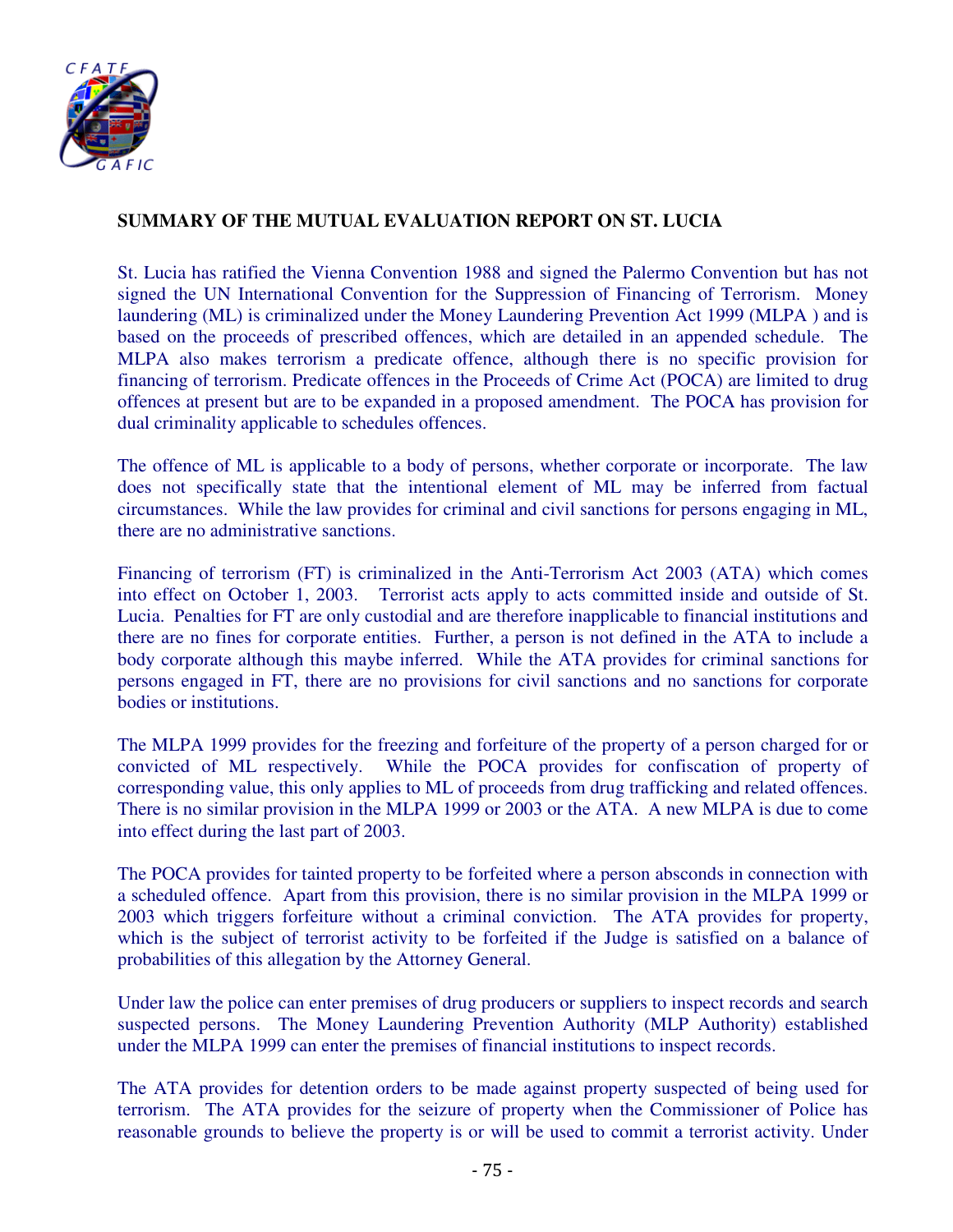

the ATA the police also have the power to search and seize any building, place, vessel or property suspected of being used for terrorist activity; these may be subject to forfeiture under the Act.

Provision is made in the MLPA 1999 and 2003 and in the soon to be passed ATA for the protection of legitimate third party rights, and the authority is provided for voiding or rendering contracts unenforceable if they are used to alienate property that is likely to be the subject of confiscation.

The ATA provides for a detention order to give every person having an interest in the property the right to be heard. It does not specifically state that the contracts would be voided if it is found that the persons acquired the right to avoid seizure of forfeiture of the property, but this may be implied from the wording of the provision. It appears to provide for persons having a legitimate interest in the property. However this can be made clearer to avoid any doubt.

The MLPA provides for the MLP Authority to compile records and statistics. However no property has been seized or forfeited to date by the authorities. The ATA 2003 is not yet in force, therefore there is no legal basis to seize or forfeit property used for FT at this point in time.

Training has been provided to 6 police officers on AML procedures. No administrative staff has been trained on AML procedures. Two prosecutors from the Direct of Public Prosecutions' (DPP) office are to be trained on AML procedures for freezing, seizing and confiscation of property by CALP in October 2003.

The MLPA 1999 provides for the establishment of an asset forfeiture fund. Currently there are no asset-sharing provisions provided for in the legislation in St. Lucia.

The Financial Intelligence Authority Act (FIAA) provides for the establishment of the Financial Intelligence Authority (FIA) and its functions which are to receive, analyse and disseminate financial information and to retain records of the information it receives for a minimum of 5 years. Under the MLPA 2003, the FIA is to take over the responsibilities of the MLP Authority. The FIAA provides for the FIA to receive suspicious transaction reports (STRs) from financial institutions pursuant to the POCA and the MLPA 1999. These institutions have been expanded to include money remitters, real estate agents, jewellery stores etc.

Under the MLPA 1999 the MLP Authority had the power to issue guidelines for the identification of large, complex or unusual transactions to financial institutions. Limited guidelines on antimoney laundering procedures have been issued to Registered Agents for companies and trusts. The ECCB has also issued limited guidelines on anti-money laundering and financing of terrorism to domestic banks. Neither the MLP Authority nor the FIA has issued any guidance on financing of terrorism. The new MLPA 2003 passes on the responsibility to issue guidelines to the FIA.

Under the FIAA, the FIA can require the production of information it considers necessary to fulfil its functions from any person. The MLPA 1999 provides for the MLP Authority to enter premises of financial institutions to inspect records. The FIA will have two police officers seconded to it and one customs officer; these persons will act as liaisons with the Police and Customs respectively.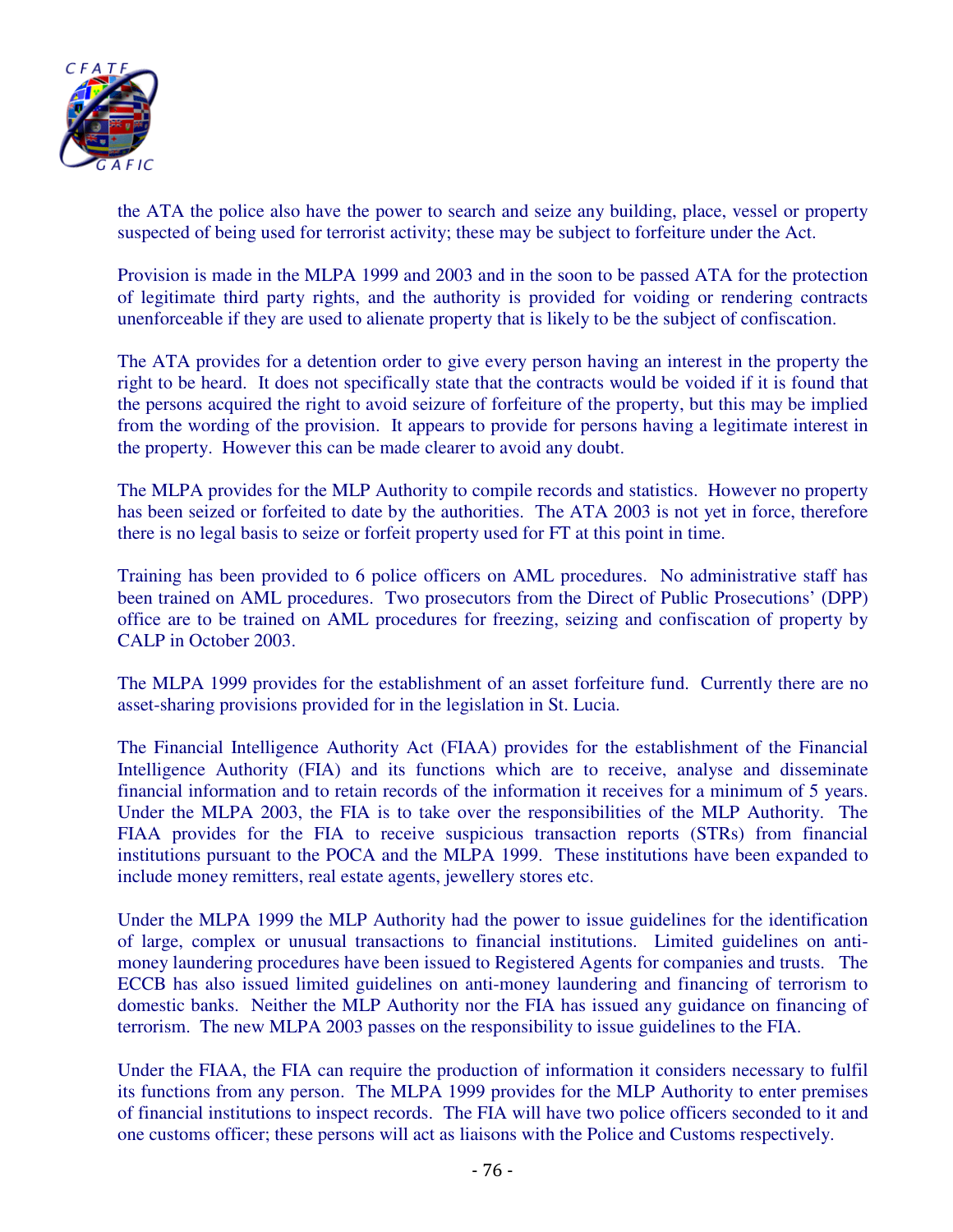

Failure to produce information required by the FIA is an offence liable to a fine or imprisonment. There are no penalties for failure to file STRs except in the draft ATA with regard to STRs in relation to terrorism. The FIA is authorized to provide information to the Commissioner of Police, the DPP and any foreign Financial Intelligence Unit. There have been no protocols established or guidelines issued to deal with the flow of information to and from the FIA with foreign FIAs and the issue of confidentiality. No MOUs have been entered into either.

Under the MLPA the MLP Authority is responsible for compiling statistics and records of reports received from financial institutions. The new MLPA 2003 provides that the FIA should keep statistics and records. The statistics compiled by the MLP Authority will be handed over to the FIA once it is established and set up on October  $1<sup>st</sup>$ , 2003 when the new Director takes office officially.

The newly formed FIA comprises of the Chairman and four other members with experience in the area of law, accounting and law enforcement. The FIA will be staffed with a Director, three financial analysts (one seconded from Customs and two from the Police) and there will be an Administrative Assistant who will file and compile data on STRs and follow up investigations.

The FIU has been established as an independent Government Authority which has its own budget from which it pays its rent, its staff and purchases equipment and funds its operational expenses. They have received assistance in cash and in kind from the US Embassy in Barbados in the form of equipment and computer programmes.

The FIA is designated with the responsibility for ensuring that ML and FT matters are properly investigated with respect to STR's and the determination of reasonable suspicion in the first instance. The general enforcement and application of appropriate investigative strategies to STR's and ML/FT offences originating from predicate crimes is the responsibility of the Commissioner of Police of the Royal St. Lucian Police Force (R.S.L.P.F).

While there were no provisions in any enacted law which permitted the use of wide ranging investigative techniques, "custom personnel and drug case investigators" informally utilized these strategies in respect of predicate crimes. The ATA and the Draft Proposed Amendments of the Evidence Act will address this requirement.

Under the MLPA 1999, Criminal Code and POCA law enforcement bodies are able to compel the production of a wide range of documents from banks, financial institutions, and individuals etc. Similar powers are also incorporated in the MLPA 2003.

There were no formal appropriate mechanisms in place to ensure adequate cooperation and information sharing among the different government agencies involved in the investigation of AML/FT matters. Exchange of information was undertaken "informally on an ad-hoc basis among Customs, Police and the FIU personnel". The authorities are in the process of establishing a National Intelligence Team, with representatives from all agencies within a three (3) month timeline.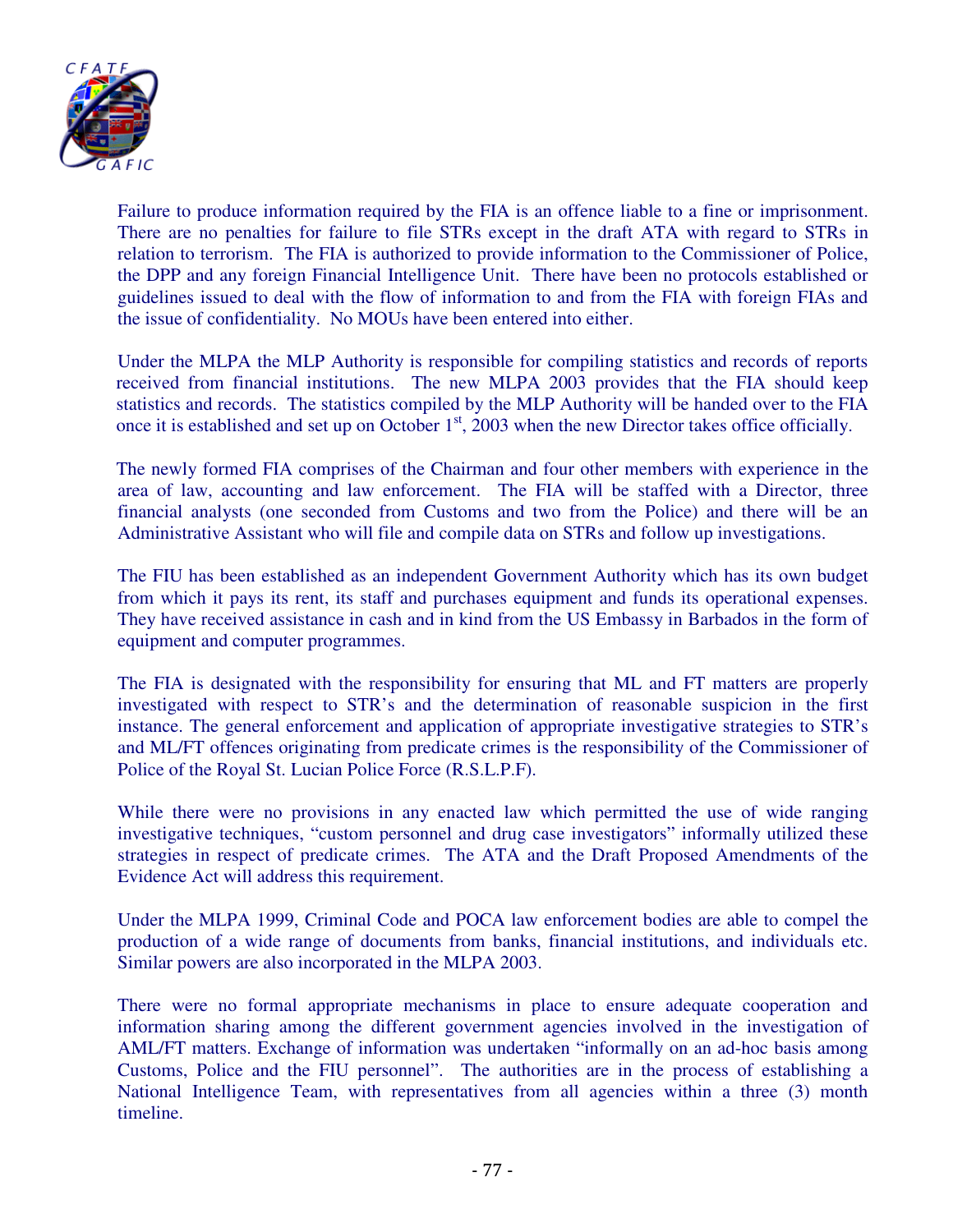

The R.S.L.P.F (Major Crimes and Criminal Investigation Branch) staffed by thirty-two (32) personnel, is responsible for the effective investigation and enforcement of ML/FT related offences and predicate crimes. However, the investigators are not dedicated to the conduct of these matters only, but are also engaged in general investigations. The general awareness of ML/FT offences was not widespread among the membership of R.S.L.P.F.

There were six (6) trained and partially trained investigators in ML investigative processes and a general training budget of EC\$100,000 for the 800 strong establishment of R.S.L.P.F, which had 725 staff at the time of the visit. Prosecution of crimes, including drug trafficking, is done by the Prosecutorial Section of the R.S.L.P.F, which is staffed by eight (8) police officers with no formal legal training. The DPP provides the necessary guidance on a case-by-case basis.

There was no computerized record keeping of cases forwarded to the DPP, but a manual system was maintained. Legal requirements to keep statistics on the number of ML and FT investigations initiated on the basis of STRs and as a result of street crimes/predicate offences and on any criminal, civil or administrative sanction, are included in the MLPA 1999, the POCA and MLPA 2003. The R.S.L.P.F maintains statistics in respect of street crimes or predicate offences, but does not review them for the initiation of ML/FT offences. No effort was made or requirement noted for categorizing or breaking down statistics in accordance with FATF requirements.

The revamped FIA maintained a manual recording system of registration of STR's and had recorded receipt of eleven (11) reports. Initial investigation commenced in relation to five (5) reports and two (2) others were forwarded via the DPP to the Commissioner of Police for follow-up investigation. No prosecutions or convictions have resulted to date.

The Customs Authorities have a wide remit based on the Customs Act. They are engaged primarily in drug interdiction at the air and seaport and have achieved a high level of success within St. Lucia and in their cooperation with external agencies. They are also the lead agency working in tandem with the Special Branch Section of the R.S.L.P.F on intelligence gathering in drugs and proceeds of crimes matters, involving predicate crimes. They have a system for computerized data recording, analysis competence and records, which reflected information exchange between the MLP Authority and Customs.

The Office of the Director of Public Prosecutions was not adequately staffed, trained and resourced to handle ML/FT matters at the time of our visit.

Revision of typologies and trends on an interagency basis and information dissemination to law enforcement personnel on current ML/FT methods and techniques was not undertaken, except where individual law enforcement persons were exposed to formal training. However, this is a designated function of the recently constituted FIA and is to form part of its programmes

There has been limited exposure to training by administrative, investigative, prosecutorial and judicial authorities in the enforcing of the laws to combat ML and FT. This was particularly evident, in respect of the scope of predicate crimes/offences, ML/FT typologies, techniques to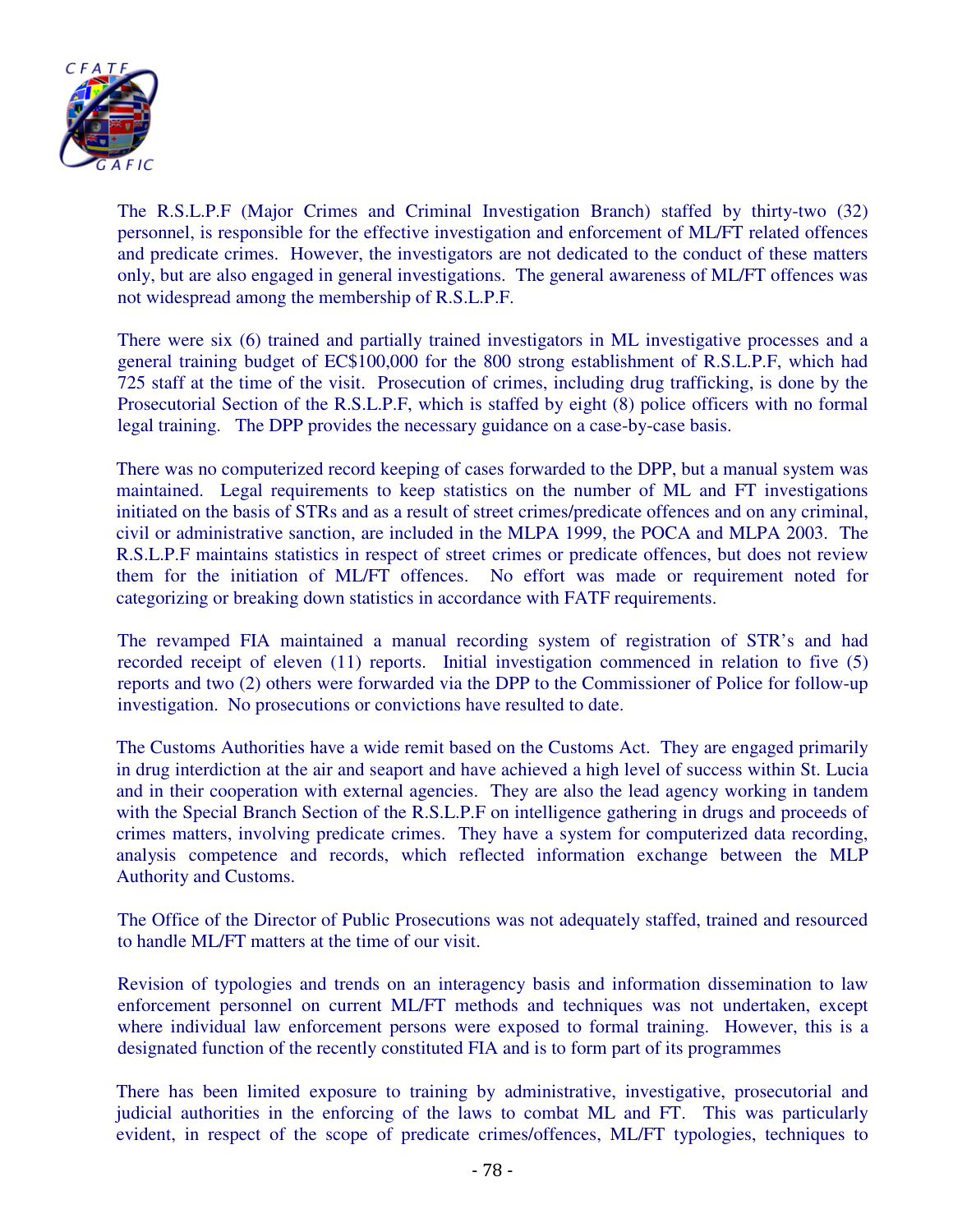

ensure investigations, tracing of property that represents proceeds of crimes or used to finance terrorism and the procedures for ensuring seizure, restraint and confiscation.

The Mutual Legal Assistance in Criminal Matters Act (MLACMA) provides a wide framework for mutual assistance in criminal matters between St. Lucia and other Commonwealth and non-Commonwealth countries. The MLACMA makes provisions for obtaining evidence or information relevant to all criminal matters in relation to the country making such request and transferring of prisoners for the purpose of giving evidence.

Under the MLPA 2003 the FIA can share information relating to suspect ML or a suspicious activity report with a foreign FIU. The FIA can also enter into agreements with foreign FIUs. The MLPA 1999 provides for the courts in St. Lucia to cooperate with courts or competent authorities in a requesting state with respect to matters concerning money laundering. However, the MLACMA prohibits assistance for political crimes or requests contrary to the Constitution or the MLACMA.

The FIAA and the MLPA 2003 provide the framework for exchange of information regarding subjects of investigations with international counterparts. However, there are no set arrangements in place to deal with the exchange; this is done on a case-by-case basis. To date only one request for information exchange has been received. The authorities have had one request for mutual legal assistance from the United States. The MLP Authority keeps statistics on the number of requests for assistance received. The Police do not appear to keep statistics on requests received for information. No requests for assistance have been received with respect to FT. .

The authorities in St. Lucia provide informal mutual legal assistance to the UK and France in particular. The MLP Authority has provided assistance to the United States in the retrieving of information. A Mutual Legal Assistance Treaty exists between St. Lucia and the United States. St. Lucia is currently negotiating a treaty with France. St. Lucia provides a lot of intelligence assistance to the United Kingdom.

There are no express provisions in law or in treaties in St. Lucia that provide for the sharing of confiscated assets. There are no specific arrangements in place to coordinate seizure and forfeiture actions, apart from the legislative provisions that provide for this. Customs has carried out coordinated seizure operations and statistics on the value of goods and cash seized is being kept by Customs.

There is an Extradition Act, No. 12 of 1986 but ML and FT are not offences for which extradition can be sought. The ATA will provide for extradition of persons for FT on the basis of the counterterrorism conventions. However, this Act is not yet in force, in addition St. Lucia must become a party to the UN Convention for the Suppression of Financing of Terrorism 1999, in order to give effect to the extradition provisions.

There will be five person employed at the FIA. It is not certain what budget the FIA will be operating with once it commences operations. Based on the scope of duties to be assigned to the FIA, doing on-site examinations of finance and finance type businesses to ensure there are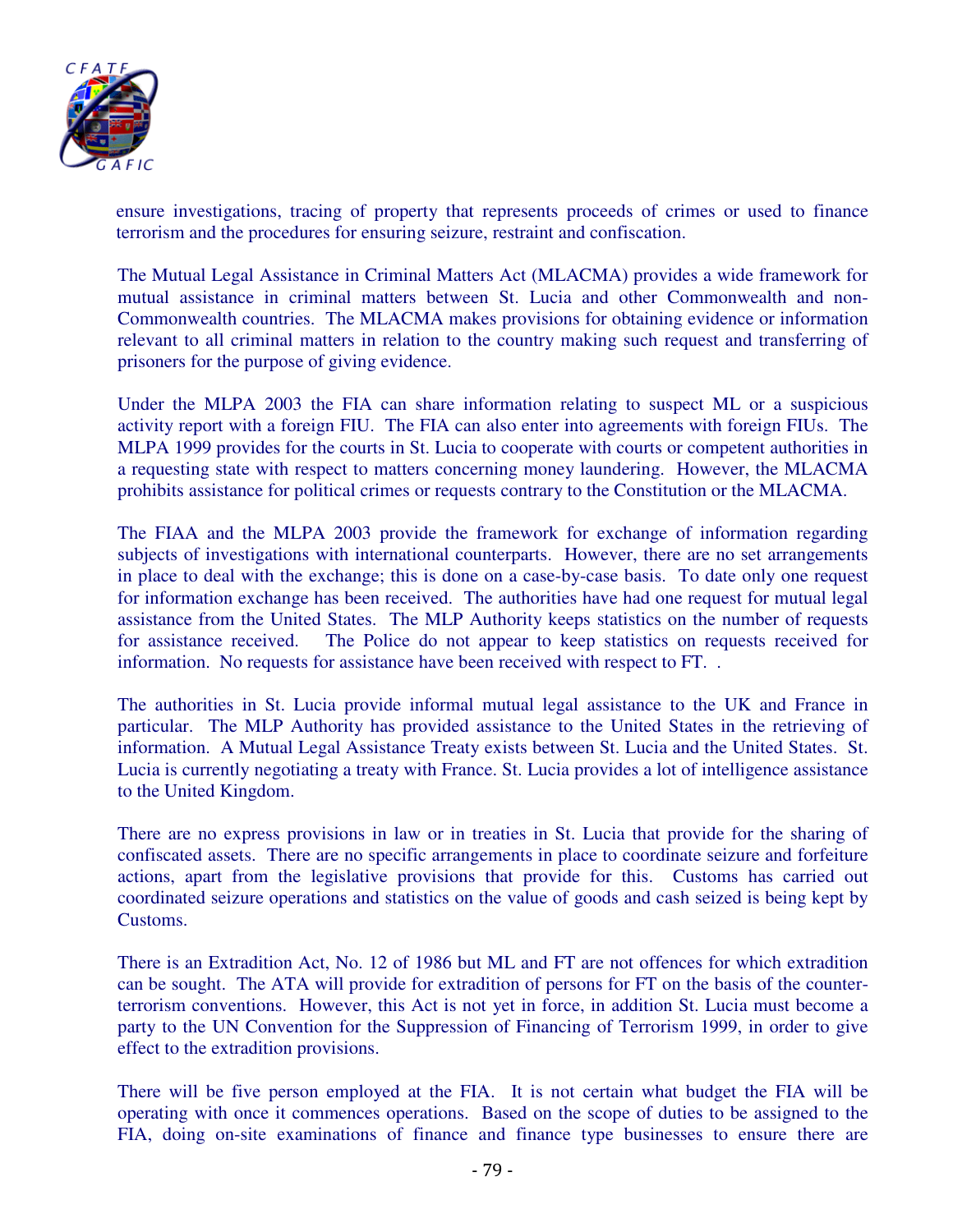

AML/CFT procedures in place, in addition to their usual FIA duties, it appears that the scope of work for five persons is too broad.

The Eastern Caribbean Central Bank (ECCB) is the supervisor and regulator of Saint Lucia's onshore banking institutions. The ECCB assesses applications for banking licenses and conducts onsite inspections of banks including testing for compliance with AML requirements. It has authority to access all records, accounts and books of regulated institutions for inspection purposes. The ECCB under the Banking Act only has broad powers to compel a financial institution to take necessary remedial action. The ECCB may also recommend revocation of an institution's licence. The proposed amendment to the Banking Act will grant the ECCB a graduated system of intervention powers. The Minister of Finance has licensing responsibility for banks and acts on the recommendations of the ECCB when determining whether to grant a banking licence.

The ECCB has implemented a risk-based approach to supervision, using both off-site surveillance and on-site examination techniques. The staff appears to be well qualified and trained. All have received anti-money laundering training.

Regulation of the offshore sector is the duty of the Director of International Financial Services (DFS) and the Financial Services Supervision Unit (FSSU). The Director administers the Registered Agent and Trustee Licensing Act (RATLA), which provides for the regulation of all offshore entities through the registered agent and trustee. The Director's staff is comprised of six persons, four of whom are financial services regulators responsible for international insurance companies, international mutual funds, offshore banks, corporate service providers and trustees. Under the RATLA, the DFS can only recommend to the Minister, imposition of one of two possible extreme sanctions, suspension or revocation of a financial institution's licence. There are no provisions for intermediate sanctions.

The Registrar of Insurance operates under the Insurance Act, 1995 and is responsible for registering insurance companies, associations of underwriters, insurance agents, brokers and salesmen. The Registrar has broad powers covering reporting requirements, access to information, books, papers and documents, appointment of auditors, solvency and intervention. The Act does not provide for on-site inspections and there is currently no AML guidance for licensees. Staff of the Registrar's office was unfamiliar with the MLPA.

The Eastern Caribbean Securities Regulatory Commission (the Commission) was established in October 2001, pursuant to the Securities Act of St. Lucia. The Commission licenses intermediaries, oversees the securities market and supervises the Eastern Caribbean Securities Exchange. There is a shared securities exchange between the eight Eastern Caribbean states including St. Lucia, which is supervised by the Commission. The Commission has the basic legislative framework to obtain information and a wide array of powers under the Securities Act to address non-compliance with the Act. There are not much more than one or two trades on the exchange each week. Only two St Lucian companies trade over the exchange. The Commission has 5 dedicated technical staff members and one secretary.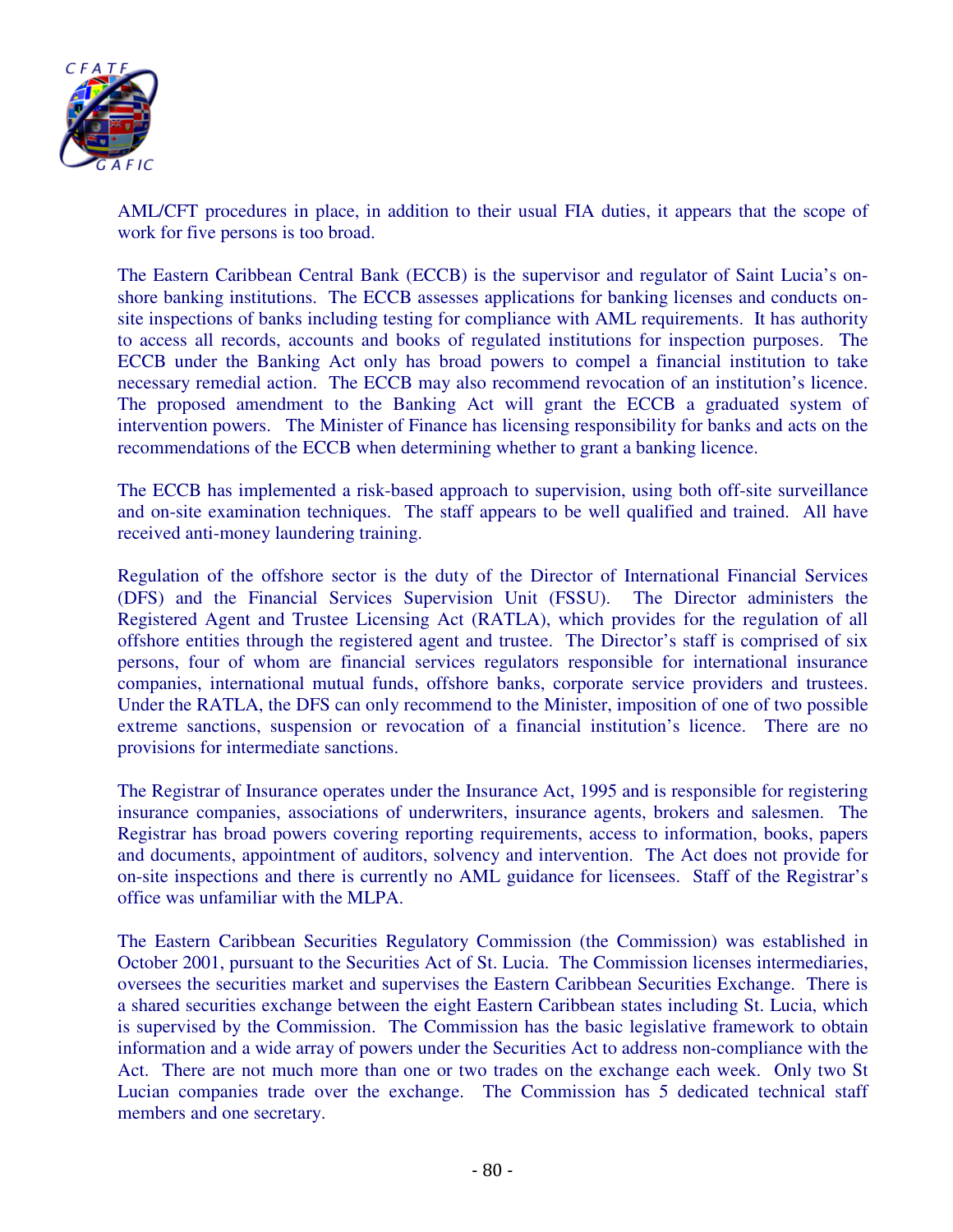

The Commission has not conducted any on-site inspections of the securities industry of St. Lucia but they conduct due diligence on market intermediaries at the time of licensing application. Onsite examinations are scheduled for December 2003 or January 2004. Market intermediaries currently licensed in St. Lucia are all banks and have been examined as banks for compliance with AML legislation.

Legislation covering general customer identification requirements includes most of the FATF standards, however it does not require financial institutions or businesses of a financial nature to identify their customers on the basis of an official or other identifying document. Guidance needs to be developed on appropriate identification documents for corporate entities and individuals in the case of occasional and usual transactions. There are no provisions requiring financial institutions to renew identification when doubts arise. Provisions in the MLPA may lead to different standards being applied in relation to the quality of identification documentation obtained by financial institutions. Additionally there are no legislative requirement for financial institutions including money remitters to include accurate and meaningful originator information on funds transfers and related messages or originator information to include name, address and account number.

With regard to the ongoing monitoring of accounts and transactions the MLPA does not specifically refer to complex, unusual large transactions or even to unusual patterns of transactions that have no apparent or visible economic or lawful purpose. There is no legal requirement for financial institutions to give special attention to business relations and transactions originating in jurisdictions that do not have adequate systems in place to deter ML or FT. There are no formal measures to ensure that financial institutions are advised of concerns about weaknesses in the AML or CFT systems of other countries. Neither the MLPA nor Guidelines require financial institutions to give enhanced scrutiny to wire transfers that do not contain complete originator information.

In the area of record keeping there appears to be a very good culture of record keeping for a minimum of 5 years. However there are no specific guidelines with respect to the type of information financial institutions need to collect from the customer. There is provision in the MLPA for records of transactions to be maintained for seven years but no period is specified for the record of customer identity. Guidelines stipulating that records should be kept for at least five years have only been issued to registered agents and trustees.

Most of the requirements for the general criteria for suspicious transaction reporting are addressed in the legislation however no guidelines have been issued to assist financial institutions to identify suspicious transactions. The offence of tipping off is not provided for under the ATA and no insurance specific guidelines have been issued to help identify suspicious transactions.

Legislation covering internal controls does not require the appointing of compliance officers at management level or for financial institutions to ensure that foreign branches and subsidiaries observe appropriate AML/CFT measures. No local financial institution in St. Lucia has a branch or subsidiary outside of St. Lucia.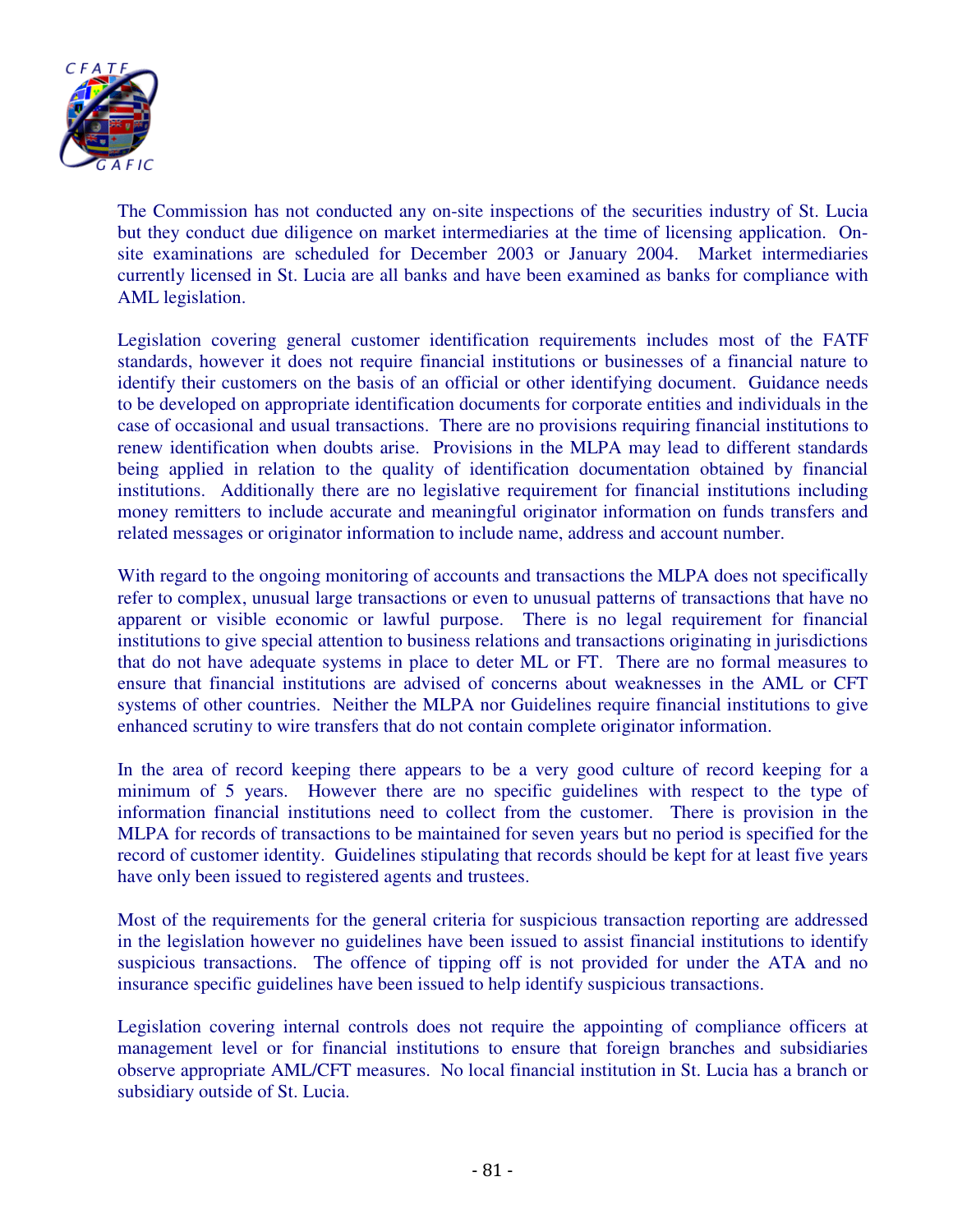

The broad legislative framework generally addresses the integrity criteria but need to be enhanced. The amendments to the Banking Act including minimum criteria for determining whether a person is fit and proper to be a director, significant shareholder or manager of a financial institution should be enacted and implemented as soon as possible. Legislation need to be enacted to prohibit shell banks and to address due diligence for non-profit organizations.

With regard to international cooperation St. Lucia needs to enact legislation to enable the Eastern Caribbean Securities Regulatory Commission, Registrar of Insurance and the Registrar of Cooperative Societies to share information with foreign counterparts.

A substantial number of the banking sector specific requirements for customer identification have not been addressed in legislation. These include graduated customer acceptance policies and procedures, development of guidance addressing customer identification and verification for accounts opened by professional intermediaries, non-resident customers and establishment by banks of systemic procedures for identifying customers, closure of an account due to unresolved verification problems, obtaining identification information about trustees, settlers/grantors, beneficiaries and corporate vehicles, KYC responsibility in case of reliance on eligible introducers, policies and procedures for dealing with politically exposed persons and the opening of correspondent accounts and identification procedures for non-face-to-face customers.

With regard to sector specific criteria in other areas, there is partial compliance with some criteria and non-compliance with others. There are no specific legal requirements for banks to be able to aggregate and monitor significant balances and activity in customer accounts on a fully consolidated worldwide basis, have systems in place to detect unusual or suspicious patterns of activities, conduct intensified monitoring for higher risk accounts or pay particular attention when continuing relationships with respondent banks located in jurisdictions with poor KYC standards or have been identified as being non-cooperative.

In the area of internal controls banks and banking groups are not required to apply an accepted minimum standard of KYC policies and procedures on a global basis, however banks which are a part of a banking group do apply the KYC policies and procedures of their parent. There is no requirement for banks to have a routine for testing compliance against both home and host country KYC standards. Finally, there is no requirement in law permitting foreign home country supervisors or auditors to carry out on-site inspections to verify compliance with home country KYC procedures and policies of local branches or subsidiaries of foreign banks or to see inspection reports prepared by the host country.

The MLPA applies to insurance companies, which are included in the definition of financial institutions. There are no provisions in the Insurance Act or in the MLPA prohibiting insurance companies from entering business relationships or carrying out significant one-off transactions unless they have verified the identities of their customers. Guidelines need to be developed to help insurance companies recognize when they need to establish the identity of an underlying or undisclosed principal and to verify that person's identity. Insurance companies are not required to be alert to the implications of the financial flows and transaction patterns of existing policyholders.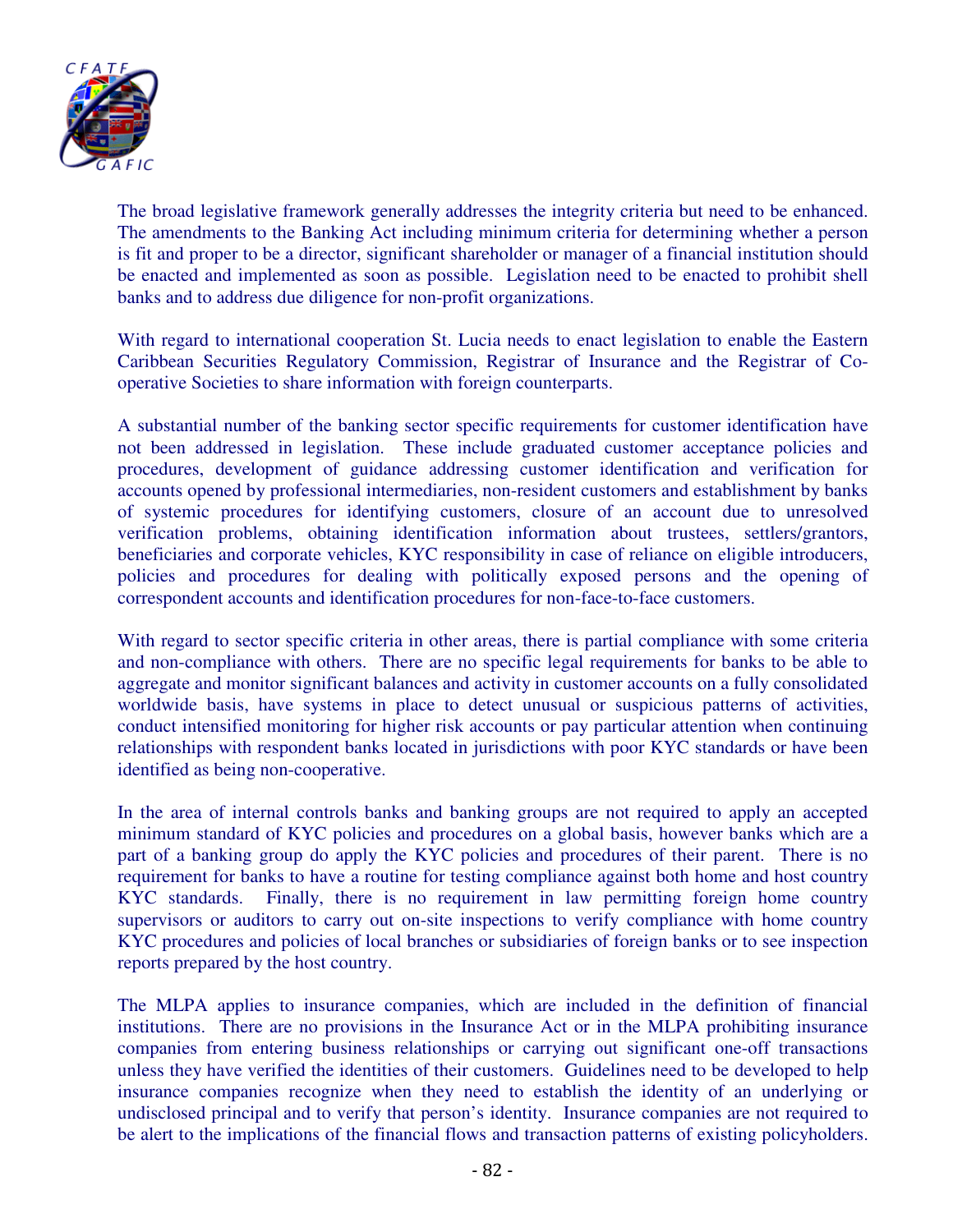

There is no indication of the relevant supervisor requiring insurance entities to maintain records to assess initial proposal documentation, post-sale records and details of the maturity processing and/or claim settlement. The insurance sector does not appear to be compliant with the insurance sector specific criteria for internal controls, compliance and audit.

Legislation governing the securities sector incorporates most of the securities sector specific criteria. Criteria not addressed include the requirement stipulated in IOSCO Core Principle Section 12.5 and the need for licensees to develop written contracts of engagement with each customer and enhance their operational controls and appropriate segregation of key duties and functions.

The Registrar of Cooperative Societies was established under the Cooperative Societies Act 1999 for the registration and supervision of all societies. St. Lucia has 32 co-operatives and 16 credit unions. The Registrar's supervision does not include assessing compliance with AML requirements. Staff was unfamiliar with the MLPA.

While St. Lucia's AML/CFT regime has improved, there are gaps which need to be addressed. Some of these include imposition of sector specific requirements for banking, insurance and securities sector. The insurance and securities supervisory regimes should be improved and general customer identification and ongoing monitoring of accounts requirements should be enhanced.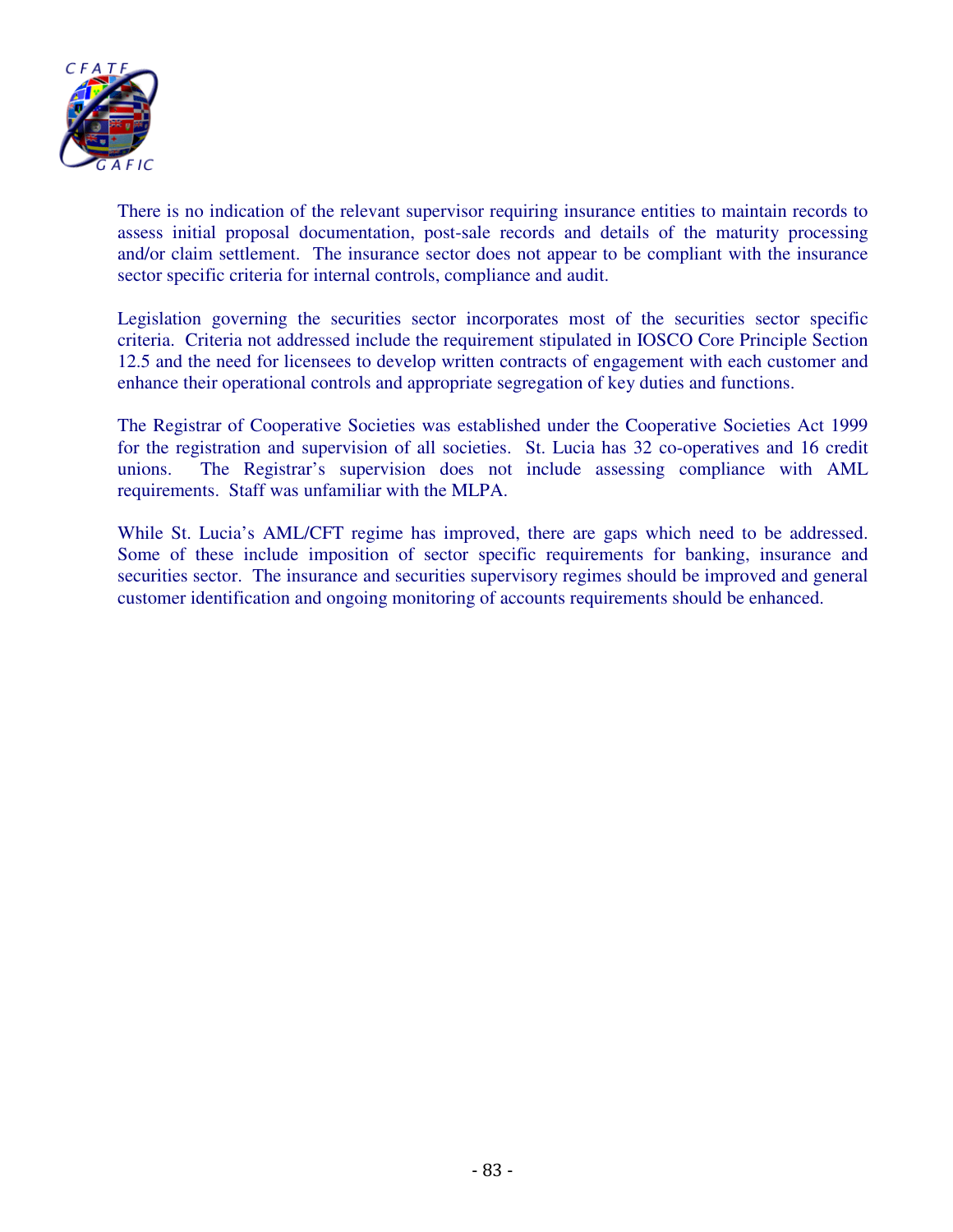

## **SUMMARY OF THE MUTUAL EVALUATION REPORT ON ST. VINCENT AND THE GRENADINES**

St. Vincent and the Grenadines (SVG) has ratified and implemented the Vienna Convention and the International Convention for the Suppression of The Financing of Terrorism 1999 (ICSFT) through comprehensive legislation. The Palermo Convention still awaits signing and ratification. As at September 2003, a bill was being drafted to implement the Palermo Convention.

SVG criminalizes ML consistent with the Vienna and Palermo Conventions. ML offences apply to the launderer and to a person who commits both the laundering and predicate offences and are effectively extended to all types of property that represent proceeds of crime. However, the view was expressed that the fundamental law of SVG is unlikely to be interpreted by the courts to allow for stand-alone ML offences. Predicate offences for ML extend to serious offences provided that there is a benefit involved.

FT is criminalized on the basis of the ICSFT. While FT offences are not listed as ML predicate offences, they can become so, once they are indictable or hybrid offences involving benefit. FT offences apply to any citizen of SVG wherever located and ML and FT offences apply to persons who knowingly commit acts of ML or FT. However, most ML and FT offences do not provide for inferring the intentional element of the offences from objective factual circumstances.

ML and FT offences extend to legal entities. Criminal sanctions for ML and FT are dissuasive and proportionate. There has been no ML prosecution since the enactment of an ML offence in the Drug Trafficking Offences Act 1993 due apparently to reluctance on the part of the former DPP. The elements, institutions and agencies necessary for the implementation of an effective AML/CFT system exist with the exception of the Customs Department, which requires a major review. Necessary assistance in this area should be sought forthwith, for Customs. Assistance would also be beneficial for the DPP's office and the Attorney General's office, which need legal draftspersons.

Legal measures provide for the confiscation of the proceeds of crime and laundered property of a defendant upon conviction of an offence involving benefit whether drug related or indictable or triable indictably or summarily. Property includes realizable property and while there is no specific provision to instrumentalities in the ML statute, the Court has the discretion for forfeiture of articles and instrumentalities involved in the offence as part of its sentence. The law provides for the forfeiture of money, property or instrumentalities of persons convicted of FT offences.

Provision for restraint of property of a defendant that may be subject to confiscation is adequately covered for ML and FT offences and can be done through ex parte restraint orders. The law also provides for seizure of cash being imported or exported from SVG. Provision is only made for court ordered restraint orders. The implications of this are that suspected ML connected property remains legally unfrozen until the court process can be prepared for and an order obtained from a judge.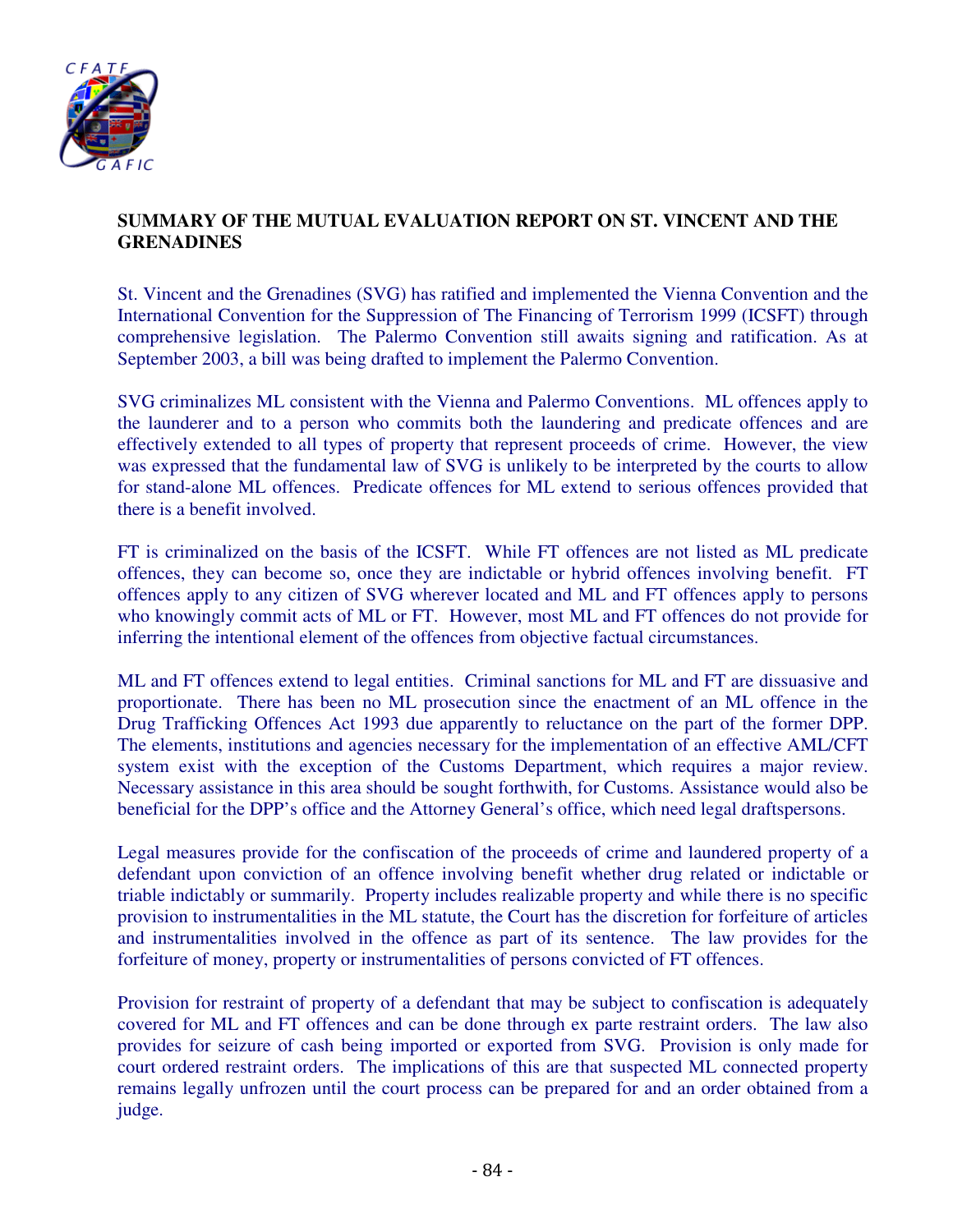

Property of criminal organizations is liable to confiscation. Confiscation applies to property of corresponding value. SVG has no provisions for civil forfeiture. A sub-committee of the National Anti-Money Laundering Committee (NAMLC) has been appointed to look at the issue of civil forfeiture.

Legislation provides for production orders, search warrants and monitoring orders to identify and trace property suspected of being the proceeds of crime. Monitoring orders must be made by the DPP ex parte to a Judge in chambers. The Director of the Financial Intelligence Unit (FIU) has power to require the production of information from financial institutions.

Protection for innocent third parties is provided wherever property is restrained or confiscated. There are also provisions for the voiding of contracts where the parties knew or should have known they prejudice the ability of authorities to recover financial claims.

The FIU only has figures for property frozen, seized, confiscated or forfeited related to money laundering since there has been no offence involving terrorist financing.

Much effort has been put into ongoing training for law enforcement personnel, prosecutors, judges and public legal sector personnel. All investigators attached to the FIU have been trained as accredited financial investigators. However with the exception of the Customs representative on NAMLC, there appeared to be a lack of awareness of ML issues among Customs management.

The AML/CFT system of SVG has no legal or legally binding provision for the identification of a terrorist, financier of terrorism or a terrorist organization. However, most banks have been queried and have checked for the existence of terrorist funds by reference to the UN lists of terrorists. A Confiscated Assets Fund has been established and provisions allow for the sharing of confiscated assets with other jurisdictions.

The FIU has developed and progressed at an impressive rate. It was established in May 2002 and is a member of the Egmont group. The FIU functions as an independent government statutory body, which reports to the Minister of Finance and NAMLC. It is the designated authority for the collection, analysis and dissemination of ML and FT suspicious transaction reports (STRs). It has police and customs officers on staff and can conduct investigations based on STRs when necessary.

Suspicious transaction reporting is mandatory for all financial institutions and persons engaged in a relevant business activity. In practice the STR system appears to be working well with reports being made promptly. The FIU has issued comprehensive guidelines for the identification of complex and unusual transactions, suspicious patterns of behaviour and the reporting of such transactions and behaviour. Reporting procedures are prescribed by law. However, the guidelines do not specifically address FT.

The Director of the FIU has the authority to require the production of information from financial institutions or relevant businesses when necessary. All financial institutions were fully supportive of the FIU. Law enforcement and regulatory information when requested from relevant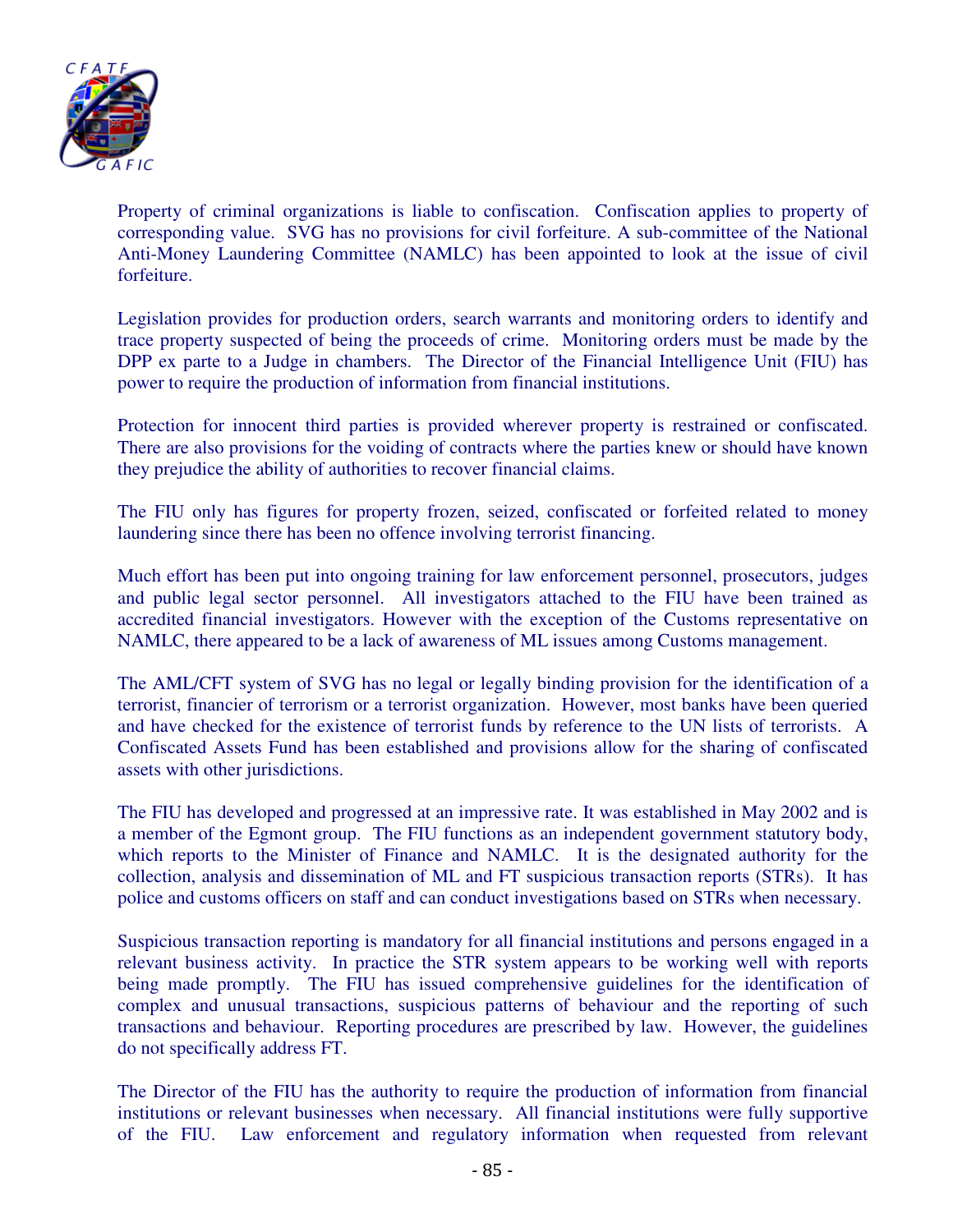

Government departments has always been provided on a timely basis in a spirit of mutual cooperation. Penalties for reporting parties who fail to comply with reporting obligations are severe. The law provides for the dissemination of information obtained by the FIU to domestic authorities and foreign counterparts.

The FIU of SVG keeps comprehensive statistics relating to STRs and money laundering investigations/prosecutions. Statistics on requests for assistance and referrals to both domestic and foreign authorities are also maintained by the FIU. Quarterly reports are prepared by the FIU for the Minister of Finance and NAMLC and annual reports are presented to the House of Assembly. The FIU carries out statistical analyses of suspicious activity reports, typologies and trends that are published in its reports.

The FIU is housed in a well-appointed, secure facility and has more than sufficient space for current staff and equipment, as well as room for future expansion. The FIU staff of eight is well trained and led by a highly motivated and well-qualified director. However, little technical equipment is available for the investigative functions currently being undertaken. The FIU's organizational structure is solid and is adequate to fulfil its current duties. There is nothing that indicates or suggests that any unauthorized outside influence has tried to compromise the FIU.

The relevant law enforcement and other agencies responsible for the implementation of SVG's AML/VFT regime include the St. Vincent and the Grenadines Police Force (SVGPF), the Customs Department, the Office of the Director of Public Prosecutions (DPP), and the FIU.

The Police Force's White Collar Crime Unit, Special Branch, Narcotics Squads and the Criminal Investigation Department are all specialized agencies within the Police Force that use a wide range of investigative techniques including undercover operations. Information is frequently forwarded to the FIU by these agencies. While the law does not make specific provisions for the use of new investigative techniques, the Commissioner of Police advised that controlled delivery methods have been used in joint operations.

The Central Intelligence Division supported by intelligence from Special Branch and the Narcotics section are responsible for ML and FT investigations working closely with the FIU. Most such investigations are conducted by the FIU. Investigations are funded through the consolidated fund, which is deemed adequate. Six police officers have received AML/CFT training from the FIU in conjunction with the Caribbean Anti-Money Laundering Programme (CALP).

The Customs Department is tasked with controlling goods entering and exiting SVG. The majority of the staff has little knowledge of AML/CFT measures. The relationship between the Police and Customs Department has been poor over the years. Few containers leaving port are subject to any sort of examination. The vessel assigned to Customs has been out of service for more than a year whilst waiting funding for repair. Airport facilities for Custom officers are minimal. Customs officers are demoralized with the lack of basic equipment and facilities. Information regarding cash seizures is not systematically stored. Customs has an investigative unit and utilizes a computerized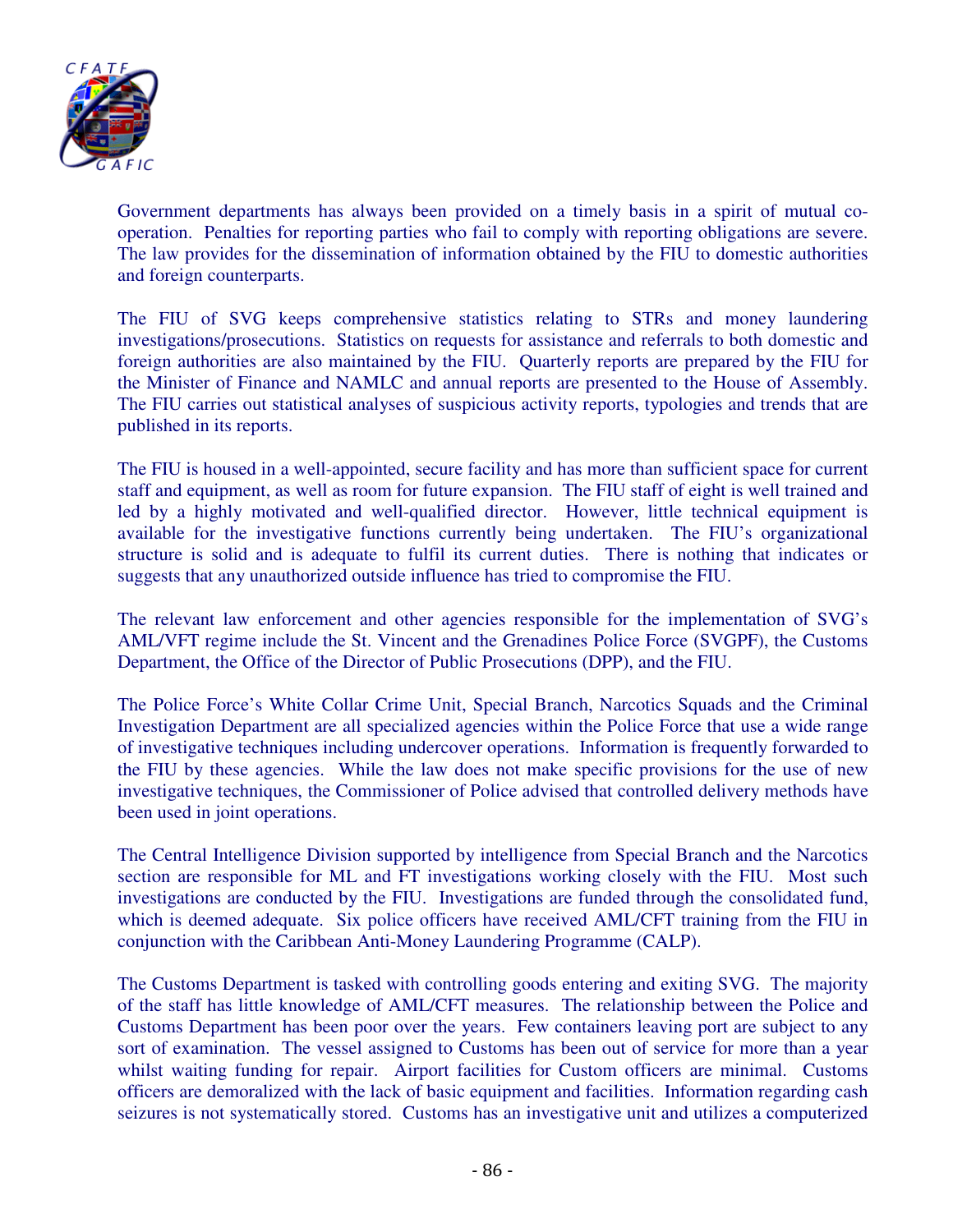

database linked with CCLEC. Persons departing from SVG are subject to profiling by Customs officers and the Customs Department has seen positive results.

The DPP which is authorized to prosecute ML and FT, has three attorneys and four court prosecutors from within the police force. The prosecutors have received limited ML and FT training. The DPP's office has not conducted any money laundering prosecutions to date.

The FIU is able to conduct criminal investigations arising out of suspicious activity reports. Where appropriate, matters are disclosed to the Commissioner of Police for investigation. The FIU itself does not use controlled delivery but does use many other investigative techniques including undercover operations. The FIU has on many occasions been able to compel the production of bank records etc through court orders and by letter from the director of the FIU. These methods have been highly effective in obtaining information. The FIU keeps statistics on all matters relating to ML, continually reviews typologies and trends and will collate FT statistics as they develop in the future.

The FIU has taken on a massive commitment to train relevant government agencies along with the private sector. The training program is still in its early stages but the benefit could clearly be seen from those interviewed who had received training who were positively distinguishable from those who had not.

The legislative machinery in SVG for giving effective international mutual legal assistance is in place. The framework for international cooperation is well supported by conventions, treaties and agreements. There are legal provisions, which allow SVG to give mutual legal assistance in criminal matters to Commonwealth, and non-Commonwealth countries with which SVG has signed a bilateral or multilateral treaty. Assistance includes obtaining evidence, locating or identifying persons, searches and seizures of articles, arranging for the attendance in a requesting state of a person for the purpose of giving evidence or assistance in a criminal matter, securing the transfer of prisoners, serving documents, tracing property, giving effect to a foreign court order, and obtaining freeze orders over property located in SVG. These provisions apply to AML/CFT investigations and prosecutions. ML and FT offences are extraditable.

With regard to the sharing of information, the FIU under the provisions of its enabling legislation may provide information relating to the commission of an offence to any foreign FIU and mutual legal assistance legislation also permits for the exchange of information. However, section 5 (1) of the Exchange of Information Act prohibits the disclosing of information by a regulatory authority without the consent of the source of the information. This has the clear potential to neutralize or short-circuit other provisions for furnishing information obtained under the Exchange of Information Act.

The FIU keeps adequate statistics on requests for exchange of information and responses to them. The target date for fulfilling requests for assistance is a maximum of three weeks. In respect of requests for assistance, the FIU had received 18 MLATs/Letters Rogatoires, 13 requests from foreign FIUs, 6 from international organizations, and 17 from local organizations. The FIU had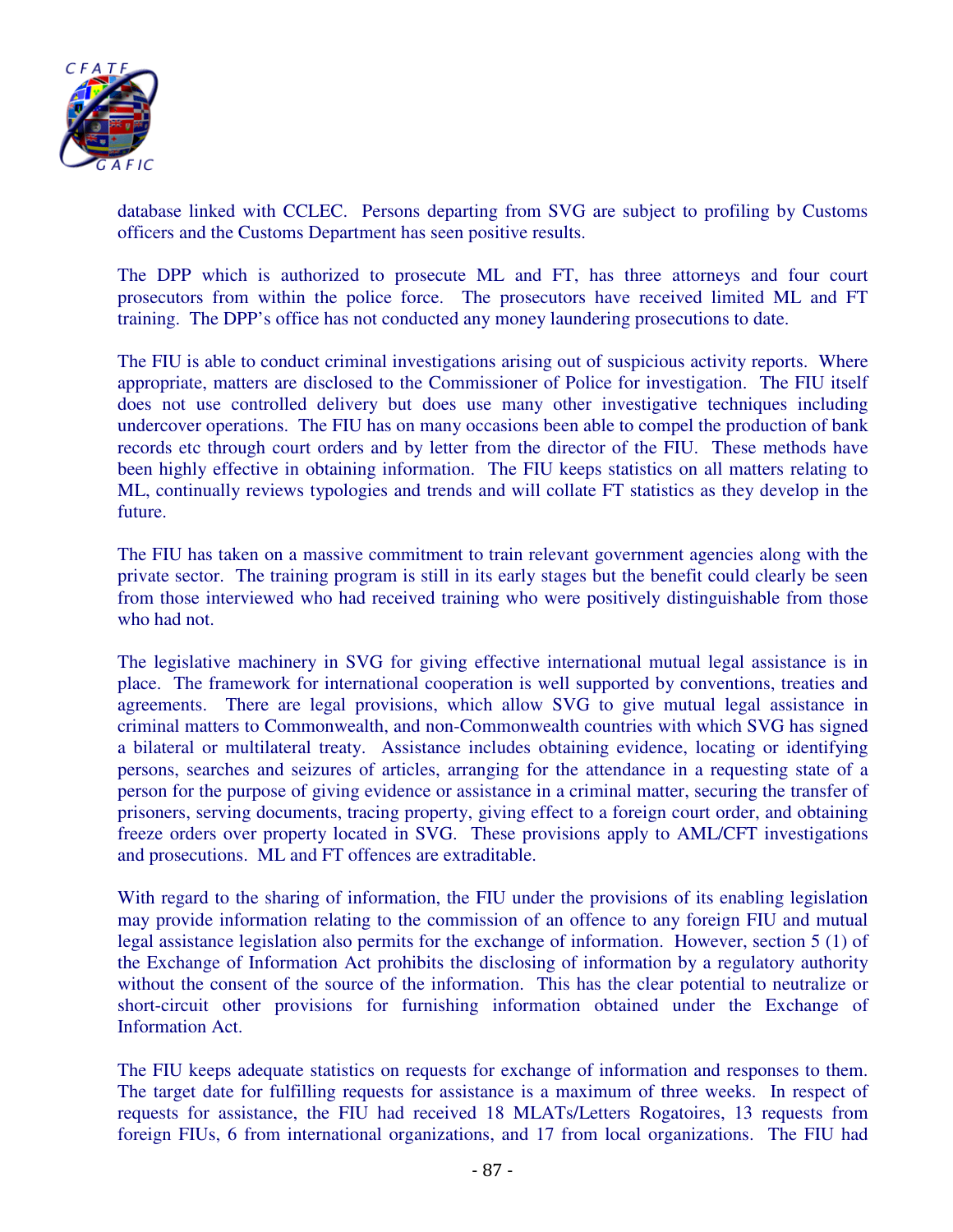

made 670 requests for information locally mainly to financial institutions, and 18 international requests. Responses to international requests for mutual assistance were generally made in a timely manner.

The police in cooperation with foreign counterparts have used techniques such as controlled delivery with reported success. Provisions for asset sharing are implemented on a policy of a 50-50 basis between the requesting state and SVG. Legal measures provide for SVG to have jurisdiction wherever an FT offence is committed thus effectively eliminating SVG as a safe haven in respect of FT offences.

The Eastern Caribbean Central Bank (ECCB) is legally responsible for the supervision of SVG's domestic financial services sector. All domestic banks and the non-bank financial institutions in SVG have been subject to on-site inspections regarding compliance with anti-money laundering requirements. In collaboration with the Offshore Finance Authority (OFA), the ECCB is also involved in the supervision of offshore banks in SVG through the assignment of an ECCB examiner to the OFA examinations. The Bank Supervision Department of the ECCB has an adequate level of qualified staff for its current assignments.

The ECCB is still without adequate powers of enforcement and sanction to effectively discharge its mandate as supervisor of the domestic banking system. Additionally, the SVG domestic banking statutes do not now provide the authorities with the power to require a bank to close down an establishment in a foreign jurisdiction. However, SVG financial institutions are not currently internationally active. The authorities advise that the Amending Banking Act is intended to finally provide the ECCB with an appropriate range of powers and a wider arsenal of sanctions to enable it to be more effective. The amendments will serve to enhance the current legal arrangements for supervisory cooperation by allowing necessary physical onsite access by overseas regulatory authorities and provide necessary powers to the supervisory authorities to take action to close overseas branches or subsidiaries where there are impediments to effective supervision.

The OFA is legally responsible for the supervision of all offshore entities including international insurance companies, and registered agents. The OFA conducted on-site inspection of all onshore banks in late 2002, and follow up inspections are currently taking place. The regular schedule for on-site inspections requires inspections of all licensed institutions and regulated businesses to be conducted every 12 to 18 months. The OFA has sanction powers, although these do not appear to apply to specific AML breaches or concerns.

The Registrar of Insurance, within the Ministry of Finance regulates domestic insurance companies. While the relevant statute allows for access to records there is currently no provision for on-going on-site examinations. Hence, no on-site examinations have yet been carried out for domestic insurance companies or an assessment of their adherence to AML/CFT standards and legal requirements.

The Registrar of Cooperatives regulates credit unions and the general level of supervision provided for that sector appears adequate. The staff of the Registrar of Cooperatives is trained and carries out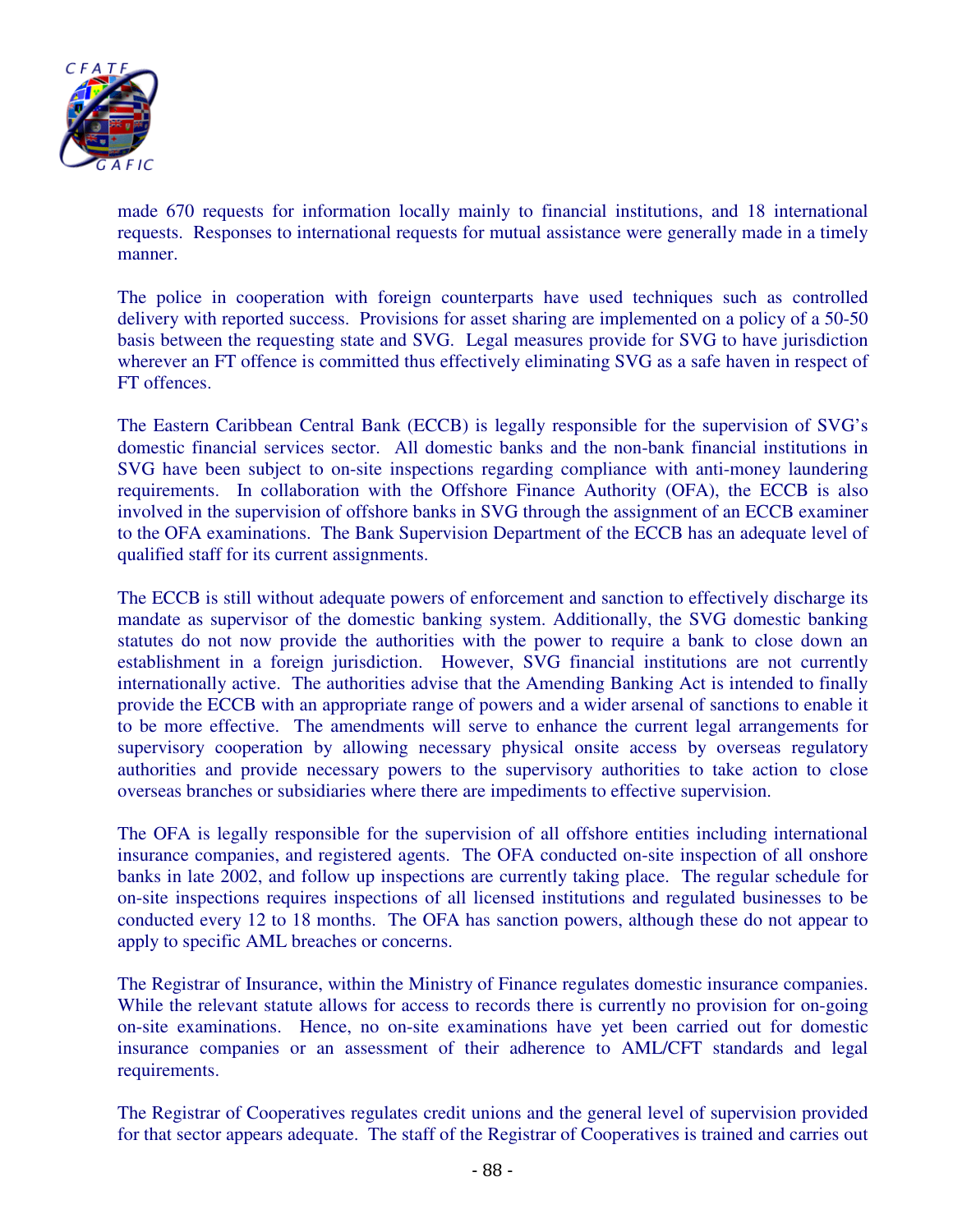

on-site reviews focusing on prudential issues. While they have also received AML training, their reviews have not yet been extended to cover AML issues.

The legal provisions and regulatory guidelines governing customer identification, monitoring of accounts and transactions, record keeping and reporting of suspicious transaction reporting as set out in legislations and AML Guidance Notes are reasonably robust and apply equally to all regulated financial institutions as well as other designated businesses. Formal KYC systems are legally required of all such entities and the law and the Guidance Notes establish the fundamental due diligence requirements that must be met. The beneficial ownership of accounts must be ascertained and anonymous accounts and accounts in fictitious names have been outlawed. The legal requirement regarding beneficial ownership also effectively captures situations involving nominee shareholders and bearer shares.

Financial institutions' legal obligations are almost fully in line with international best practice standards on compliance, audit and internal controls. However, the statute is inadequate as regards a comprehensive "fit and proper" requirement for shareholders, directors and management officers of all regulated institutions. While due diligence checks on shareholders, directors and managers are performed at the licensing stage for domestic banks, specific evaluations as to the integrity and expertise of individual directors and managers are not being done routinely or during on-site examinations. With regard to offshore institutions, while the OFA has specific power to approve or not, all directorial appointment and any changes in ownership or control, there is no specific legal requirement for applicants for banking licences to be "fit and proper" persons nor a minimum criteria for determining integrity and expertise. The supervisory regime for assessment of the integrity of the owners, directors and controllers of domestic insurance companies requires upgrading and the enshrining of fit and proper requirements.

Neither the statute nor the supporting regulations address the specific banking sector need for graduated customer acceptance policies with higher standards of diligence to be applied to high risk customers, nor is it a requirement that decisions to deal with such high risk customers be taken by senior level management. General KYC requirements notwithstanding, there are no specific legal or regulatory requirements for banks in SVG to apply stricter due diligence standards to private banking operations and customers refused banking facilities by other banks. This situation is mitigated by the fact that banks in SVG do not yet engage in private banking business; have stringent internal rules relative to non-resident customers and no longer open accounts for entities with bearer shares.

While detailed AML Guidance Notes applicable to the entire financial sector have been issued, they do not provide sector specific guidelines in respect to the insurance sector on the identification and reporting of suspicious transactions, the need for verification of underlying principals on whose behalf nominee customers act, or the need to verify recipients in instances where claims, commissions and other monies are paid to persons other than the policyholder. Additionally, there is no specific guidance on possible terrorist financing typologies.